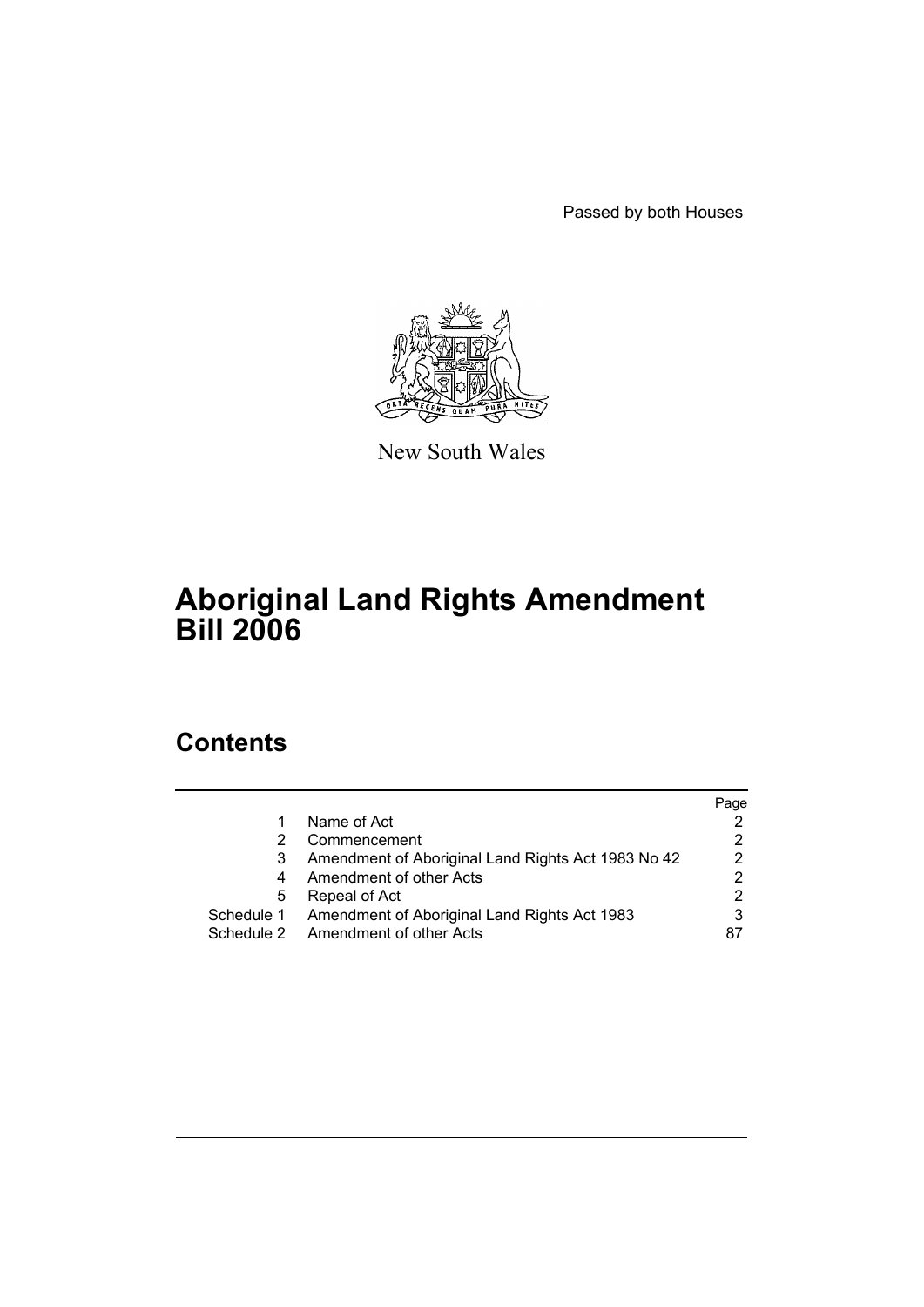*I certify that this PUBLIC BILL, which originated in the LEGISLATIVE ASSEMBLY, has finally passed the LEGISLATIVE COUNCIL and the LEGISLATIVE ASSEMBLY of NEW SOUTH WALES.*

> *Clerk of the Legislative Assembly. Legislative Assembly, Sydney, , 2006*



New South Wales

# **Aboriginal Land Rights Amendment Bill 2006**

Act No , 2006

An Act to amend the *Aboriginal Land Rights Act 1983* with respect to the constitution, functions and governance of Aboriginal Land Councils, the provision of community benefits by those Councils and investment by and business enterprises of those Councils; and for other purposes.

*I have examined this Bill, and find it to correspond in all respects with the Bill as finally passed by both Houses.*

*Chairman of Committees of the Legislative Assembly.*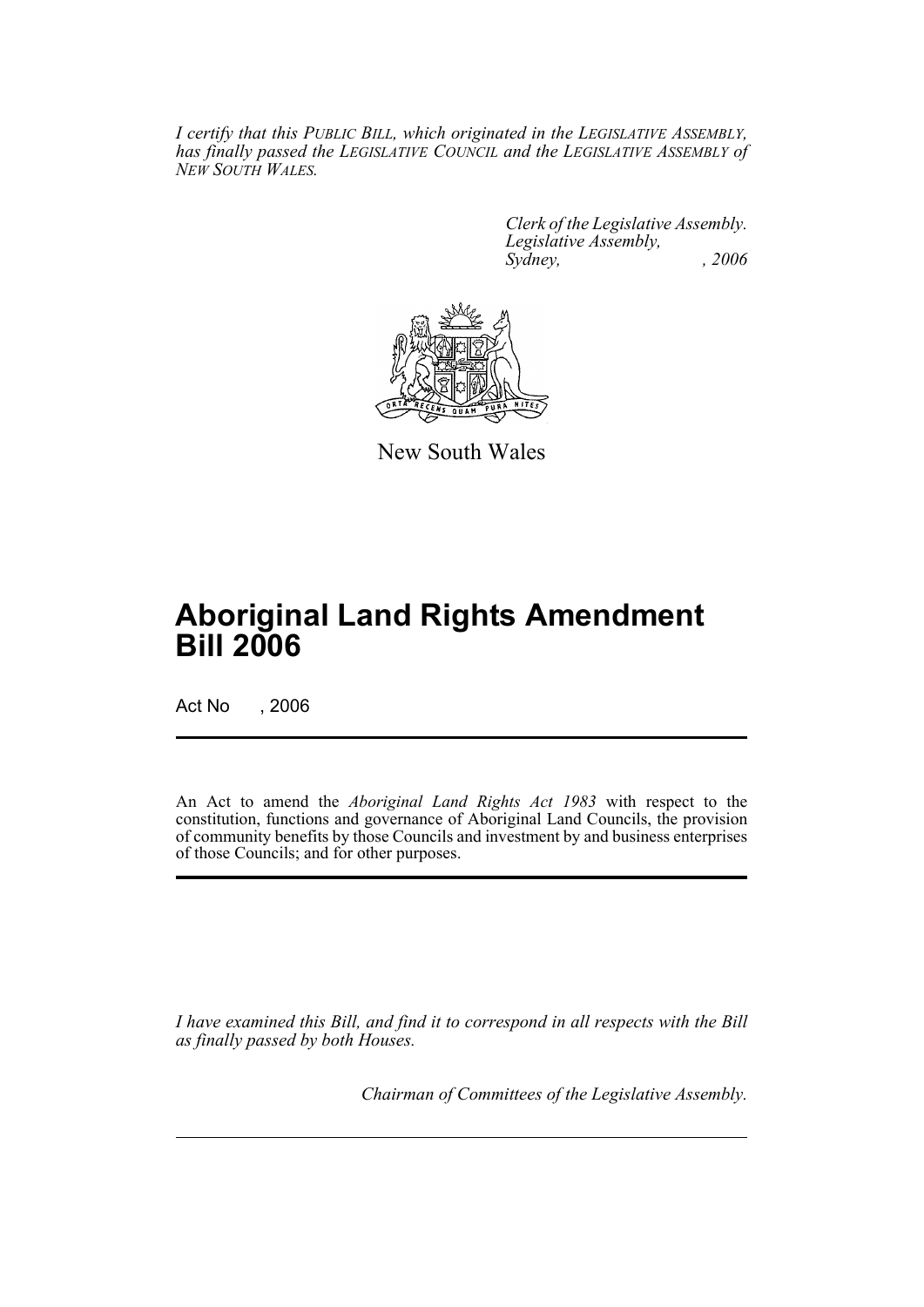# <span id="page-2-0"></span>**The Legislature of New South Wales enacts:**

# **1 Name of Act**

This Act is the *Aboriginal Land Rights Amendment Act 2006*.

### <span id="page-2-1"></span>**2 Commencement**

This Act commences on a day or days to be appointed by proclamation.

# <span id="page-2-2"></span>**3 Amendment of Aboriginal Land Rights Act 1983 No 42**

The *Aboriginal Land Rights Act 1983* is amended as set out in Schedule 1.

# <span id="page-2-3"></span>**4 Amendment of other Acts**

The Acts specified in Schedule 2 are amended as set out in that Schedule.

## <span id="page-2-4"></span>**5 Repeal of Act**

- (1) This Act is repealed on the day following the day on which all of the provisions of this Act have commenced.
- (2) The repeal of this Act does not, because of the operation of section 30 of the *Interpretation Act 1987*, affect any amendment made by this Act.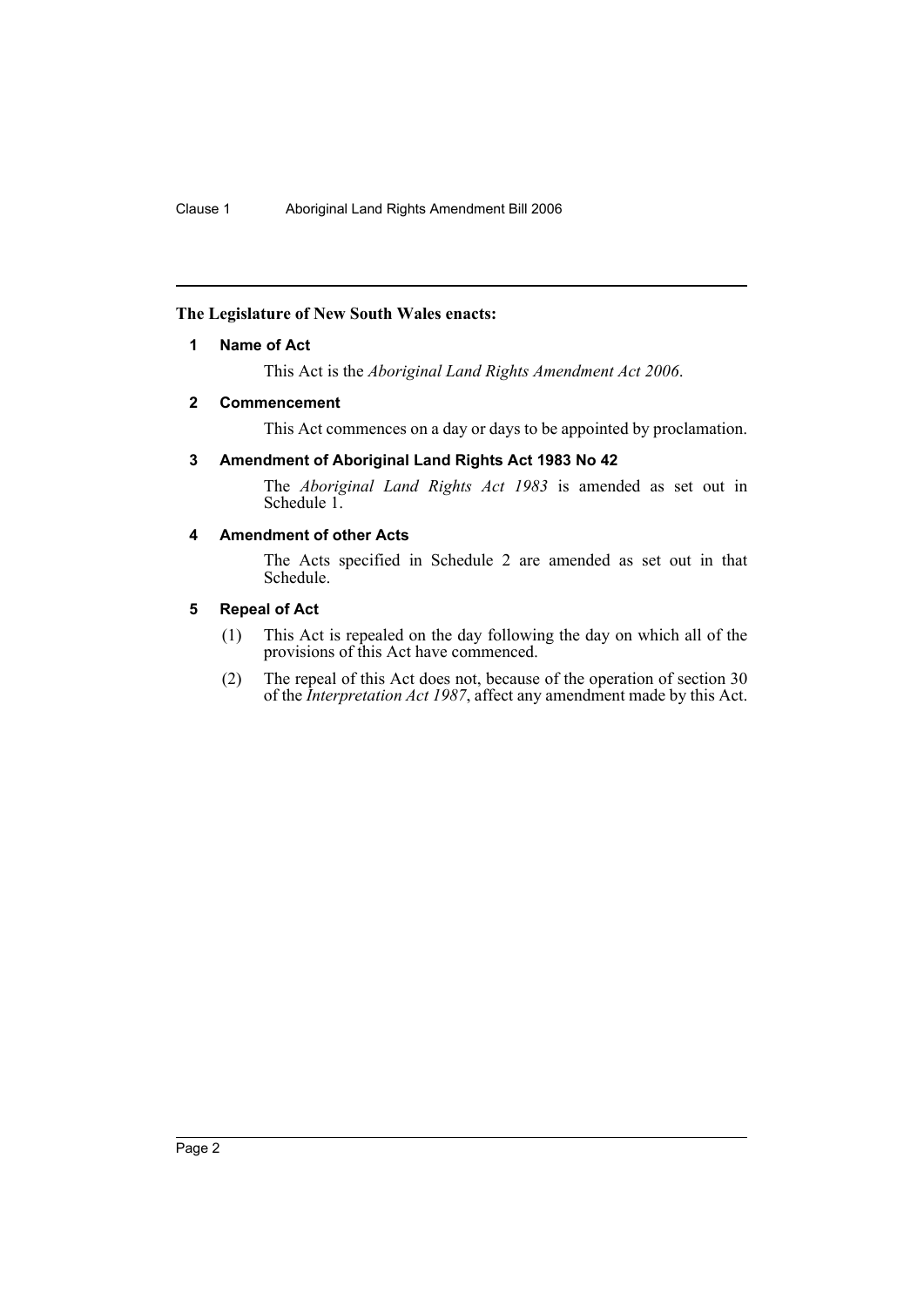Amendment of Aboriginal Land Rights Act 1983 Schedule 1

# <span id="page-3-0"></span>**Schedule 1 Amendment of Aboriginal Land Rights Act 1983**

(Section 3)

### **[1] The whole Act (except Schedule 4)**

Omit "Pecuniary Interest Tribunal" wherever occurring (except where elsewhere specifically referred to in this Schedule).

Insert instead "Pecuniary Interest and Disciplinary Tribunal".

# **[2] Section 3 Purpose of Act**

Insert ", and the management of land and other assets and investments," after "land" in section  $3$  (d).

# **[3] Section 3 (e)**

Insert after section 3 (d):

(e) to provide for the provision of community benefit schemes by or on behalf of those Councils.

# **[4] Section 4 Definitions**

Omit ", a Regional Aboriginal Land Council" from the definition of *Aboriginal Land Council* in section 4 (1).

# **[5] Section 4 (1), definition of "Alternate Representative"**

Omit the definition.

**[6] Section 4 (1)**

Insert in alphabetical order:

*Board* means a Board of a Local Aboriginal Land Council.

*Board member* means a member of a Board of a Local Aboriginal Land Council.

*community benefit* means a benefit or service provided for the benefit of Aboriginal persons, and may include, but is not limited to, the following:

- (a) funeral funds,
- (b) residential accommodation,
- (c) education and training,
- (d) scholarships and other assistance for education and training,
- (e) cultural activities,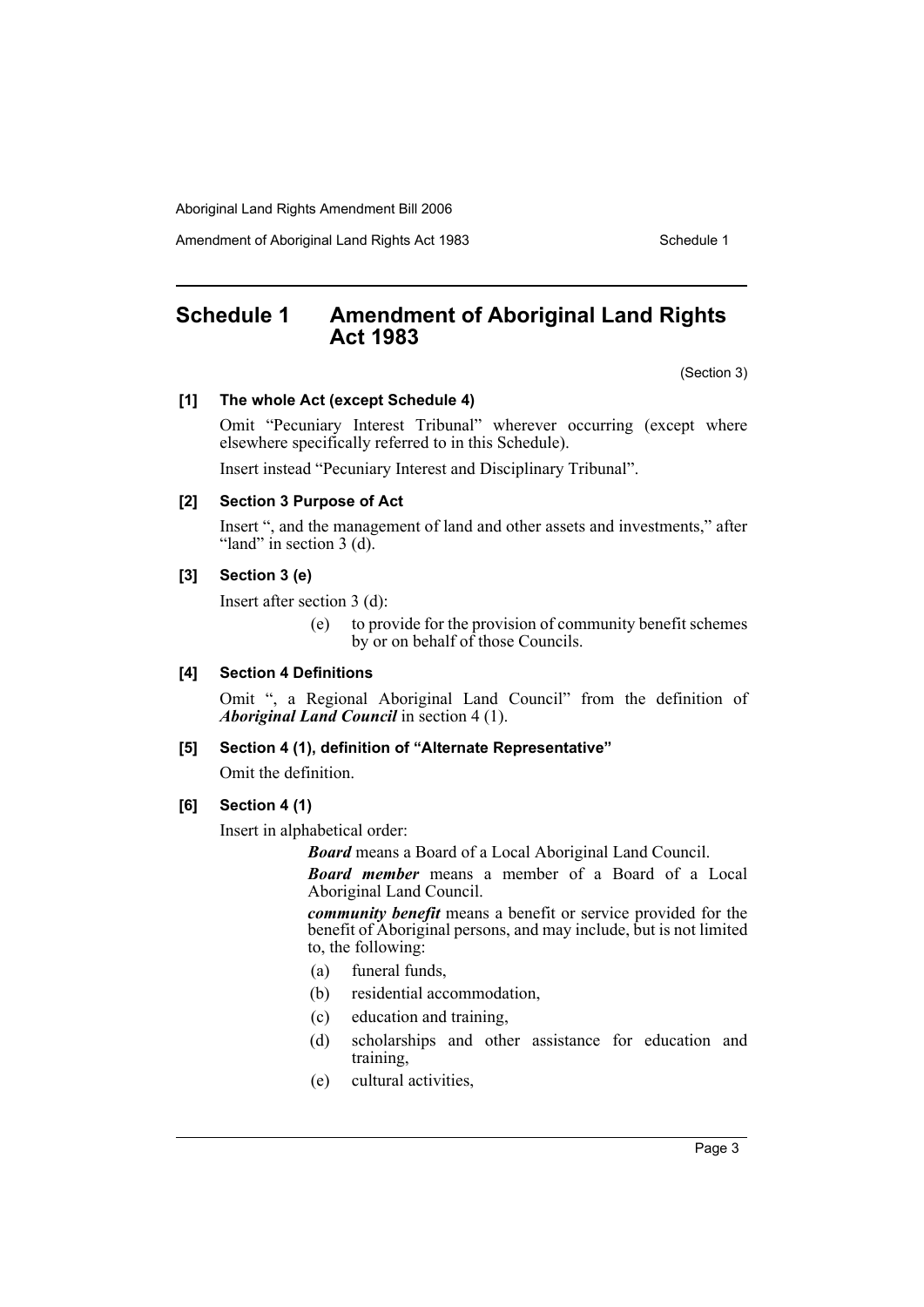Schedule 1 Amendment of Aboriginal Land Rights Act 1983

(f) child care,

(g) aged care services.

*community benefits scheme* means a scheme for the provision of community benefits.

*community, land and business plan* means a plan prepared and approved under Division 6 of Part 5 or Division 5 of Part 7. *Region* means a Region specified in Schedule 5.

# **[7] Section 4 (1), definition of "officer"**

Omit the definition. Insert instead:

*officer* of an Aboriginal Land Council means a Board member or the Chairperson or Deputy Chairperson of the New South Wales Aboriginal Land Council.

### **[8] Section 4 (1), definition of "Pecuniary Interest Tribunal"**

Omit the definition. Insert instead:

*Pecuniary Interest and Disciplinary Tribunal* means the Aboriginal Land Councils Pecuniary Interest and Disciplinary Tribunal established under Division 3 of Part 10.

### **[9] Section 4 (1), definitions of "Regional Aboriginal Land Council" and "Regional Aboriginal Land Council area"**

Omit the definitions.

### **[10] Section 4 (1), definition of "satisfactory audited financial statements and documents"**

Omit "or Regional".

# **[11] Section 4 (1), definition of "satisfactory audited financial statements and documents"**

Omit "under the criteria".

Insert instead "in accordance with the requirements".

# **[12] Section 36 Claims to Crown lands**

Omit ", a Regional Aboriginal Land Council" from section 36 (14).

# **[13] Section 36 (15)**

Omit "Stamp duty under the *Stamp Duties Act 1920* shall not be". Insert instead "Duty under the *Duties Act 1997* is not".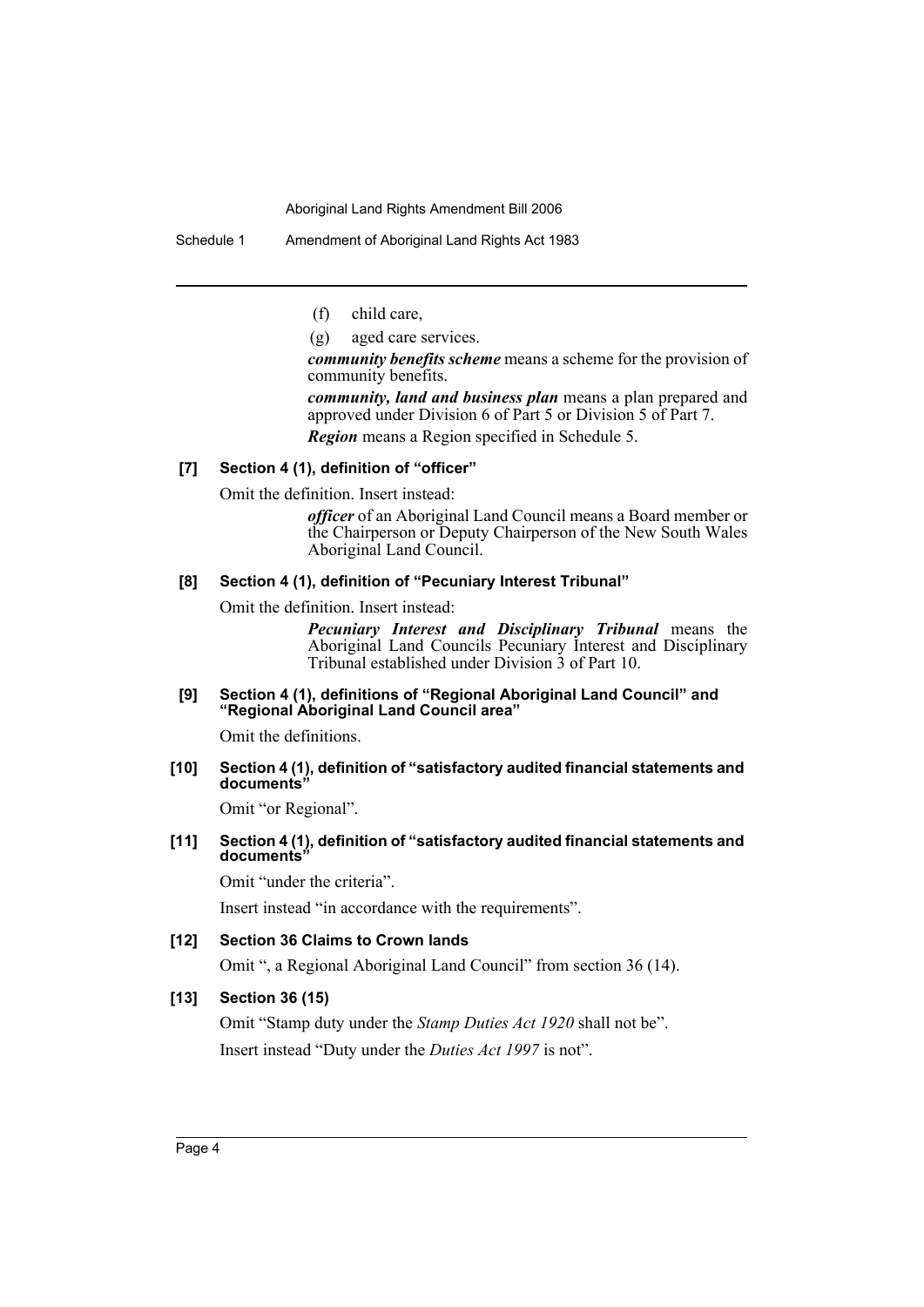Amendment of Aboriginal Land Rights Act 1983 Schedule 1

# **[14] Section 37 Aboriginal lands in travelling stock reserves**

Omit "Stamp duty under the *Stamp Duties Act 1920* shall not be" from section 37 (8).

Insert instead "Duty under the *Duties Act 1997* is not".

# **[15] Section 40A Transfer of land from one Council to another**

Omit "Stamp duty under the *Stamp Duties Act 1920*" from section 40A (3). Insert instead "Duty under the *Duties Act 1997*".

# **[16] Section 40D Sale etc of land by Local Aboriginal Land Council**

Omit "Secretary of the Local Aboriginal Land Council and certifying that the disposal by the Council" from section 40D (2).

Insert instead "Chairperson of the New South Wales Aboriginal Land Council and certifying that the disposal by the Local Aboriginal Land Council".

# **[17] Section 42A**

Insert after section 42:

# **42A Unlawful land dealings**

(1) A person must not deal with land, or enter into a transaction or arrangement to deal with land, vested in an Aboriginal Land Council knowing that the dealing is not authorised or permitted by this Act.

Maximum penalty: 100 penalty units.

(2) In this section:

*deal* with land means sell, purchase, exchange, mortgage or otherwise dispose of land or lease or grant or release an easement over land.

# **[18] Part 5, Division 1A**

Omit section 52. Insert instead:

# **Division 1A Functions of Local Aboriginal Land Councils**

# **52 Functions of Local Aboriginal Land Councils**

(1) A Local Aboriginal Land Council has the functions conferred or imposed on it by or under this or any other Act.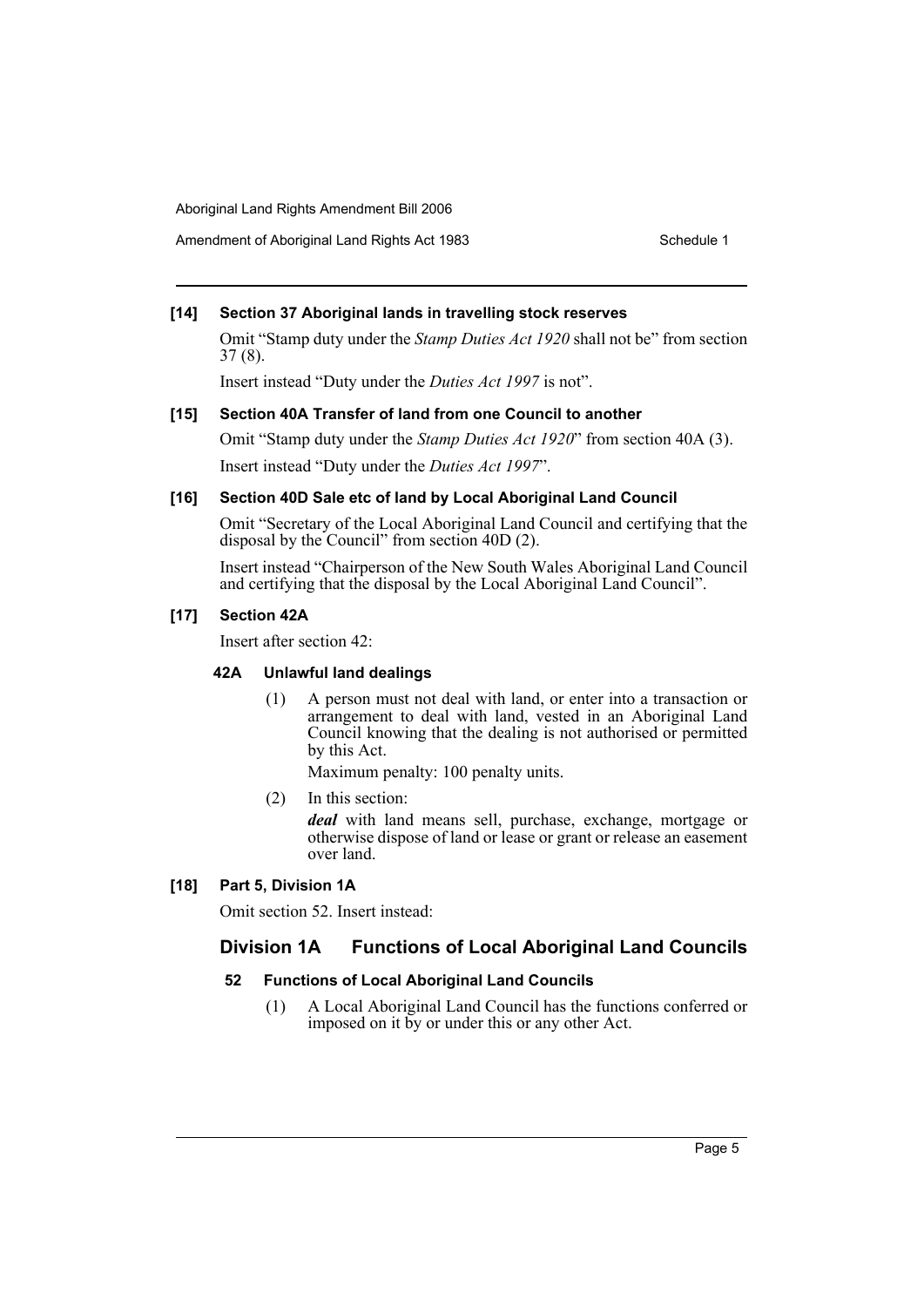Schedule 1 Amendment of Aboriginal Land Rights Act 1983

### (2) **Land acquisition**

A Local Aboriginal Land Council has the following functions in relation to the acquisition of land and related matters:

- (a) in accordance with this Act and the regulations, to acquire land and to use, manage, control, hold or dispose of, or otherwise deal with, land vested in or acquired by the Council,
- (b) functions relating to the acquisition of land and any other functions conferred on it by or under Part 4A of the NPW Act,
- (c) to submit proposals for the listing in Schedule 14 to the NPW Act of lands of cultural significance to Aboriginal persons that are reserved under the NPW Act,
- (d) to negotiate the lease by the Council or by the Council and one or more other Aboriginal Land Councils of lands to which section 36A applies to the Minister administering the NPW Act,
- (e) when exercising its functions with respect to land that is the subject of a lease, or proposed lease, under Part 4A of the NPW Act, to act in the best interests of the Aboriginal owners of the land concerned,
- (f) to make written applications to the New South Wales Aboriginal Land Council for the acquisition by the New South Wales Aboriginal Land Council of land on behalf of, or to be vested in, the Local Aboriginal Land Council,
- (g) to make claims to Crown lands.

### (3) **Land use and management**

A Local Aboriginal Land Council has the following functions in relation to land use and management:

- (a) to consider applications to prospect or mine for minerals on the Council's land and to make recommendations to the New South Wales Aboriginal Land Council in respect of such applications,
- (b) to protect the interests of Aboriginal persons in its area in relation to the acquisition, management, use, control and disposal of its land.

### (4) **Aboriginal culture and heritage**

A Local Aboriginal Land Council has the following functions in relation to Aboriginal culture and heritage: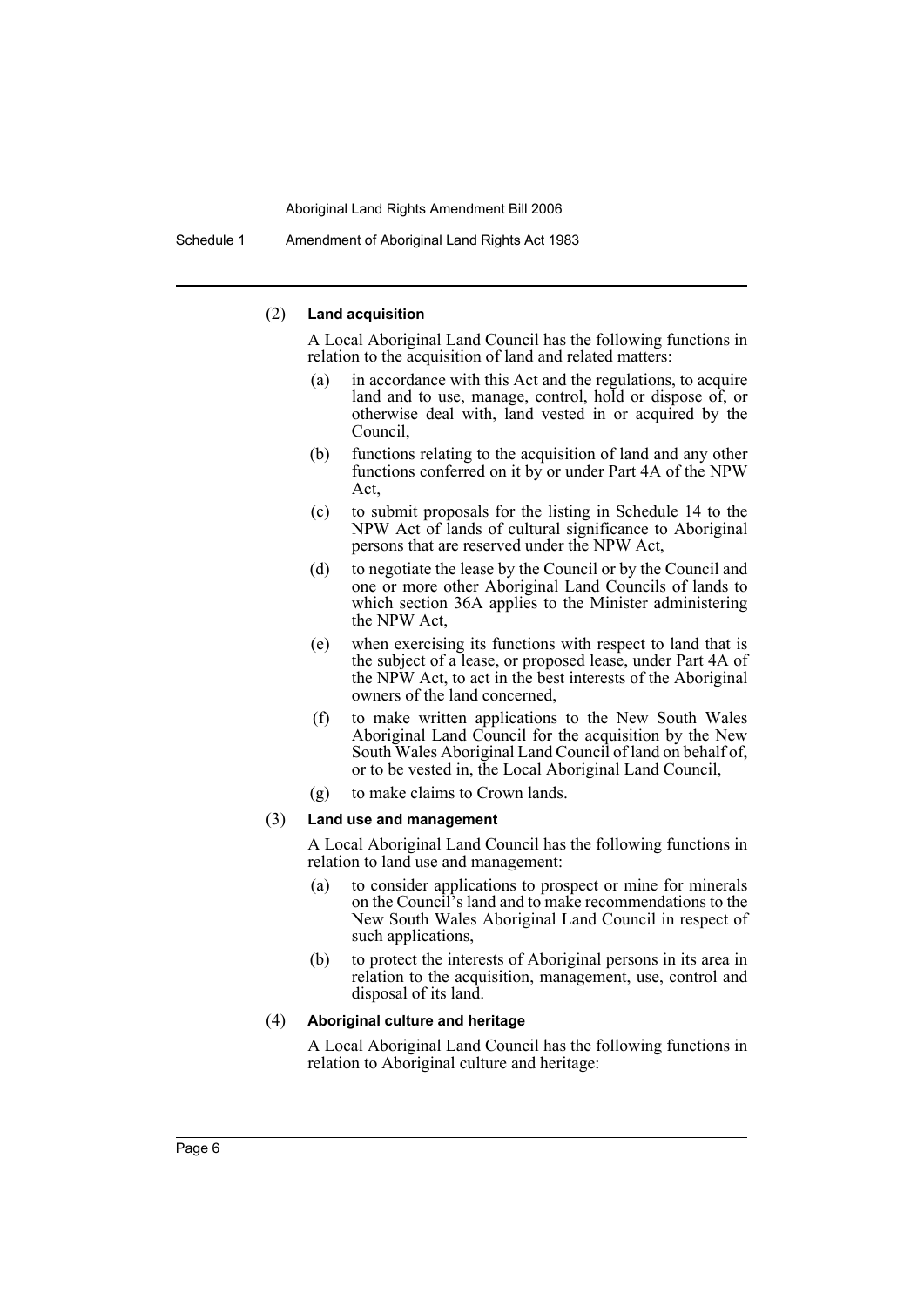Amendment of Aboriginal Land Rights Act 1983 Schedule 1

- (a) to take action to protect the culture and heritage of Aboriginal persons in the Council's area, subject to any other law,
- (b) to promote awareness in the community of the culture and heritage of Aboriginal persons in the Council's area.

### (5) **Financial stewardship**

A Local Aboriginal Land Council has the following functions in relation to financial management and business planning:

- (a) to prepare and implement, in accordance with this Act, a community, land and business plan,
- (b) to manage, in accordance with this Act and consistently with its community, land and business plan, the investment of any assets of the Council,
- (c) to facilitate business enterprises, in accordance with this Act and the regulations and consistently with its community, land and business plan.

### (6) **Other functions prescribed by regulations**

A Local Aboriginal Land Council has any other functions prescribed by the regulations.

### **52A Community benefits schemes**

- (1) A Local Aboriginal Land Council may, in accordance with an approval of the New South Wales Aboriginal Land Council:
	- (a) directly or indirectly, provide community benefits under community benefits schemes, and
	- (b) without limiting paragraph (a), provide, acquire, construct, upgrade or extend residential accommodation for Aboriginal persons in its area.
- (2) The New South Wales Aboriginal Land Council must not approve a community benefits scheme of a Local Aboriginal Land Council unless it is satisfied that:
	- (a) the proposed scheme complies with this Act and the regulations, and
	- (b) the proposed scheme is consistent with any applicable policy of the New South Wales Aboriginal Land Council, and
	- (c) the proposed scheme is consistent with the community, land and business plan of the Local Aboriginal Land Council, and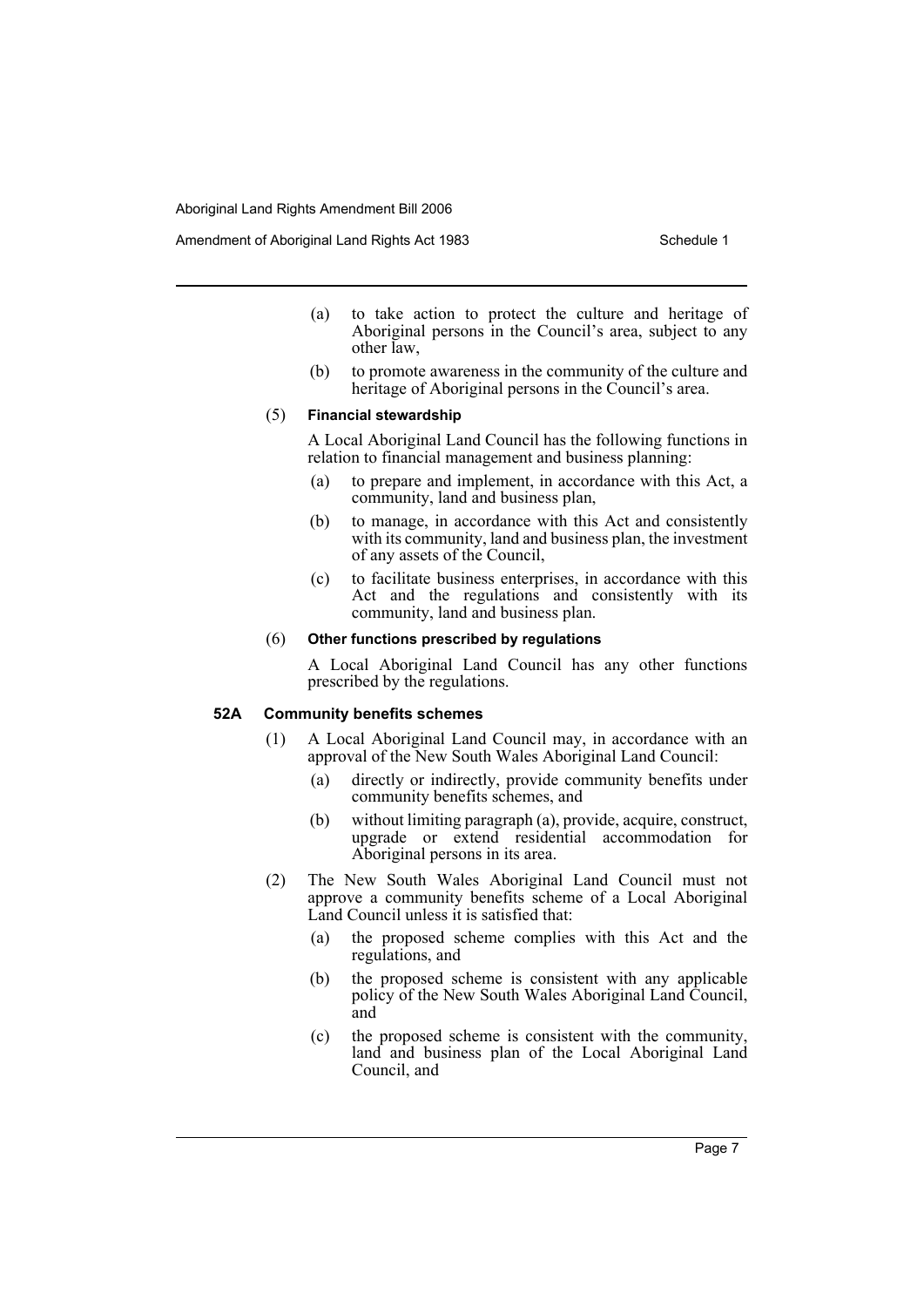- (d) the proposed scheme is fair and equitable and will be administered in a way that is responsible and transparent, and
- (e) the proposed scheme is not likely to prevent the Local Aboriginal Land Council from being able to meet its debts as and when they fall due, and
- (f) the need for the proposed benefits is not otherwise being adequately met.
- (3) A Local Aboriginal Land Council must ensure that any community benefits scheme under which community benefits are provided by it or on its behalf:
	- (a) complies with this Act and the regulations, and
	- (b) is consistent with any applicable policy of the New South Wales Aboriginal Land Council, and
	- (c) is consistent with the community, land and business plan of the Local Aboriginal Land Council.
- (4) A Local Aboriginal Land Council may provide community benefits under a community benefits scheme to persons within the areas of other Local Aboriginal Land Councils and may provide community benefits in conjunction with one or more other Aboriginal Land Councils.

### **52B Social housing schemes**

- (1) This section applies to a community benefits scheme in relation to the acquisition and provision by or on behalf of a Local Aboriginal Land Council of residential accommodation for Aboriginal persons in its area and to the construction, upgrading and extension of any such accommodation (a *social housing scheme*).
- (2) The New South Wales Aboriginal Land Council must not approve a social housing scheme under section 52A unless:
	- (a) it is satisfied that the income (including any subsidies and grants) from any existing social housing scheme provided by or on behalf of the Local Aboriginal Land Council or of the proposed scheme is or will be sufficient to meet all the expenses of the scheme concerned, including long term maintenance requirements, and
	- (b) it has considered the likely impact of the proposed scheme on the overall financial situation of the Local Aboriginal Land Council.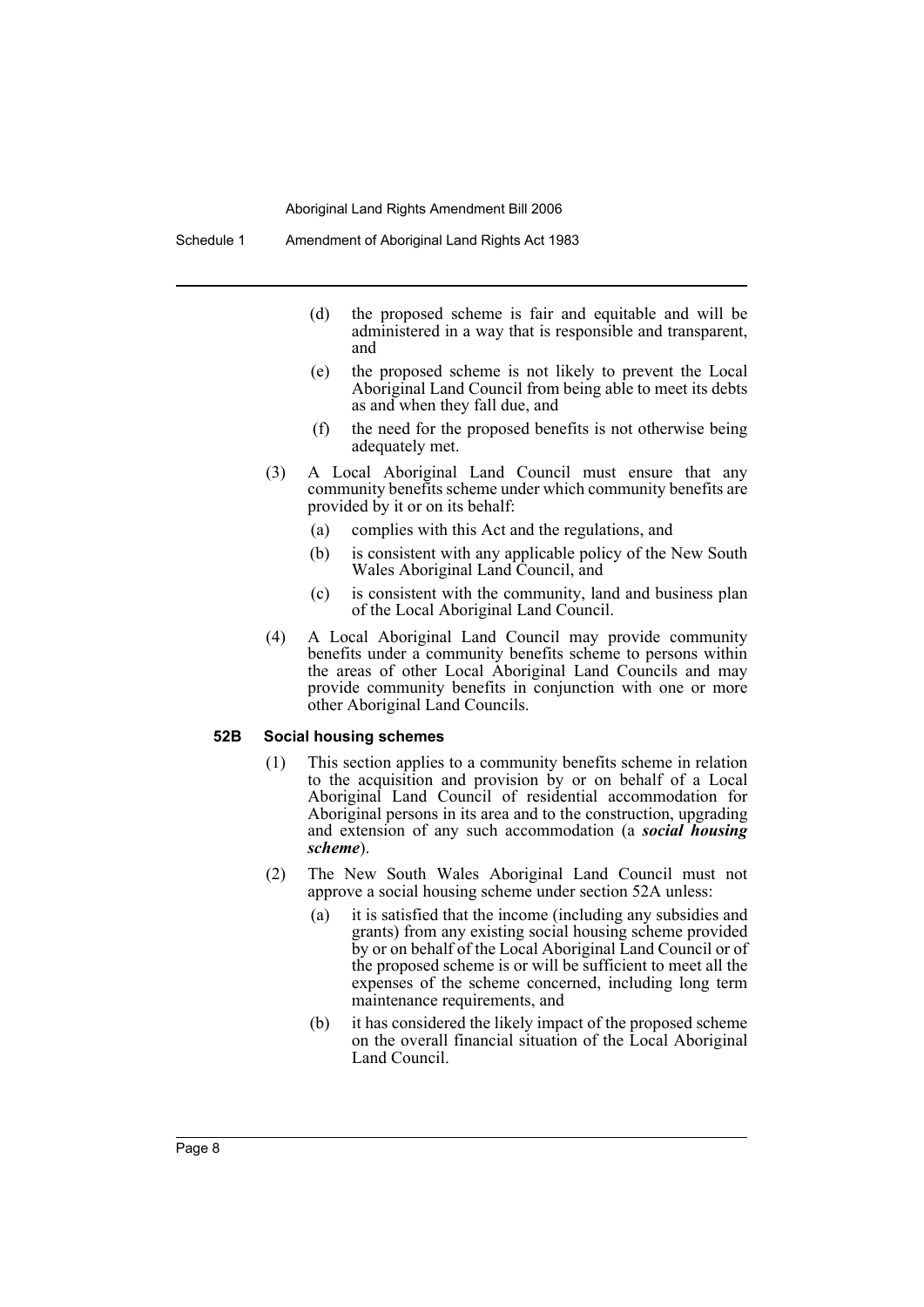Amendment of Aboriginal Land Rights Act 1983 Schedule 1

- (3) A Local Aboriginal Land Council may provide a social housing scheme by using the services of another body or agency, or with the assistance of another body or agency, approved by the New South Wales Aboriginal Land Council either generally or in relation to a particular social housing scheme.
- (4) Section 40B (2) applies to a lease by a Local Aboriginal Land Council (whether or not for a period exceeding 3 years), if the lease is for the purposes of the provision or management of a social housing scheme.

### **52C Trusts**

- (1) A Local Aboriginal Land Council may, with the approval of the New South Wales Aboriginal Land Council, establish, or participate in the establishment of, a trust for the purpose of providing a community benefits scheme.
- (2) The New South Wales Aboriginal Land Council must not give an approval for the purposes of this section unless it is of the opinion that the proposed action by the Local Aboriginal Land Council:
	- (a) complies with this Act and the regulations, and
	- (b) is consistent with any applicable policy of the New South Wales Aboriginal Land Council, and
	- (c) is consistent with the community, land and business plan of the Local Aboriginal Land Council, and
	- (d) is not likely to prevent the Local Aboriginal Land Council from being able to meet its debts as and when they fall due.
- (3) Regulations may be made for or with respect to financial and reporting obligations for trusts established by Local Aboriginal Land Councils.

### **52D Duty of Aboriginal Land Council not to transfer land or other assets to Council members, Board members, staff or consultants**

- (1) A Local Aboriginal Land Council must ensure that no part of the income or property of the Council is transferred directly or indirectly by way of dividend or bonus or otherwise by way of profit to members of the Council, Board members or any member of staff of, or consultant to, the Council.
- (2) Nothing in this section prevents:
	- (a) the provision of a benefit in good faith to a Council member, Board member, member of staff or consultant in accordance with this Act, or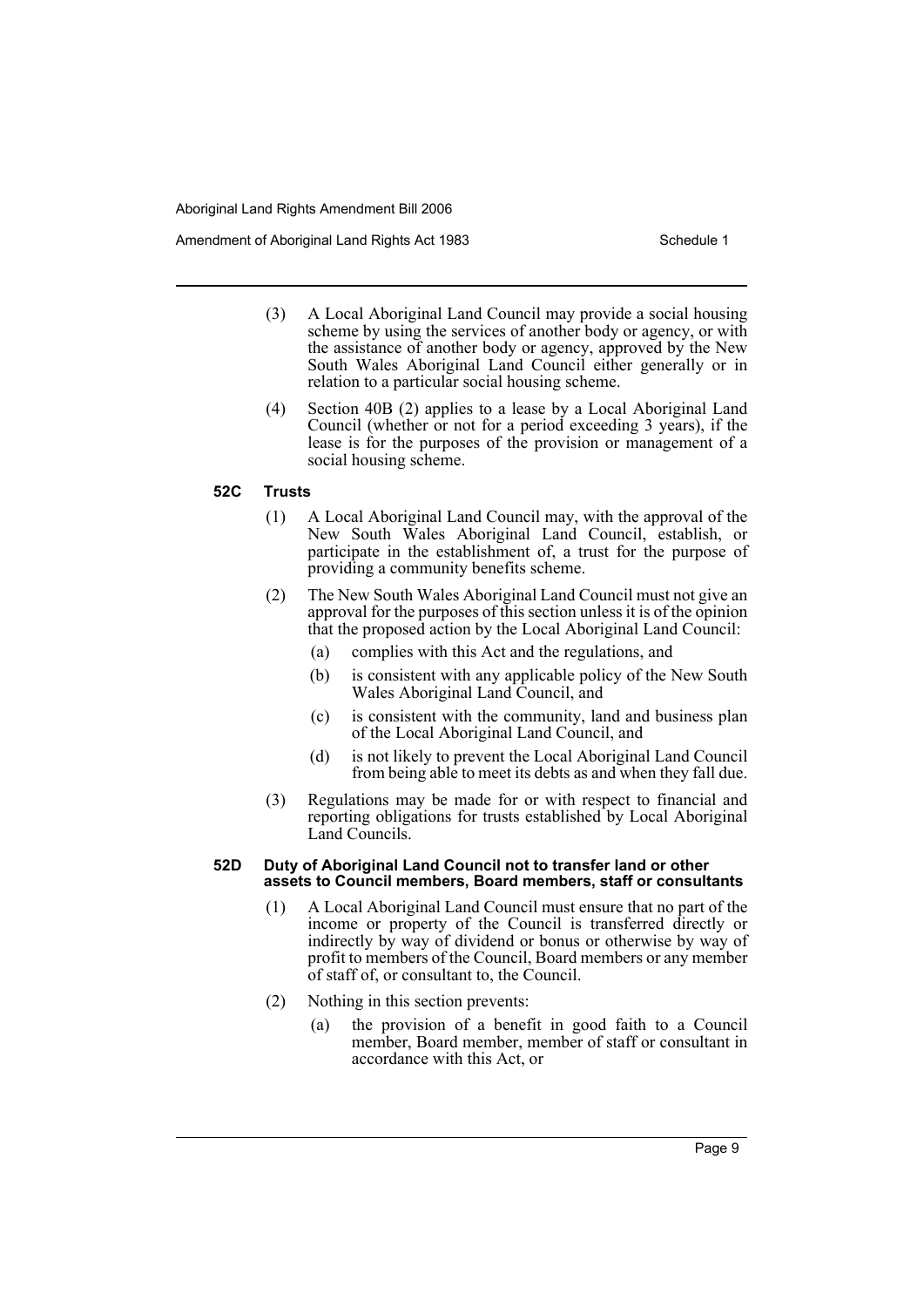(b) the payment in good faith of remuneration to any such member, Board member, member of staff or consultant.

### **52E Delegation of functions by Local Aboriginal Land Councils**

- (1) A Local Aboriginal Land Council may, by resolution, delegate to any person or body the exercise of any of the functions of the Council, other than the following:
	- (a) the acquisition of land and the use, management, control, holding or disposal of, or otherwise dealing with, land vested in or acquired by the Council,
	- (b) any function under this or any other Act that is expressly required to be exercised by resolution of the voting members of the Council.
- (2) Each Local Aboriginal Land Council must, once every year, review all its delegations.

### **52F Rules of Local Aboriginal Land Councils**

- (1) The purpose of this section is to provide rules for Local Aboriginal Land Councils relating to those Councils' functions and operations.
- (2) The rules prescribed by the regulations as model rules are the rules for a Local Aboriginal Land Council.
- (3) However, a Local Aboriginal Land Council may prepare its own rules and submit them to the Registrar for approval.
- (4) On approval by the Registrar, the rules prepared by a Local Aboriginal Land Council, to the extent that they are not inconsistent with this Act or the regulations, become the rules of the Council to the exclusion of the model rules.
- (5) A Local Aboriginal Land Council's rules may, with the approval of the Registrar, be amended, repealed or replaced from time to time.
- (6) A Local Aboriginal Land Council may appeal to the Court against the Registrar's refusal to approve of rules or to approve of an amendment, a repeal or a replacement of its rules.
- (7) On the hearing of an appeal under subsection (6), the Court may direct the Registrar to approve of rules, or an amendment, a repeal or a replacement of rules, specified in the direction.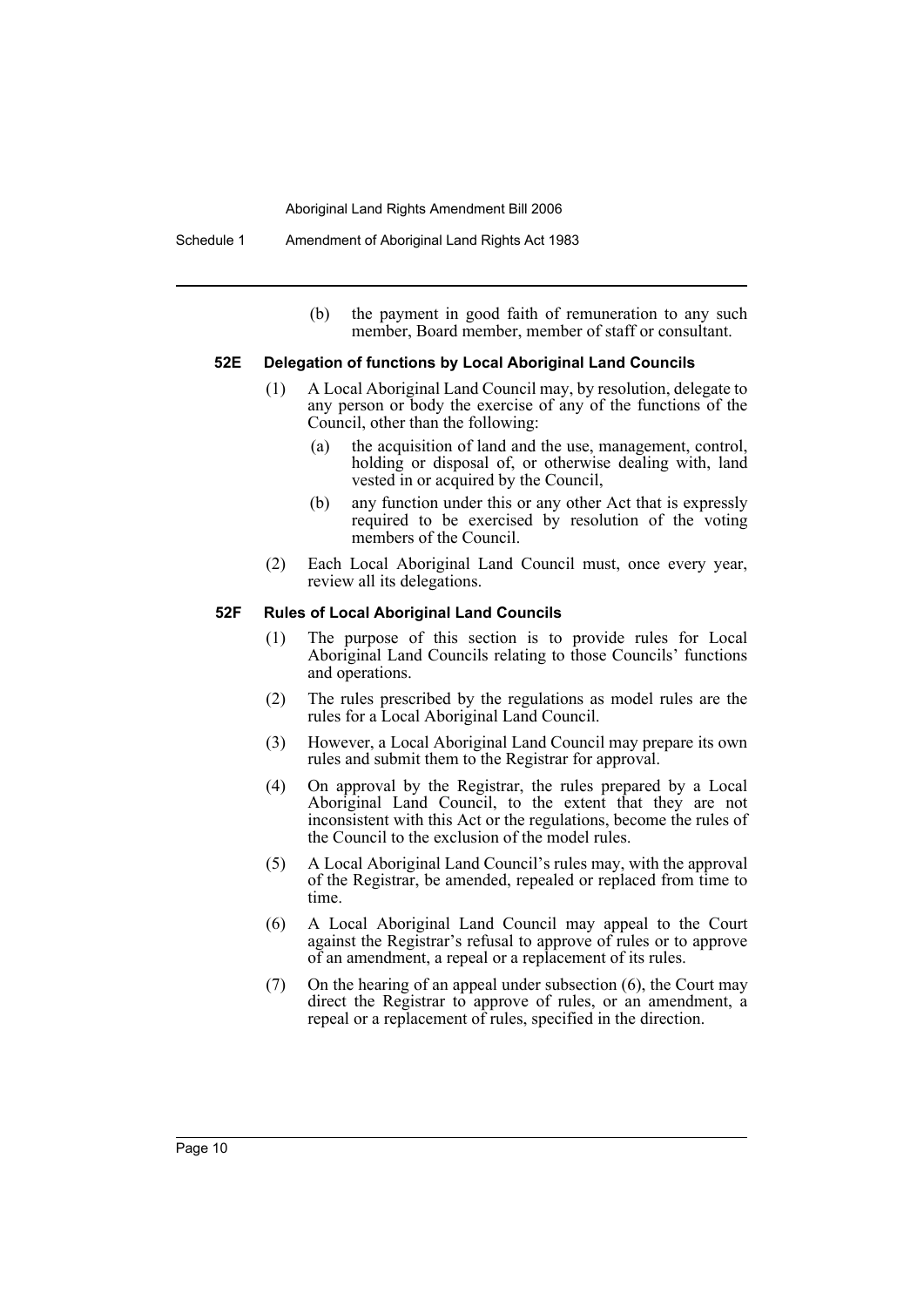Amendment of Aboriginal Land Rights Act 1983 Schedule 1

### **52G Functions to be exercised by Council resolution**

The following functions are to be exercised, in accordance with this Act, by resolution of the voting members of a Local Aboriginal Land Council:

- (a) acceptance of persons as qualified for membership,
- (b) delegation of functions of the Council,
- (c) approval of the rules and code of conduct of the Council and any amendment to or repeal or replacement of those rules or that code,
- (d) approval of the community, land and business plan of the Council and any changes to the plan,
- (e) approval of dealings with land,
- (f) receipt of the annual budget and the financial statements of the Council,
- (g) election of Board members,
- (h) suspension of members from attending or voting at meetings of the Council,
- (i) approval of requests to change the name of the Council's area or for the amalgamation or dissolution of the Council, or its re-allocation to another Region.

### **52H Meetings of Local Aboriginal Land Councils**

Part 1 of Schedule 3 has effect.

# **[19] Section 54 Local Aboriginal Land Council membership rolls**

Omit "Secretary" from section 54 (1). Insert instead "chief executive officer".

### **[20] Section 54 (2)–(2B)**

Omit section 54 (2). Insert instead:

- (2) The chief executive officer of a Local Aboriginal Land Council must list on the membership roll for the area of the Council the names and addresses of those persons who are qualified for membership.
- (2A) A person is qualified for membership if:
	- (a) the person is an adult Aboriginal person who resides within the area of the Local Aboriginal Land Council concerned and is accepted as being qualified on that basis to be a member by a meeting of the Council, or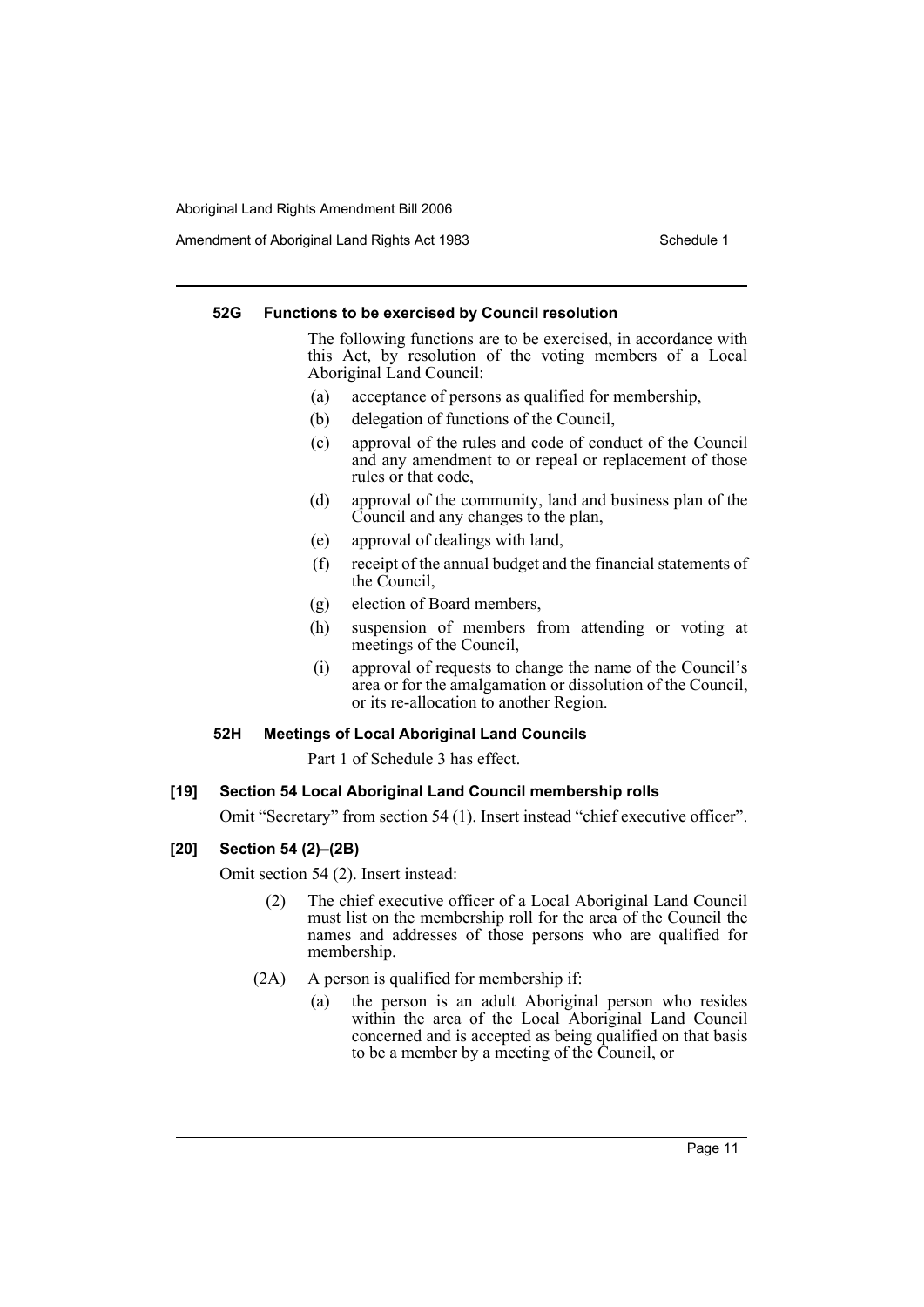Schedule 1 Amendment of Aboriginal Land Rights Act 1983

- (b) the person is an adult Aboriginal person who has a sufficient association with the area of the Local Aboriginal Land Council concerned (as determined by the voting members of the Council at a meeting of the Council) and is accepted as being qualified on that basis to be a member by a meeting of the Council, or
- (c) the person is an Aboriginal owner in relation to land within the area of the Local Aboriginal Land Council concerned and has made a written application for membership in accordance with subsection (3).
- (2B) The membership roll must indicate whether a member is a person who is included on the roll because of residence or association, or as an Aboriginal owner, and must indicate the basis for that inclusion.

# **[21] Section 54 (3) (a)–(b1)**

Omit the paragraphs. Insert instead:

- (a) declares that the person is eligible for inclusion on the membership roll, and
- (b) sets out the grounds (other than acceptance as being qualified at a meeting) on which the person is qualified for inclusion on the membership roll, and
- (b1) sets out the basis on which the person asserts his or her Aboriginal descent and, if the application declares that the person has a sufficient association with that Council's area, the basis of that association, and

### **[22] Section 54 (3) (c)**

Omit "Chief Executive Officer of the New South Wales Aboriginal Land Council".

Insert instead "Registrar".

### **[23] Section 55 Aboriginal persons may be members of more than one Local Aboriginal Land Council**

Omit section 55 (3). Insert instead:

(3) The Local Aboriginal Land Council in relation to which the person has voting rights is to be the Council nominated by the person or, if the person has not made a nomination, the Council for the area within which the person resides.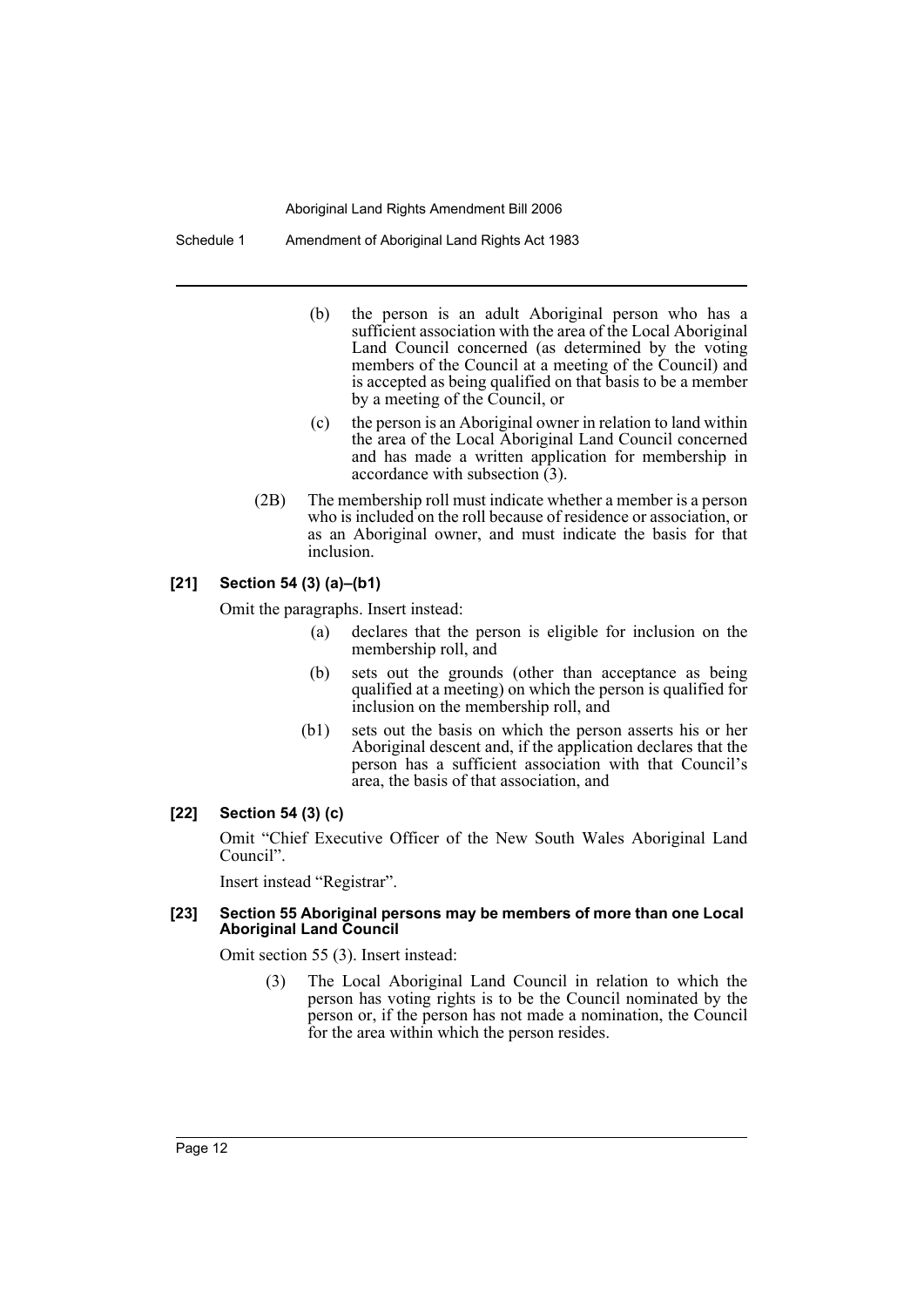Amendment of Aboriginal Land Rights Act 1983 Schedule 1

# **[24] Section 55 (4) (a)**

Omit the paragraph. Insert instead:

(a) in elections for Board members, or

### **[25] Section 55 (4), note**

Omit the note.

# **[26] Section 55 (4A)**

Insert after section 55 (4):

- (4A) A voting member of a Local Aboriginal Land Council is not entitled to vote in elections for Board members if:
	- (a) the member has not attended at least 2 meetings of the Council in the preceding 12 months as a voting member, or
	- (b) the member is suspended from membership of the Council or Board.

# **[27] Section 55 (5)**

Insert "or a member referred to in subsection (4A)" after "Council".

### **[28] Section 56 Nomination of voting area**

Omit "Chief Executive Officer of the New South Wales Aboriginal Land Council" wherever occurring.

Insert instead "Registrar".

# **[29] Section 56 (3) and (5)**

Omit "Chief Executive Officer" where secondly occurring in section 56 (3) and where occurring in section 56 (5).

Insert instead "Registrar".

### **[30] Section 56 (4)**

Omit the subsection. Insert instead:

(4) If a nomination is not made within the time required under subsection (3), the Local Aboriginal Land Council in relation to which the person has voting rights is to be the Council for the area within which the person resides.

### **[31] Section 56 (5)**

Omit "or of a determination".

Insert instead "or of a failure to make a nomination".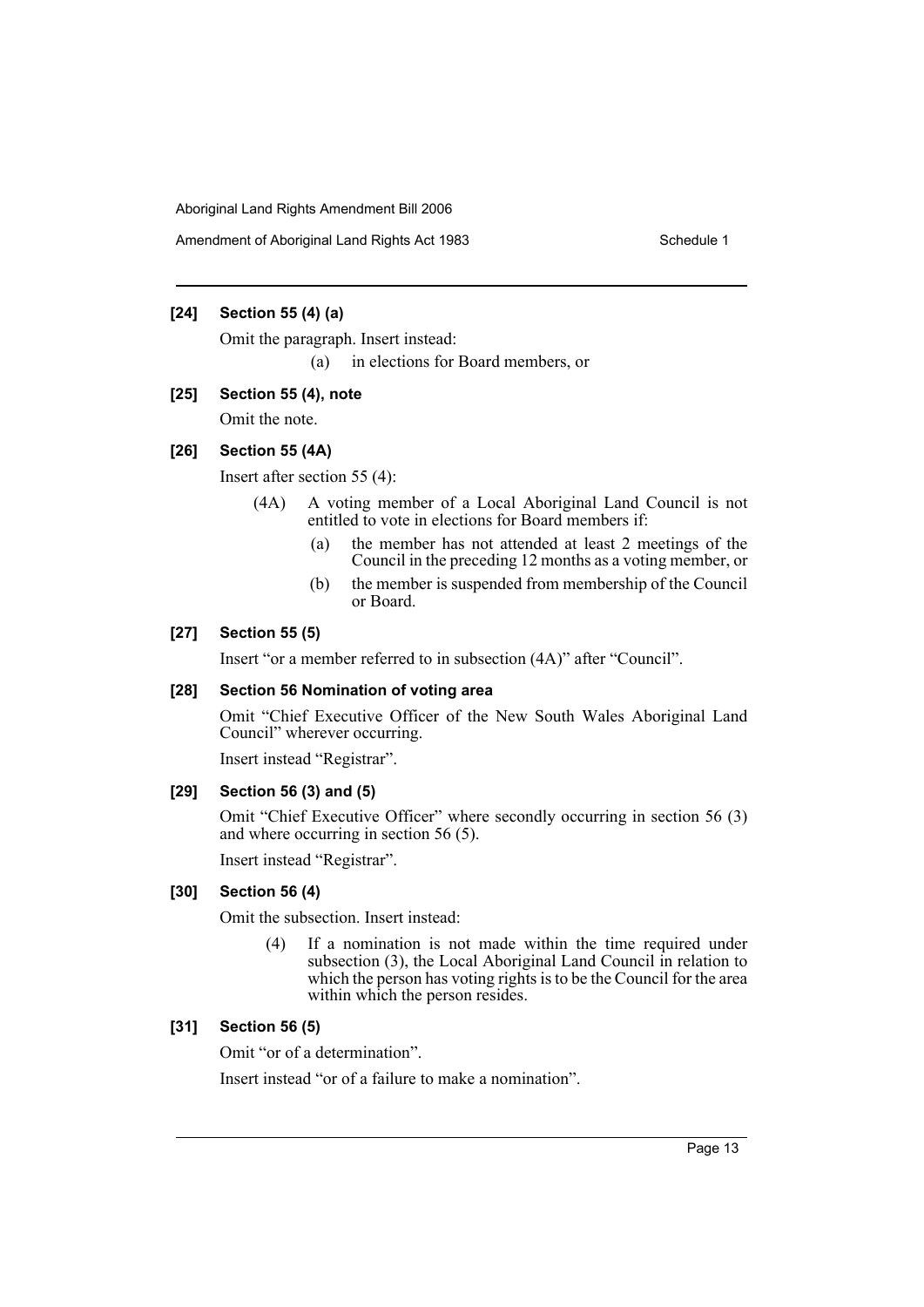Schedule 1 Amendment of Aboriginal Land Rights Act 1983

### **[32] Section 56 (5)**

Omit "Secretary of the New South Wales Aboriginal Land Council". Insert instead "Registrar".

# **[33] Section 56 (5) and (6)**

Omit "Secretary" where secondly occurring in section 56 (5) and where occurring in section 56 (6).

Insert instead "chief executive officer".

# **[34] Section 57 Suspension of members from attending Council meetings**

Omit "an officer or Regional or Alternate Representative" from section 57 (1). Insert instead "a Board member".

# **[35] Section 57 (1), note**

Omit the note.

### **[36] Section 57 (4)**

Omit "Secretary". Insert instead "chief executive officer".

# **[37] Section 57 (4)**

Omit "Chief Executive Officer of the New South Wales Aboriginal Land Council".

Insert instead "Registrar".

# **[38] Section 58 Removal of person's name from membership roll**

Omit "Secretary". Insert instead "chief executive officer".

# **[39] Section 58 (d)**

Insert at the end of section 58 (c):

, or

(d) the chief executive officer is satisfied, after making reasonable inquiries, that the residential address of the person is unknown.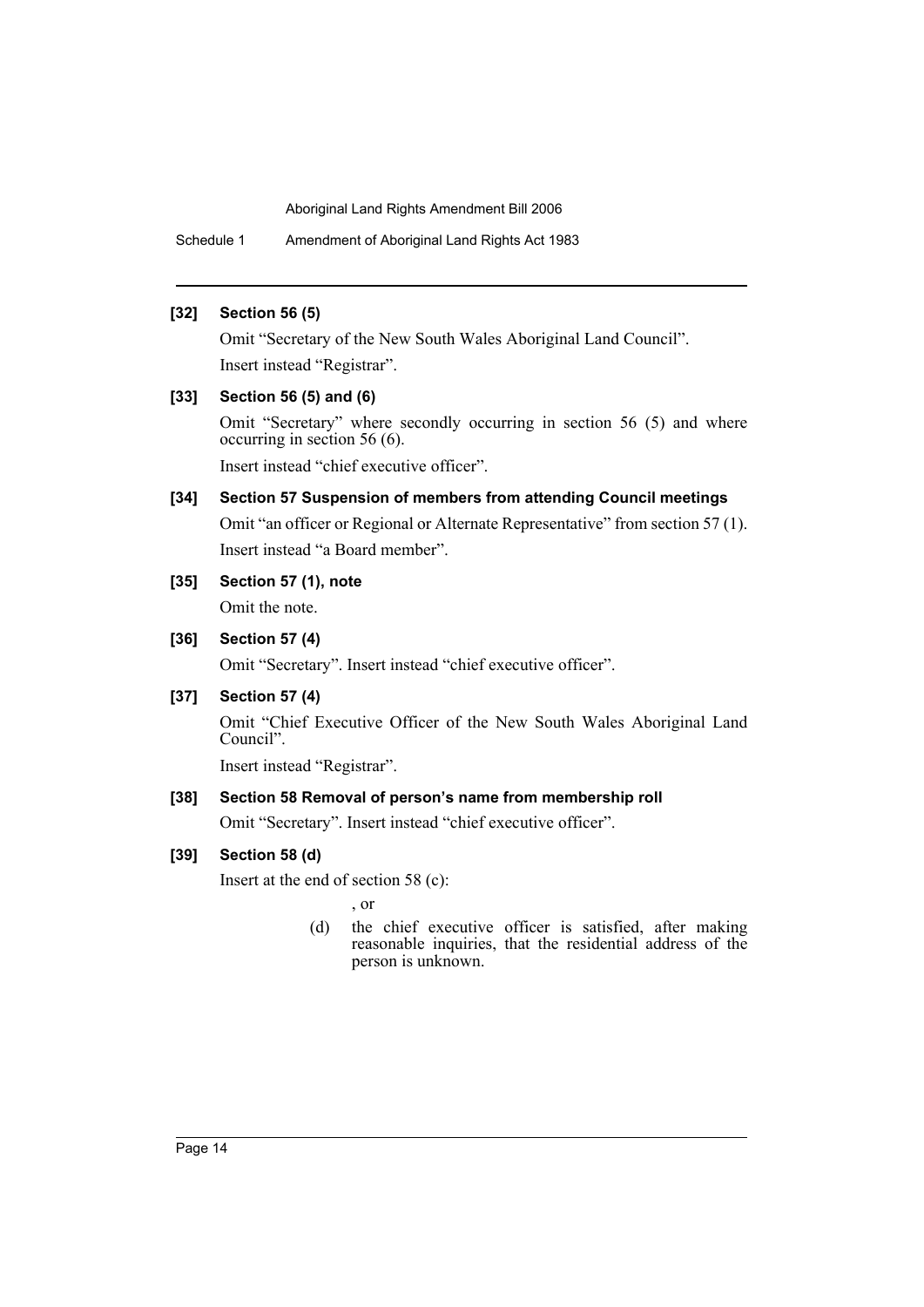Amendment of Aboriginal Land Rights Act 1983 Schedule 1

### **[40] Section 59**

Omit the section. Insert instead:

### **59 Updating and consolidation of membership rolls**

- (1) The chief executive officer of each Local Aboriginal Land Council must:
	- (a) within such period as may be prescribed by the regulations, send a copy of the Council's membership roll, certified as correct by the chief executive officer, to the Registrar, and
	- (b) advise the Registrar in writing of any changes to the membership roll that have occurred since a copy was last sent to the Registrar.
- (2) The chief executive officer of a Local Aboriginal Land Council is to ensure, so far as practicable, that the membership roll of the Council is kept up to date.
- (3) The Registrar is to compile and maintain a consolidated roll of all members of Local Aboriginal Land Councils.
- (4) The New South Wales Aboriginal Land Council must, at the request of the Registrar, pay to the Registrar a contribution, of an amount approved by the Minister, for the cost of the exercise of the Registrar's functions under this section.

### **[41] Part 5, Division 3**

Omit Divisions 3 and 4 of Part 5. Insert instead:

# **Division 3 Boards of Local Aboriginal Land Councils**

### **61 Local Aboriginal Land Councils to have Boards**

- (1) Each Local Aboriginal Land Council is to have a Board consisting of not less than 5, and not more than 10, members.
- (2) The number of Board members for each Local Aboriginal Land Council is to be determined in accordance with the regulations.
- (3) Part 2 of Schedule 3 has effect with respect to the procedure of Boards of Local Aboriginal Land Councils.
- (4) The regulations may prescribe additional requirements with respect to meetings.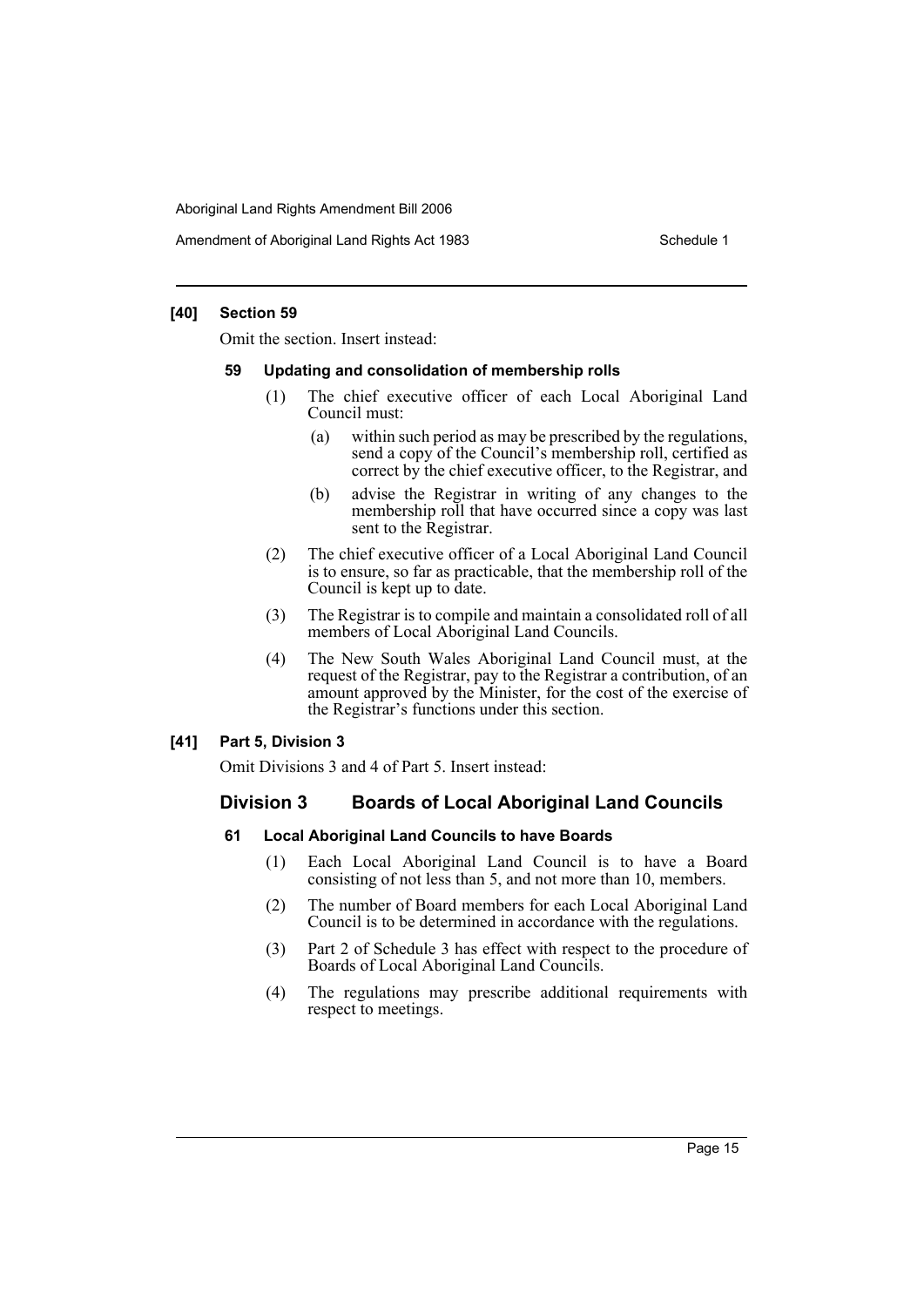Schedule 1 Amendment of Aboriginal Land Rights Act 1983

### **62 Functions of Boards of Local Aboriginal Land Councils**

A Board of a Local Aboriginal Land Council has the following functions:

- (a) to direct and control the affairs of the Council, in accordance with this Act and the regulations and consistently with the community, land and business plan of the Council,
- (b) to facilitate communication between the Council's members and the New South Wales Aboriginal Land Council,
- (c) to review the performance of the Council in the exercise of its functions and the achievement of its objectives,
- (d) any other functions conferred on the Board by or under this Act.

### **63 Board members**

- (1) The Board members are to be elected at every second annual meeting of a Local Aboriginal Land Council.
- (2) A person is not qualified to stand and be elected as a Board member of a Local Aboriginal Land Council:
	- (a) unless the person is a voting member of the Council, or
	- (b) if the person is suspended or disqualified from holding office as a Board member or is suspended or disqualified from membership of the Council.
- (3) The term of office of a Board member commences on the Board member's election and ends on the election of the next Board at the second annual meeting of the Council following the member's election.
- (4) A Board member is entitled to be paid such travelling and other allowances as the Minister may from time to time determine in respect of the member.
- (5) A Board member is eligible for re-election, subject to this Act.
- (6) The Electoral Commissioner for New South Wales, or a person employed in the office of and nominated by the Electoral Commissioner, is to be the returning officer for an election.
- (7) Elections for Board members are to be conducted in accordance with the regulations.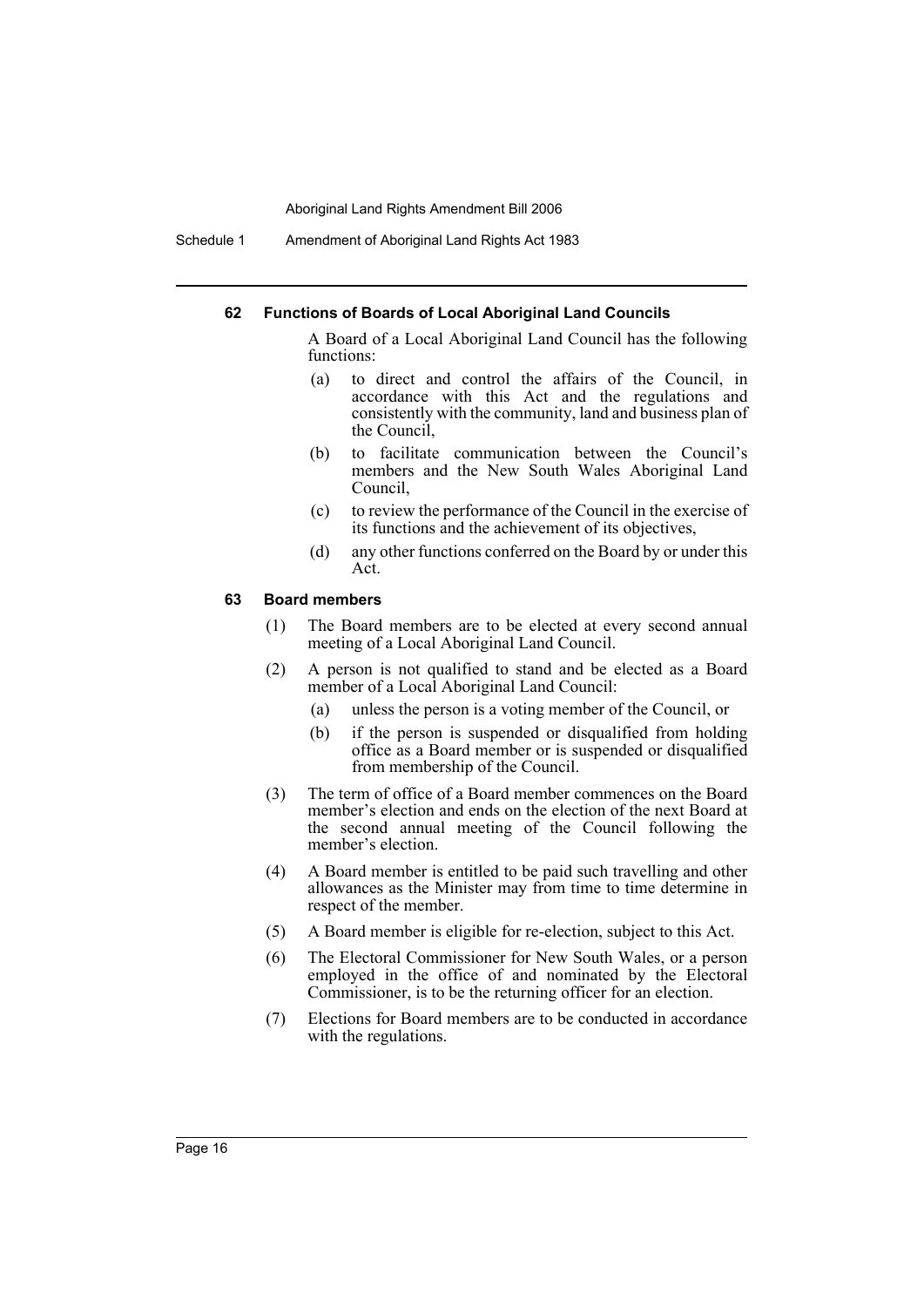Amendment of Aboriginal Land Rights Act 1983 Schedule 1

### **64 Chairperson and Deputy Chairperson**

- (1) A Chairperson and Deputy Chairperson of the Board of a Local Aboriginal Land Council are to be elected from among the Board members at the first meeting of the Board after its election.
- (2) The Chairperson and Deputy Chairperson of a Board have the functions conferred on the Chairperson or Deputy Chairperson by or under this Act.
- (3) In the absence of the Chairperson of a Board, the Deputy Chairperson:
	- (a) is, if available, to act in the place of the Chairperson, and
	- (b) while so acting, has all the functions of the Chairperson and is taken to be the Chairperson of the Board.
- (4) If a Chairperson of a Board becomes a councillor, the person ceases to be the Chairperson and a new Chairperson is to be elected.
- (5) Elections for Chairperson and Deputy Chairperson are to be conducted in accordance with the regulations.

### **65 Training for Board members**

- (1) The New South Wales Aboriginal Land Council must arrange training in relation to the matters prescribed by the regulations for each member elected for the first time to a Board of a Local Aboriginal Land Council.
- (2) The training is to be provided not later than 6 months after the date of election of a Board member.
- (3) A Board member must not refuse or fail to undergo training provided under this section when required to do so by the New South Wales Aboriginal Land Council.
- (4) If a Board member refuses or fails to undergo training provided under this section when required to do so by the New South Wales Aboriginal Land Council, the Board member is, on written notice being given to the Board member by the Council, suspended from office as a Board member until the person undergoes the training.
- (5) The New South Wales Aboriginal Land Council may:
	- (a) exempt a Board member wholly or partly from the requirement to undergo training provided under this section, if the Council is satisfied that the Board member already has sufficient expertise, skills and experience to carry out his or her functions as a Board member, or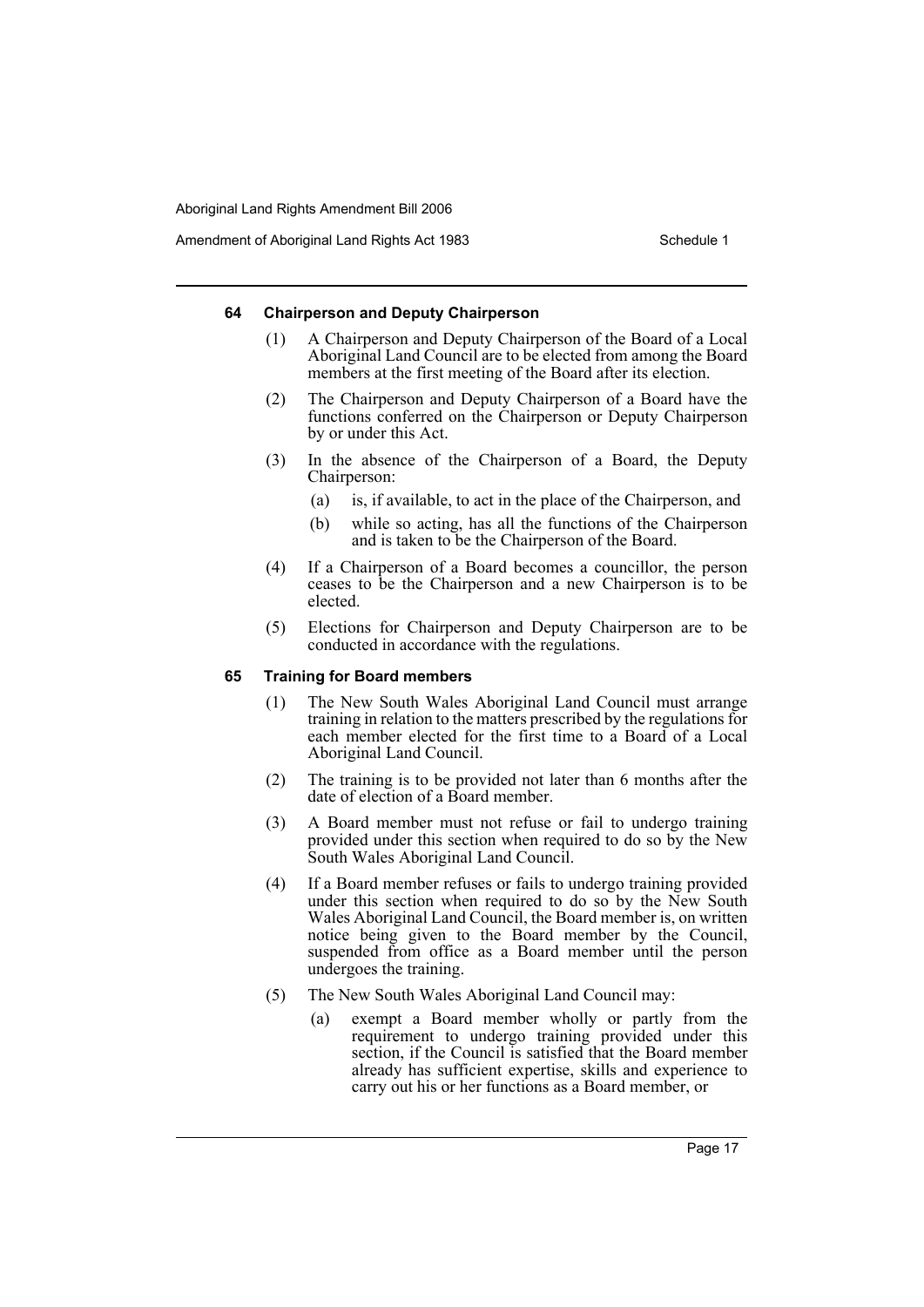(b) extend the period within which training is to be provided to a Board member under this section.

#### **66 Grounds for disqualification from office**

- (1) A person is disqualified from holding office as a Board member of a Local Aboriginal Land Council if the person:
	- (a) has a conviction in New South Wales or elsewhere for an offence relating to the management of a corporation, that was recorded within the last  $\bar{5}$  years, or
	- (b) has a conviction for an offence under this Act that was recorded within the last 5 years, or
	- (c) has a conviction in New South Wales for any other offence that is punishable by imprisonment for 12 months or more or is convicted elsewhere than in New South Wales of an offence that, if committed in New South Wales, would be an offence so punishable that was recorded within the last 5 years, or
	- (d) ceases to be a voting member of the Council, or
	- (e) becomes a councillor of the New South Wales Aboriginal Land Council, or
	- (f) is a mentally incapacitated person, or
	- (g) is or becomes bankrupt, applies to take the benefit of any law for the relief of bankrupt or insolvent debtors, compounds with his or her creditors or makes an assignment of his or her remuneration for their benefit, or
	- (h) is or was a director or person concerned in the management of a body corporate that is the subject of a winding up order or for which a controller or administrator has been appointed under the *Corporations Act 2001* of the Commonwealth during the last 3 years, or
	- (i) is disqualified from holding office in or being concerned in the management of a corporation under any law of this or any other State or Territory or the Commonwealth, or
	- (j) is an employee of, or a consultant to, the Council, or
	- (k) was, on 2 or more occasions before an administrator was appointed to the Council, an officer of the Council, or
	- (l) fails, without a reasonable excuse, for a period of 3 months or more to comply with a written requirement by the New South Wales Aboriginal Land Council to undergo training under section 65, or
	- (m) is disqualified from holding office as a councillor.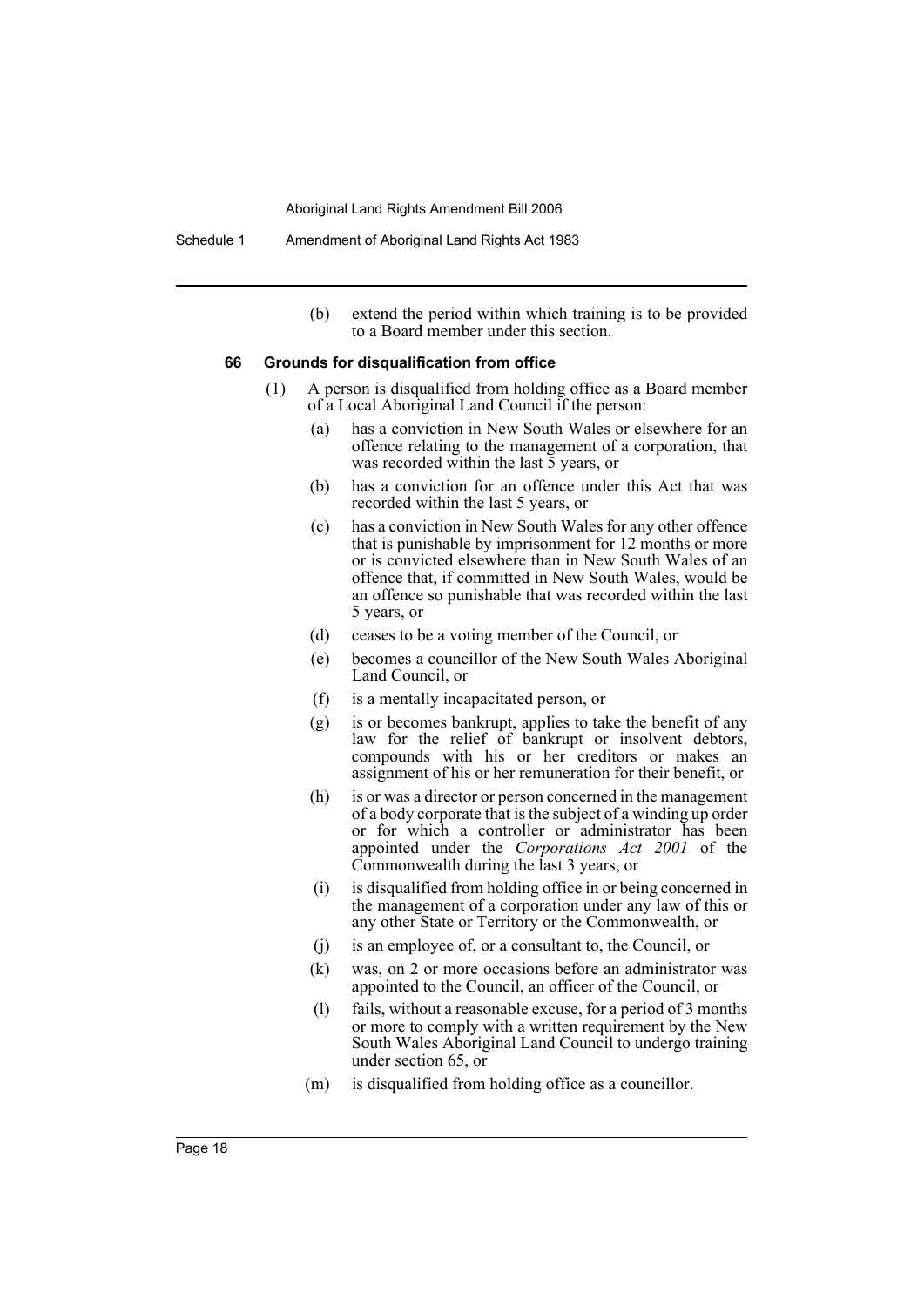Amendment of Aboriginal Land Rights Act 1983 Schedule 1

- (2) The Registrar may determine that an offence committed by a person should be ignored for the purposes of this section because of the time that has passed since the offence was committed or because of the triviality of the acts or omissions giving rise to the offence.
- (3) The Registrar may determine that a person is not disqualified on the ground set out in subsection  $(1)$   $(k)$  if the Registrar is satisfied that it is appropriate in the circumstances that the person not be disqualified on that ground.

### **67 Vacancy in office**

A person who is a Board member of a Local Aboriginal Land Council vacates office if the person:

- (a) dies, or
- (b) is absent from 2 consecutive meetings of the Board or the Council of which reasonable notice has been given to the person personally or by post, except on leave granted by the Board or unless the person is excused by the Board for having been absent from those meetings, or
- (c) completes a term of office and is not re-elected, or
- (d) resigns the office by instrument in writing addressed to the Council, or
- (e) becomes disqualified from holding office as a Board member under this Act.

### **68 Casual vacancy**

A person is to be appointed in accordance with the regulations to fill a casual vacancy in the office of a Board member for the remainder of the term of office.

### **69 ADT may declare particular offices of Local Aboriginal Land Council vacant** (cf section 329 of Local Government Act 1993)

- (1) Any person may apply to the Administrative Decisions Tribunal for an order declaring that a particular office of a Board member of a Local Aboriginal Land Council has become vacant under this Act.
- (2) The Tribunal may award costs under section 88 of the *Administrative Decisions Tribunal Act 1997* in respect of proceedings commenced by an application made under this section.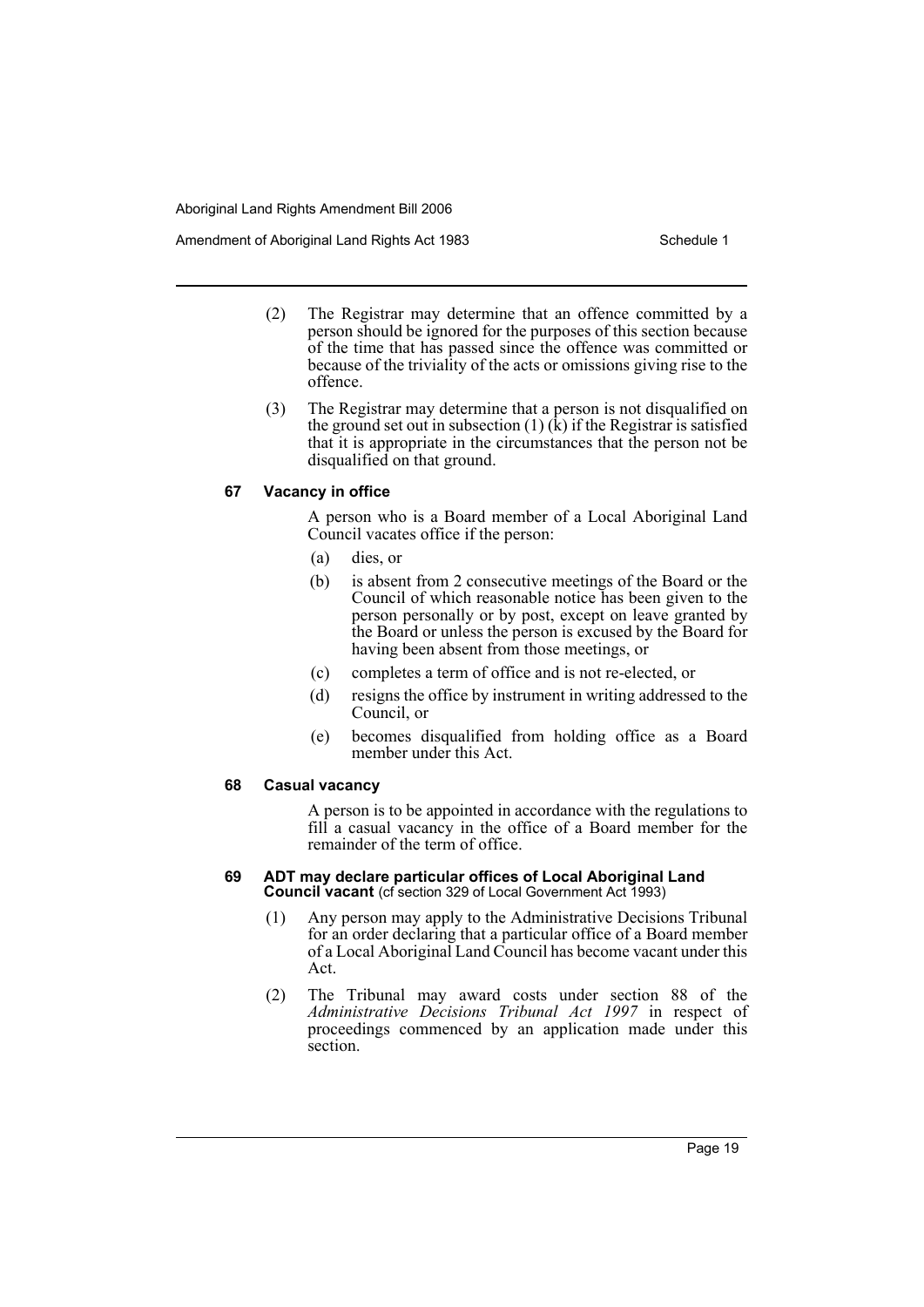Schedule 1 Amendment of Aboriginal Land Rights Act 1983

### **70 Appeals to Supreme Court against order** (cf section 330 of Local Government Act 1993)

- (1) A person whose office has been declared vacant by order of the Administrative Decisions Tribunal may appeal against the order, on a question of law, to the Supreme Court.
- (2) Such an appeal may not be made more than 28 days after the date on which the order is made.

### **71 Effect of order declaring vacancy** (cf section 331 of Local Government Act 1993)

An order declaring a vacancy in an office made by the Administrative Decisions Tribunal under this Division takes effect:

- (a) if no appeal to the Supreme Court is made against the order, at the end of the period during which such an appeal may be made, or
- (b) if such an appeal is made within that period and the order is confirmed on appeal, when the order is confirmed, or
- (c) if, within that period, the person against whom the order is made serves on the Chief Executive Officer of the New South Wales Aboriginal Land Council written notice of intention not to appeal against the order, when the notice is lodged.

### **72 Delegation by Boards**

- (1) A Board may delegate to any person or body any of the functions of the Board other than this power of delegation and any matter under this Act or the regulations that also requires the approval of the New South Wales Aboriginal Land Council.
- (2) A Board must, once every year and immediately after an election of the Board, review all its delegations.

### **[42] Sections 78A–78C**

Insert after section 78:

### **78A Chief executive officer**

(1) A Local Aboriginal Land Council must employ a member of staff to exercise the functions of the chief executive officer of the Council for the purposes of this Act.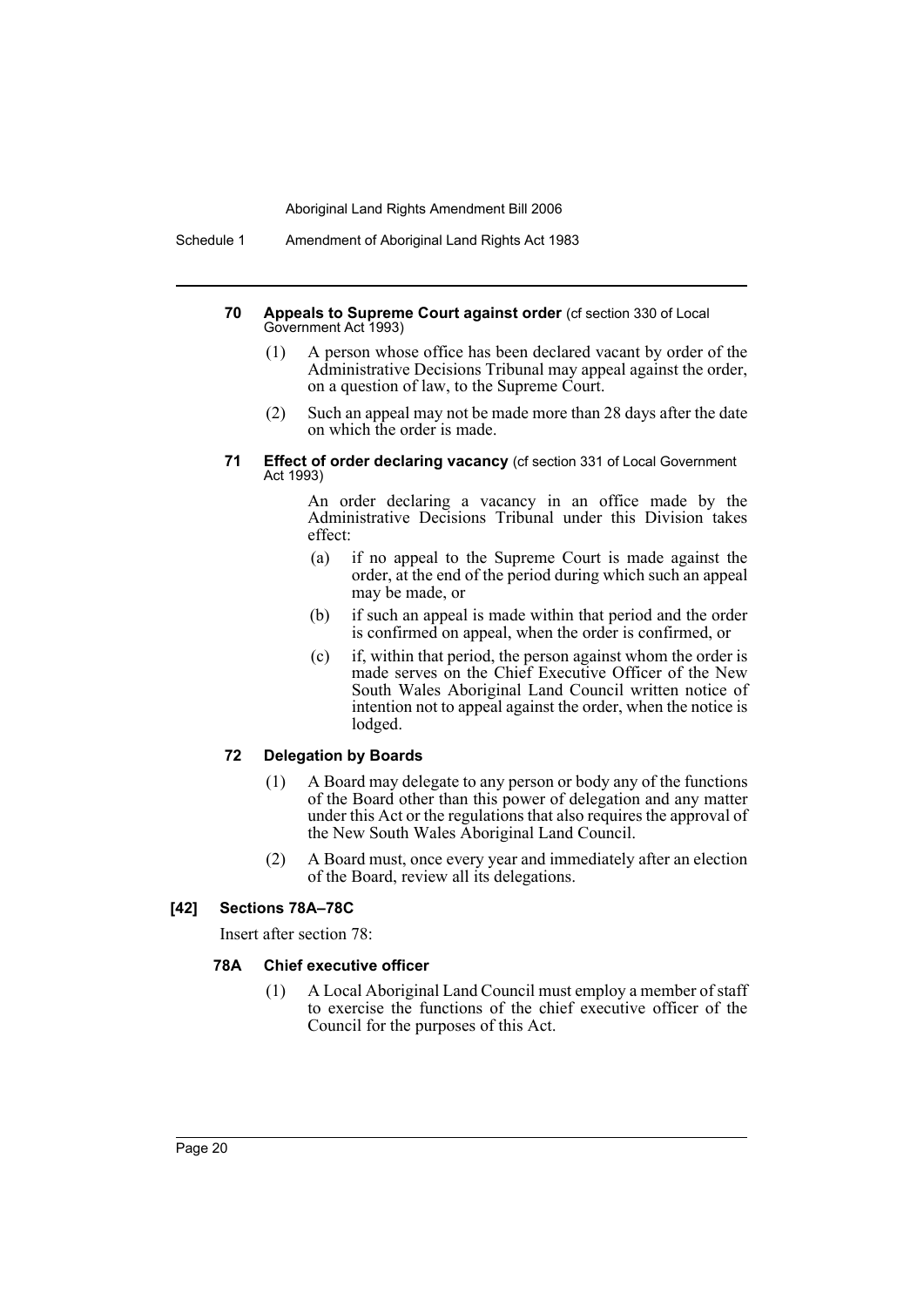Amendment of Aboriginal Land Rights Act 1983 Schedule 1

- (2) The chief executive officer has the following particular functions:
	- (a) the day-to-day management of the Council's affairs,
	- (b) the exercise of such functions of the Board as are delegated by the Board to the chief executive officer,
	- (c) the appointment of staff in accordance with the approval of the Board,
	- (d) the direction and dismissal of members of staff,
	- (e) such other functions as may be conferred or imposed on the chief executive officer by or under this or any other Act.

### **78B Certain persons must not be employed as chief executive officers**

- (1) The following persons must not be or continue to be employed as the chief executive officer of a Local Aboriginal Land Council:
	- (a) a person who is a Board member of the Council or a councillor,
	- (b) a person who has a conviction in New South Wales or elsewhere for an offence relating to the management of a corporation that was recorded within the last 5 years,
	- (c) a person who has a conviction in New South Wales for an offence that is punishable by imprisonment for 12 months or more or is convicted elsewhere than in New South Wales of an offence that, if committed in New South Wales, would be an offence so punishable, that was recorded within the last 5 years,
	- (d) a person who is disqualified from holding office in or being concerned in the management of a corporation under any law of this or any other State or Territory or the Commonwealth,
	- (e) a person who has an interest in, or is an employee of or concerned in the management of, a corporation that receives a benefit from the Council,
	- (f) a person who is already engaged as a consultant to the Council.
	- (g) a person who is a member of staff of the New South Wales Aboriginal Land Council,
	- (h) a person who has been dismissed on the recommendation of the Pecuniary Interest and Disciplinary Tribunal within the last 5 years,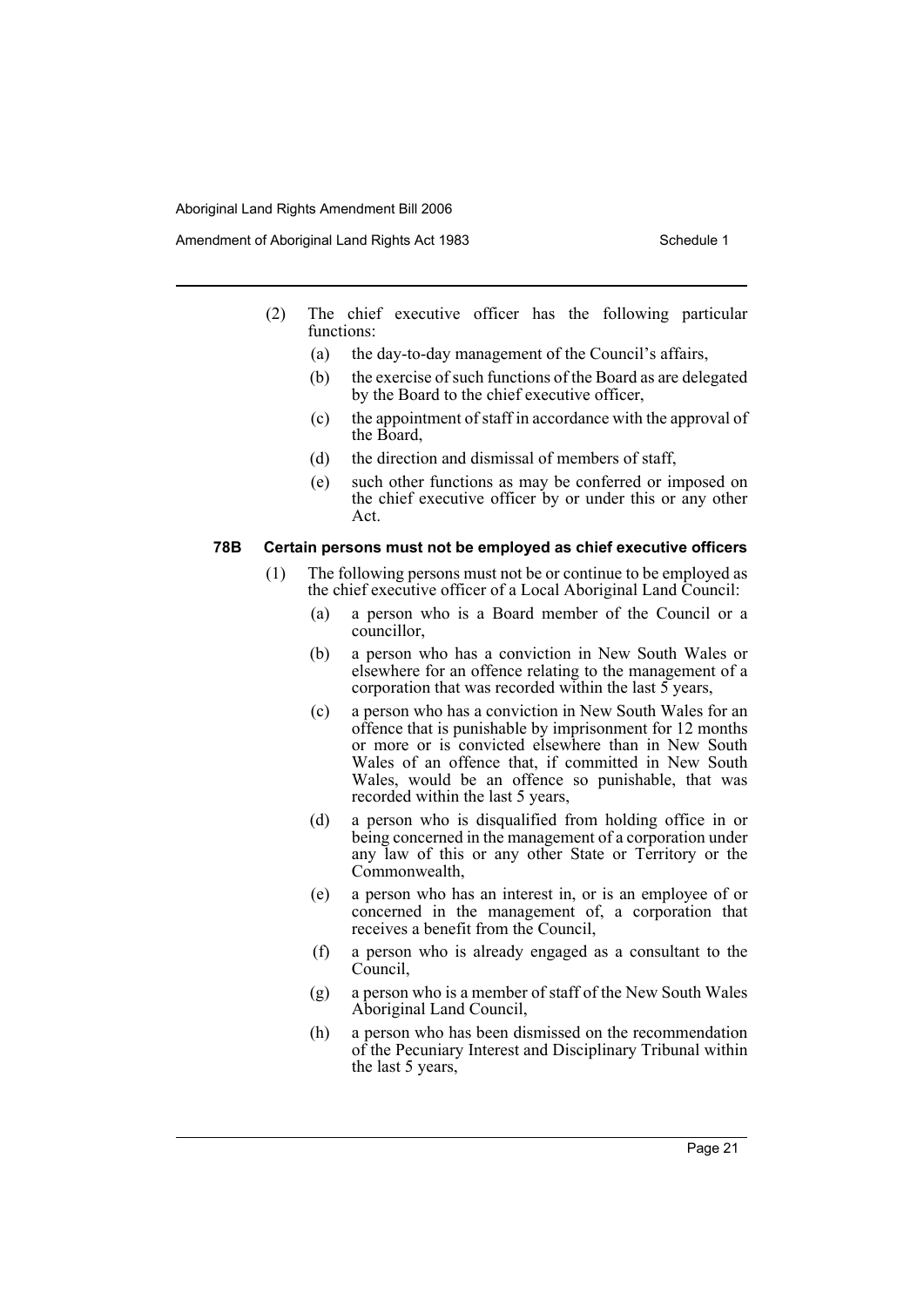### Schedule 1 Amendment of Aboriginal Land Rights Act 1983

- (i) a person who is disqualified under this Act from being a Board member or a councillor (other than on the grounds of employment by the Council or ceasing to be a voting member of a Local Aboriginal Land Council).
- (2) The Registrar may determine that an offence committed by a person should be ignored for the purposes of this section because of the time that has passed since the offence was committed or because of the triviality of the acts or omissions giving rise to the offence.

# **78C Filling of vacancy in position of chief executive officer**

- (1) If a vacancy occurs in the position of chief executive officer, the Local Aboriginal Land Council must immediately appoint a person under section 78A to the vacant position or appoint a person to act in the vacant position.
- (2) A vacancy occurs in the position of chief executive officer if the chief executive officer:
	- (a) dies, or
	- (b) completes the term of his or her contract and is not re-appointed, or
	- (c) resigns from the position, or
	- (d) becomes a mentally incapacitated person and is removed from the position by the Council because of that mental incapacity, or
	- (e) is removed from the position on a ground set out in section 78B or for any other reason.

### **[43] Section 79A**

Insert after section 79:

### **79A Advertising vacancies**

- (1) If it is proposed to make an appointment to a vacant position in the staff of a Local Aboriginal Land Council, the chief executive officer must advertise the vacancy in the manner prescribed by the regulations.
- (2) The chief executive officer need not advertise a vacant position in the circumstances prescribed by the regulations.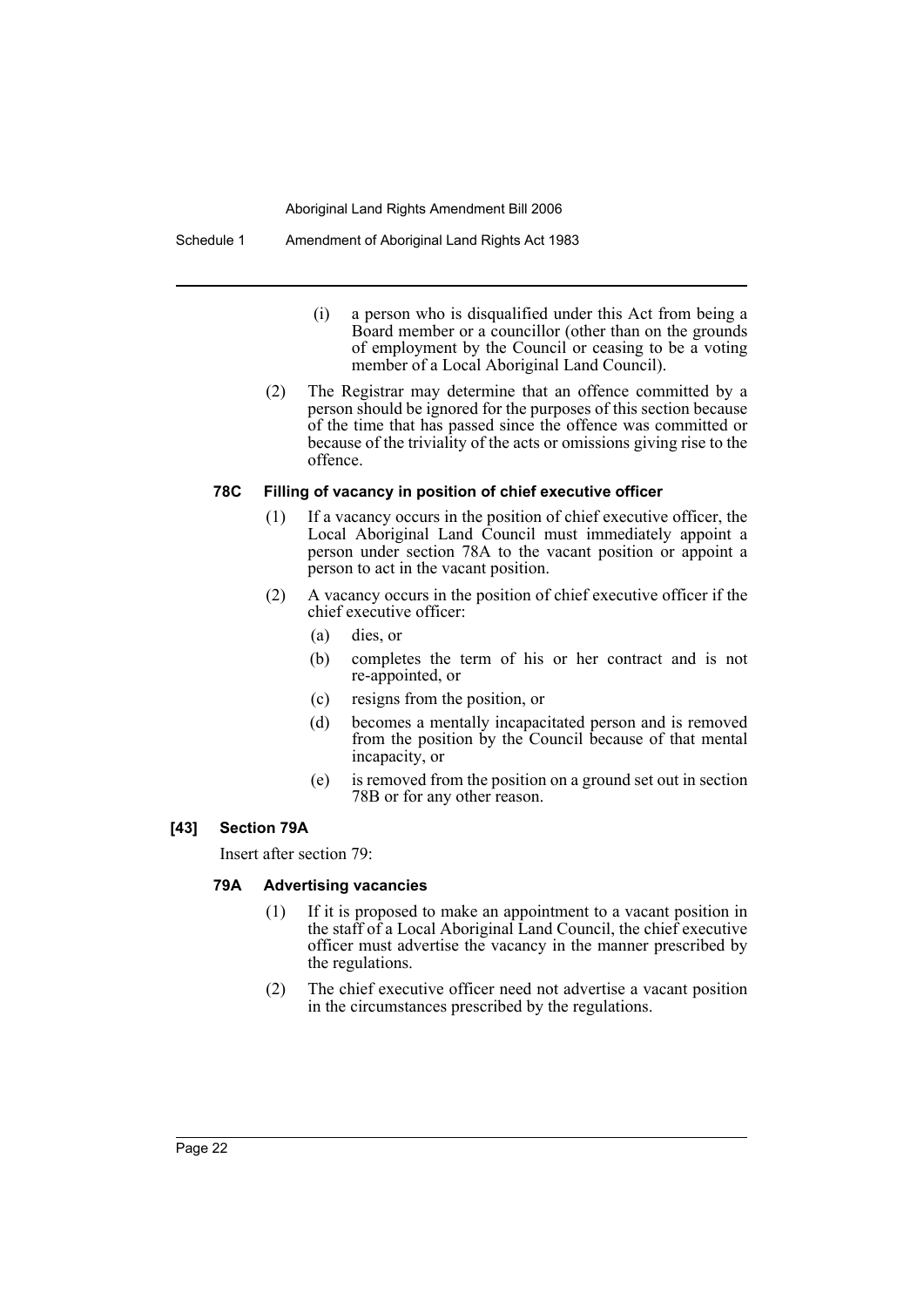Amendment of Aboriginal Land Rights Act 1983 Schedule 1

### **[44] Part 5, Divisions 6 and 7**

Omit the Divisions. Insert instead:

# **Division 6 Community, land and business plans**

### **82 Community, land and business plans**

- (1) A Local Aboriginal Land Council must prepare and implement a community, land and business plan.
- (2) A Local Aboriginal Land Council preparing a community, land and business plan must consult with the following persons:
	- (a) members of the Council,
	- (b) persons who have a cultural association with the land within the Council's area,
	- (c) any other persons required to be consulted by the regulations or a policy of the New South Wales Aboriginal Land Council.
- (3) A Local Aboriginal Land Council may amend a community, land and business plan.
- (4) The provisions of this Division apply to any proposed amendment in the same way as they apply to the preparation and approval of a plan.
- (5) The New South Wales Aboriginal Land Council may exempt a Local Aboriginal Land Council wholly or partly from the requirement to prepare a community, land and business plan, if the New South Wales Aboriginal Land Council is satisfied that, having regard to the limited operations of the Local Aboriginal Land Council, compliance is not appropriate.
- (6) For the purposes of this section, a person has a cultural association with land if the person is an Aboriginal owner in relation to land within the area of the Local Aboriginal Land Council concerned or is a person of a class prescribed by the regulations for the purposes of this subsection.

### **83 Matters covered by plans**

- (1) A community, land and business plan of a Local Aboriginal Land Council must contain the following matters:
	- (a) the objectives and strategy of the Council for the acquisition, management and development of land and other assets,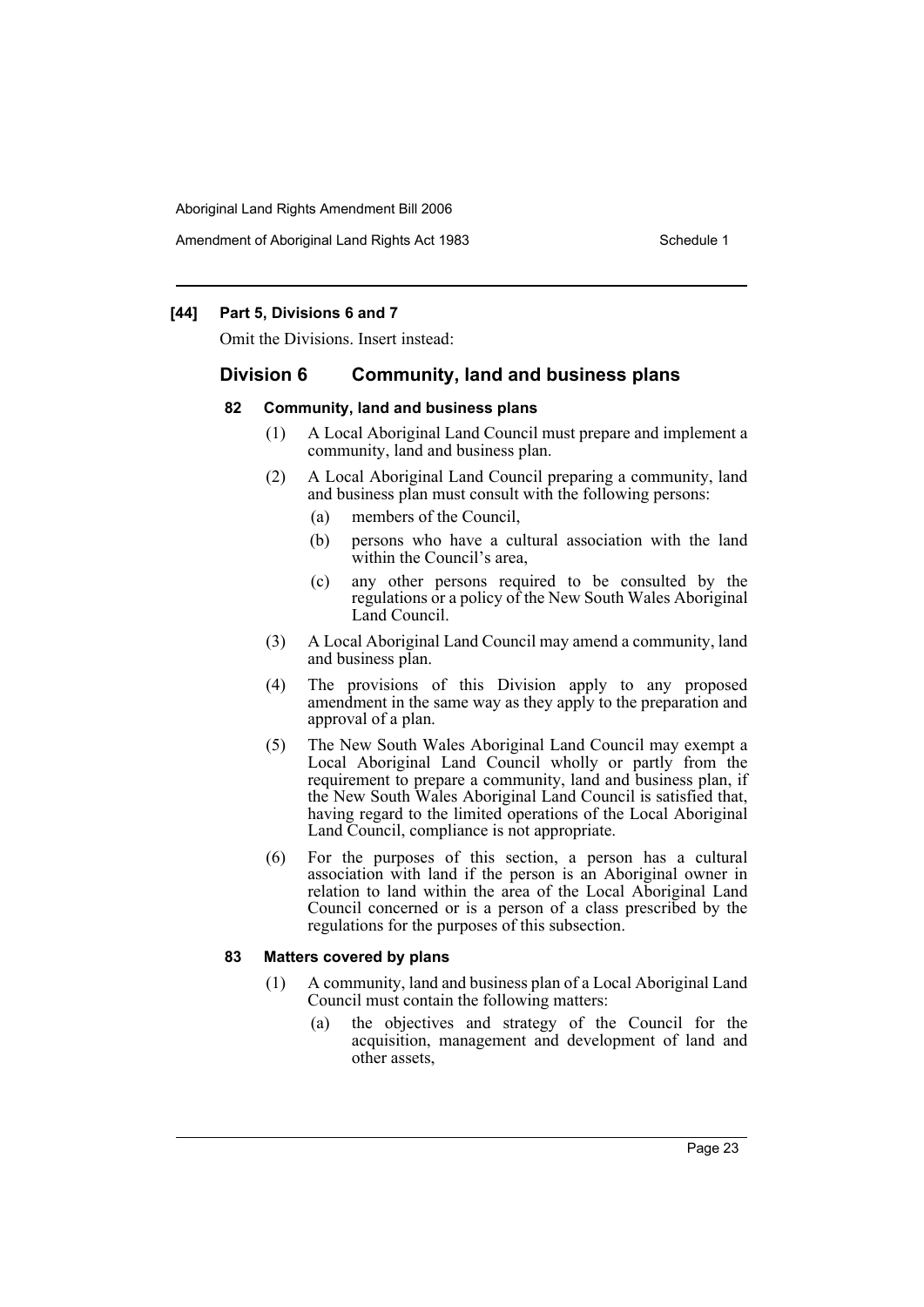- (b) the objectives and strategy of the Council for the provision and management of community benefits schemes,
- (c) the objectives and strategy of the Council for carrying out business enterprises and investment,
- (d) the objectives and strategy of the Council in relation to Aboriginal culture and heritage,
- (e) if the plan contains particular proposals related to the strategies in paragraph (a), (b) or  $(c)$ , strategies for the development or acquisition of human resources and skills to implement the proposals,
- (f) timelines for the achievement of proposed strategies and proposals in the plan,
- (g) particulars of the assets and liabilities of the Council,
- (h) any matter required to be included by a policy of the New South Wales Aboriginal Land Council,
- (i) any other matter prescribed by the regulations.
- (2) A community, land and business plan must contain the following matters in relation to land:
	- (a) the identity of, and particulars of any encumbrance affecting, any parcel of land of the Council,
	- (b) the particulars of any other interest in land of the Council,
	- (c) whether, and what, land is subject to the restriction contained in section 40AA or to Part 4A of the NPW Act,
	- (d) any conditions affecting land of the Council under section 36 or 39,
	- (e) any other matters prescribed by the regulations.

### **84 Approval of community, land and business plans**

- (1) A community, land and business plan is adopted by a Local Aboriginal Land Council if it is approved by a meeting of the members of the Council, of which not less than 14 days notice was given.
- (2) A Local Aboriginal Land Council must submit a proposed community, land and business plan to the New South Wales Aboriginal Land Council not less than 28 days before any such meeting.
- (3) A Local Aboriginal Land Council must make available to its members, on request, for a period of not less than 14 days before any such meeting and at the meeting, a summary of the proposed community, land and business plan or a copy of the plan.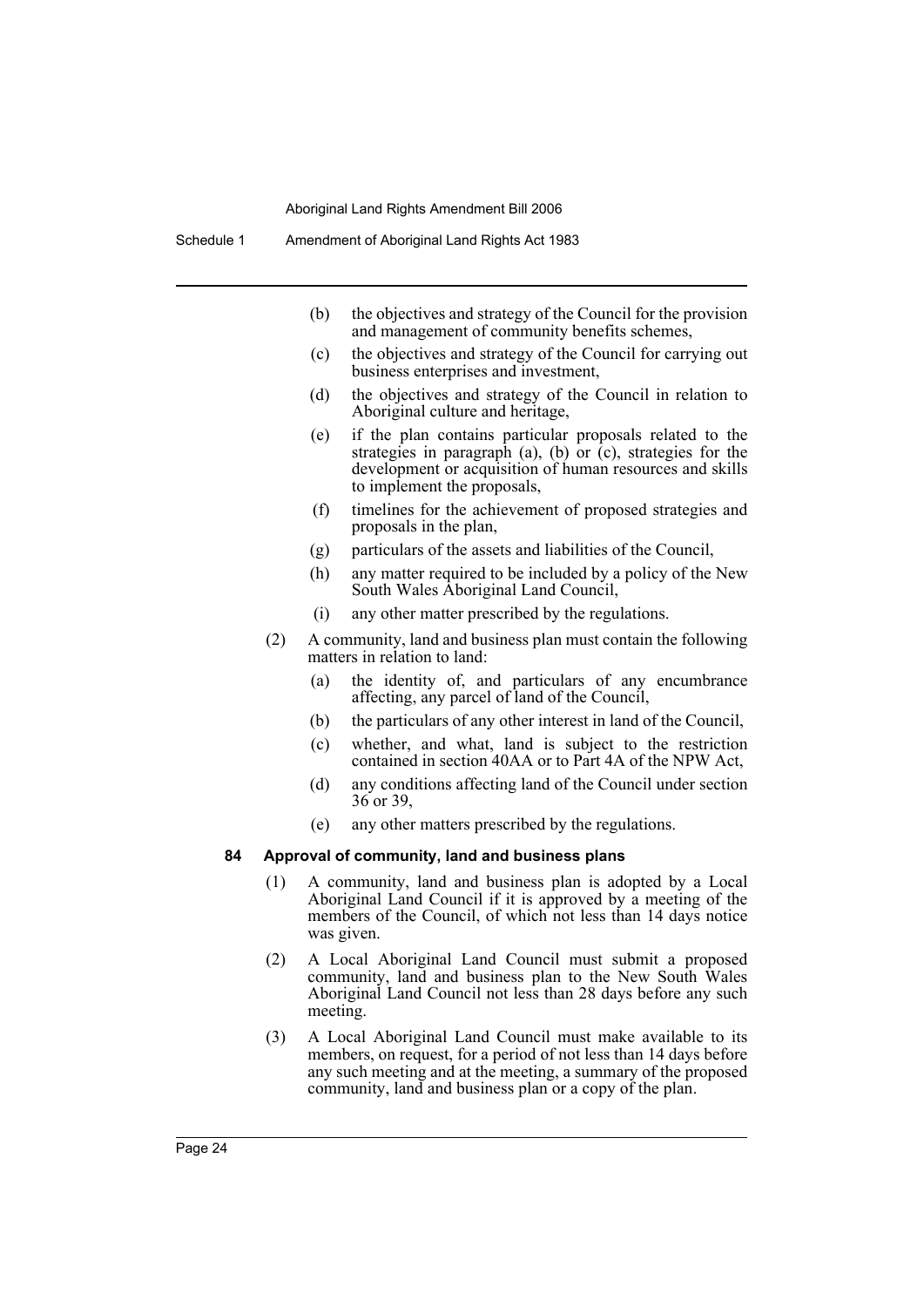- (4) The summary is to contain the matters prescribed by the regulations.
- (5) More than one meeting may be called to enable approval of a community, land and business plan.
- (6) A community, land and business plan approved by a Local Aboriginal Land Council takes effect when it is approved by the New South Wales Aboriginal Land Council.
- (7) A community, land and business plan has effect for the period (not exceeding 5 years) specified in the plan or until it is replaced, whichever occurs first.
- (8) Failure to comply with a requirement of this Division for the preparation or approval of a community, land or business plan does not affect the validity of the plan.

### **85 Approval of plan by New South Wales Aboriginal Land Council**

- (1) The New South Wales Aboriginal Land Council must not approve a community, land and business plan unless it is satisfied that the plan complies with this Act and the regulations and is consistent with any applicable policy of the Council.
- (2) If a Local Aboriginal Land Council is not able to reach agreement on a proposed community, land and business plan within 3 months after it is first proposed for approval at a meeting of the Council, the Chairperson of the Board may refer the proposed plan to the New South Wales Aboriginal Land Council.
- (3) The New South Wales Aboriginal Land Council may amend or replace a proposed community, land and business plan referred to it under subsection (2) and may refer the amended or replaced plan to the Local Aboriginal Land Council for approval.

### **86 Administration may follow plan failure**

- (1) A failure by a Local Aboriginal Land Council to approve the same or another proposed community, land and business plan after a plan is referred to it by the New South Wales Aboriginal Land Council under section 85 (3) is, for the purposes of section 222 (1) (e), a substantial breach of the requirements of this Act.
- (2) A substantial failure by a Local Aboriginal Land Council to comply with its community, land and business plan is, for the purposes of section 222  $(1)$  (e), a substantial breach of the requirements of this Act.

**Note.** The effect of a substantial breach is that an administrator may be appointed for the Local Aboriginal Land Council.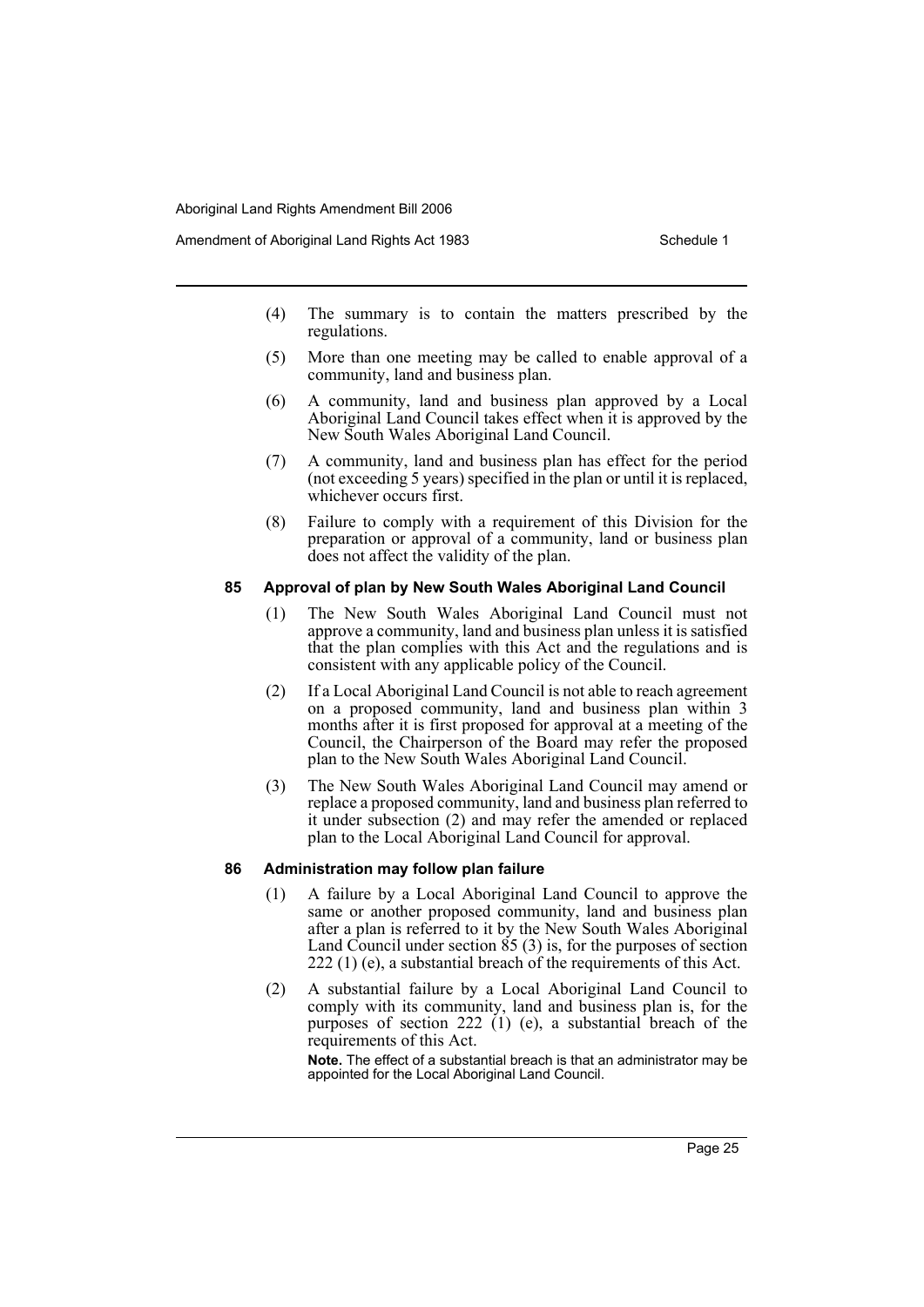# **Division 7 Changes to Local Aboriginal Land Councils and areas of Local Aboriginal Land Councils**

### **87 Changes to Local Aboriginal Land Council areas**

- (1) The Minister may, by order published in the Gazette, do any one or more of the following:
	- (a) change the name of a Local Aboriginal Land Council area,
	- (b) change the boundaries of a Local Aboriginal Land Council area,
	- (c) amalgamate 2 or more Local Aboriginal Land Council areas and constitute the amalgamated area as a Local Aboriginal Land Council area,
	- (d) without limiting paragraph (b) or (c), include the whole of the area of a Local Aboriginal Land Council within the area of one or more other Local Aboriginal Land Councils,
	- (e) dissolve a Local Aboriginal Land Council.
- (2) If the Minister makes an order under subsection (1) (b), (c), (d) or (e), the Minister may, in the same order, specify the Councils to which members of existing Councils affected by the order may (with the members' consent) be allocated, or a method of determining the allocation of members (with the members' consent).
- (3) The Minister may make an order under subsection (1) only if the order concerned is permitted or required by or under this Act or the regulations.
- (4) The regulations may make provision of a savings or transitional nature consequent on the making of orders under this section, including (but not limited to) construing references to Local Aboriginal Land Council areas and Councils and elections for Boards of new Local Aboriginal Land Councils.

### **88 Effect of dissolution**

On the day an order dissolving a Local Aboriginal Land Council takes effect, the Council ceases to exist and the Board members of the Council cease to hold office.

### **89 Transfer of assets, rights and liabilities**

(1) If the Minister makes an order under section 87 (1), the Minister may, after consulting with the New South Wales Aboriginal Land Council, by order in writing, direct that all or part of the assets,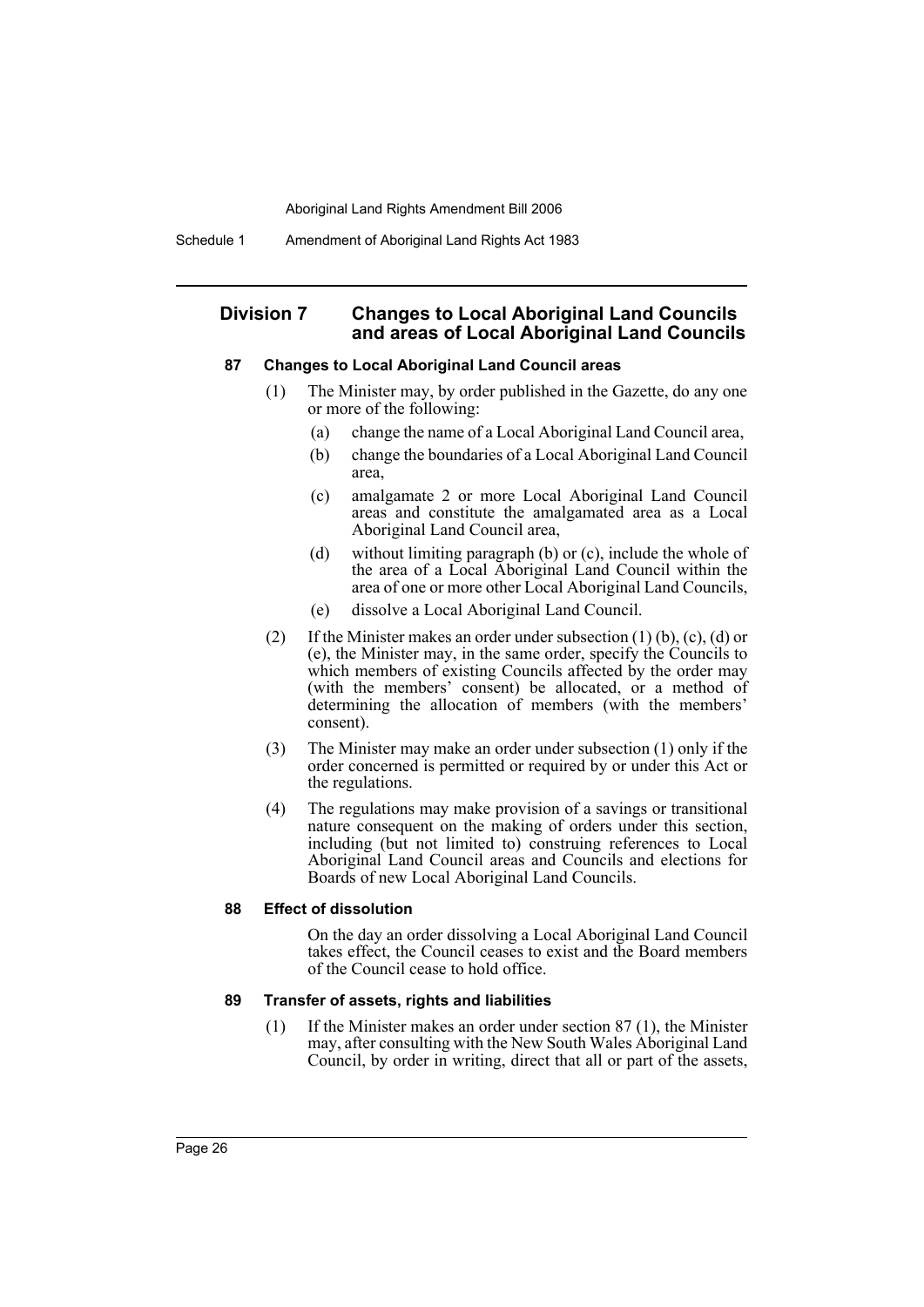rights and liabilities be transferred to an Aboriginal Land Council specified in the order.

- (2) An order under this section may be subject to specified terms and conditions.
- (3) More than one order may be made in respect of the same assets, rights and liabilities following the making of an order referred to in subsection (1).
- (4) Schedule 3A has effect with respect to the transfer of assets, rights and liabilities under this section.
- (5) Words and expressions used in this section have the same meanings as they have in Schedule 3A.
- (6) Despite any other provision of this section, lands vested in a Local Aboriginal Land Council under Part 4A of the NPW Act vest in accordance with that Part. **Note.** Part 4A of the NPW Act deals with lands reserved or dedicated

under that Act that are vested in an Aboriginal Land Council or Councils and are leased by that Council or Councils to the Minister administering that Act.

# **90 Voluntary changes**

- (1) The Minister may make an order under section 87 in relation to a Local Aboriginal Land Council area or a Local Aboriginal Land Council on application made by an Aboriginal Land Council or a person in accordance with the regulations.
- (2) For the purposes of this section, regulations may be made for or with respect to the following matters:
	- (a) the persons who may apply for an order under section 87,
	- (b) applications for the making of an order,
	- (c) procedures for approval of applications,
	- (d) the making of recommendations to the Minister with respect to proposals to change Local Aboriginal Land Council areas,
	- (e) determination of applications,
	- (f) the functions of the Registrar in relation to applications,
	- (g) the lodging of objections against the refusal of applications,
	- (h) the reference to the Court of any such objections and the hearing and determination of any such objections.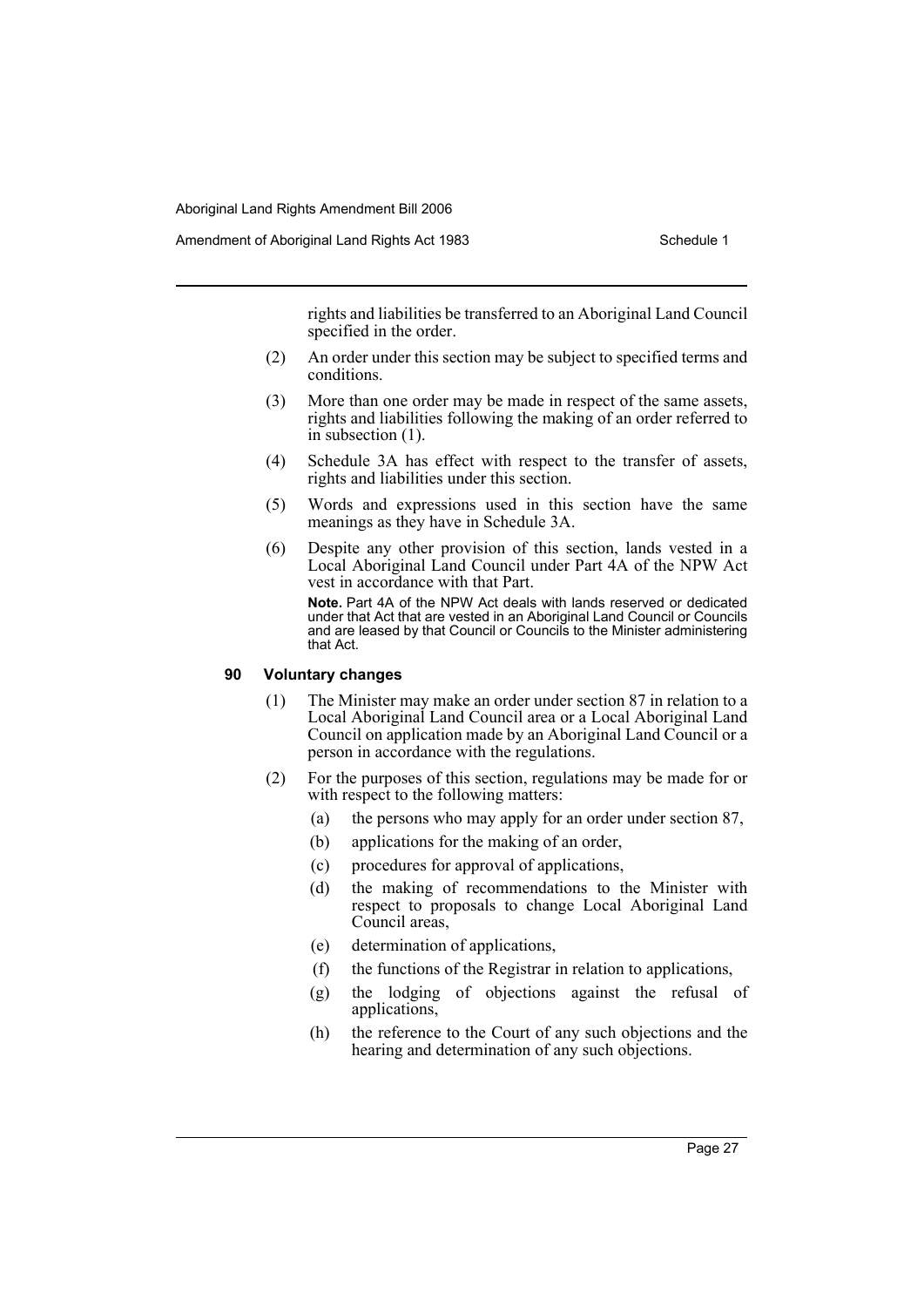Schedule 1 Amendment of Aboriginal Land Rights Act 1983

### **91 Changes on initiative of Minister**

- (1) The Minister may make an order under section 87 in relation to a Local Aboriginal Land Council area or a Local Aboriginal Land Council if the Minister is satisfied that the Council:
	- (a) has less than 50 voting members, or
	- (b) has less than 3% of the potential members who reside in its area, as determined from the most recent available Australian census data, or
	- (c) has a membership that is in significant decline, or
	- (d) has not, for a period of not less than 3 months, been able to elect the required number of Board members, or
	- (e) cannot pay its debts as and when they fall due, or
	- (f) has had qualified audits or has failed to provide complete financial statements for any 3 of the last 5 years, or
	- (g) has had an administrator appointed under this Act for any 3 of the last 5 years, or
	- (h) is the subject of a report by an investigator or administrator under this Act, the New South Wales Aboriginal Land Council or the Local Aboriginal Land Council that has found that the Local Aboriginal Land Council has ceased to function.
- (2) The Minister may take action on a ground specified subsection (1) (a)–(f) on the basis of a report by the Registrar.
- (3) The Minister may not make an order on a ground specified in subsection  $(1)$ :
	- (a) in the case of an order amalgamating one or more Local Aboriginal Land Councils—except with the consent of the Councils, or
	- (b) in the case of an order including the area of a dissolved Local Aboriginal Land Council in the area of one or more other Councils—except with the consent of those other Councils.

### **92 Objections to Minister's changes**

- (1) Before taking action on a ground under section 91, the Minister must notify the following persons of the proposed action and of their rights under this section:
	- (a) the New South Wales Aboriginal Land Council,
	- (b) the Board of any Local Aboriginal Land Council affected,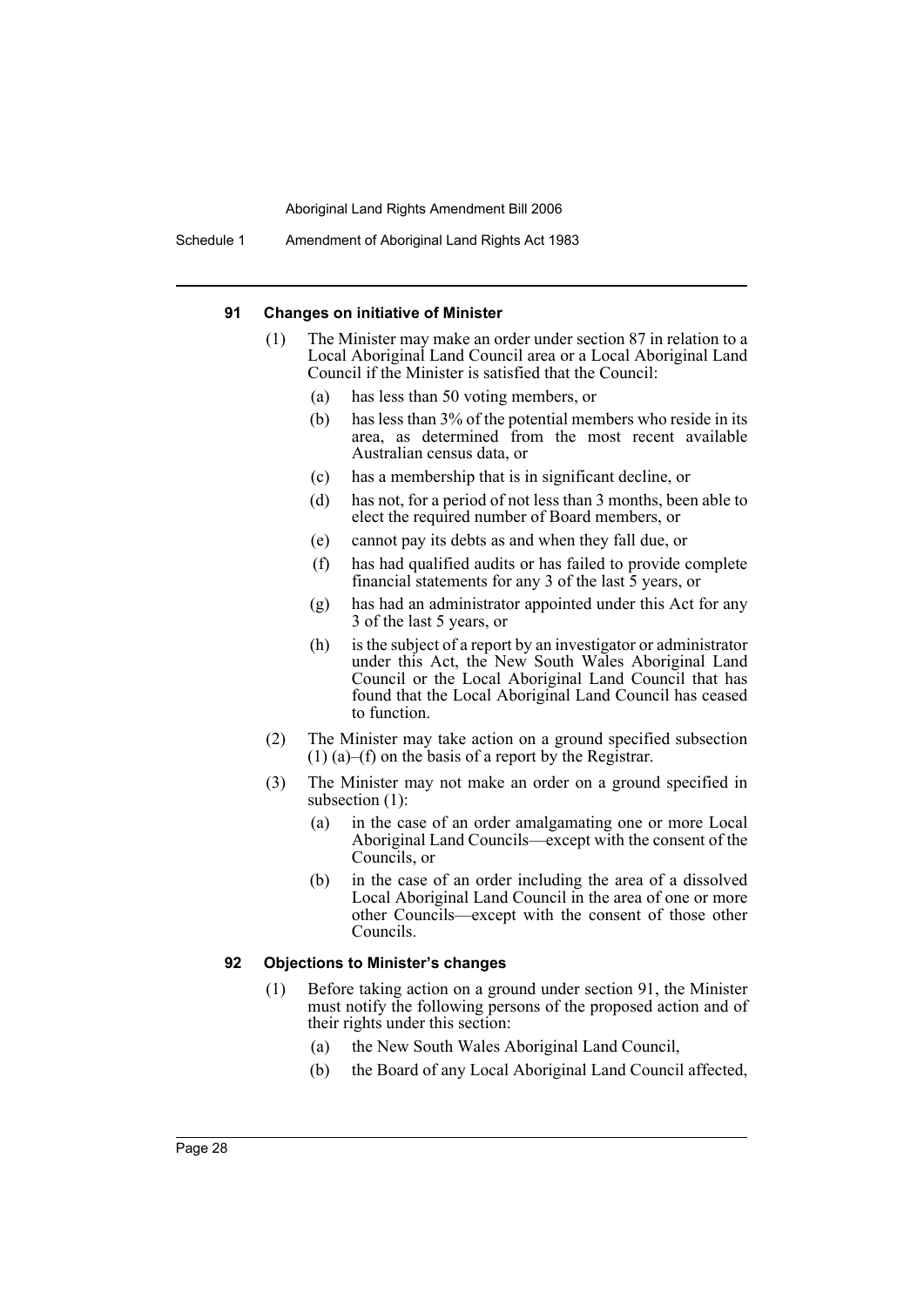- (c) the members of any such Council,
- (d) any investigator appointed to investigate the affairs of any such Council,
- (e) any administrator of any such Council.
- (2) A person notified of a proposed action may make submissions, within 21 days of being notified, to the Minister about the proposed action.
- (3) Before determining whether to take the action, the Minister must consider any submissions received under this section.

### **[45] Part 6**

Omit the Part. Insert instead:

# **Part 6 Regions**

### **93 Regions**

- (1) The Region for a Local Aboriginal Land Council is the Region specified for the Council in Schedule 5.
- (2) The Governor may, by order published in the Gazette, amend or substitute Schedule 5.
- (3) An order that has the effect of changing the area of a Region may not be made except on the recommendation of the Minister.
- (4) The Minister must not make a recommendation unless the Minister is satisfied that any Local Aboriginal Land Council affected, and the New South Wales Aboriginal Land Council, consent to the change of Region.
- (5) Subsection (4) does not apply if the change results from an order made under section 87.
- (6) The New South Wales Aboriginal Land Council or a Local Aboriginal Land Council may at any time request the Minister to change the name of a Region or the Council areas included in the Region.
- (7) Regulations may be made for or with respect to elections for councillors and other matters consequential on changes to Regions.
- **[46] Part 7, Division 1, heading**

Omit "**and functions**".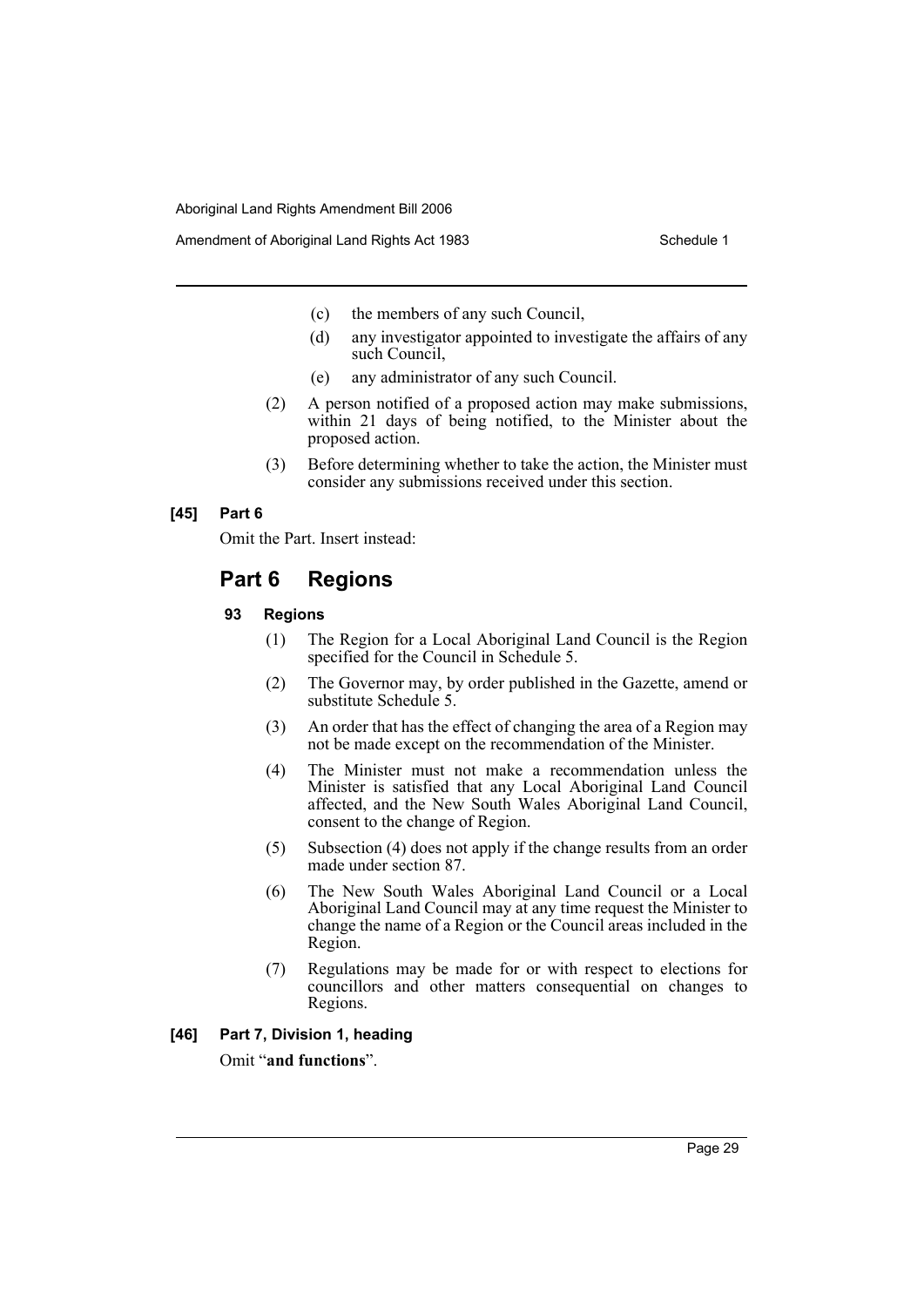Schedule 1 Amendment of Aboriginal Land Rights Act 1983

### **[47] Part 7, Divisions 2–5**

Omit section 106 and Divisions 2–8 of Part 7. Insert instead:

# **Division 2 Functions of New South Wales Aboriginal Land Council**

### **106 Functions of New South Wales Aboriginal Land Council**

(1) The New South Wales Aboriginal Land Council has the functions conferred or imposed on it by or under this or any other Act.

### (2) **Land acquisition**

The New South Wales Aboriginal Land Council has the following functions in relation to the acquisition of land and related matters:

- (a) in accordance with this Act and the regulations, to acquire land on its own behalf or on behalf of or to be vested in a Local Aboriginal Land Council and to use, manage, control, hold, transfer to a Local Aboriginal Land Council or dispose of, or otherwise deal with, land vested in or acquired by the Council,
- (b) functions relating to the acquisition of land and any other functions conferred on it by or under Part 4A of the NPW Act,
- (c) to submit proposals for the listing in Schedule 14 to the NPW Act of lands of cultural significance to Aboriginal persons that are reserved under the NPW Act,
- (d) to negotiate the lease by the Council or by the Council and one or more other Aboriginal Land Councils of lands to which section 36A applies to the Minister administering the NPW Act,
- (e) when exercising its functions with respect to land that is the subject of a lease, or proposed lease, under Part 4A of the NPW Act, to act in the best interests of the Aboriginal owners of the land,
- (f) to make claims to Crown lands, either on its own behalf or, if requested by a Local Aboriginal Land Council, on behalf of that Council,
- (g) to compile and maintain a register of all land held by Local Aboriginal Land Councils and to make the information available on request to the members of the Council concerned.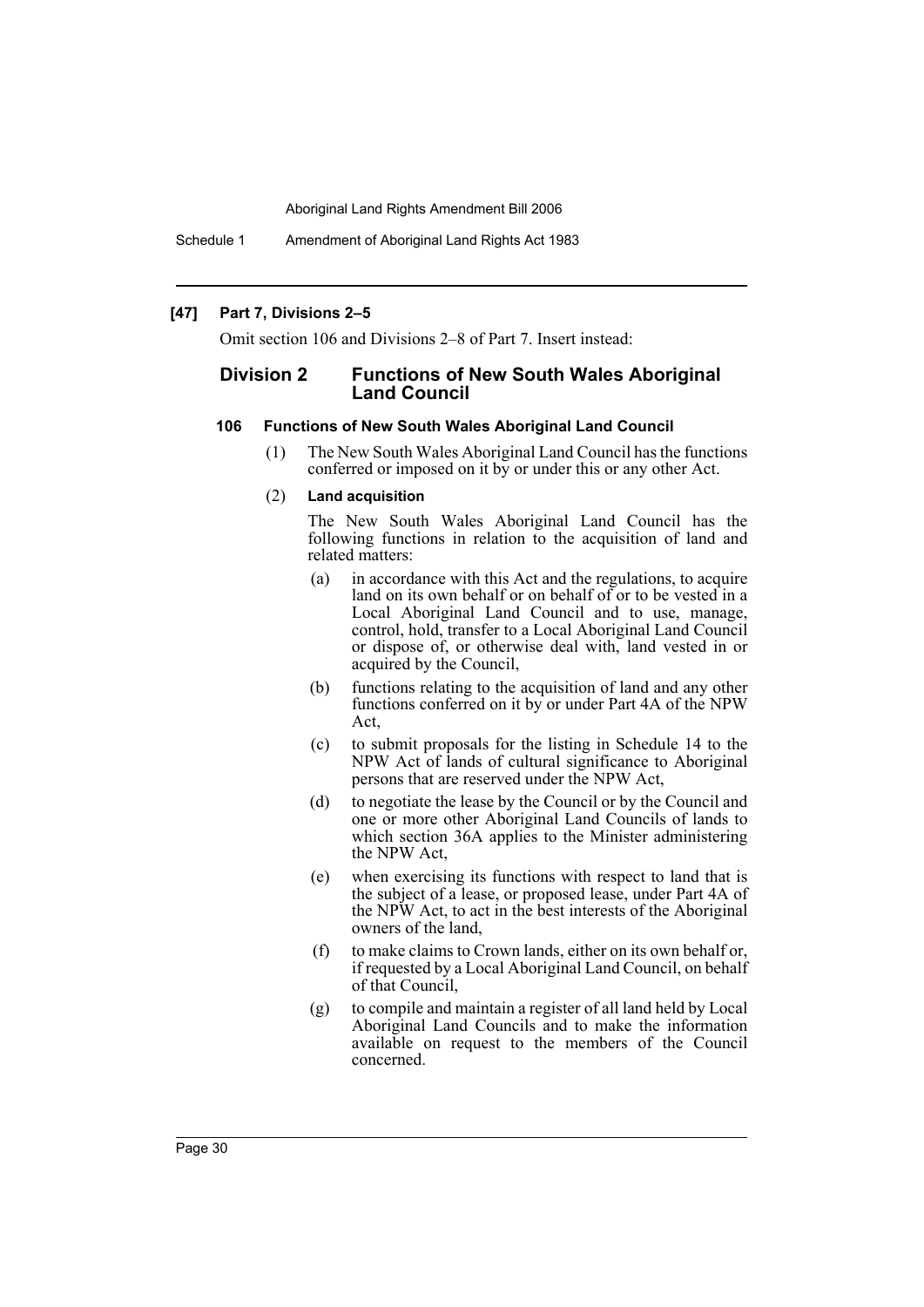Amendment of Aboriginal Land Rights Act 1983 Schedule 1

### (3) **Oversight of Local Aboriginal Land Councils**

The New South Wales Aboriginal Land Council has the following functions in relation to Local Aboriginal Land Councils:

- (a) with the agreement of a Local Aboriginal Land Council, to manage any of the affairs of the Council,
- (b) to assist Local Aboriginal Land Councils in complying with this Act in respect of the establishment and keeping of accounts and the preparation and submission of budgets and financial reports,
- (c) to assist Local Aboriginal Land Councils in the preparation and implementation of community, land and business plans,
- (d) to approve community, land and business plans of Local Aboriginal Land Councils,
- (e) to assist Local Aboriginal Land Councils in conducting elections in accordance with this Act for Board members,
- (f) to determine and approve or disapprove of the terms and conditions of agreements proposed by Local Aboriginal Land Councils to allow mining or mineral exploration on land,
- (g) to mediate, conciliate and arbitrate disputes relating to the operation of this Act or the regulations between Aboriginal Land Councils, between those Councils and individuals and between individual members of those Councils and to refer such disputes to the Registrar or independent mediators, conciliators and arbitrators.

### (4) **Policy and advice**

The New South Wales Aboriginal Land Council has the following functions in relation to policy and advice:

- (a) to advise the Minister on matters relating to Aboriginal land rights,
- (b) to prepare and implement policies relating to its functions under this Act and the functions of Local Aboriginal Land Councils under this Act.

# (5) **Administration of statutory accounts**

The New South Wales Aboriginal Land Council is to administer the New South Wales Aboriginal Land Council Account and the Mining Royalties Account established under this Act.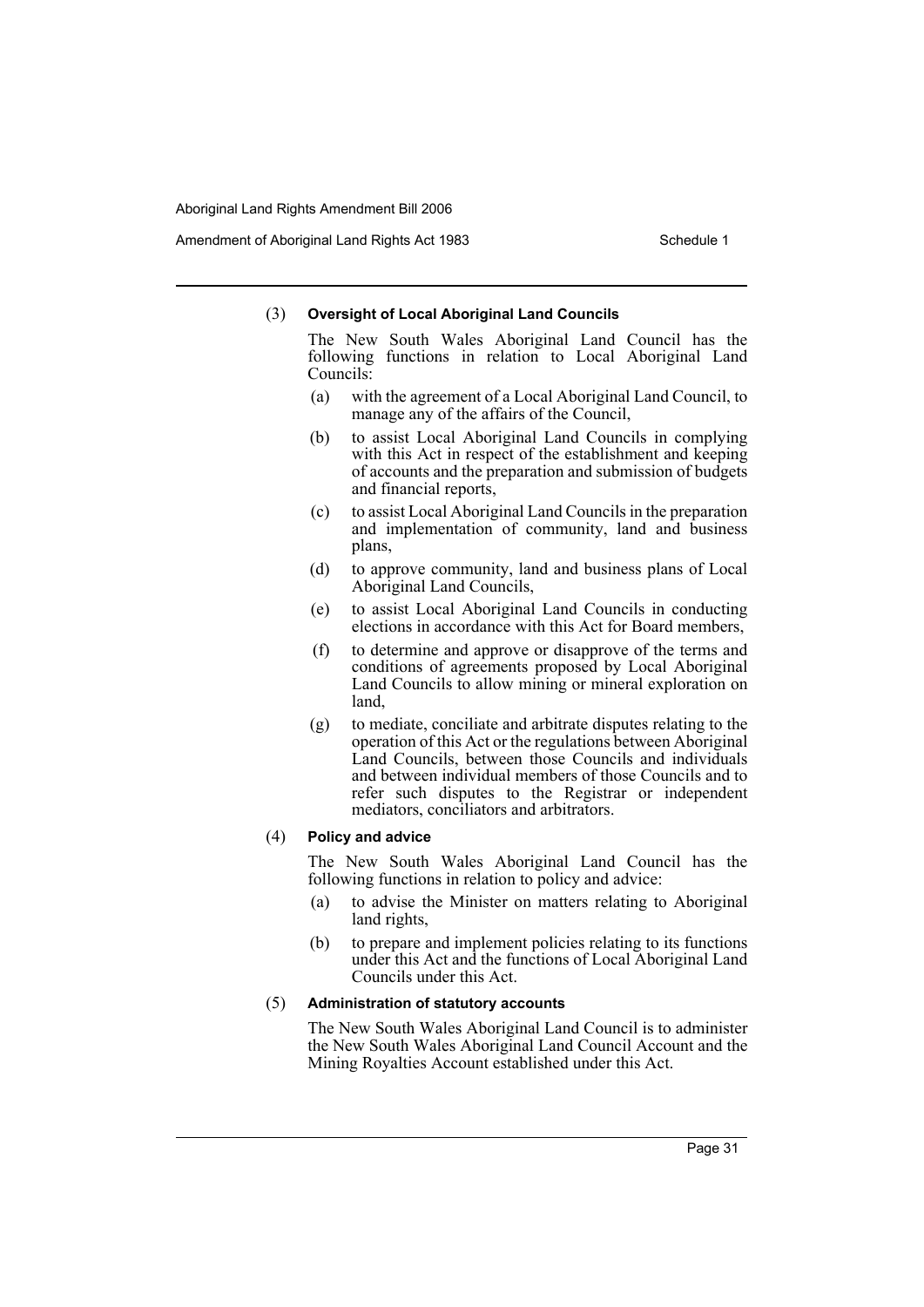Schedule 1 Amendment of Aboriginal Land Rights Act 1983

### (6) **Native title**

The New South Wales Aboriginal Land Council is to exercise the functions conferred or imposed, by the Commonwealth Native Title Act, on a representative Aboriginal/Torres Strait Islander body (within the meaning of that Act) if the Council is determined to be such a body by the relevant Commonwealth Minister under that Act.

### (7) **Aboriginal culture and heritage**

The New South Wales Aboriginal Land Council has the following functions in relation to Aboriginal culture and heritage:

- (a) to take action to protect the culture and heritage of Aboriginal persons in New South Wales, subject to any other law,
- (b) to promote awareness in the community of the culture and heritage of Aboriginal persons in New South Wales.

### (8) **Financial stewardship**

The New South Wales Aboriginal Land Council has the following functions in relation to financial management and business planning:

- (a) to prepare and implement policies relating to community, land and business plans required to be adopted by Aboriginal Land Councils,
- (b) to prepare and implement, in accordance with this Act, a community, land and business plan,
- (c) to manage, in accordance with this Act, the investment of any assets of the Council,
- (d) to facilitate business enterprises, in accordance with this Act,
- (e) to grant funds for the payment of the costs and expenses of Local Aboriginal Land Councils (whether under funding agreements with Local Aboriginal Land Councils or otherwise).

### (9) **Other functions prescribed by regulations**

The New South Wales Aboriginal Land Council has any other functions prescribed by the regulations.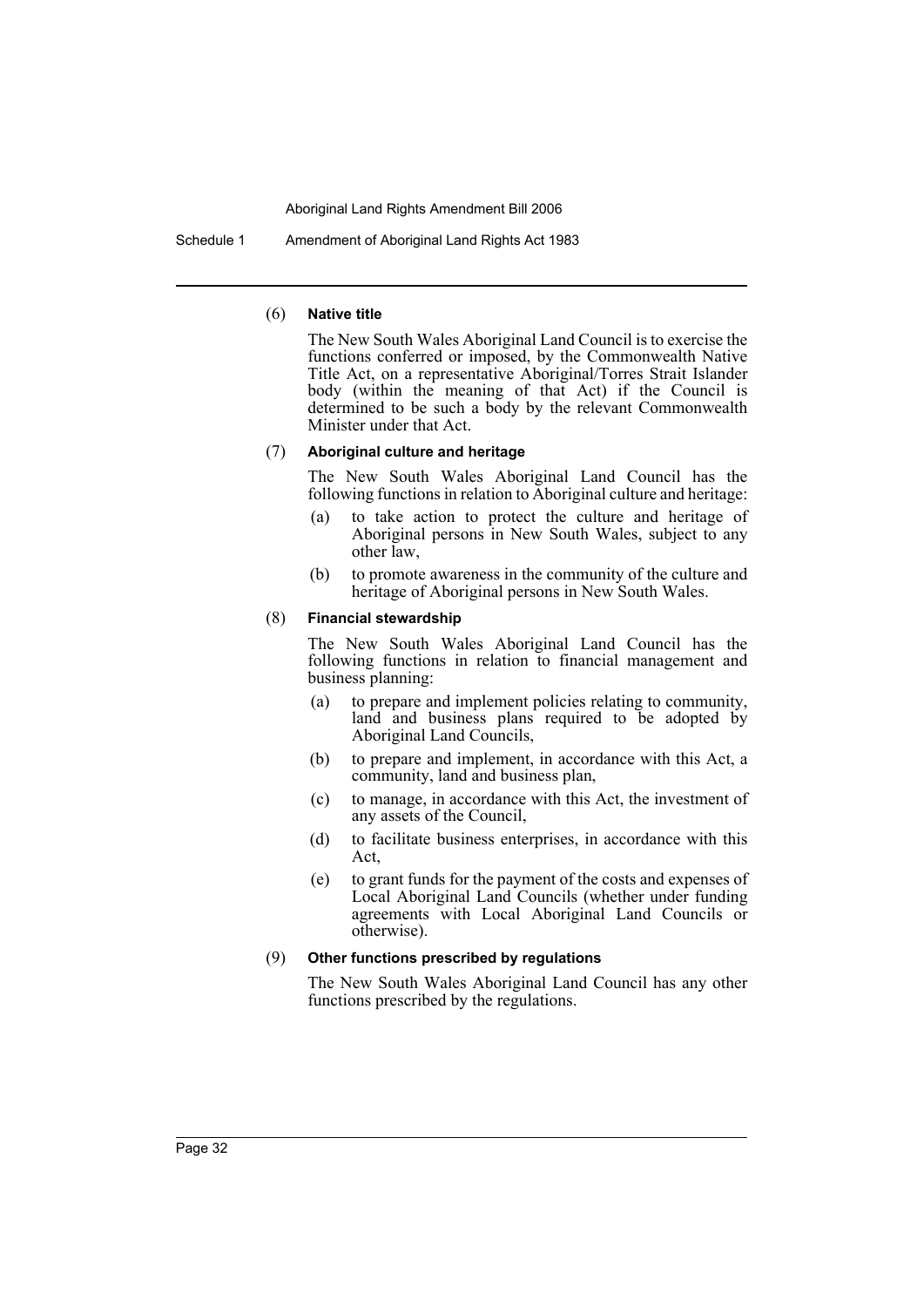Amendment of Aboriginal Land Rights Act 1983 Schedule 1

### **107 Training**

- (1) The New South Wales Aboriginal Land Council is to provide or arrange training, in accordance with the regulations, for the purpose of developing the capacity of the following persons to exercise functions under this Act or the regulations:
	- (a) councillors,
	- (b) Board members,
	- (c) members of staff of Aboriginal Land Councils.
- (2) The New South Wales Aboriginal Land Council is to prepare and implement a capacity development plan for the purposes of carrying out its functions under this section.
- (3) Regulations may be made for or with respect to requirements for a capacity development plan.

# **108 Community benefits schemes**

- (1) The New South Wales Aboriginal Land Council has the following functions in relation to community benefits schemes:
	- (a) directly or indirectly, to provide community benefits under community benefits schemes,
	- (b) to supervise the community benefits schemes of Local Aboriginal Land Councils,
	- (c) to consider and approve the provision of community benefits schemes by or on behalf of Local Aboriginal Land Councils,
	- (d) to make grants or lend money to, or invest money for or on behalf of, Aboriginal persons,
	- (e) without limiting paragraph (a), to provide, acquire, construct, upgrade or extend residential accommodation for Aboriginal persons in the State,
	- (f) without limiting paragraph (a), with the approval of the Minister, to make grants or lend money to a funeral benefits scheme established for the benefit of Aboriginal persons,
	- (g) to maintain a register of approvals by the Council of community benefits schemes and to notify the Minister of any such approvals.
- (2) The New South Wales Aboriginal Land Council must ensure that any community benefits scheme under which community benefits are provided by it or on its behalf: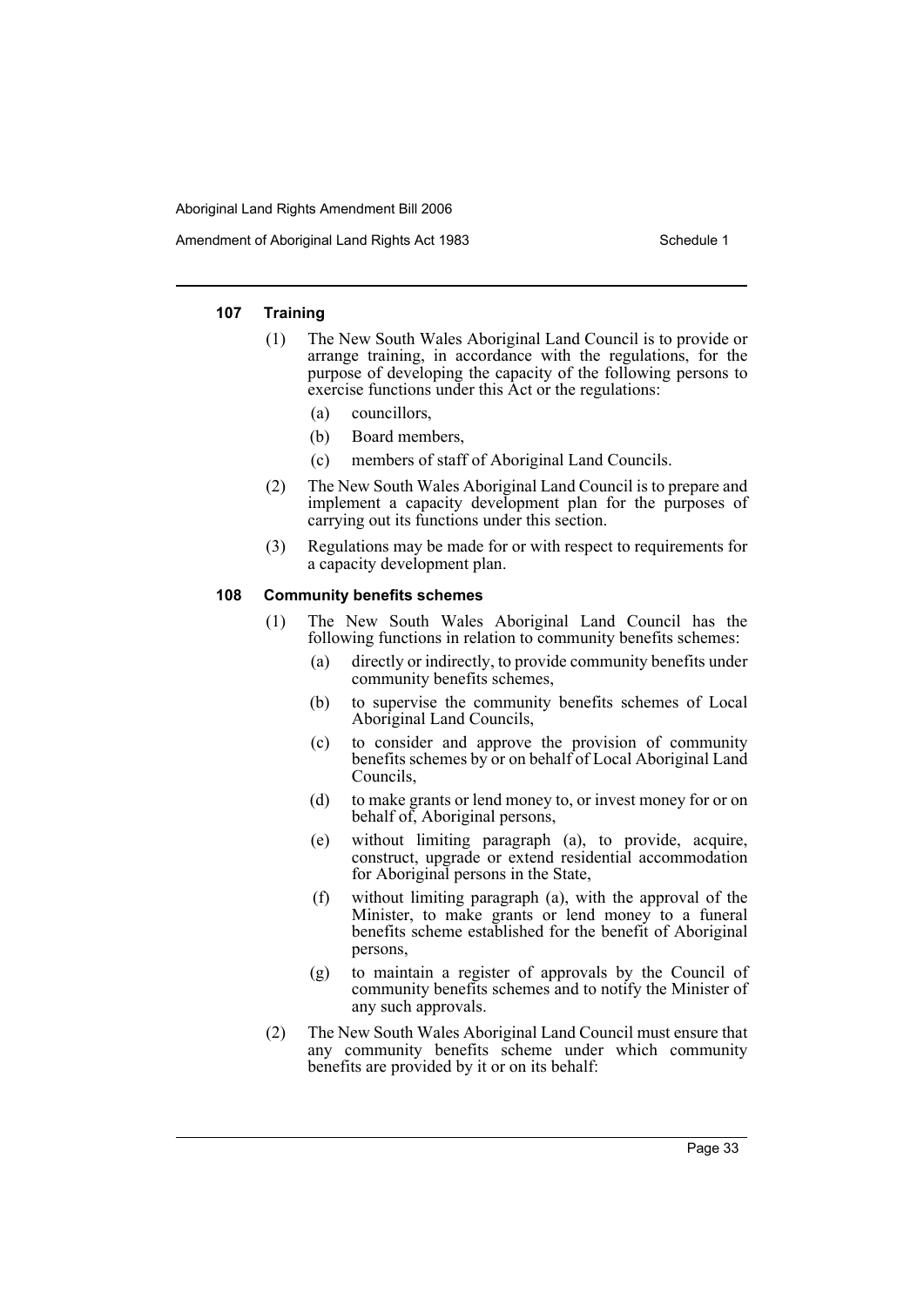- (a) complies with this Act and the regulations, and
- (b) is consistent with any applicable policy of the Council, and
- (c) is consistent with the community, land and business plan of the Council, and
- (d) is fair and equitable and administered in a responsible and transparent way, and
- (e) will not prevent the Council from being able to meet its debts as and when they fall due.
- (3) The New South Wales Aboriginal Land Council may provide community benefits under a community benefits scheme to Aboriginal persons within the area of one or more Local Aboriginal Land Councils and may provide community benefits in conjunction with one or more Local Aboriginal Land Councils.

# **109 Social housing schemes**

- (1) This section applies to a community benefits scheme in relation to the acquisition and provision by or on behalf of the New South Wales Aboriginal Land Council of residential accommodation for Aboriginal persons and to the construction, upgrading and extension of any such accommodation (a *social housing scheme*).
- (2) The New South Wales Aboriginal Land Council may provide benefits under a social housing scheme by using the services of another body or agency, or with the assistance of another body or agency.
- (3) The New South Wales Aboriginal Land Council must not provide benefits under a social housing scheme unless:
	- (a) before the scheme commenced, it considered the likely impact of the scheme on the Council's overall financial position, and
	- (b) it is satisfied that the Council will be able to meet all the expenses of the scheme, including long term maintenance requirements.

### **110 Increased membership of Local Aboriginal Land Councils**

(1) The New South Wales Aboriginal Land Council must use its best endeavours to increase the total number of voting members of Local Aboriginal Land Councils in the State by not less than 3% per annum, for the 5 year period commencing at the beginning of the first financial year after the commencement of this section.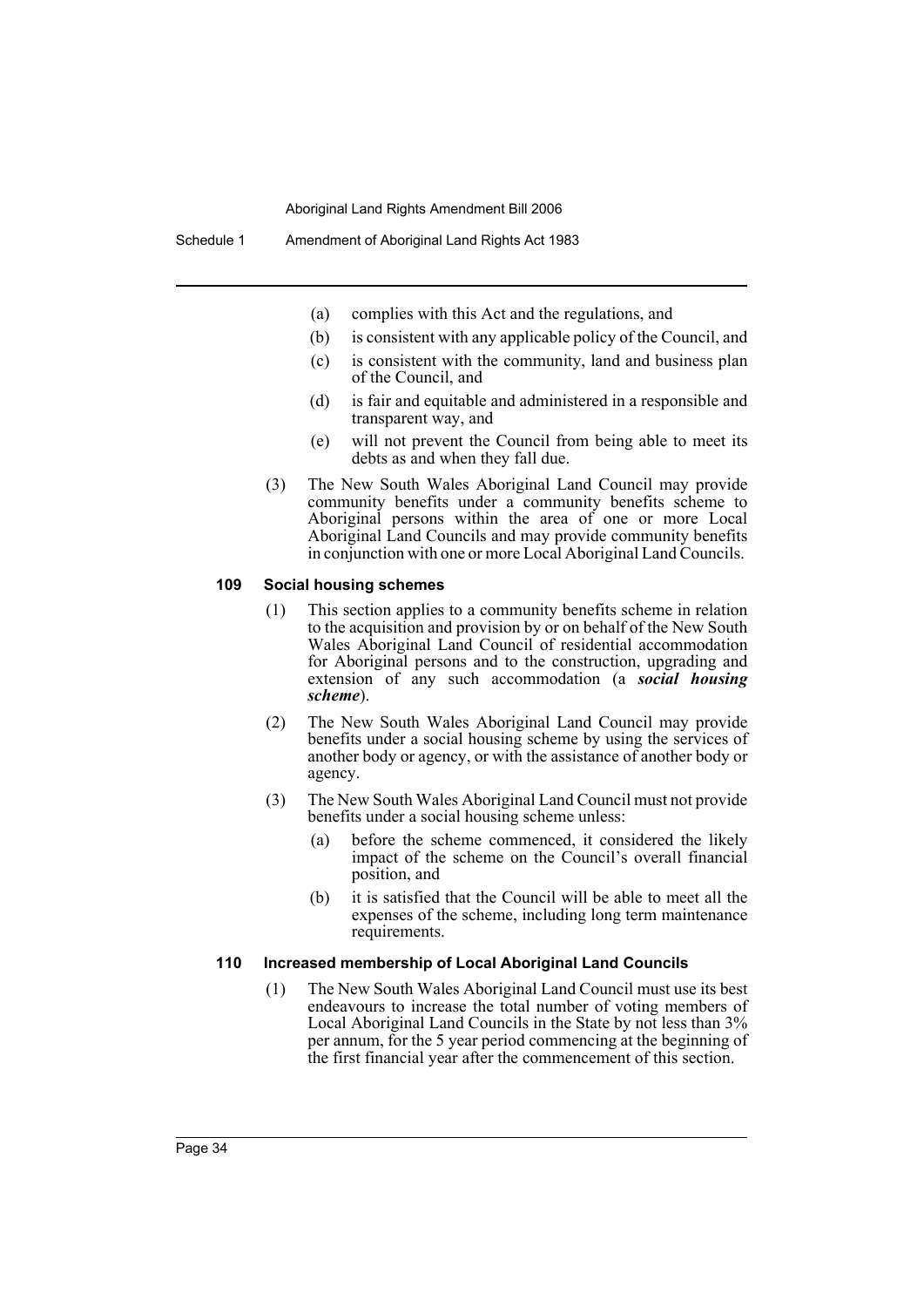Amendment of Aboriginal Land Rights Act 1983 Schedule 1

(2) The New South Wales Aboriginal Land Council is to include in its annual report a report on the steps taken to meet the target established under this section.

### **111 Trusts**

- (1) The New South Wales Aboriginal Land Council may establish, or participate in the establishment of, a trust for the purpose of providing a community benefits scheme.
- (2) Regulations may be made for or with respect to financial and reporting obligations of trusts established by the New South Wales Aboriginal Land Council.

### **112 Duty of New South Wales Aboriginal Land Council not to transfer land or other assets to councillors, staff or consultants**

- (1) The New South Wales Aboriginal Land Council must ensure that no part of the income or property of the Council is transferred directly or indirectly by way of dividend or bonus or otherwise by way of profit to councillors or any member of staff of, or consultant to, the Council.
- (2) Nothing in this section prevents:
	- (a) the provision of a benefit in good faith to a councillor, member of staff or consultant in accordance with this Act, or
	- (b) the payment in good faith of remuneration to any such councillor, member of staff or consultant.

# **113 Policies relating to Aboriginal Land Council functions**

- (1) The New South Wales Aboriginal Land Council may prepare and implement policies about the following matters:
	- (a) the contents, preparation and approval of community, land and business plans of Local Aboriginal Land Councils,
	- (b) land dealings by Aboriginal Land Councils, including assessment and approval of land dealings,
	- (c) business enterprises and investments of Aboriginal Land Councils, including assessment and approval of business enterprises and investments,
	- (d) the provision of training to members of staff, Board members and councillors,
	- (e) community benefits schemes,
	- (f) financial and reporting requirements for Aboriginal Land Councils,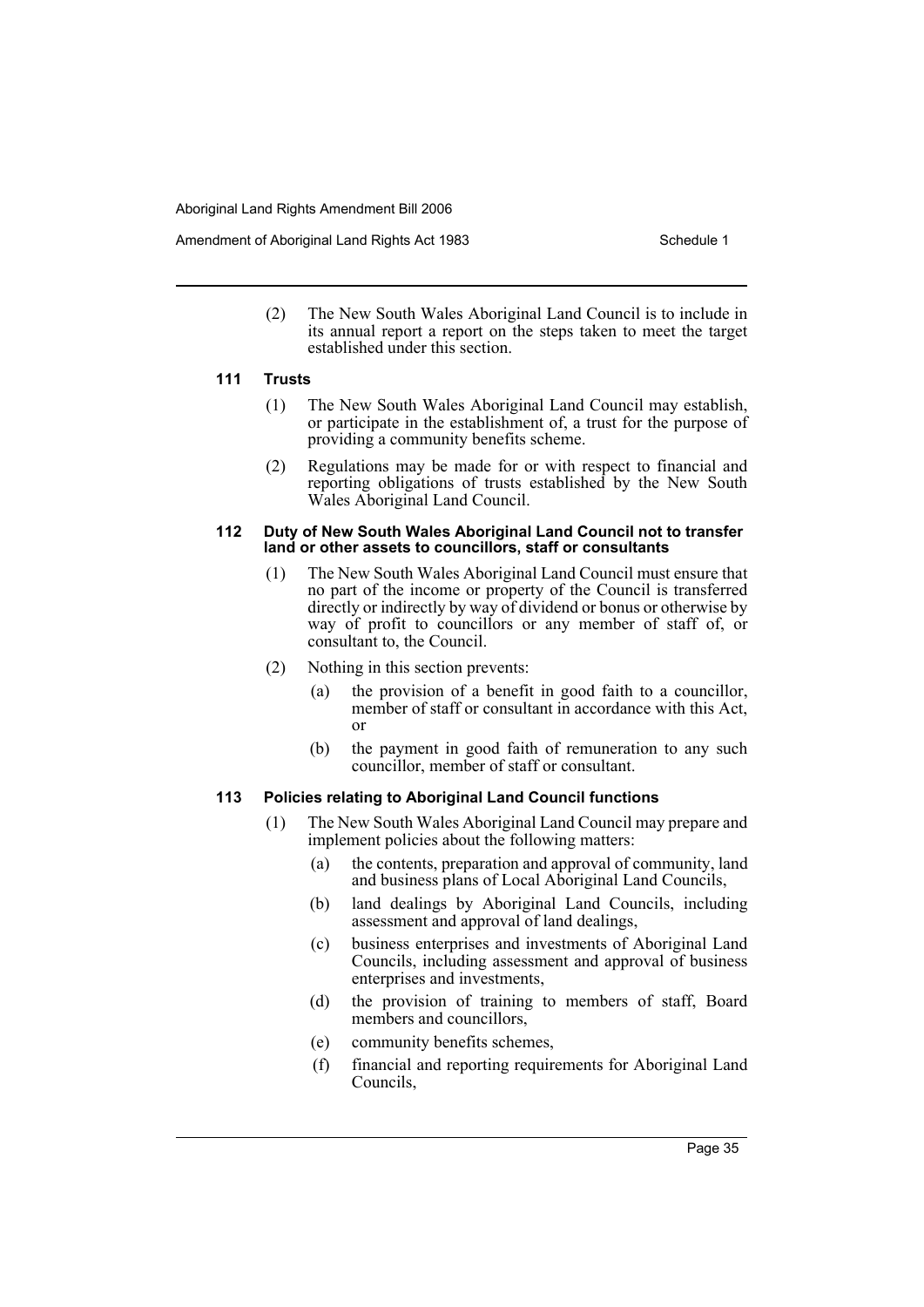- (g) fees for assessments conducted by the Council,
- (h) any other matters prescribed by the regulations.
- (2) Without limiting subsection (1), a policy relating to community benefits schemes that provide residential accommodation is to include criteria for determining applications for approval that have been determined after consultation with the Aboriginal Housing Office.
- (3) The New South Wales Aboriginal Land Council must review all of its policies every 5 years.
- (4) The New South Wales Aboriginal Land Council must make copies of its policies publicly available.

# **114 Procedure for making policies**

- (1) Before the New South Wales Aboriginal Land Council adopts a policy it must:
	- (a) refer the policy to each Local Aboriginal Land Council for comment, and
	- (b) consider any submissions made by any Local Aboriginal Land Council within 30 days of the referral of the policy, and
	- (c) obtain the approval of the Minister to the policy.
- (2) A policy takes effect on its publication in the Gazette or on a later day specified in the policy.
- (3) A policy may be amended or revoked in the same way as a policy may be made.

#### **115 New South Wales Aboriginal Land Council may give other Councils directions regarding certain matters**

- (1) The New South Wales Aboriginal Land Council may give directions to Local Aboriginal Land Councils with respect to the following:
	- (a) the form, contents and method of preparation of community, land and business plans,
	- (b) the keeping of records (including records relating to land and other assets),
	- (c) any other matters prescribed by the regulations.
- (2) A Local Aboriginal Land Council must comply with a direction given under this section.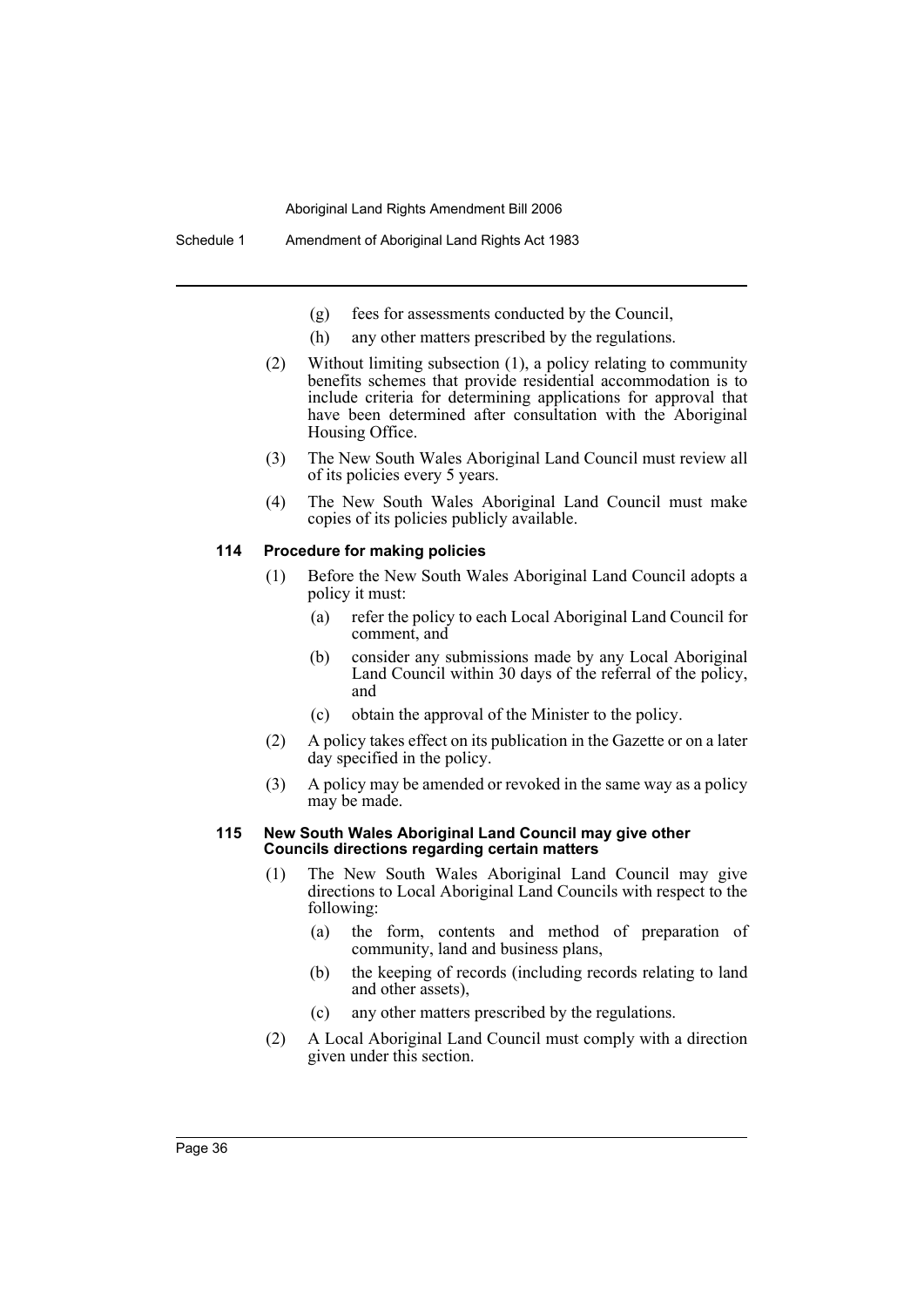(3) A direction must not be inconsistent with this Act or the regulations or any applicable policy of the New South Wales Aboriginal Land Council.

### **116 Delegation by New South Wales Aboriginal Land Council**

- (1) The New South Wales Aboriginal Land Council may delegate to the Chief Executive Officer or any other person or body (not including another member of staff of the Council) any of the functions of the Council, other than the following:
	- (a) the administration of the New South Wales Aboriginal Land Council Account and the Mining Royalties Account established under this Act,
	- (b) the granting of funds for the payment of the costs and expenses of Local Aboriginal Land Councils and advisory committees of the Council,
	- (c) the acquisition of land on the Council's behalf, or on behalf of a Local Aboriginal Land Council, and the transfer of such land to a Local Aboriginal Land Council and the use, management, control, holding or disposal of, or otherwise dealing with, land vested in or acquired by the Council,
	- (d) the negotiation of the acquisition by the Council, or by one or more Local Aboriginal Land Councils, of land of cultural significance to Aboriginal persons that is listed in Schedule 14 to the NPW Act and the lease of that land to the Minister administering that Act,
	- (e) the negotiation of the lease by the Council, or by one or more Local Aboriginal Land Councils, of land to which section 36A applies to the Minister administering the NPW Act,
	- (f) the determination and approval of terms and conditions of agreements proposed by Local Aboriginal Land Councils to allow mining or mineral exploration on land,
	- (g) approval of community, land and business plans,
	- (h) advising the Minister on matters relating to Aboriginal land rights,
	- (i) this power of delegation,
	- (j) any function under this or any other Act that is expressly required to be exercised by resolution of the Council.
- (2) The New South Wales Aboriginal Land Council must, once every year, review all of its delegations.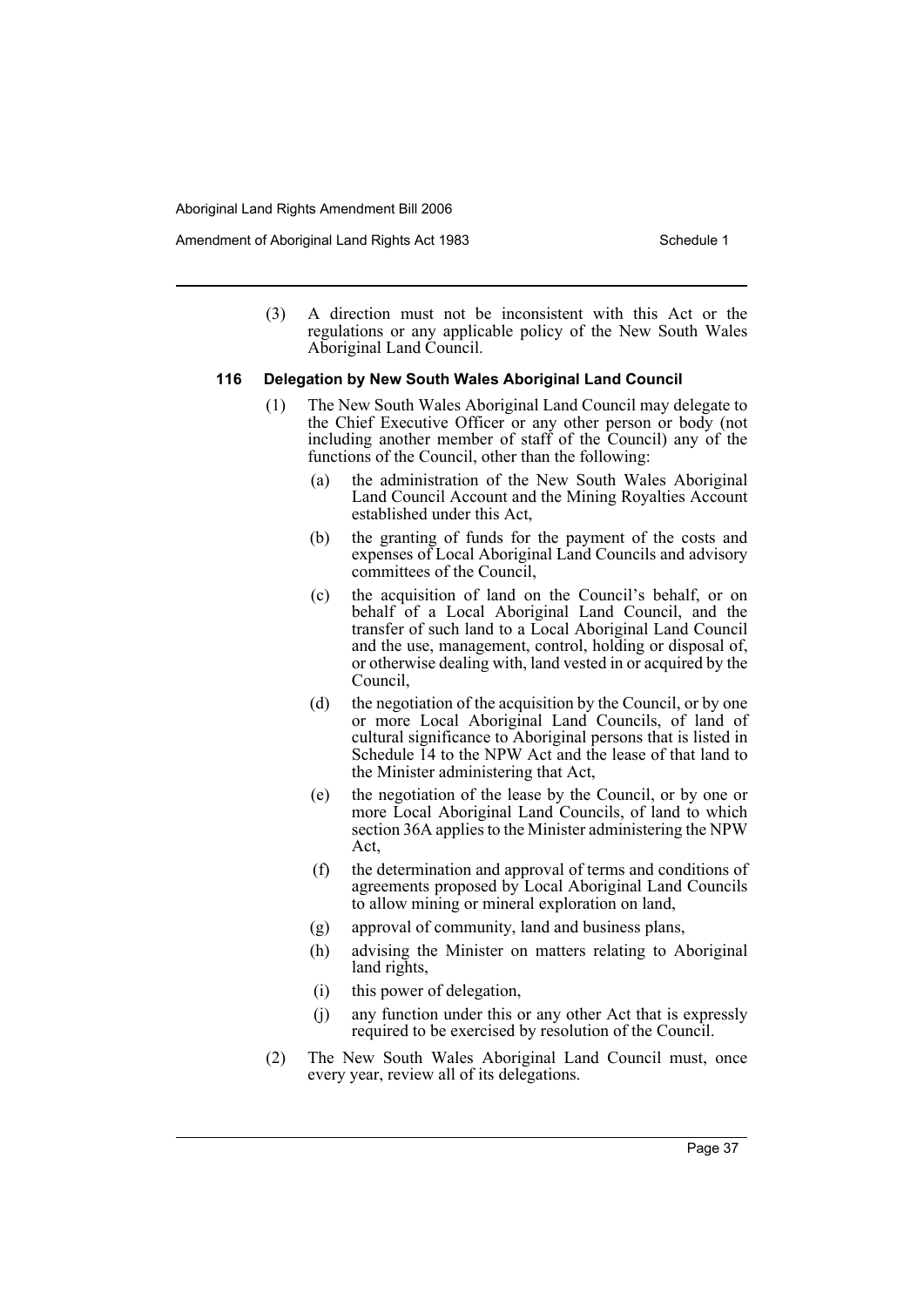Schedule 1 Amendment of Aboriginal Land Rights Act 1983

#### **117 Rules of the New South Wales Aboriginal Land Council**

- (1) The purpose of this section is to provide rules for the New South Wales Aboriginal Land Council relating to the Council's functions and operations.
- (2) The rules prescribed by the regulations as model rules are the rules for the New South Wales Aboriginal Land Council.
- (3) However, the New South Wales Aboriginal Land Council may prepare its own rules and submit them to the Registrar for approval.
- (4) On approval by the Registrar, the rules prepared by the New South Wales Aboriginal Land Council, to the extent that they are not inconsistent with this Act or the regulations, become the rules of the Council to the exclusion of the model rules.
- (5) The New South Wales Aboriginal Land Council's rules may, with the approval of the Registrar, be amended, repealed or replaced from time to time.
- (6) The New South Wales Aboriginal Land Council may appeal to the Court against the Registrar's refusal to approve of rules or to approve of an amendment, a repeal or a replacement of its rules.
- (7) On the hearing of an appeal under subsection (6), the Court may direct the Registrar to approve of rules, or an amendment, a repeal or a replacement of rules, specified in the direction.

#### **118 Advisory committees**

- (1) The New South Wales Aboriginal Land Council may from time time appoint such advisory committees as the Council considers appropriate for the purpose of advising the Council, carrying out consultations with Aboriginal persons or facilitating discussion about issues arising under this Act.
- (2) An advisory committee has such functions as the Council may from time to time determine in respect of it.
- (3) An advisory committee consists of such persons appointed by the Council as the Council thinks fit.
- (4) A committee member holds office for such period as is specified in the instrument of appointment of the committee member, but any such appointment may be terminated by the Council at any time.
- (5) One of the committee members, in and by the instrument of appointment of the committee member, is to be appointed as chairperson of the committee.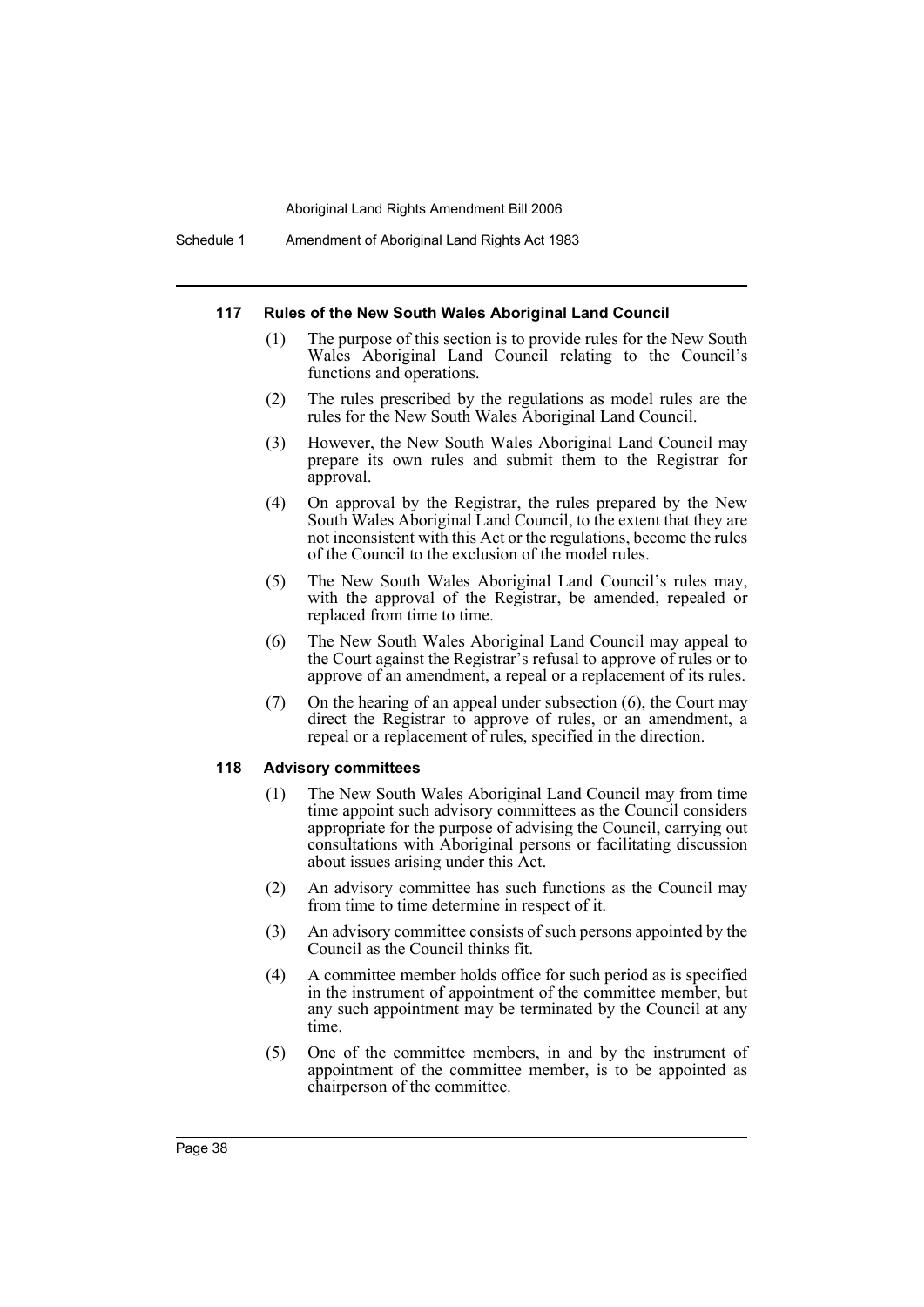- (6) The procedure for the calling of meetings of an advisory committee and for the conduct of business at those meetings is to be as determined by the Council or (subject to any determination of the Council) by the committee.
- (7) A committee member is entitled to be paid such travelling and other allowances as the Minister may from time to time determine in respect of the committee member.

### **119 Approvals**

- (1) The New South Wales Aboriginal Land Council may impose conditions on any approval given by the Council under this Act.
- (2) Without limiting subsection (1), an approval may impose a time within which a condition must be complied with.
- (3) A Local Aboriginal Land Council must comply with the conditions of an approval given to the Council by the New South Wales Aboriginal Land Council.
- (4) The New South Wales Aboriginal Land Council may revoke an approval given by the Council under this Act.

# **Division 3 Councillors of NSW Aboriginal Land Council**

### **120 Membership of New South Wales Aboriginal Land Council**

- (1) The New South Wales Aboriginal Land Council is to consist of an Aboriginal councillor elected for each Region.
- (2) The councillors (other than the Chairperson of the Council) are to be full-time.
- (3) Subject to this Act, a councillor holds office for a period beginning on the councillor's election and expiring:
	- (a) on the councillor's election for another term, or
	- (b) on the election of the councillor's successor.
- (4) A councillor is eligible (if otherwise qualified) for re-election.
- (5) A councillor is entitled to be paid remuneration in accordance with the *Statutory and Other Offices Remuneration Act 1975*.
- (6) A councillor is entitled to be paid such travelling and other allowances as the Minister may from time to time determine in respect of the councillor.
- (7) Part 3 of Schedule 3 has effect. The regulations may prescribe additional requirements for or with respect to meetings.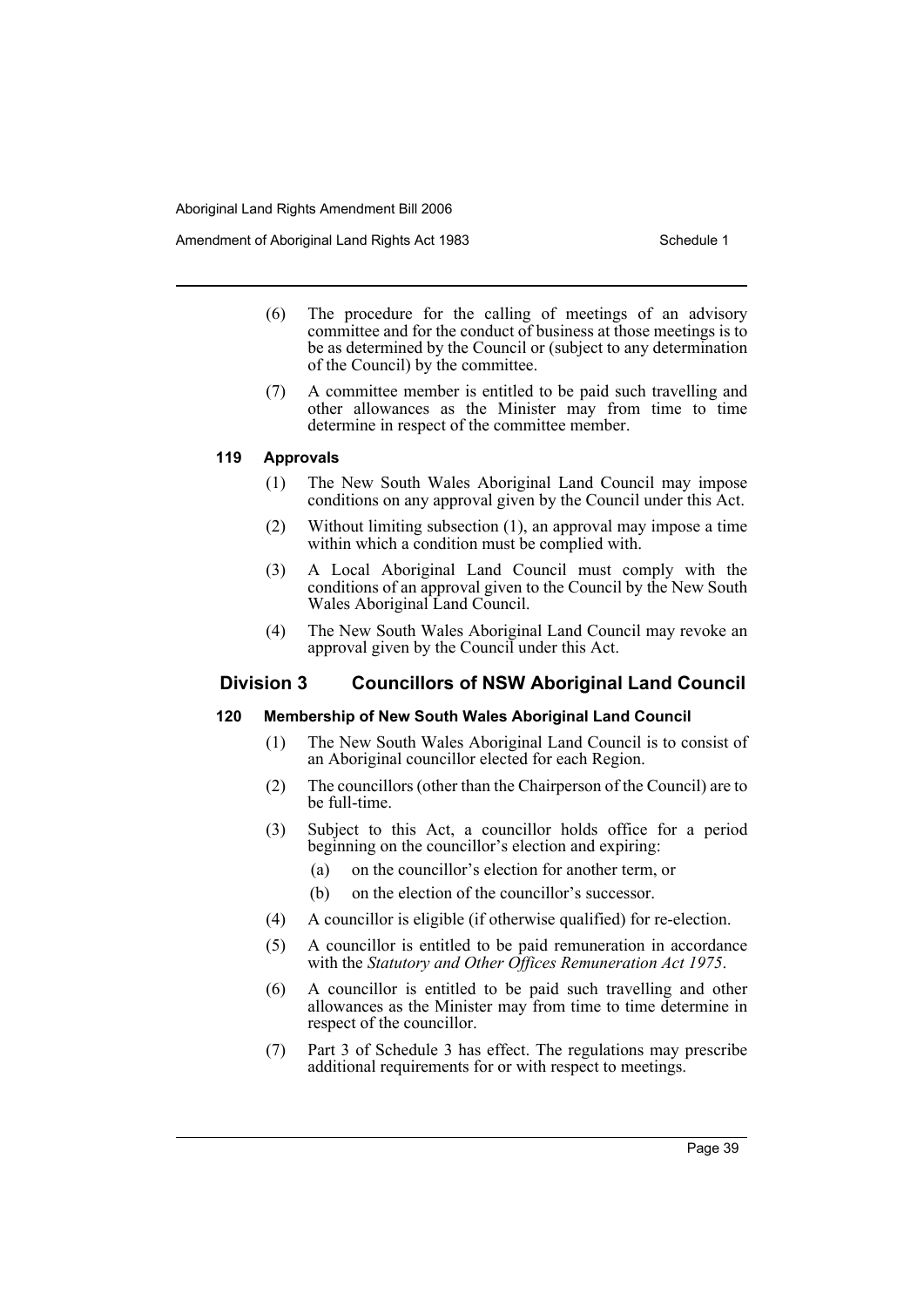### **121 Election of councillors**

- (1) Each councillor is to be elected in the manner specified in this Division to represent a Region.
- (2) The regulations may make provision for or with respect to the election of councillors.
- (3) The Electoral Commissioner for New South Wales, or a person employed in the office of and nominated by the Electoral Commissioner, is to be the returning officer for elections of councillors.
- (4) A person is not qualified to stand for election, or to be elected, as a councillor representing a Region unless the person is a voting member of a Local Aboriginal Land Council the area of which is within the Region.
- (5) A person is entitled to vote at an election for a councillor to represent a Region if the person is a voting member of a Local Aboriginal Land Council the area of which is within the Region.
- (6) A person is only entitled to cast his or her vote in respect of the Local Aboriginal Land Council area in which the person has voting rights.

# **122 Timing of elections**

- (1) Elections of all councillors are to be held:
	- (a) not sooner than 3 years and 9 months, and
	- (b) not later than 4 years and 3 months,

after the previous election of all councillors.

(2) The Minister, in consultation with the New South Wales Aboriginal Land Council, is in accordance with this section to determine a date for the election of all councillors and is to notify the returning officer of that date.

### **123 Declaration of election**

If the returning officer for an election of councillors is advised by a regional electoral officer that the result of the counting of votes is that a candidate has been elected, the returning officer must immediately publicly declare the candidate elected as a councillor.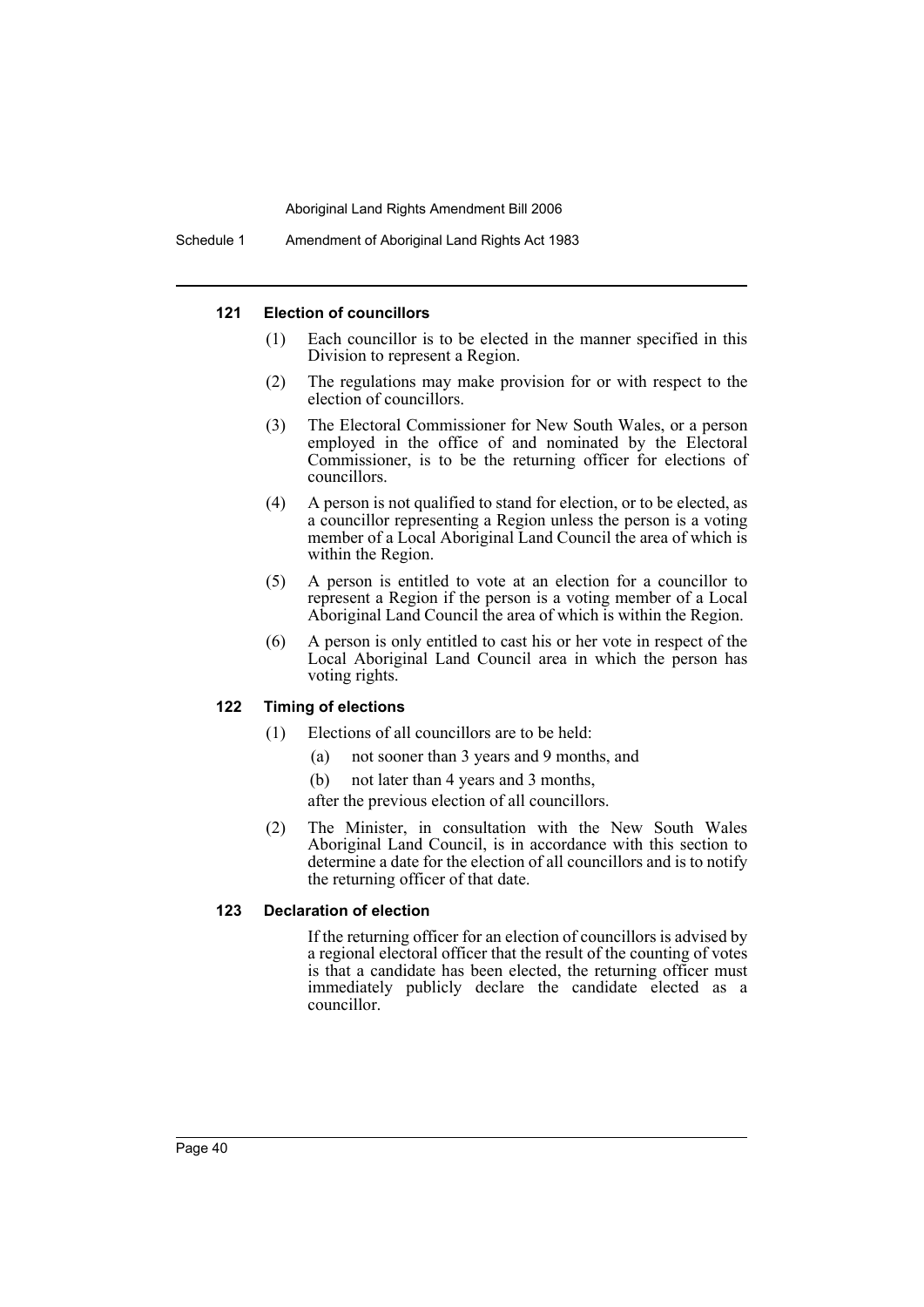#### **124 Councillors pending determination of disputed return**

- (1) Section 123 applies even if the election of the candidate (or of any other candidate in the election) is the subject of an application under section 125 disputing the validity of the election of the candidate.
- (2) A candidate who is publicly declared elected as a councillor by the returning officer holds that office until the determination of any proceedings disputing the validity of the election of the candidate.
- (3) A candidate referred to in subsection (2) is taken to hold office, and is competent to carry out all the functions and duties of a duly elected councillor, from the date on which the returning officer declares the candidate elected, until:
	- (a) the Court hearing an application under section 125 disputing the validity of the election of the candidate determines otherwise, or
	- (b) the term of office of the councillor expires or becomes vacant,

whichever is the earlier.

(4) The New South Wales Aboriginal Land Council in which a candidate referred to in subsection (2) holds office is not invalidly constituted for that reason.

## **125 Method of disputing elections and returns**

- (1) The validity of an election for a councillor to represent a Region, or of any return or statement showing the voting in any such election, may be disputed by an application to the Court, and not otherwise.
- (2) Any person may make an application to the Court under this section within 28 days after the returning officer has publicly declared the result of the election that is the subject of the application.
- (3) In determining an application under this section, the Court has the same powers as are conferred by section 161 of the *Parliamentary Electorates and Elections Act 1912* on the Court of Disputed Returns.
- (4) The returning officer is entitled to be represented at the hearing of an application under this section.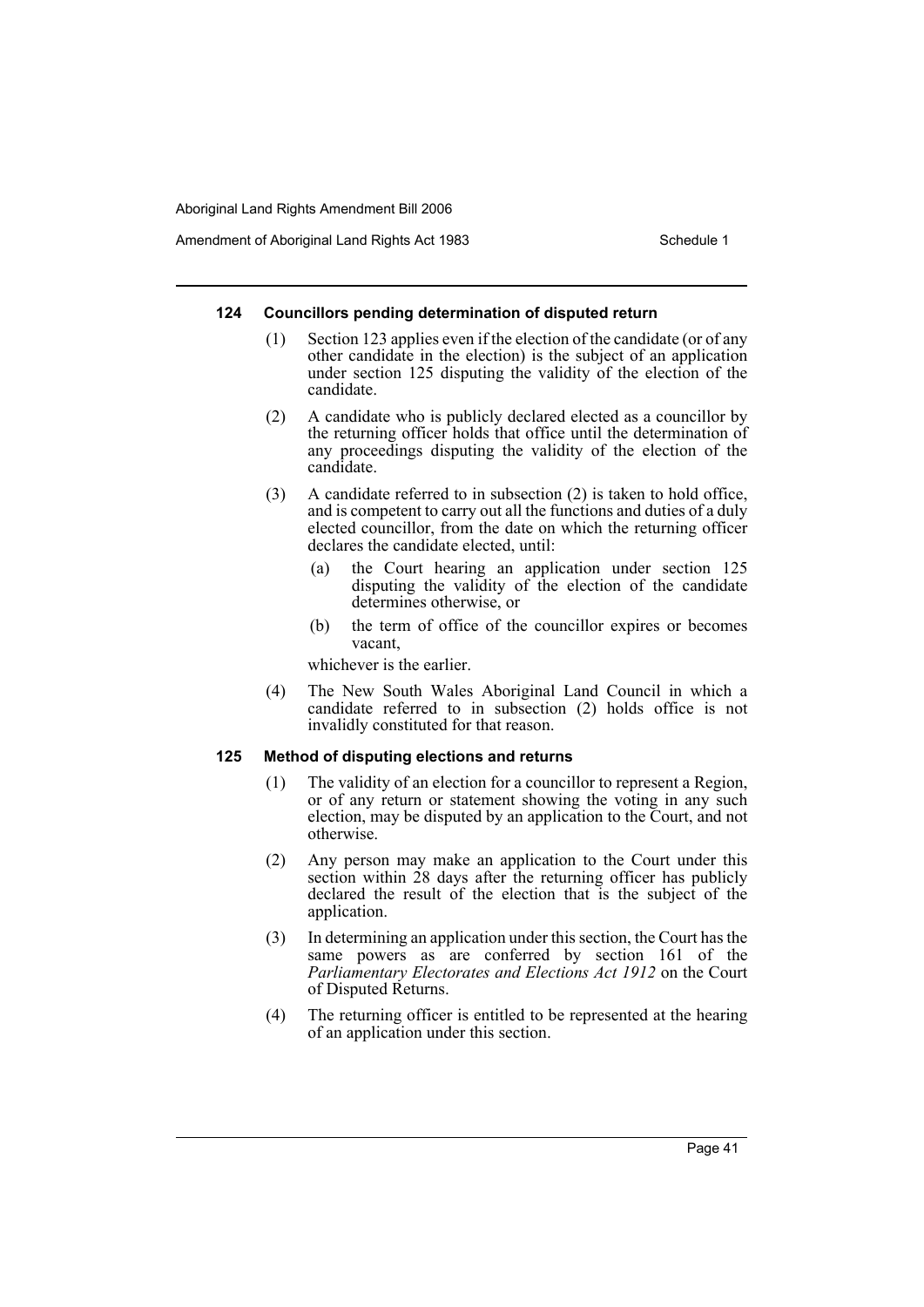Schedule 1 Amendment of Aboriginal Land Rights Act 1983

### **126 Procedure**

- (1) The procedure of the Court on an application under section 125 is to be determined by rules of Court, or in the absence of rules of Court, by the Court or a Judge of the Court.
- (2) The Court is not bound by the rules or practice of evidence and can inform itself on any matter in such manner as it considers appropriate.
- (3) Despite section 125 (3), the Court may make an order for costs in respect of an application under section 125 only if the Court is satisfied that there are exceptional circumstances that warrant the making of such an order.

### **127 Immaterial errors not to invalidate election**

- (1) An election of councillors of the New South Wales Aboriginal Land Council, or any return or statement showing the voting in an election, is not invalid because of:
	- (a) any delay in taking the votes of the electors or in making any statement or return, or
	- (b) the absence of any officer, or
	- (c) the error or omission of any officer,

that could not have affected the result of the election.

(2) If a person was prevented from voting in an election because of the absence of any officer, or the error or omission of any officer, the Court must not admit any evidence of the way the person intended to vote in order to determine whether or not the absence, error or omission could have affected the result of the election.

# **128 Decisions to be final**

- (1) A decision of the Court in respect of an application under section 125 is final and conclusive and without appeal, and is not to be questioned in any way.
- (2) Section 58 of the *Land and Environment Court Act 1979* does not apply to any such decision of the Court.

### **129 Chairperson and Deputy Chairperson**

(1) The councillors of the New South Wales Aboriginal Land Council are to elect a Chairperson and a Deputy Chairperson at the first meeting of the Council following the election of councillors.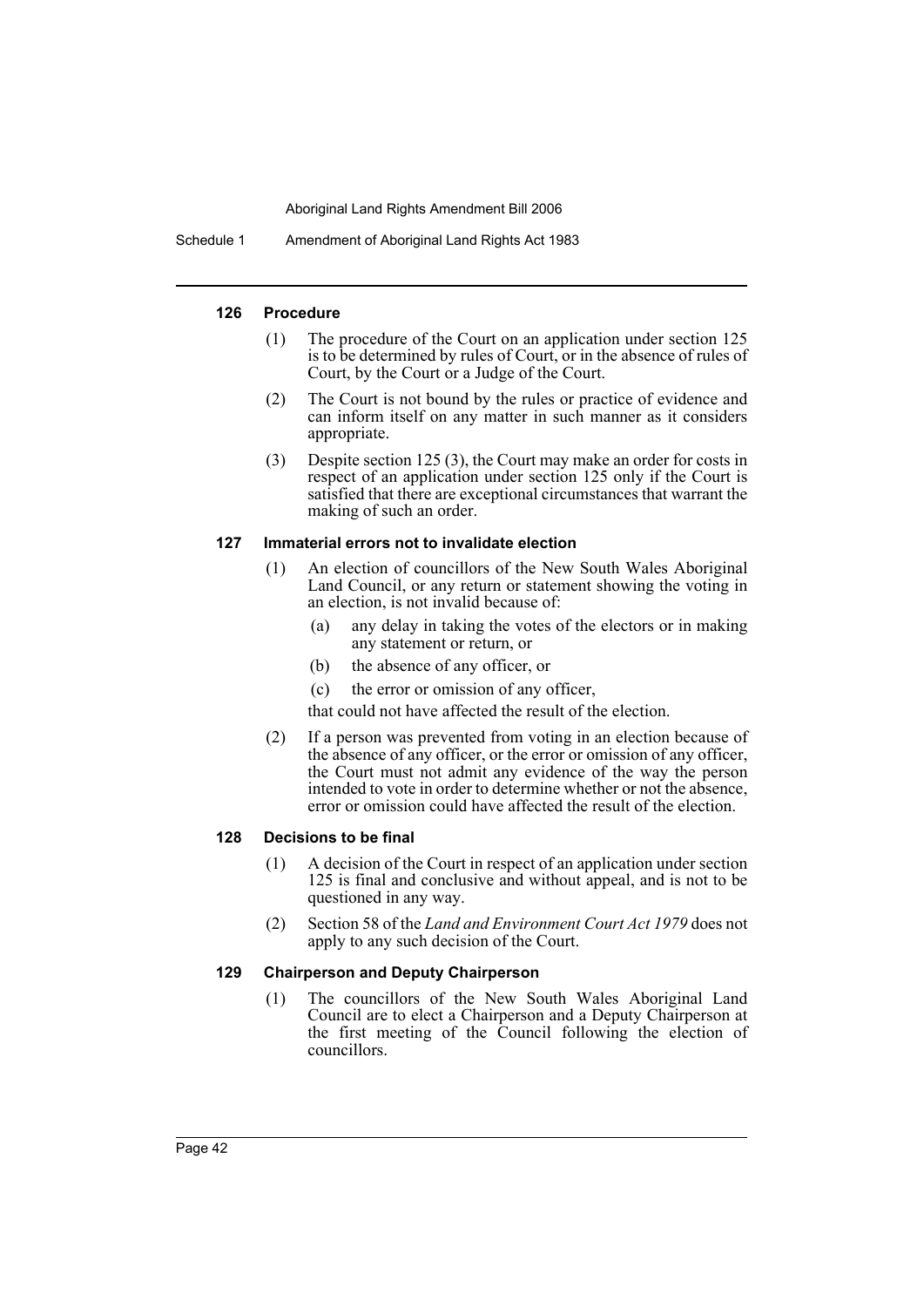- (2) The Chairperson and Deputy Chairperson are to hold office for a term of  $\hat{2}$  years and are eligible (if otherwise qualified) for re-election.
- (3) The Deputy Chairperson is to act in the office of Chairperson during the illness or absence of the Chairperson, and the Deputy Chairperson while so acting, has and may exercise all the functions of the Chairperson and is taken to be the Chairperson.

### **130 Role of councillors of NSW Aboriginal Land Council**

- (1) The role of a councillor is, as a member of the governing body of the Council:
	- (a) to direct and control the affairs of the Council in accordance with this Act, and
	- (b) to participate in the allocation of the Council's resources for the benefit of Aboriginal people, and
	- (c) to participate in the creation and review of the Council's policies and objectives, and
	- (d) to review the performance of the Council in the exercise of its functions and the achievement of its objectives.
- (2) The role of a councillor is, in addition:
	- (a) to represent the interests and respond to the concerns of Local Aboriginal Land Council members, and
	- (b) to facilitate communication between the Local Aboriginal Land Council members and the New South Wales Aboriginal Land Council.

# **131 Training for councillors**

- (1) The New South Wales Aboriginal Land Council must arrange training in relation to the matters prescribed by the regulations for each councillor elected for the first time to the Council.
- (2) The training is to be provided not later than 6 months after the date of election of the councillor.
- (3) A councillor must not refuse or fail to undergo training provided under this section when required to do so by the New South Wales Aboriginal Land Council.
- (4) If a councillor refuses or fails to undergo training provided under this section when required to do so by the New South Wales Aboriginal Land Council, the councillor is, on written notice being given to the councillor by the Council, suspended from office as a councillor until the person undergoes the training.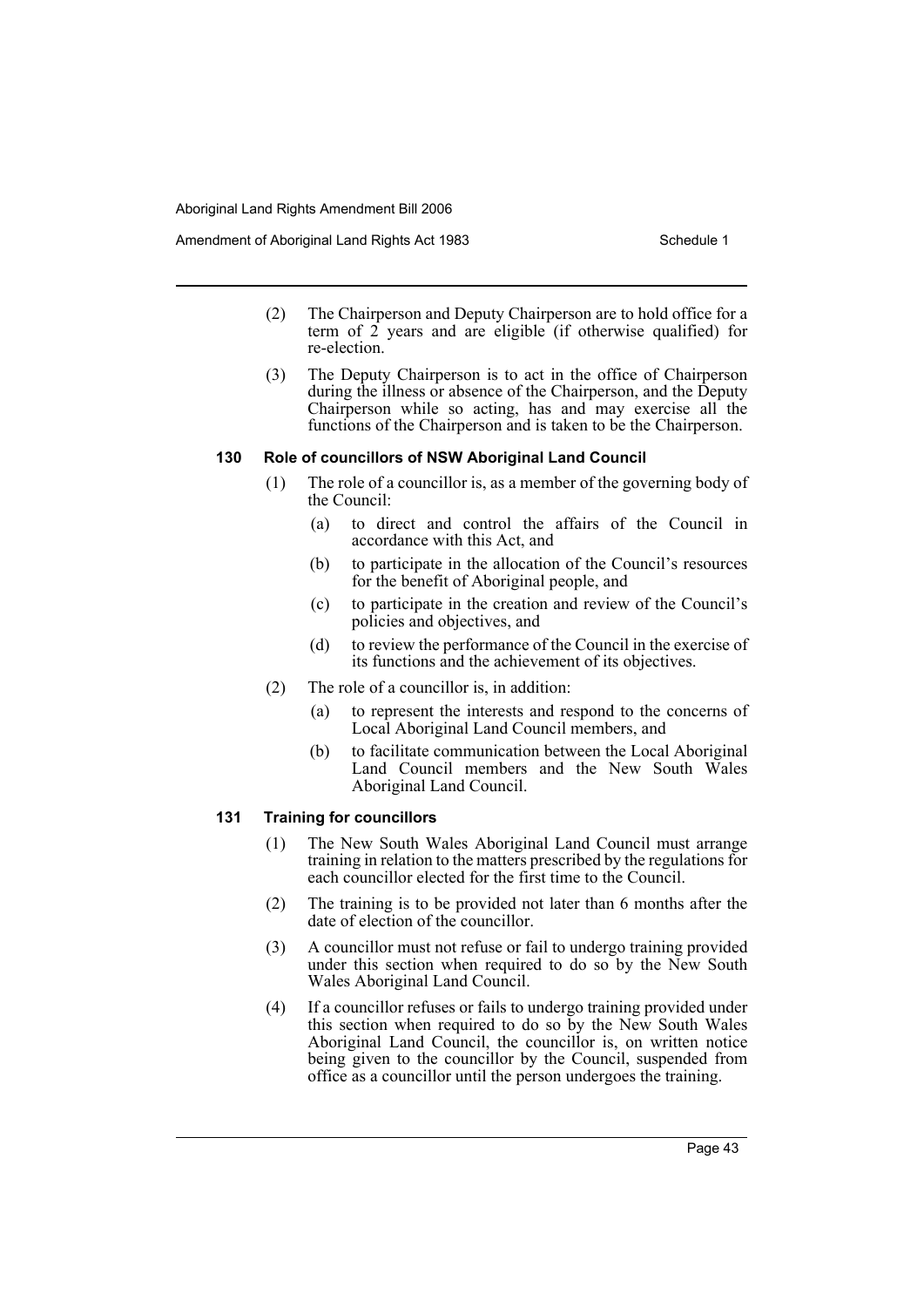Schedule 1 Amendment of Aboriginal Land Rights Act 1983

- (5) The New South Wales Aboriginal Land Council may:
	- (a) exempt a councillor wholly or partly from the requirement to undergo training provided under this section, if the Council is satisfied that the councillor already has sufficient expertise, skills and experience to carry out his or her functions as a councillor, or
	- (b) extend the period within which training is to be provided to a councillor under this section.

## **Division 4 Removal from office**

#### **132 Grounds for disqualification from office**

- (1) A person is disqualified from holding office as a councillor of the New South Wales Aboriginal Land Council if the person:
	- (a) has a conviction in New South Wales or elsewhere for an offence relating to the management of a corporation that was recorded within the last  $\bar{5}$  years, or
	- (b) has a conviction for an offence under this Act that was recorded within the last 5 years, or
	- (c) has a conviction in New South Wales for any other offence that is punishable by imprisonment for 12 months or more or is convicted elsewhere than in New South Wales of an offence that, if committed in New South Wales, would be an offence so punishable that was recorded within the last 5 years, or
	- (d) is a mentally incapacitated person, or
	- (e) is or becomes bankrupt, applies to take the benefit of any law for the relief of bankrupt or insolvent debtors, compounds with his or her creditors or makes an assignment of his or her remuneration for their benefit, or
	- (f) is or was a director or person concerned in the management of a body corporate that is the subject of a winding up order or for which a controller or administrator has been appointed under the *Corporations Act 2001* of the Commonwealth during the previous 3 years, or
	- (g) is disqualified from holding office in or being concerned in the management of a corporation under any law of this or any other State or Territory or the Commonwealth, or
	- (h) is an employee of, or a consultant to, the Council, or
	- (i) in the case of a councillor, engages in other paid employment, or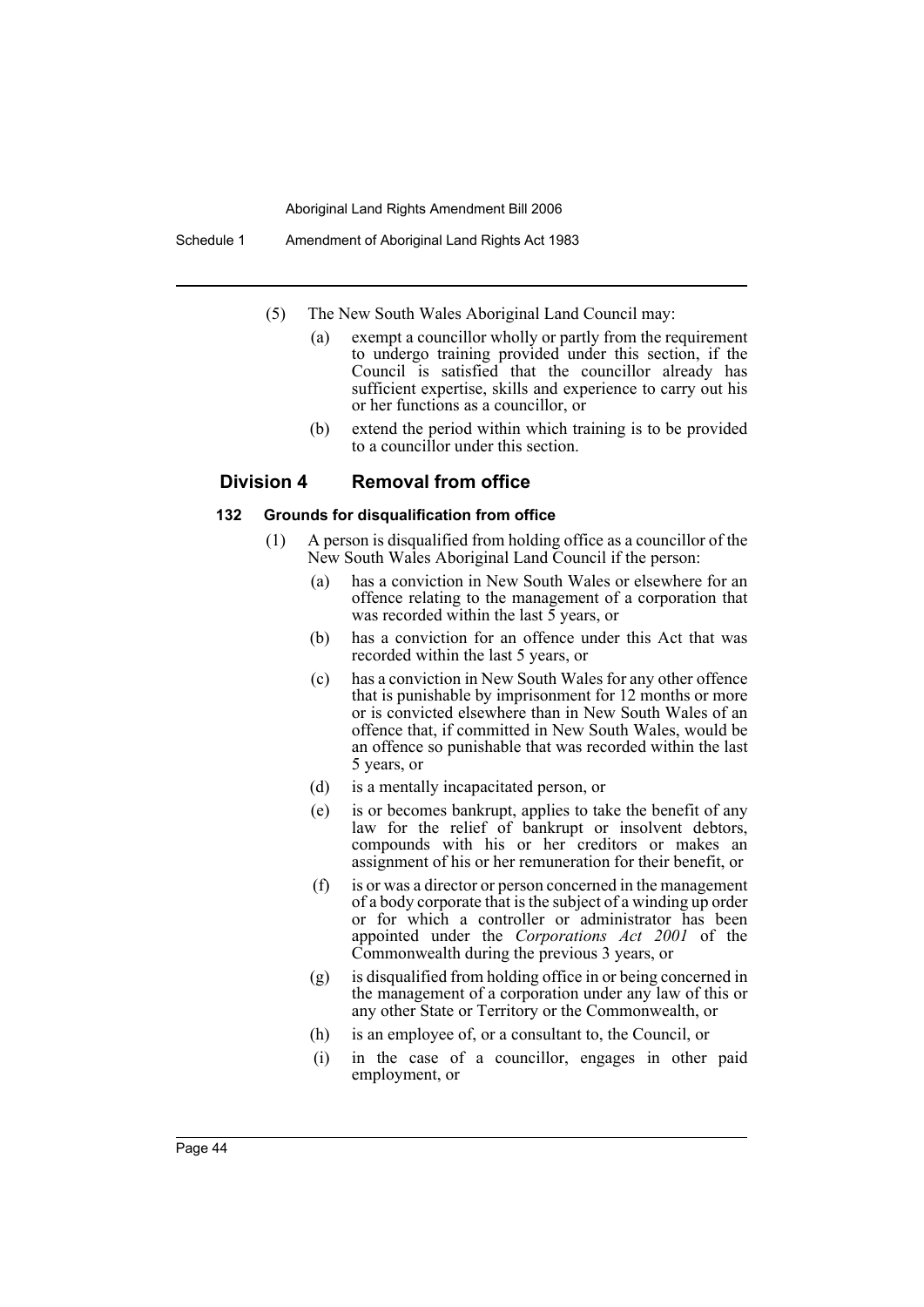- (j) was, on 2 or more occasions before an administrator was appointed to the Council, an officer of the Council, or
- (k) fails, without a reasonable excuse, for a period of 3 months or more to comply with a written requirement by the Council to undergo training under section 125, or
- (l) is disqualified from being a Board member, other than on the ground that the person is a councillor.
- (2) The Registrar may determine that an offence committed by a person should be ignored for the purposes of this section because of the time that has passed since the offence was committed or because of the triviality of the acts or omissions giving rise to the offence.
- (3) The Registrar may determine that a person is not disqualified on the ground set out in subsection  $(1)$   $(i)$  if the Registrar is satisfied that it is appropriate in the circumstances that the person not be disqualified on that ground.

### **133 Vacancy in office**

A person who is a councillor of the New South Wales Aboriginal Land Council vacates office if the person:

- (a) dies, or
- (b) is absent from 2 consecutive meetings of the Council of which reasonable notice has been given to the person personally or by post, except on leave granted by the Council or unless the person is excused by the Council for having been absent from those meetings, or
- (c) completes a term of office and is not re-elected, or
- (d) resigns the office by instrument in writing addressed to the Council, or
- (e) becomes disqualified from holding office as a councillor under this Act, or
- (f) represents a Region the area of which is changed.

#### **134 Casual vacancy**

A person is to be appointed in accordance with the regulations to fill a casual vacancy in the office of a councillor for the remainder of the term of office.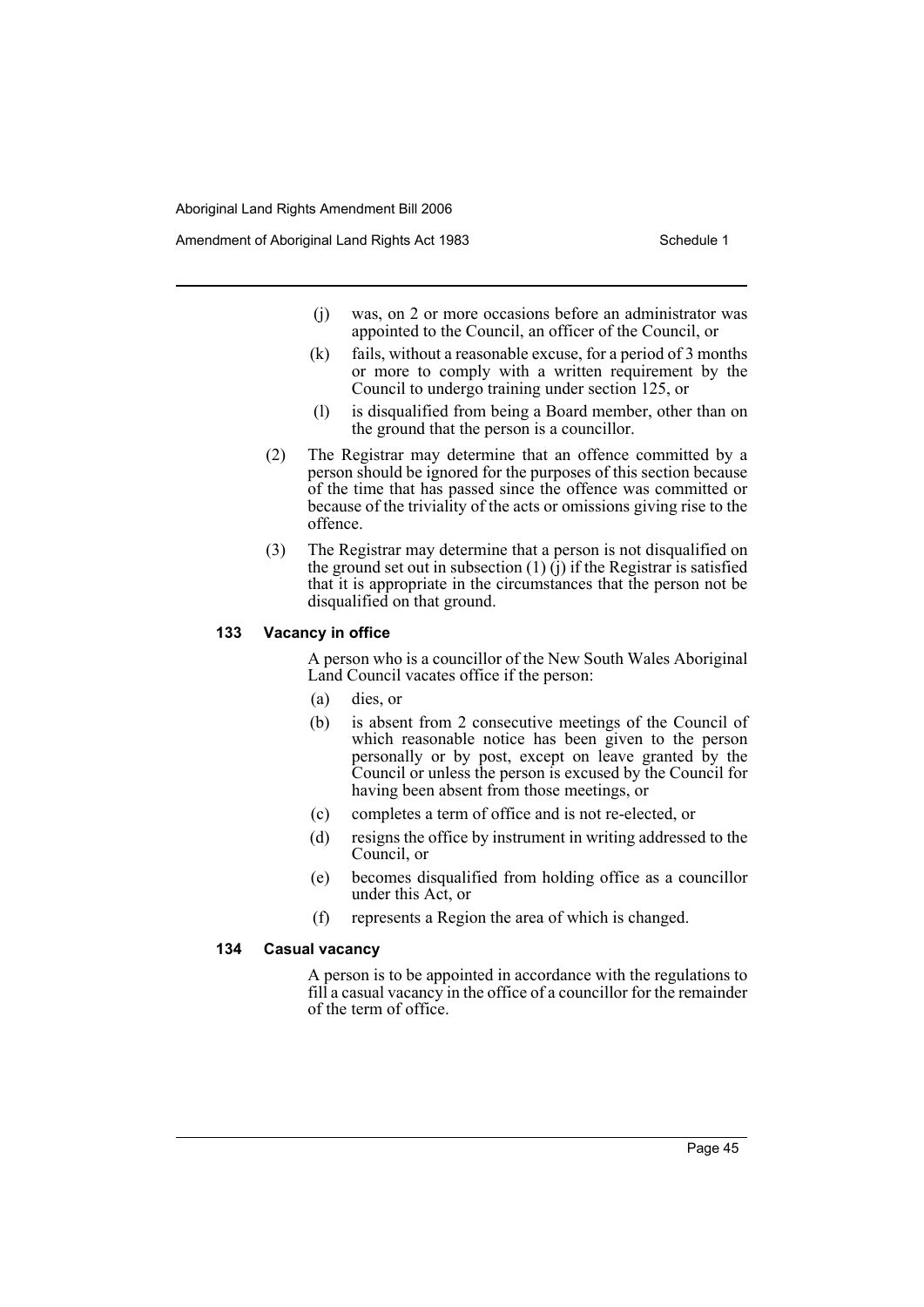Schedule 1 Amendment of Aboriginal Land Rights Act 1983

#### **135 ADT may declare particular offices of New South Wales Aboriginal Land Council vacant** (cf section 329 of Local Government Act 1993)

- (1) Any person may apply to the Administrative Decisions Tribunal for an order declaring that a particular office of a councillor has become vacant under this Act.
- (2) The Tribunal may award costs under section 88 of the *Administrative Decisions Tribunal Act 1997* in respect of proceedings commenced by an application made under this section.

#### **136 Appeals to Supreme Court against order** (cf section 330 of Local Government Act 1993)

- (1) A person whose office has been declared vacant by order of the Administrative Decisions Tribunal may appeal against the order, on a question of law, to the Supreme Court.
- (2) Such an appeal may not be made more than 28 days after the date on which the order is made.

#### **137 Effect of order declaring vacancy** (cf section 331 of Local Government Act 1993)

An order declaring a vacancy in an office made by the Administrative Decisions Tribunal under this Division takes effect:

- (a) if no appeal to the Supreme Court is made against the order, at the end of the period during which such an appeal may be made, or
- (b) if such an appeal is made within that period and the order is confirmed on appeal, when the order is confirmed, or
- (c) if, within that period, the person against whom the order is made serves on the Chief Executive Officer of the New South Wales Aboriginal Land Council written notice of intention not to appeal against the order, when the notice is lodged.

# **Division 5 Community, land and business plans**

# **137A Community, land and business plans**

- (1) The New South Wales Aboriginal Land Council must prepare and implement a community, land and business plan.
- (2) The Council when preparing a community, land and business plan must consult with the following persons: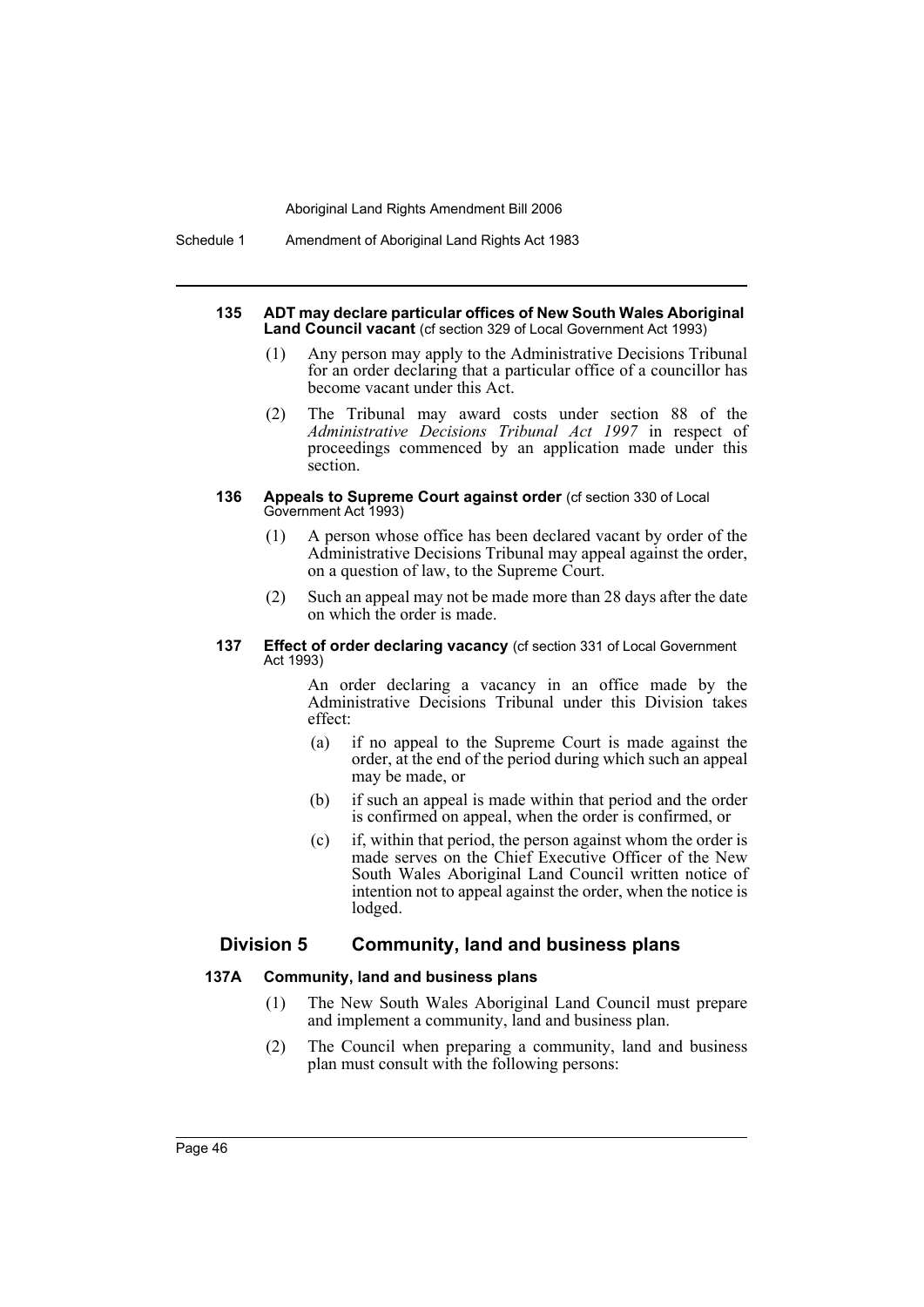- (a) persons who have a cultural association with land within the State,
- (b) any other persons required to be consulted by the regulations or a policy of the Council.
- (3) The New South Wales Aboriginal Land Council may amend a community, land and business plan.
- (4) The provisions of this Division apply to any proposed amendment in the same way as they apply to the preparation and approval of a plan.
- (5) For the purposes of this section, a person has a cultural association with land if the person is an Aboriginal owner or a person of a class prescribed by the regulations for the purposes of this subsection.

# **137B Matters covered by plans**

- (1) A community, land and business plan of the New South Wales Aboriginal Land Council must contain the following matters:
	- (a) the objectives and strategy of the Council for the acquisition, management and development of land and other assets,
	- (b) the objectives and strategy of the Council for the provision and management of community benefits schemes,
	- (c) the objectives and strategy of the Council for carrying out business enterprises and investment,
	- (d) the objectives and strategy of the Council in relation to Aboriginal culture and heritage,
	- (e) if the plan contains particular proposals related to the strategies in paragraph (a), (b) or  $(c)$ , strategies for the development or acquisition of human resources and skills to implement the proposals,
	- (f) timelines for the achievement of proposed strategies and proposals in the plan,
	- (g) particulars of the assets and liabilities of the Council,
	- (h) any matter required to be included by a policy of the Council,
	- (i) any other matter prescribed by the regulations.
- (2) A community, land and business plan must contain the following matters in relation to land: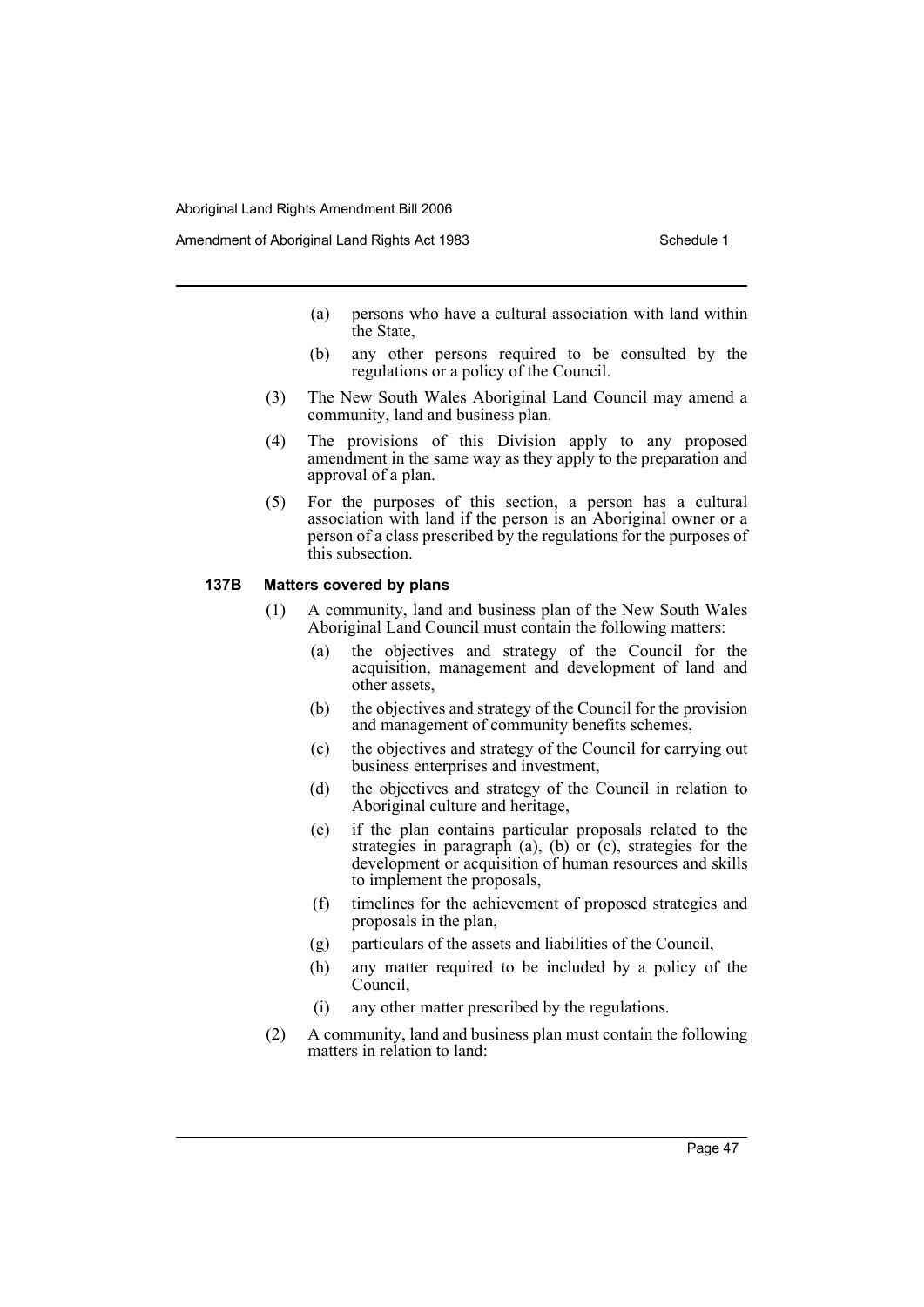- (a) the identity, and particulars of any encumbrance affecting, any parcel of land of the Council,
- (b) the particulars of any other interest in land of the Council,
- (c) whether, and what, land is subject to the restriction contained in section 40AA or to Part 4A of the NPW Act,
- (d) any conditions affecting land of the Council under section 36 or 39,
- (e) any other matters prescribed by the regulations.

## **137C Approval of community, land and business plans**

- (1) A community, land and business plan is adopted by the New South Wales Aboriginal Land Council if it is approved by a meeting of the Council, of which not less than 14 days notice was given.
- (2) The Chief Executive Officer of the New South Wales Aboriginal Land Council must make available to its councillors, on request, for a period of not less than 14 days before any such meeting and at the meeting, a summary of the proposed community, land and business plan or a copy of the plan.
- (3) The summary is to contain the matters prescribed by the regulations.
- (4) More than one meeting may be called to enable approval of a community, land and business plan.
- (5) The New South Wales Aboriginal Land Council must not approve a community, land and business plan unless it is satisfied that the plan complies with this Act and the regulations and is consistent with any applicable policy of the Council.
- (6) A community, land and business plan takes effect when it is approved by the New South Wales Aboriginal Land Council.
- (7) A community, land and business plan has effect for the period (not exceeding 5 years) specified in the plan or until it is replaced, whichever occurs first.
- (8) Failure to comply with a requirement of this Division for the preparation or approval of a community, land or business plan does not affect the validity of the plan.

#### **137D Administration may follow plan failure**

(1) A failure by the New South Wales Aboriginal Land Council to approve a proposed community, land and business plan within 3 months after the plan is first referred to a meeting of the Council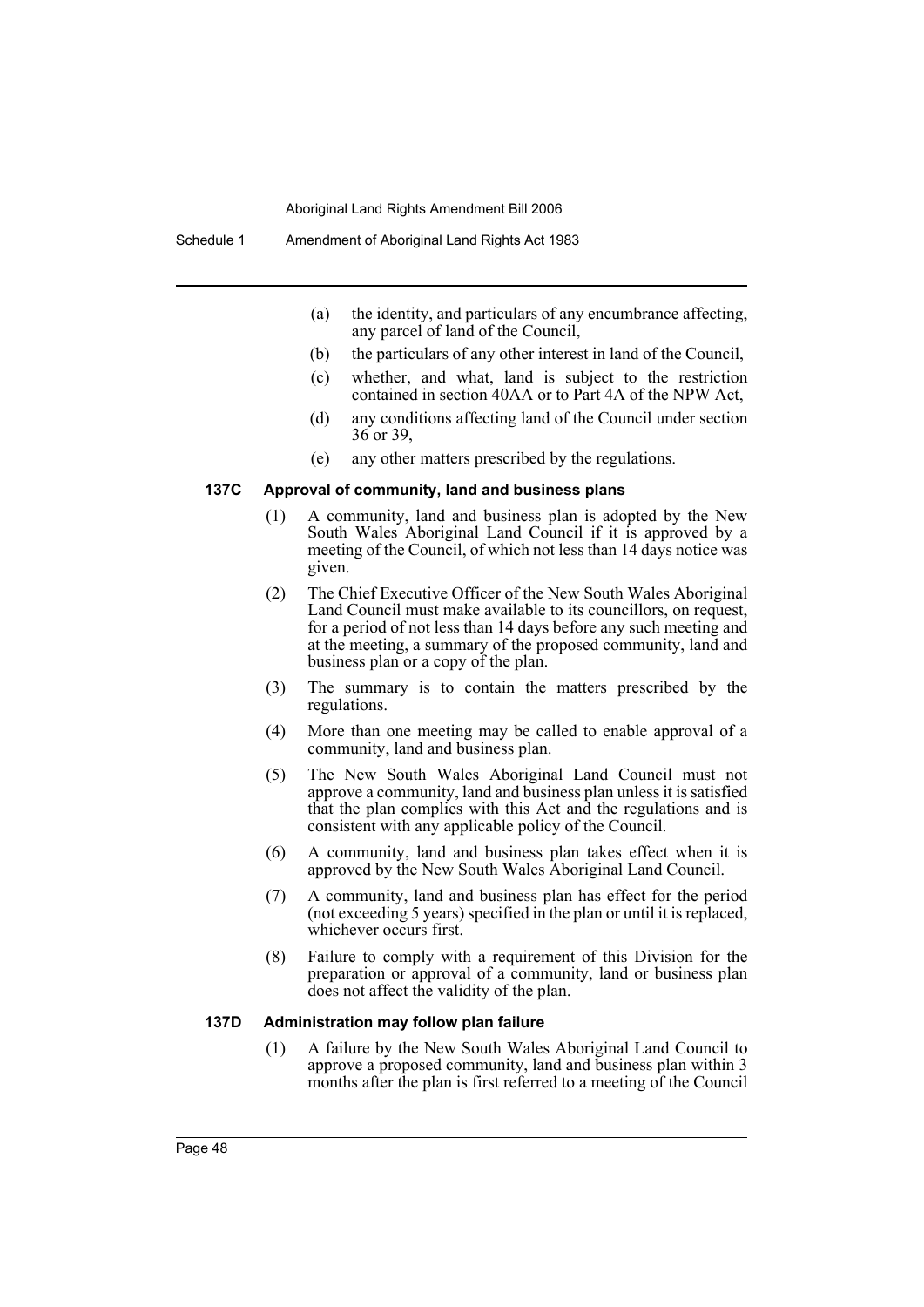for approval is, for the purposes of section 223, a ground that justifies the appointment of an administrator (without any requirement for a report referred to in section 223 (3)).

(2) A substantial failure by the New South Wales Aboriginal Land Council to comply with its community, land and business plan is, for the purposes of section 223, a ground that justifies the appointment of an administrator (without any requirement for a report referred to in section 223 (3)).

#### **[48] Section 138A**

Insert after section 138:

### **138A Certain persons must not be employed as Chief Executive Officer**

- (1) The following persons must not be or continue to be employed as the Chief Executive Officer of the New South Wales Aboriginal Land Council:
	- (a) a person who is a Board member or a councillor,
	- (b) a person who has a conviction in New South Wales or elsewhere for an offence relating to the management of a corporation that was recorded within the last 5 years,
	- (c) a person who has a conviction in New South Wales for any offence that is punishable by imprisonment for 12 months or more or is convicted elsewhere than in New South Wales of an offence that, if committed in New South Wales, would be an offence so punishable that was recorded within the last 5 years,
	- (d) a person who is disqualified from holding office in or being concerned in the management of a corporation under any law of this or any other State or Territory or the Commonwealth,
	- (e) a person who has an interest in, or is an employee of or concerned in the management of, a corporation that receives a benefit from the Council,
	- (f) a person who is already engaged as a consultant to the Council,
	- (g) a person who is a member of staff of a Local Aboriginal Land Council,
	- (h) a person who has been dismissed on the recommendation of the Pecuniary Interest and Disciplinary Tribunal within the last 5 years,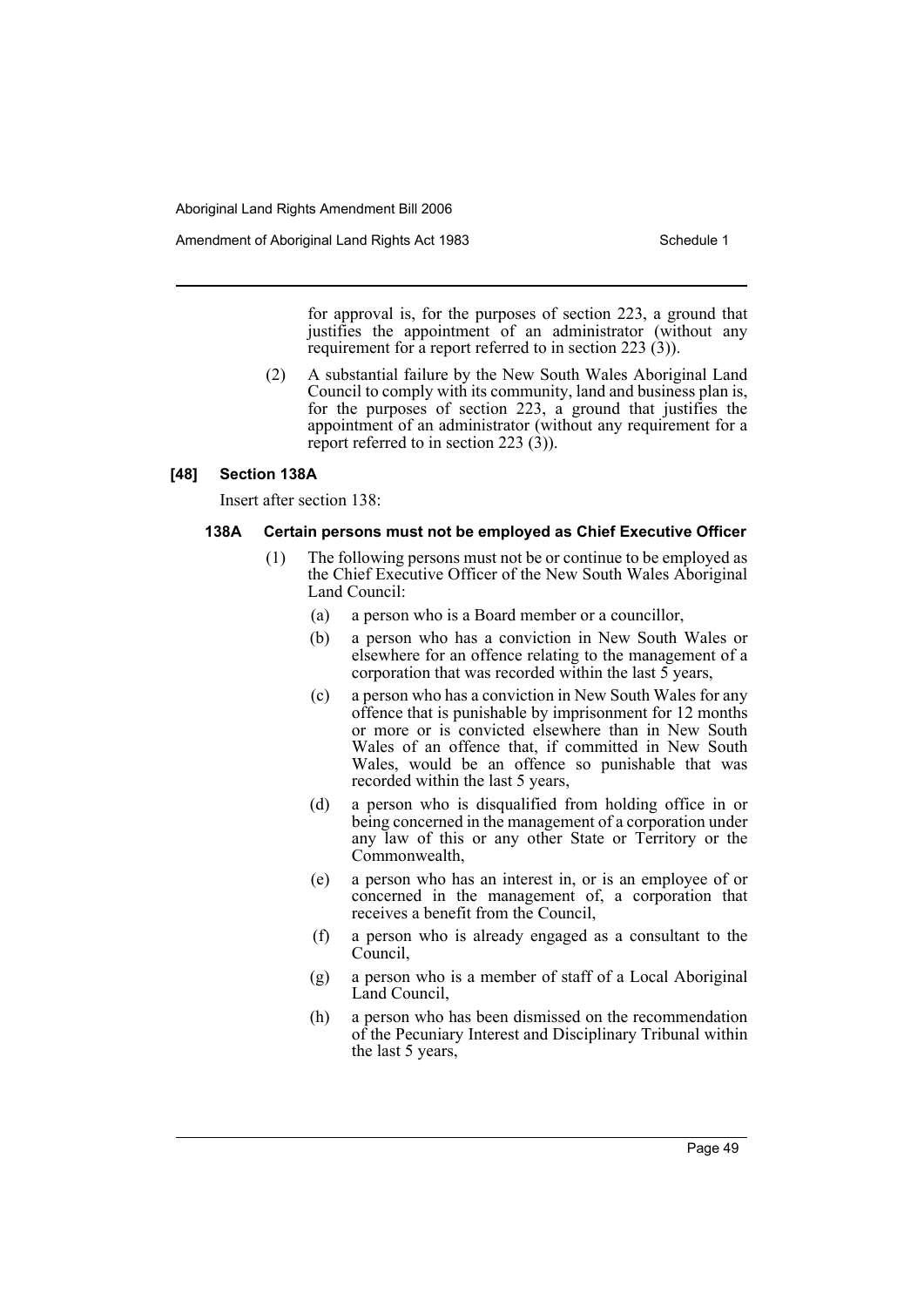#### Schedule 1 Amendment of Aboriginal Land Rights Act 1983

- (i) a person who is disqualified under this Act from being a Board member or a councillor (other than on the grounds of employment by the Council or ceasing to be a voting member of a Local Aboriginal Land Council).
- (2) The Registrar may determine that an offence committed by a person should be ignored for the purposes of this section because of the time that has passed since the offence was committed or because of the triviality of the acts or omissions giving rise to the offence.

## **[49] Section 141 Filling of vacancy in position of Chief Executive Officer**

Omit section 141 (2) (e). Insert instead:

(e) becomes a person who is not eligible to continue to be employed on a ground referred to in section 138A, or

### **[50] Section 141A**

Insert after section 141:

### **141A Delegations by Chief Executive Officer**

- (1) The Chief Executive Officer may delegate to any person or body any of the functions of the Chief Executive Officer, other than this power of delegation.
- (2) The Chief Executive Officer may sub-delegate a function delegated to the Chief Executive Officer by the New South Wales Aboriginal Land Council to any person or body (including another member of staff of the Council).

### **[51] Section 142 Staff organisation structure**

Omit section 142 (1) (a) (ii).

# **[52] Section 143A**

Insert after section 143:

# **143A Vacancies to be advertised**

- (1) If it is proposed to make an appointment to a vacant position in the staff of the New South Wales Aboriginal Land Council, the Chief Executive Officer must advertise the vacancy in the manner prescribed by the regulations.
- (2) The Chief Executive Officer need not advertise a vacant position if the Registrar approves.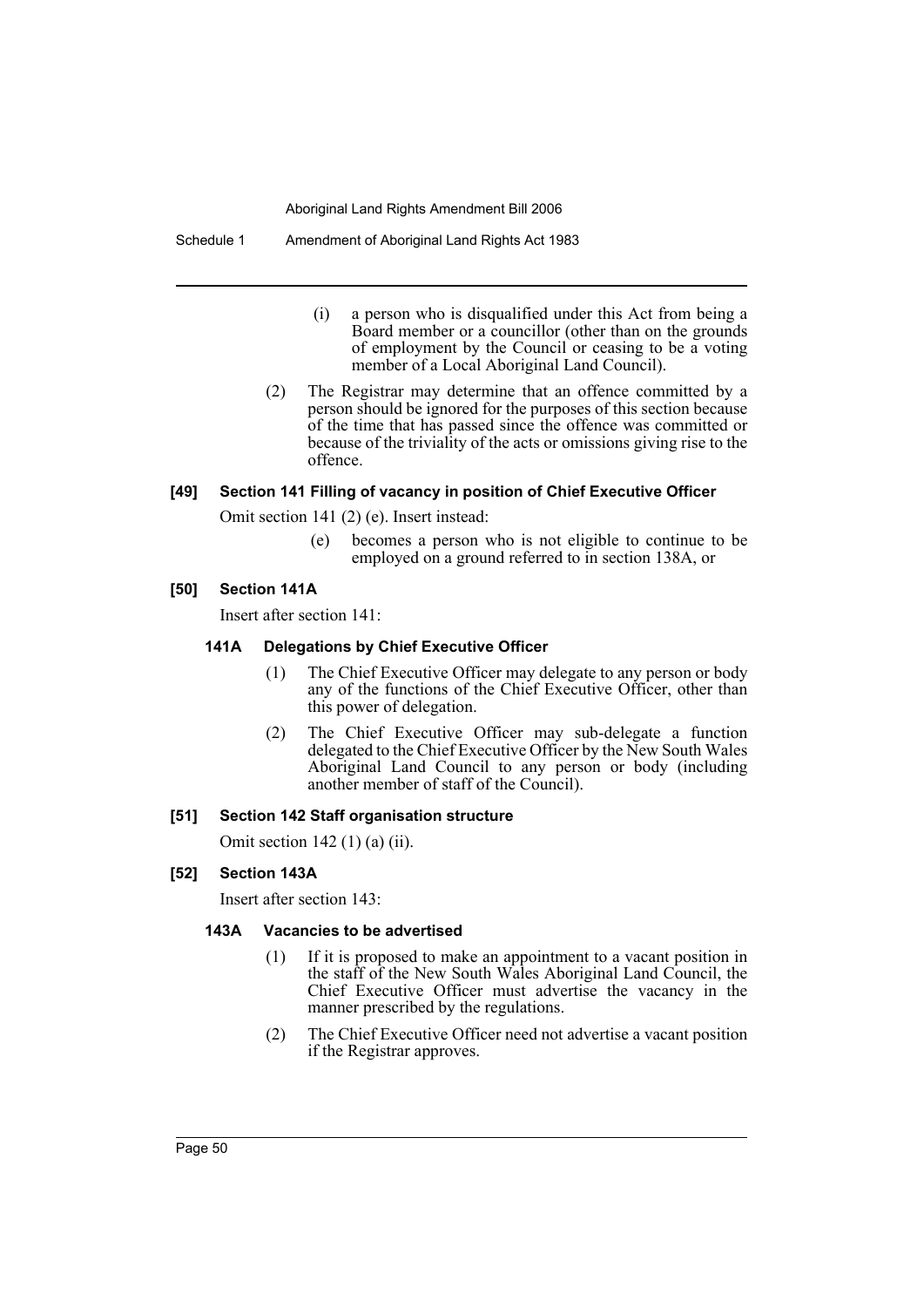Amendment of Aboriginal Land Rights Act 1983 Schedule 1

# **[53] Part 7, Division 11**

Omit the Division.

### **[54] Section 149 NSW Aboriginal Land Council Account**

Omit "Regional Aboriginal Land Councils" from section 149 (3) (a). Insert instead "advisory committees".

# **[55] Section 149 (4) (a)**

Omit "the councillors and".

## **[56] Section 149 (4) (b) and (c)**

Omit section 149 (4) (b). Insert instead:

- (b) the cost of the election of councillors (including the costs incurred by the Electoral Commissioner for New South Wales), and
- (c) the payment of amounts for travelling and other allowances to Board members and remuneration and allowances to councillors.

# **[57] Section 151 Regional Aboriginal Land Council Accounts**

Omit the section.

# **[58] Section 153 Local Aboriginal Land Councils to keep accounts**

Omit "and each Regional Aboriginal Land Council" from section 153 (1).

### **[59] Section 153 (2A)**

Insert after section 153 (2):

(2A) Section 41BA of the *Public Finance and Audit Act 1983* applies to financial statements required to be prepared under this section in the same way that it applies to financial reports required to be prepared under that Act.

### **[60] Section 153 (4)**

Omit "10 weeks". Insert instead "6 weeks".

### **[61] Section 154 Regulations may set requirements to judge satisfactory financial statements**

Omit "criteria by which".

Insert instead "the requirements that must be met by audited financial statements and other documents".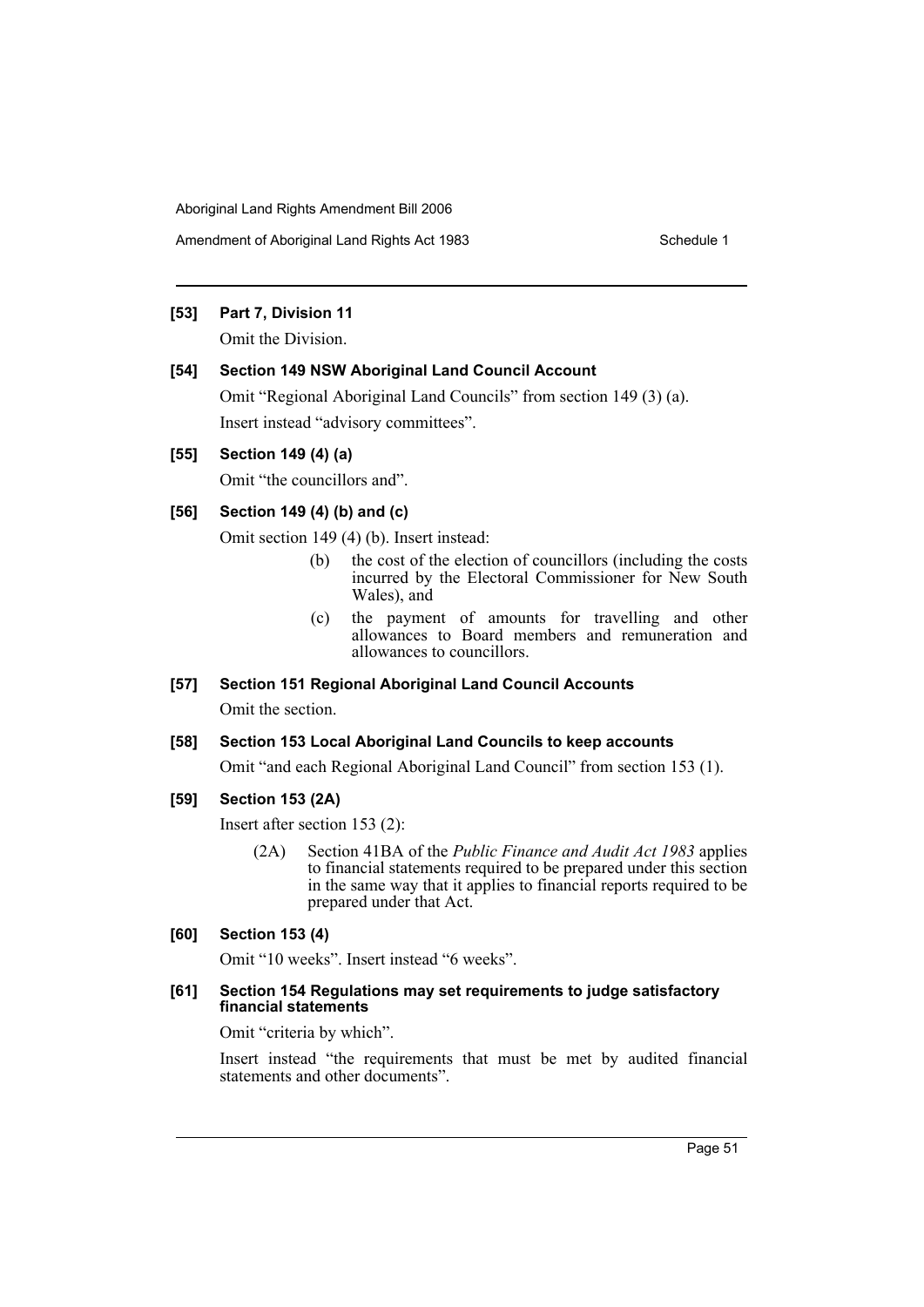Schedule 1 Amendment of Aboriginal Land Rights Act 1983

## **[62] Section 154**

Omit "or Regional".

**[63] Section 155 Local Aboriginal Land Councils may request special auditor** Omit "or Regional" wherever occurring.

### **[64] Section 158 Budget of Local Aboriginal Land Councils**

Omit "and Regional" from section 158 (1).

# **[65] Section 158 (2)**

Omit "or Regional".

# **[66] Section 158 (3)**

Omit the subsection. Insert instead:

(3) The budget prepared and submitted under this section is to include details of a Council's proposed operations, including operations to be funded by persons or bodies other than the New South Wales Aboriginal Land Council, and is to contain any matters prescribed by the regulations.

### **[67] Section 159**

Omit the section. Insert instead:

### **159 Quarterly and six monthly reports by New South Wales Aboriginal Land Council**

- (1) The New South Wales Aboriginal Land Council must, if directed to do so by the Minister, prepare and submit to the Minister within 10 weeks after the end of each quarter of each financial year a report specifying:
	- (a) the amounts of funds granted during the quarter by that Council to Local Aboriginal Land Councils and the purposes for which the funds were granted, and
	- (b) whether the Local Aboriginal Land Councils concerned have complied with the financial obligations imposed by this Part in relation to those grants.
- (2) The New South Wales Aboriginal Land Council must prepare and submit to the Minister within 10 weeks after the end of each 6-month period ending on 30 June and 31 December in each year a report specifying: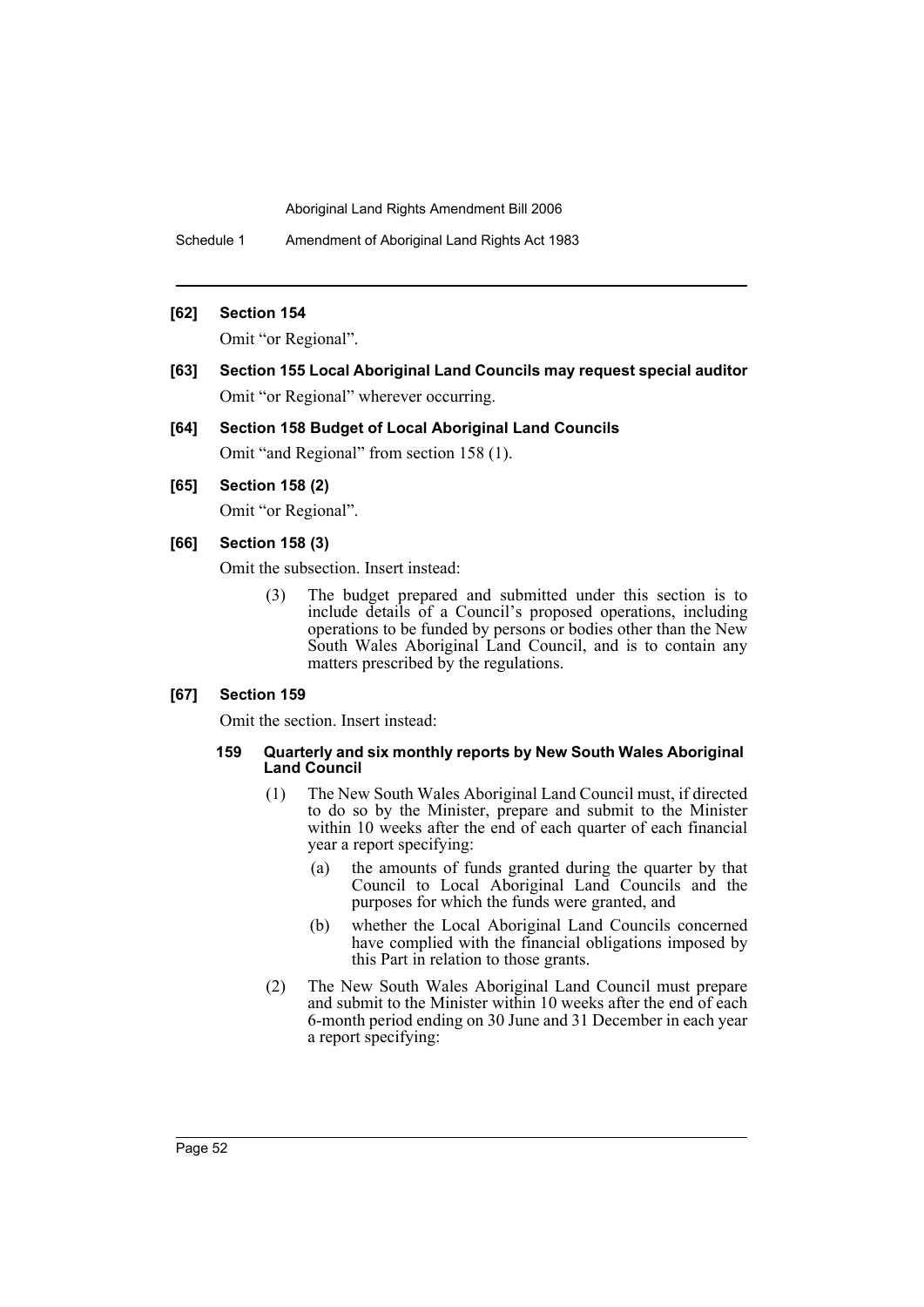- (a) the amounts of funds granted during the 6-month period by that Council to Local Aboriginal Land Councils and the purposes for which the funds were granted, and
- (b) whether the Local Aboriginal Land Councils concerned have complied with the financial obligations imposed by this Part in relation to those grants.
- (3) The regulations may prescribe the form and content of such reports.

### **[68] Section 160 NSW Aboriginal Land Council may give other Councils directions regarding accounting**

Omit "and Regional" from section 160 (1).

### **[69] Section 160 (1) (b)**

Omit "and quarterly reports".

### **[70] Section 160 (2)**

Omit "or Regional".

**[71] Sections 161 and 165 (c)**

Omit "and Regional" wherever occurring.

**[72] Part 8, Division 3, heading**

Omit "**and Regional**".

# **[73] Section 162 Funding agreements**

Omit "or Regional" wherever occurring in section 162 (1) and (2).

### **[74] Section 163 Cessation of funding**

Omit "or Regional" wherever occurring.

### **[75] Section 165 Functions of Registrar**

Omit "Regional Aboriginal Land Council areas and the changing of names of Regional Aboriginal Land Councils" from section 165 (e).

Insert instead "Regions and the changing of names of Regions".

# **[76] Section 165 (g)**

Omit "administration of Aboriginal Land Councils".

Insert instead "operation of this Act and the regulations".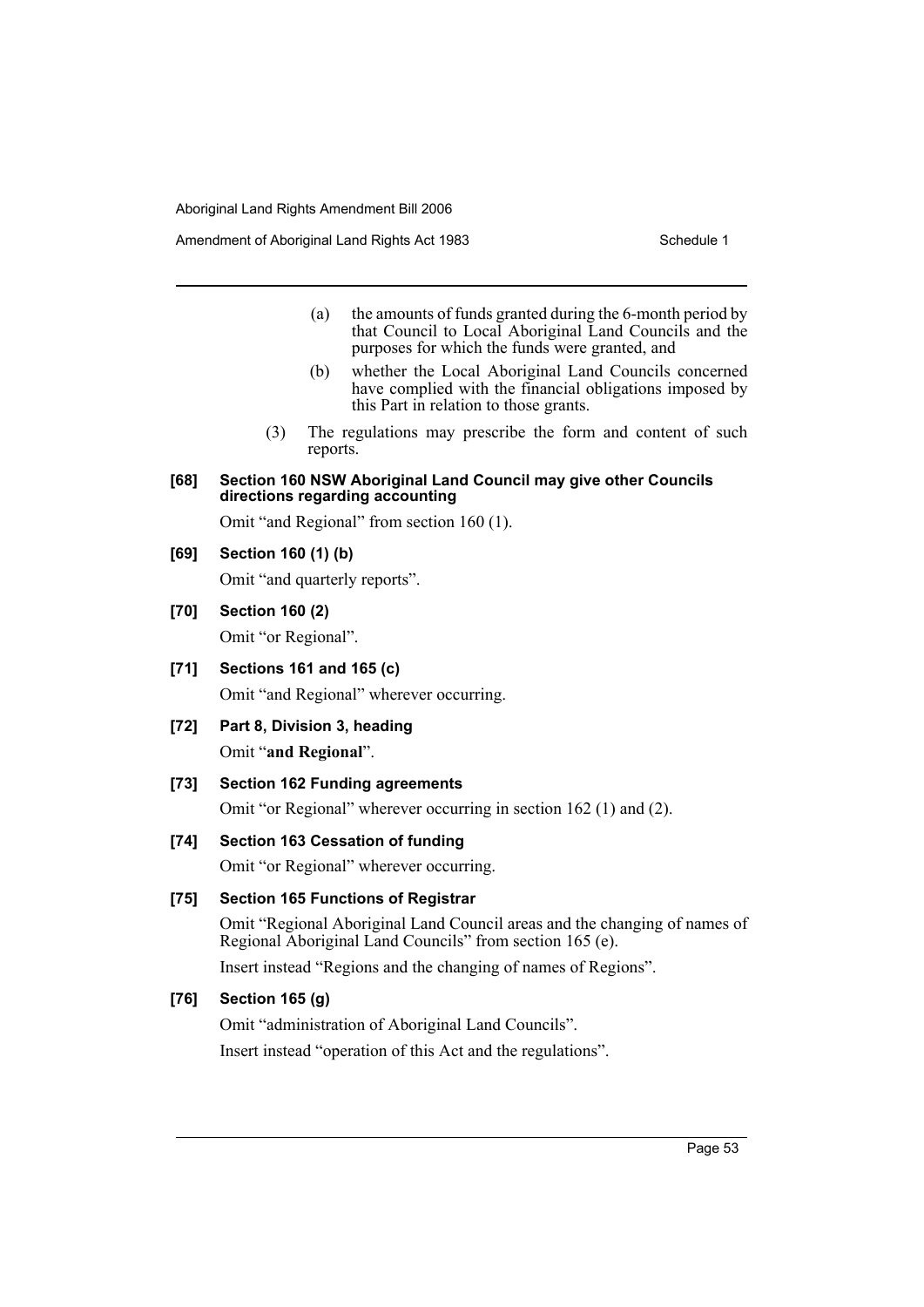Schedule 1 Amendment of Aboriginal Land Rights Act 1983

### **[77] Section 165 (h)**

Insert ", misbehaviour by councillors, Board members and members of staff of, and consultants to, Aboriginal Land Councils" after "pecuniary interests".

### **[78] Section 165 (h1)**

Insert after section 165 (h):

(h1) at the request of the Minister, to provide to the Minister information as to the operations of an Aboriginal Land Council,

### **[79] Section 165A**

Insert after section 165:

### **165A Delegation**

The Registrar may delegate the exercise of any function of the Registrar under this Act (other than this power of delegation) to:

- (a) any member of staff of the Department of Aboriginal Affairs, or
- (b) any person, or any class of persons, authorised for the purposes of this section by the regulations.

#### **[80] Section 176 Conduct of councillors, Board members and staff of Aboriginal Land Councils**

Omit section 176 (1). Insert instead:

- (1) Every councillor, Board member and member of staff of an Aboriginal Land Council or an advisory committee, must:
	- (a) act honestly and exercise a reasonable degree of care and diligence in carrying out his or her functions under this or any other Act, and
	- (b) act for a proper purpose in carrying out his or her functions under this or any other Act, and
	- (c) not use his or her office or position for personal advantage, and
	- (d) not use his or her office or position to the detriment of an Aboriginal Land Council.

### **[81] Section 177 Codes of conduct**

Omit "and Regional" from section 177 (1).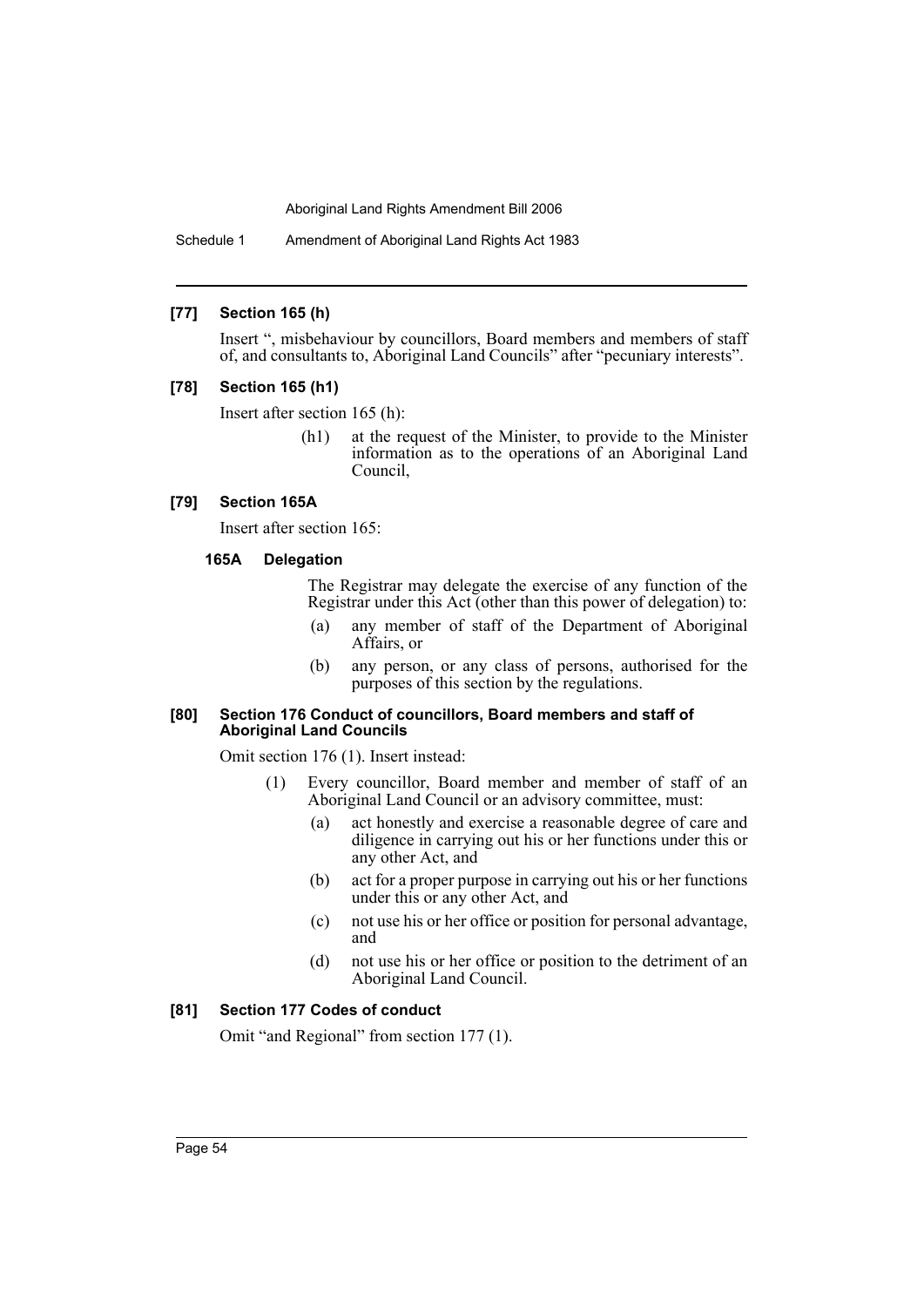Amendment of Aboriginal Land Rights Act 1983 Schedule 1

# **[82] Section 177 (5) (a)**

Omit "an officer or Regional or Alternate Representative". Insert instead "a Board member".

### **[83] Section 177 (5) (b)**

Omit the paragraph.

# **[84] Section 178 Establishment of Pecuniary Interest and Disciplinary Tribunal**

Omit "Aboriginal Land Councils Pecuniary Interest Tribunal".

Insert instead "Aboriginal Land Councils Pecuniary Interest and Disciplinary Tribunal".

# **[85] Part 10, Division 3A**

Insert after Division 3:

# **Division 3A Misbehaviour**

### **181A Interpretation** (cf section 440F of Local Government Act 1993)

(1) In this Division:

*member of staff* means a member of staff of, or a consultant to, an Aboriginal Land Council.

*misbehaviour* of a person means any of the following:

- (a) a contravention by the person of this Act or the regulations,
- (b) a failure by the person to comply with an applicable code of conduct,
- (c) if the person is a councillor or a Board member—an act of disorder committed by a councillor at a meeting of the New South Wales Aboriginal Land Council or by a Board member at a meeting of the Board or of the Local Aboriginal Land Council,

but does not include a contravention of the disclosure requirements of Division 4.

(2) A reference in this Division to *misbehaviour* or an *incident of misbehaviour* includes a reference to misbehaviour that consists of an omission or failure to do something.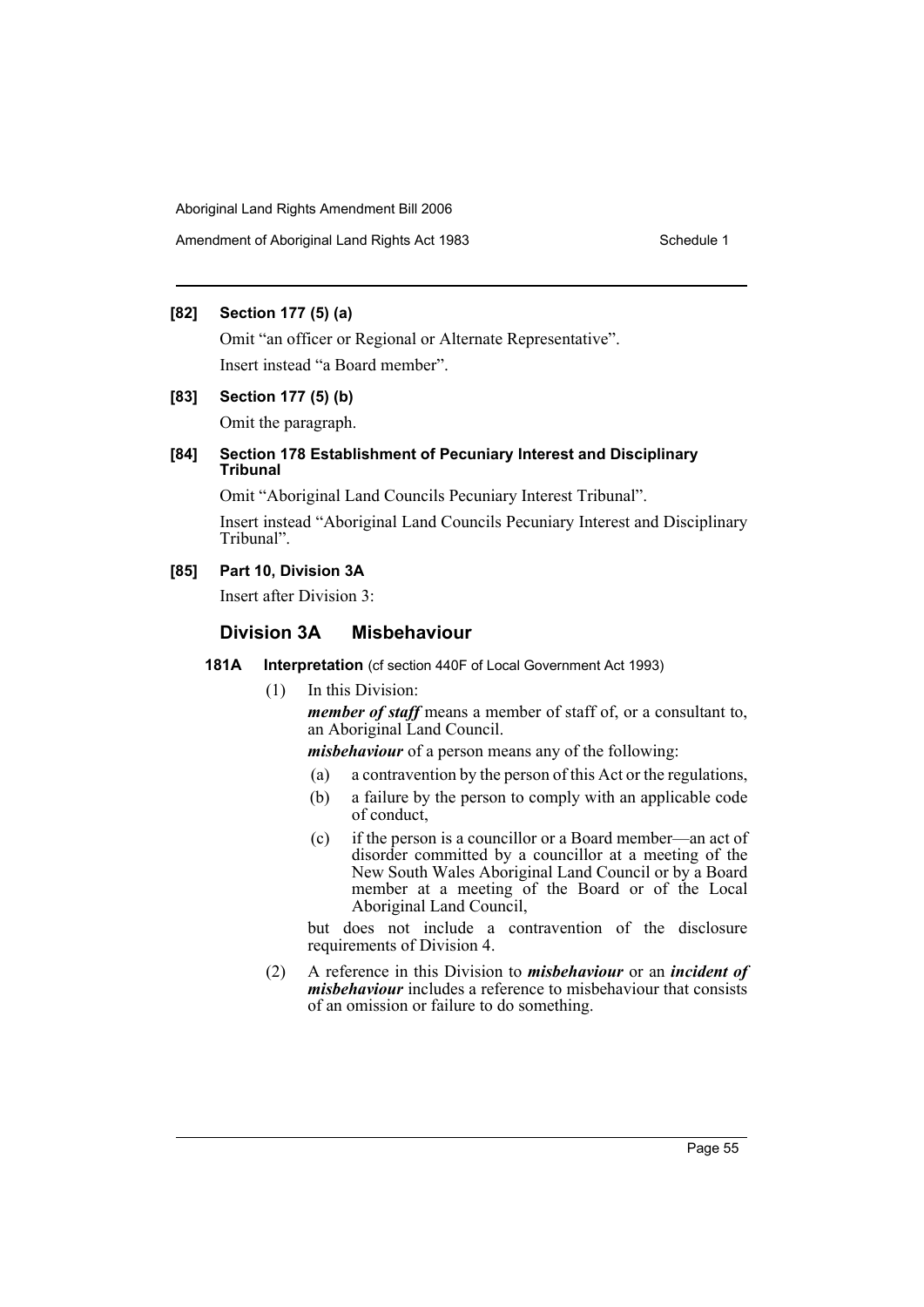Schedule 1 Amendment of Aboriginal Land Rights Act 1983

#### **181B Formal censure for misbehaviour** (cf section 440G of Local Government Act 1993)

- (1) The New South Wales Aboriginal Land Council may by resolution at a meeting formally censure a councillor or a member of staff of the Council for misbehaviour.
- (2) A Local Aboriginal Land Council or a Board of a Council may by resolution at a meeting formally censure a Board member or member of staff of the Council for misbehaviour.
- (3) A formal censure resolution may be passed only if the Council or Board is satisfied that the person has misbehaved on one or more occasions.
- (4) The Council or Board must specify in the formal censure motion the grounds on which it is satisfied that the person should be censured.

#### **181C Process for initiating suspension or other action** (cf section 440H of Local Government Act 1993)

- (1) The process for the suspension of, or taking action against, a person is initiated by:
	- (a) a request made by the New South Wales Aboriginal Land Council or Local Aboriginal Land Council or Board by resolution communicated to the Registrar, in which the Council or Board states its belief that grounds may exist that warrant a councillor's or Board member's expulsion or action being taken against a member of staff of the Council concerned, or
	- (b) a request made by the Registrar to the Council or Board for a report from the Council or Board in relation to a councillor's or Board member's or member of staff's alleged misbehaviour, or
	- (c) a report made by the Ombudsman in which the Ombudsman states that the Ombudsman is satisfied that grounds exist that warrant the councillor's or Board member's suspension or action being taken against a member of staff, or
	- (d) a report made by the Independent Commission Against Corruption in which the Commission recommends that consideration be given to suspending a councillor or Board member or taking action against a member of staff under this Division.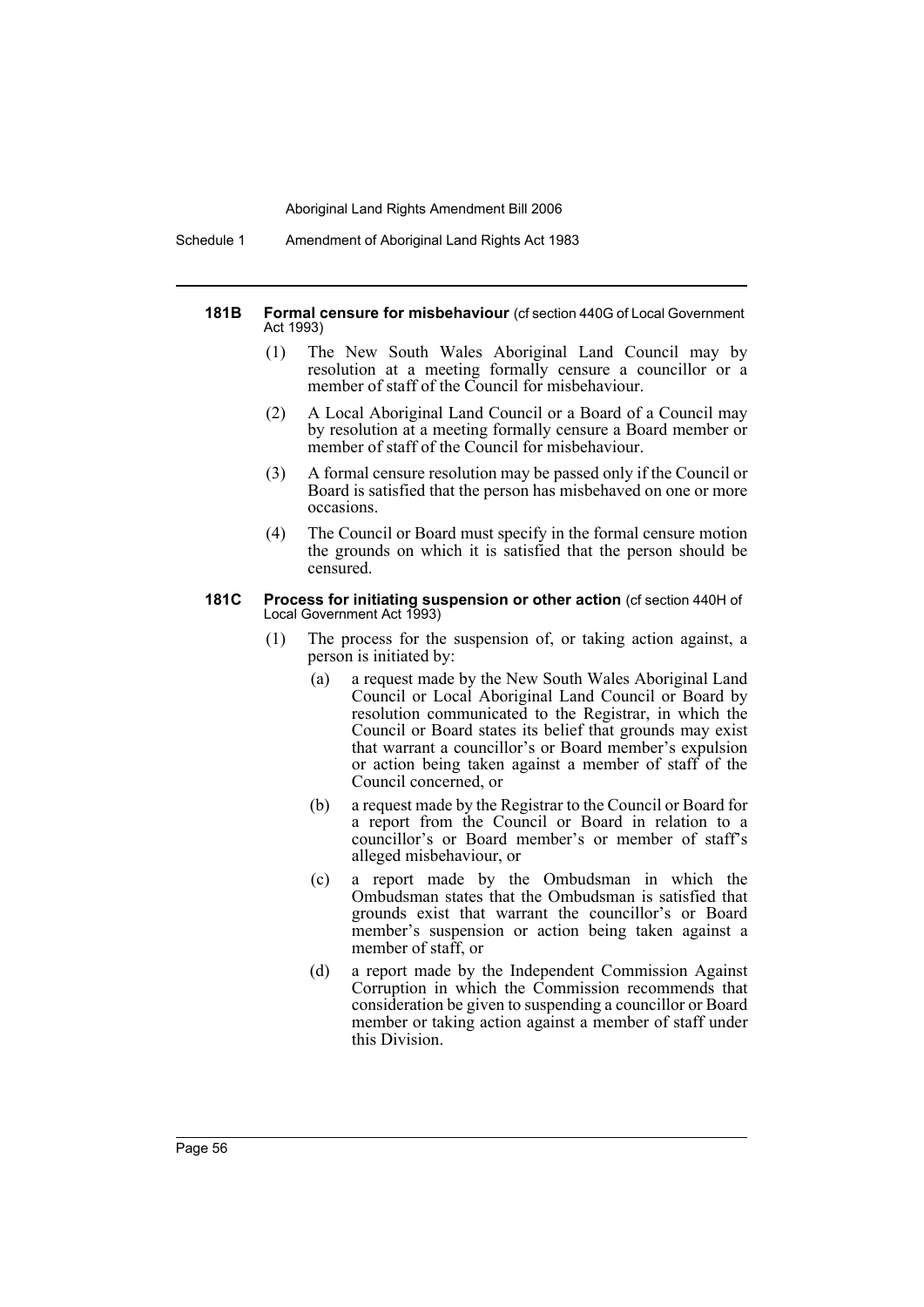- (2) The Council or Board must make a report to the Registrar requested under subsection (1) (b) before the date specified in the Registrar's request or any later date allowed by the Registrar.
- (3) This section authorises such requests and reports to be made, and a reference in this section to a report made by the Independent Commission Against Corruption or the Ombudsman is a reference to a report made to the Registrar under the authority of this subsection or under any other provisions of this or any other Act.
- (4) Nothing in this section affects any function under any other provision of this or any other Act that authorises the making of a report or recommendation concerning suspension of a councillor or Board member or taking action against a member of staff.

#### **181D Grounds on which a person may be suspended or action taken** (cf section 440I of Local Government Act 1993)

- (1) The grounds on which a councillor or Board member may be suspended from office or action taken against a member of staff under this Division are as follows:
	- (a) the person's behaviour has:
		- (i) been disruptive over a period, and
		- (ii) involved more than one incident of misbehaviour during that period,

and the pattern of behaviour during that period is of such a sufficiently serious nature as to warrant the person's suspension or the action being taken,

- (b) the person's behaviour has involved one incident of misbehaviour that is of such a nature as to warrant the person's suspension or the action being taken.
- (2) The process for the suspension of or taking other action against a person cannot be initiated by a request made by an Aboriginal Land Council or a Board unless:
	- (a) where subsection  $(1)$  (a) applies—the person has:
		- (i) on 2 or more occasions been formally censured for incidents of misbehaviour that occurred during the period concerned, or
		- (ii) in the case of a councillor or Board member—on at least one occasion been expelled from a meeting of the Council or Board for an incident of misbehaviour during the period concerned, or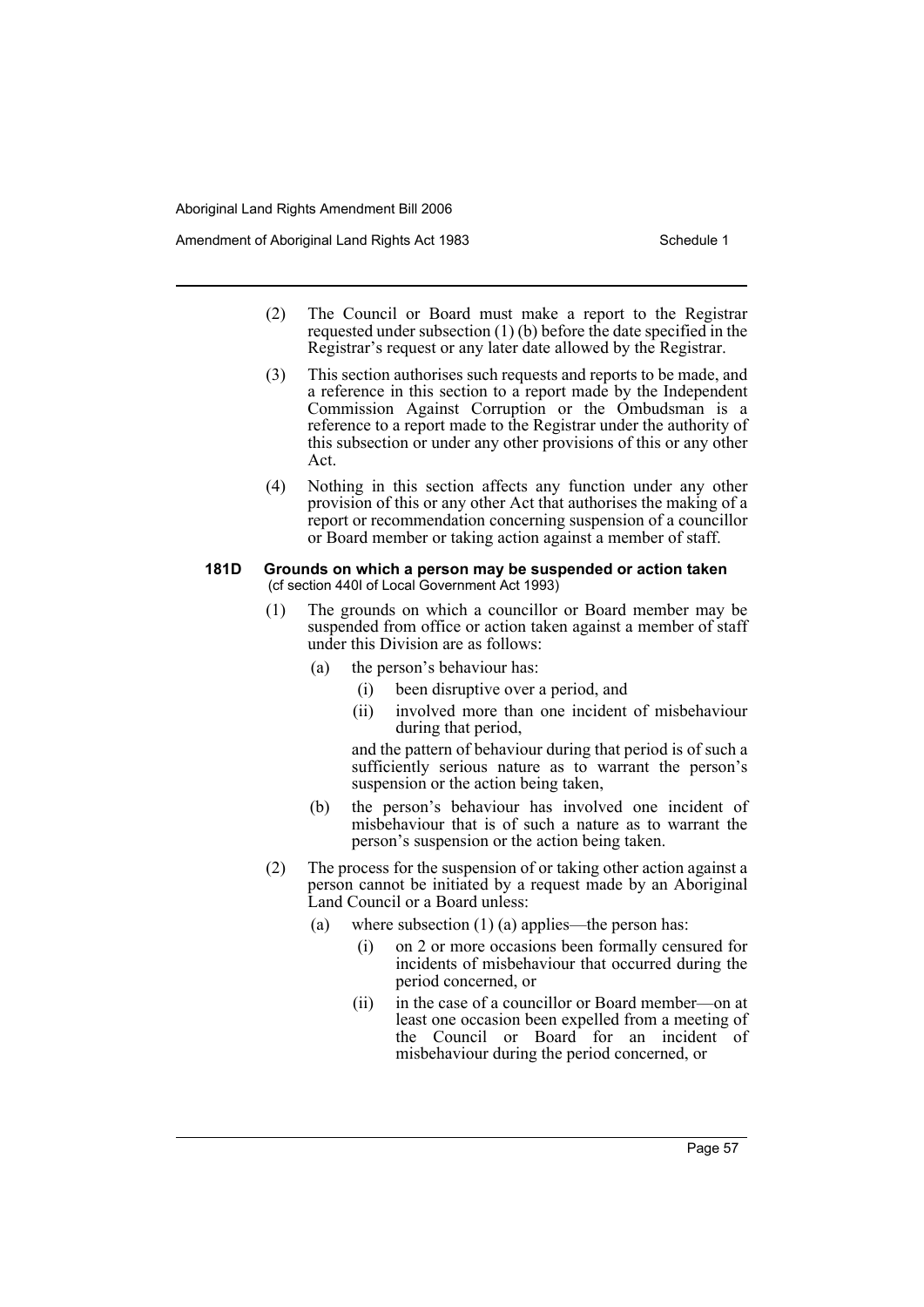- (b) where subsection (1) (b) applies—the person has:
	- (i) been formally censured for the incident of misbehaviour concerned, or
	- (ii) in the case of a councillor or Board member—been expelled from a meeting of the Council or Board for the incident of misbehaviour concerned.
- (3) Subsection (2) does not affect the Registrar's power to initiate the process for the suspension of a person or to take action against a member of staff.
- (4) Furthermore, subsection (2) does not prevent the Registrar from initiating the process for the suspension of a person as a result of a request or report referred to in section 181C.

#### **181E How requests and reports are to be dealt with** (cf section 440J of Local Government Act 1993)

- (1) The Registrar may conduct an investigation into any or all of the matters raised by or connected with a request or report referred to in section 181C or authorise an investigator referred to in section 216 to conduct such an investigation and to prepare a report into those matters.
- (2) The conduct of an investigation by the Registrar or the preparation of a report by an investigator is a prerequisite to a decision by the Registrar to suspend the councillor or Board member from office or take action against a member of staff, but is not necessary if the Independent Commission Against Corruption or the Ombudsman states in a report that the Commission or Ombudsman is satisfied that grounds exist that warrant the person's suspension or action being taken.

#### **181F Suspension by Registrar for misbehaviour** (cf section 440K of Local Government Act 1993)

- (1) The Registrar may by order in writing suspend a councillor or Board member from office for a period not exceeding 3 months:
	- (a) if the Registrar has conducted an investigation or considered an investigator's report into the matters concerned and is satisfied that grounds exist that warrant the person's suspension, or
	- (b) if the Independent Commission Against Corruption or the Ombudsman states in a report that the Commission or Ombudsman is satisfied that grounds exist that warrant the councillor's or Board member's suspension.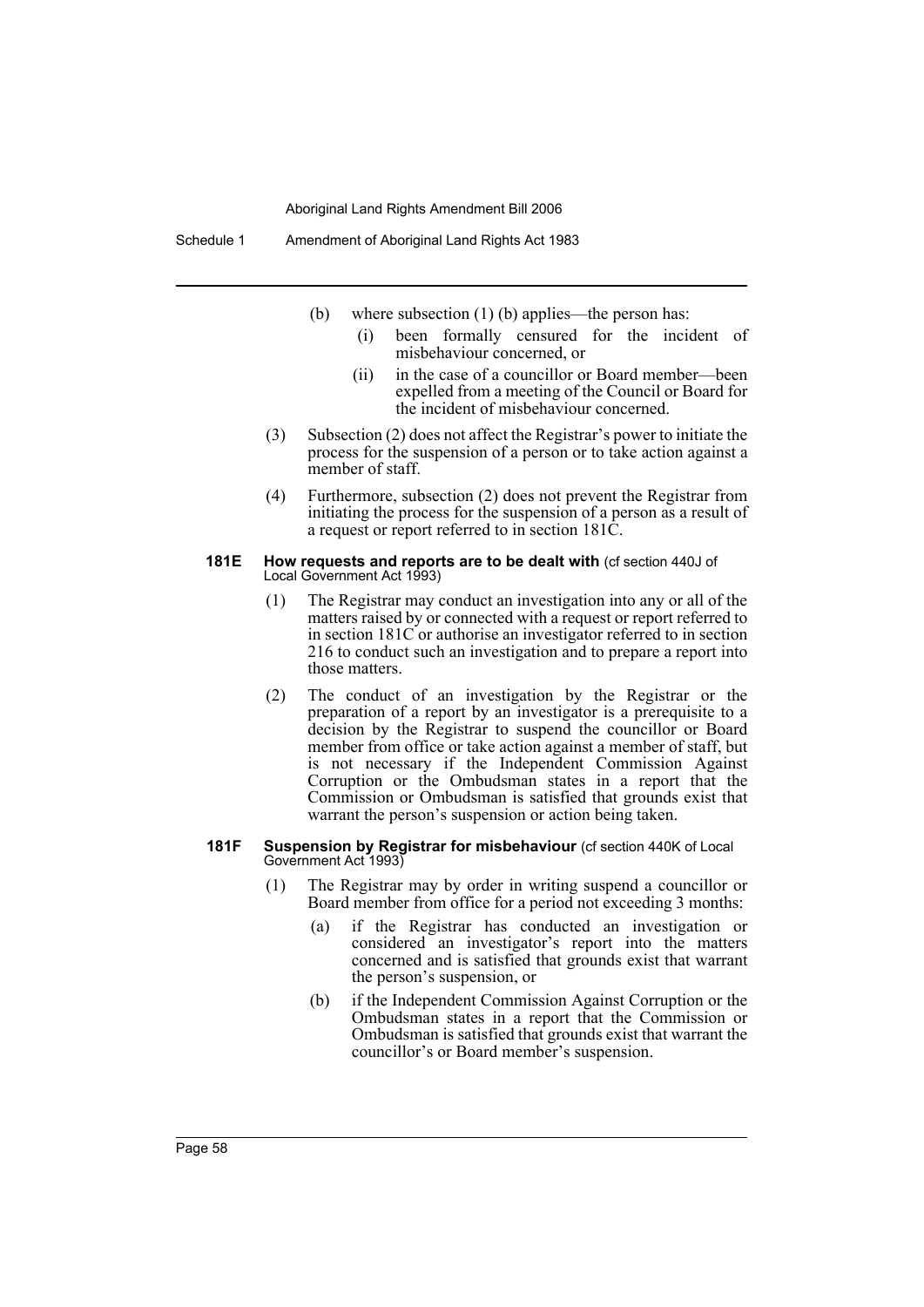- (2) A copy of the order must be served on the councillor or Board member.
- (3) A councillor or Board member, while suspended from office under this section:
	- (a) is not entitled to exercise any functions of the office, and
	- (b) is not entitled to any fee or other remuneration to which he or she would otherwise be entitled as the holder of the office.

#### **181G When suspension order takes effect** (cf section 440L of Local Government Act 1993)

The period of suspension under an order made by the Registrar commences on the date 7 days after the service of the order on the councillor or Board member or the date specified in the order for the commencement of the period of suspension, whichever is the **later** 

#### **181H Appeals against suspension** (cf section 440M of Local Government Act 1993)

- (1) A councillor or Board member against whom an order of suspension is made by the Registrar may appeal against the order to the Pecuniary Interest and Disciplinary Tribunal.
- (2) Such an appeal may not be made more than 28 days after the date the order was served on the councillor.
- (3) The Tribunal may stay the order of suspension until such time as the Tribunal determines the appeal.
- (4) The Tribunal may:
	- (a) confirm the order, or
	- (b) quash the order, or
	- (c) amend the order consistently with the powers of the Registrar.
- (5) If the order is quashed, any fee or other remuneration withheld is payable to the councillor or Board member.
- (6) If the order is amended, the order as amended has effect as if it had been made in that form by the Registrar.
- (7) The regulations may make provision for or with respect to the making, hearing and determination of appeals under this section.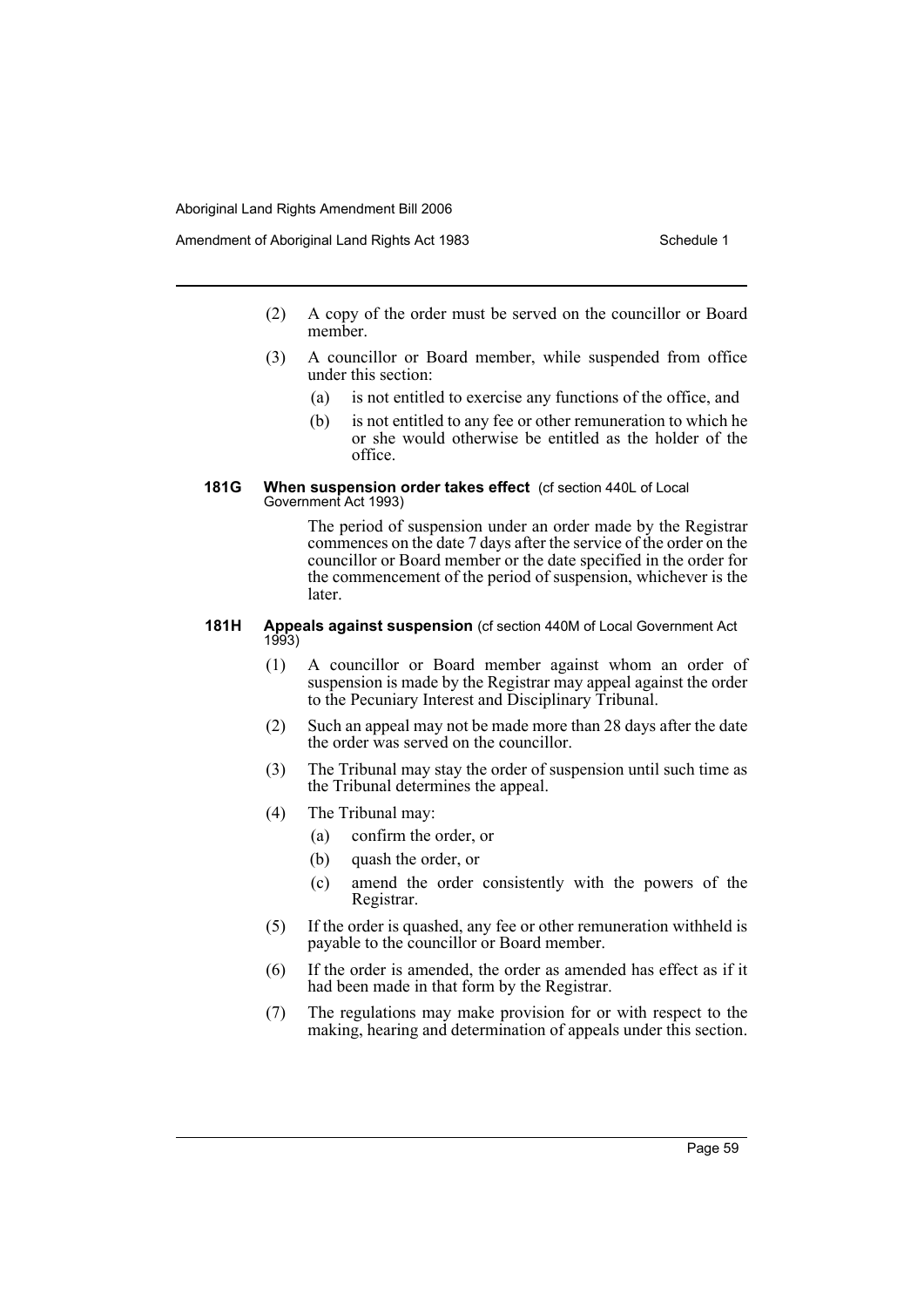Schedule 1 Amendment of Aboriginal Land Rights Act 1983

#### **181I Actions by Registrar against members of staff for misbehaviour**

- (1) The Registrar may take action under this section in relation to a member of staff:
	- (a) if the Registrar has conducted an investigation or considered an investigator's report into the matters concerned and is satisfied that grounds exist that warrant the action, or
	- (b) if the Independent Commission Against Corruption or the Ombudsman states in a report that the Commission or Ombudsman is satisfied that grounds exist that warrant the taking of action.
- (2) The Registrar may:
	- (a) counsel the member of staff, or
	- (b) reprimand the member of staff, or
	- (c) recommend that the Council take disciplinary action against the member of staff (including counselling or reprimanding the member of staff), or
	- (d) recommend dismissal of the member of staff.

## **181J Appeals against action against members of staff**

- (1) A member of staff against whom a decision is made by the Registrar to take action may appeal against the decision to the Pecuniary Interest and Disciplinary Tribunal.
- (2) Such an appeal may not be made more than 28 days after the date notice of the decision was served on the member of staff.
- (3) The Tribunal may stay the decision until such time as the Tribunal determines the appeal.
- (4) The Tribunal may:
	- (a) confirm the decision, or
	- (b) quash the decision, or
	- (c) amend the decision consistently with the powers of the Registrar.
- (5) If the decision is amended, the decision as amended has effect as if it had been made in that form by the Registrar.
- (6) The regulations may make provision for or with respect to the making, hearing and determination of appeals under this section.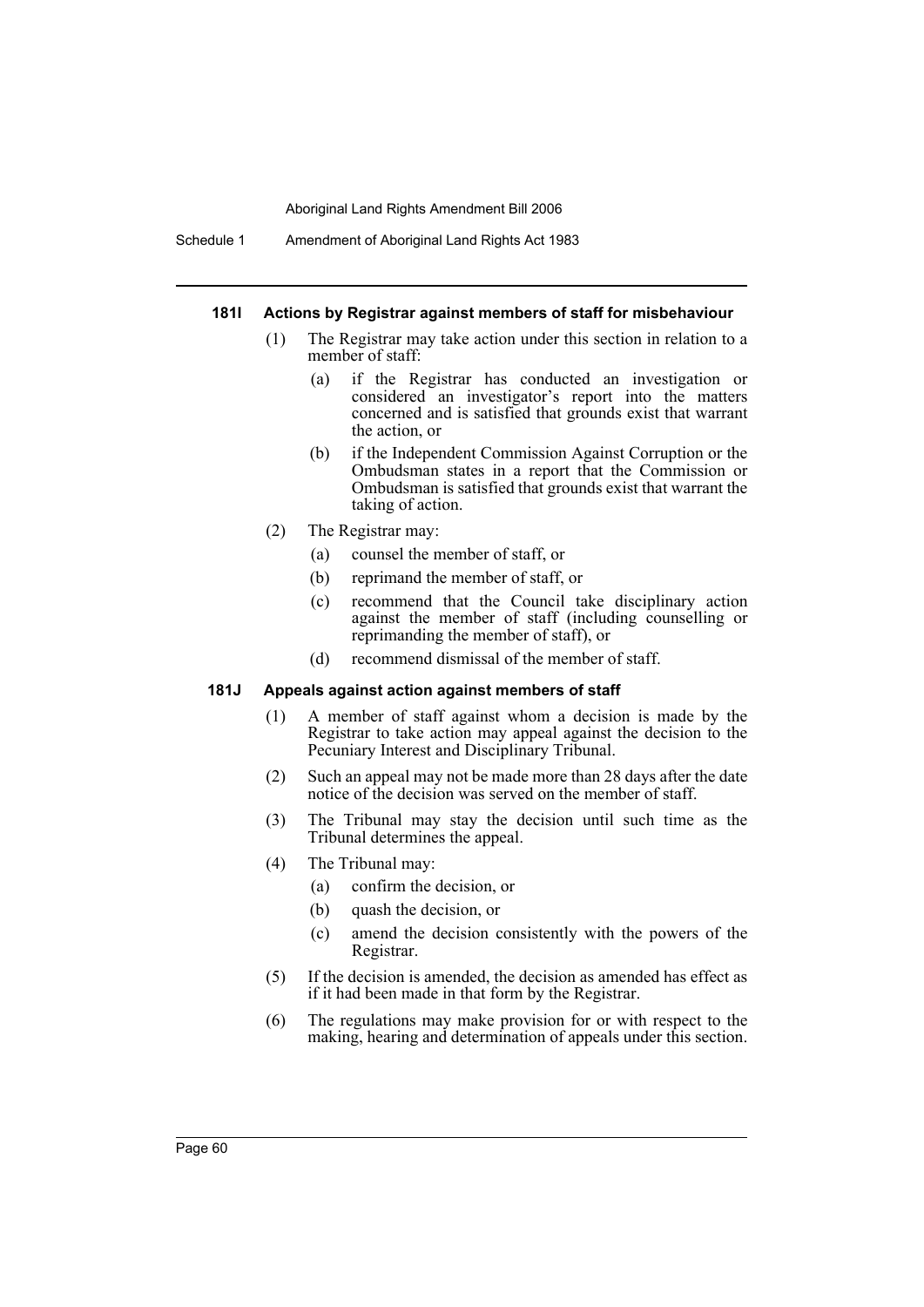Amendment of Aboriginal Land Rights Act 1983 Schedule 1

#### **181K Referral of matters to Pecuniary Interest and Disciplinary Tribunal**  (cf section 440N of Local Government Act 1993)

- (1) The Registrar may refer a matter that is the subject of a request or report referred to in section 181C for consideration by the Pecuniary Interest and Disciplinary Tribunal instead of suspending the councillor or Board member or taking action against the member of staff concerned under this Division.
- (2) However, a matter that is the subject of a request by an Aboriginal Land Council or Board may not be referred to the Tribunal unless the councillor or Board member concerned has previously been suspended or dealt with under this Division for misbehaviour.
- (3) The conduct of an investigation on the preparation and consideration of an investigator's report is not a prerequisite to a decision by the Registrar to refer a matter to the Tribunal, but the Registrar may take into consideration any such investigation or any investigator's report if one is prepared.
- (4) A matter is referred to the Tribunal under this section by means of a report presented to the Tribunal by the Registrar. A report may contain or be accompanied by such material and observations as the Registrar thinks fit.
- (5) The regulations may make provision for or with respect to the reference of matters to the Tribunal under this section.

#### **181L Alternatives to suspension or referral to Pecuniary Interest and Disciplinary Tribunal** (cf section 440O of Local Government Act 1993)

- (1) The Registrar may, after conducting an investigation or considering a request or report made under section 181C and any relevant investigation or investigator's report prepared under section 181E, decide to take no further action on the request or report, whether or not an investigation or a report by an investigator has been authorised, started or completed, if satisfied that no further action is warranted.
- (2) The Registrar may, at any time, exercise the power to issue a compliance direction to a councillor or Board member or member of staff under this Act.
- (3) The Registrar may, instead of suspending a councillor or Board member from office under this Division or taking action in relation to a member of staff or referring the matter to the Pecuniary Interest and Disciplinary Tribunal, refer the matter to the Aboriginal Land Council or Board of a Local Aboriginal Land Council with recommendations as to how the Council or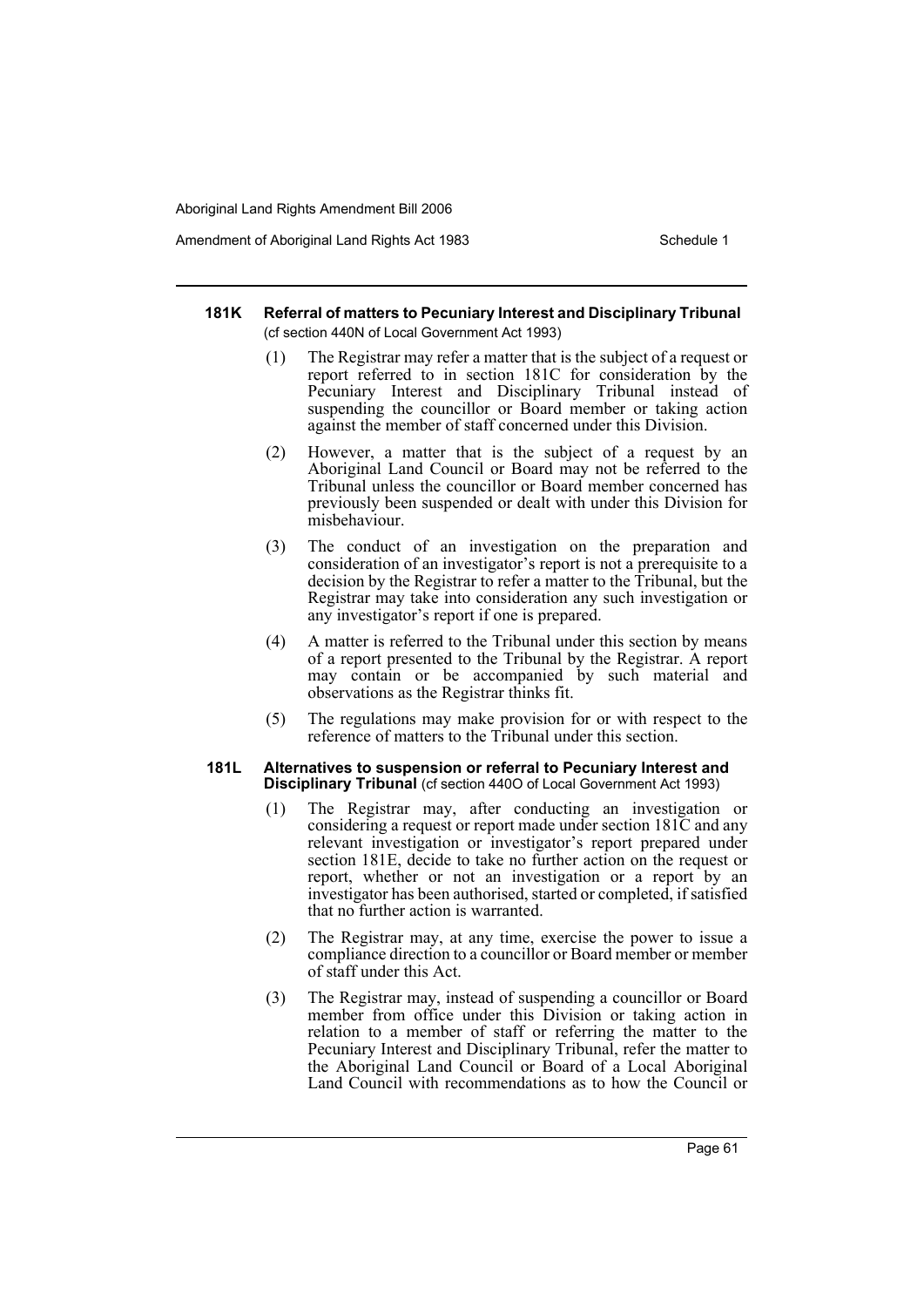Schedule 1 Amendment of Aboriginal Land Rights Act 1983

Board might resolve the matter, by alternative dispute resolution or otherwise.

#### **181M Expenses to be borne by Aboriginal Land Councils** (cf section 440P of Local Government Act 1993)

- (1) The Registrar may recover the reasonable expenses incurred by or in respect of the Registrar considering and dealing with a request made under section 181C, including the expenses of any investigation by the Registrar or an investigator and investigator's report into the matters raised by or connected with the request.
- (2) The Registrar may make a determination of the amount of the expenses referred to in subsection (1) and serve a notice requiring the amount so determined to be paid in recovery of the Registrar's expenses on:
	- (a) in the case of a councillor or a member of its staff—the New South Wales Aboriginal Land Council, or
	- (b) in the case of a Board member or a member of its staff the Local Aboriginal Land Council.
- (3) An amount equal to the expenses as so determined is payable to the Registrar as a debt by the Council concerned, except as determined by the Minister.
- (4) The Council may apply to the Administrative Decisions Tribunal for a review of whether any part of the expenses so determined are not reasonable expenses.
- (5) The Registrar must give effect to any decision of that Tribunal on a review of the determination of the amount of the expenses.
- (6) A reference in this section to expenses incurred includes a reference to remuneration paid to the investigator.

#### **181N Reasons to be given** (cf section 440Q of Local Government Act 1993)

- (1) The Registrar is required to prepare a written statement of reasons for:
	- (a) imposing or deciding not to impose a period of suspension or taking or deciding not to take action in relation to a member of staff, or
	- (b) referring a matter to the Pecuniary Interest and Disciplinary Tribunal.
- (2) The statement of reasons is to be provided to the councillor, Board member or member of staff concerned.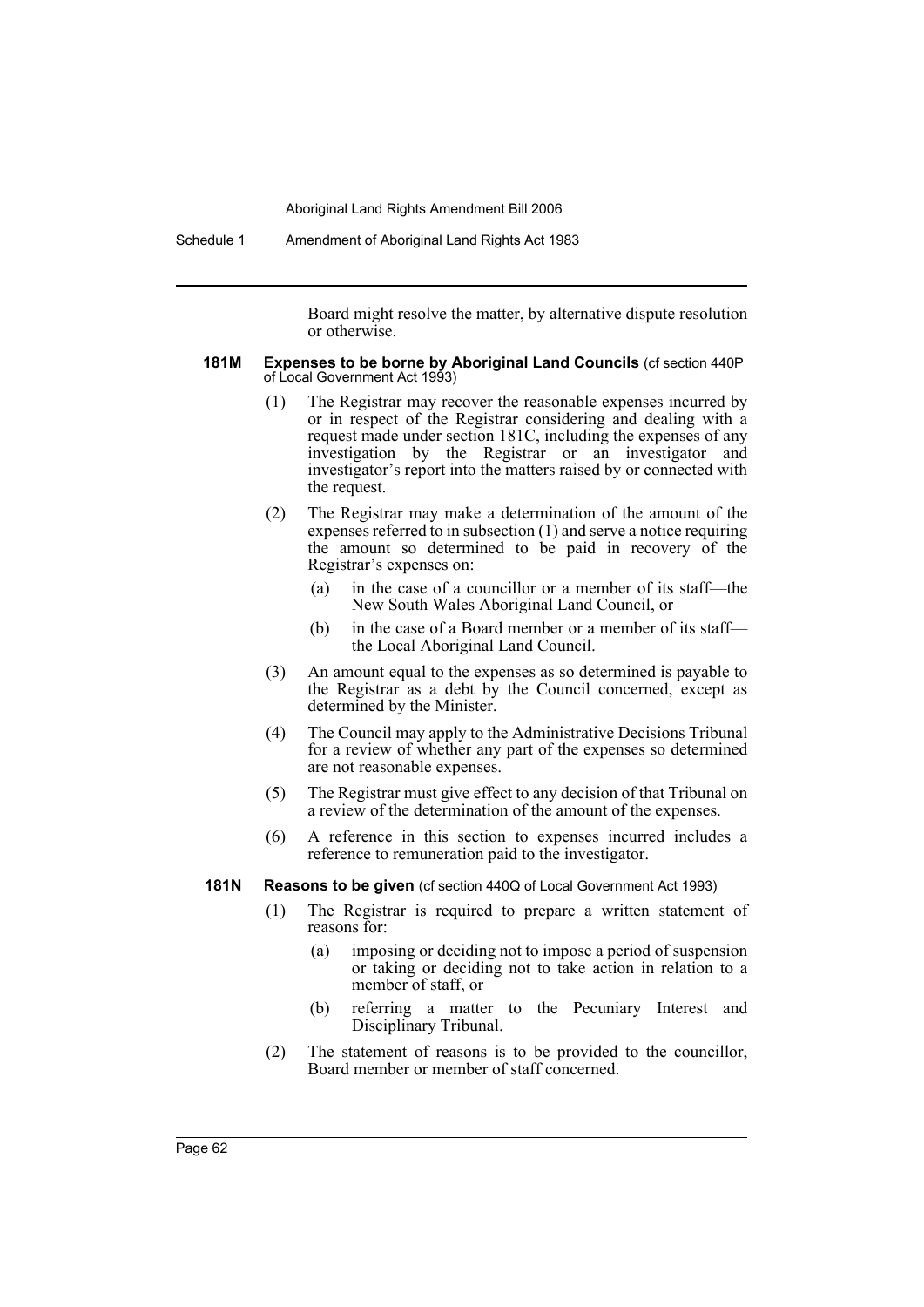Amendment of Aboriginal Land Rights Act 1983 Schedule 1

### **181O Other proceedings or actions not affected**

Nothing in this Division affects or limits any proceedings or other action that may be taken in respect of a councillor, Board member or member of staff.

**[86] Part 10, Division 5, Subdivisions 1 and 2, headings**

Omit the headings.

**[87] Part 10, Division 6, heading**

Insert after section 197:

# **Division 6 Proceedings before the Pecuniary Interest and Disciplinary Tribunal**

# **Subdivision 1 Proceedings relating to pecuniary interest matters**

### **[88] Part 10, Division 6, Subdivision 2**

Insert after section 199:

# **Subdivision 2 Proceedings relating to misbehaviour**

- **199A Pecuniary Interest and Disciplinary Tribunal to decide whether or not to conduct proceedings into a referred matter relating to misbehaviour** (cf section 470A of Local Government Act 1993)
	- (1) After considering a report presented to it under section 181K in relation to a referred matter, the Pecuniary Interest and Disciplinary Tribunal may decide to conduct proceedings into the matter.
	- (2) If the Pecuniary Interest and Disciplinary Tribunal decides not to conduct proceedings into a referred matter, it must provide a written statement of its decision, and the reasons for its decision:
		- (a) to the person to whom the report relates, and
		- (b) to the Council or Board concerned, and
		- (c) to the Registrar.
	- (3) To avoid doubt, a decision by the Pecuniary Interest and Disciplinary Tribunal not to conduct proceedings is not a decision to which section 213 or 214 applies.
	- (4) The Registrar is to be a party to any proceedings conducted by the Pecuniary Interest and Disciplinary Tribunal into a referred matter.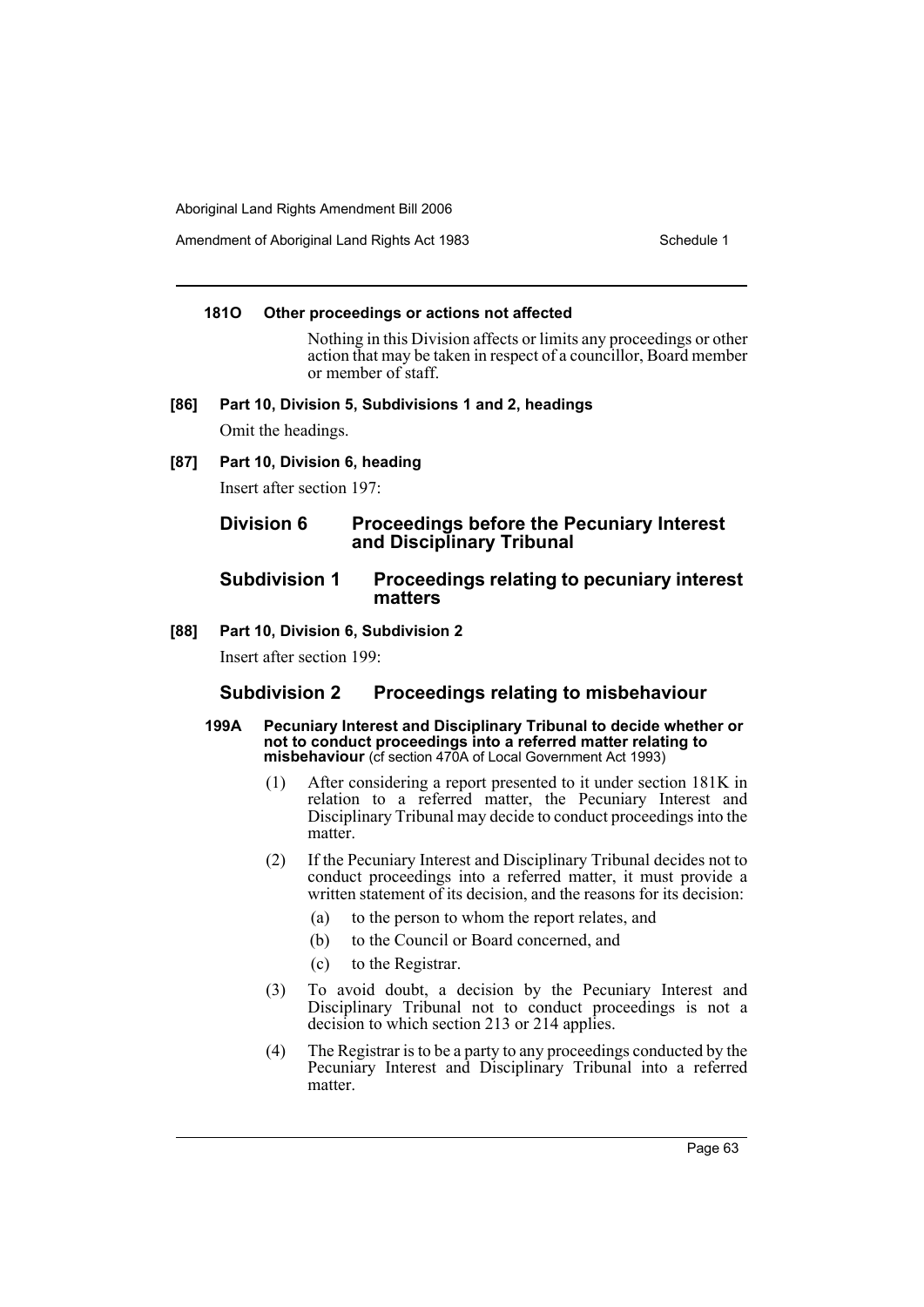Schedule 1 Amendment of Aboriginal Land Rights Act 1983

#### **199B Circumstances in which Pecuniary Interest and Disciplinary Tribunal may dispense with hearing** (cf section 470B of Local Government Act 1993)

- (1) After considering a report presented to it under section 181K and any other document or other material lodged with or provided to the Tribunal in relation to the report, the Pecuniary Interest and Disciplinary Tribunal may determine the proceedings without a hearing if:
	- (a) the Registrar and the person to whom the report relates have agreed that the proceedings may be determined without a hearing, and
	- (b) there are no material facts in dispute between the Registrar and person, and
	- (c) in the opinion of the Tribunal, public interest considerations do not require a hearing.
- (2) To avoid doubt, a decision by the Pecuniary Interest and Disciplinary Tribunal to determine proceedings in a referred matter without a hearing is not a decision to which section 213 or 214 applies.

**Note.** Section 213 requires the Pecuniary Interest and Disciplinary Tribunal to inform certain parties of decisions in proceedings before it.

# **Subdivision 3 General provisions**

### **[89] Section 209 Release of information**

Insert "in the case of a complaint—" before "direct" in section 209 (1) (b).

### **[90] Section 209 (1) (c)**

Insert at the end of section 209 (1) (b):

, or

- (c) in the case of proceedings in relation to a matter referred to the Tribunal under section 181K—direct that all or any of the following matters are not to be published:
	- (i) the name and address of any witness,
	- (ii) the name and address of the person to whom the referred matter relates,
	- (iii) any specified evidence,
	- (iv) the subject-matter of the referred matter.

# **[91] Section 209 (3) (b)**

Insert ", or the person to whom the referred matter relates" after "made".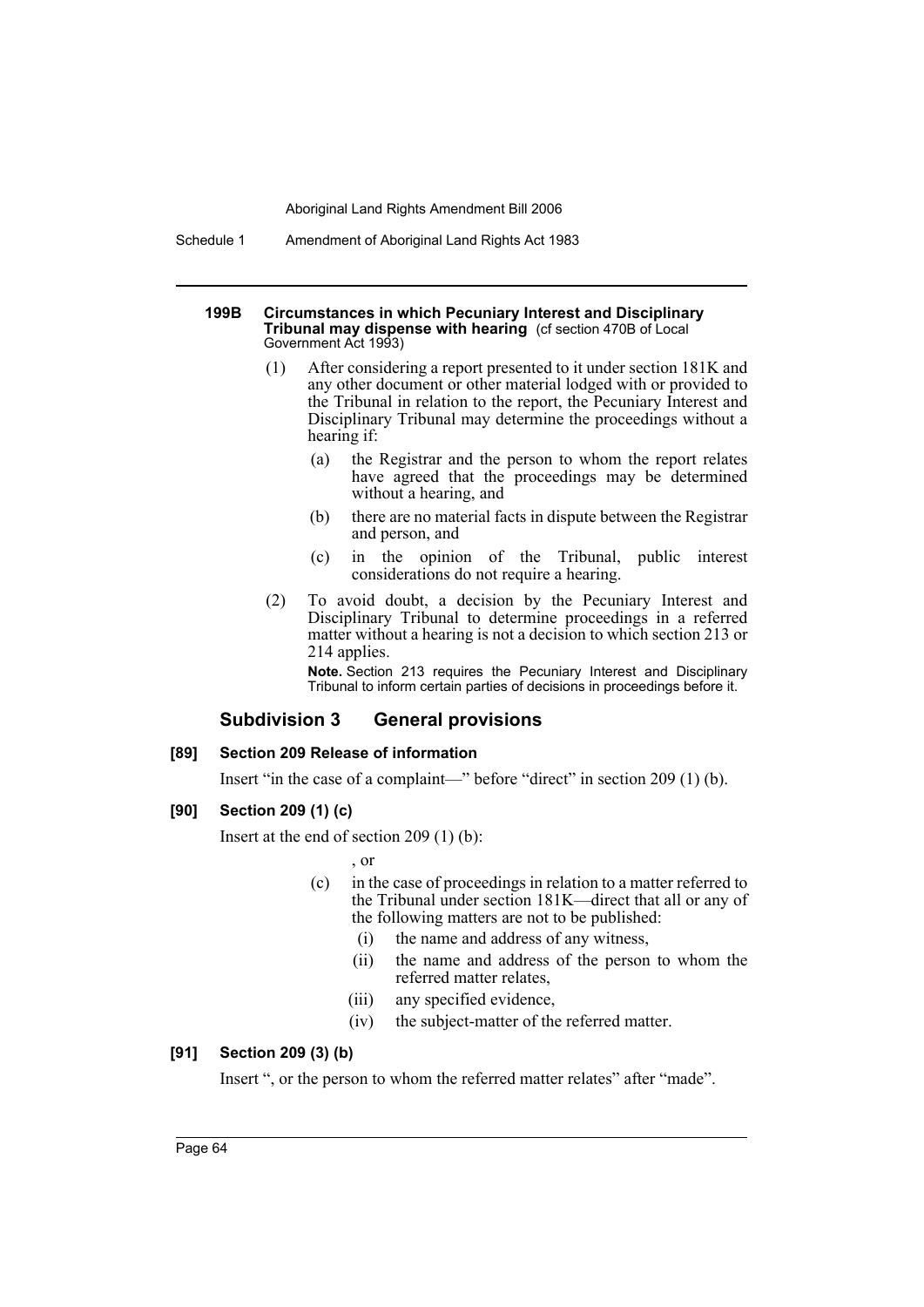### **[92] Section 211 Decision of Pecuniary Interest and Disciplinary Tribunal interest matters**

Omit "holding office in an Aboriginal Land Council" from section 211 (1) (d). Insert instead "holding office as a councillor or a Board member".

### **[93] Section 211A**

Insert after section 211:

### **211A Decision of Pecuniary Interest and Disciplinary Tribunal misbehaviour matters**

- (1) This section applies where a matter has been referred to the Pecuniary Interest and Disciplinary Tribunal under section 181K.
- (2) The Tribunal may, if it finds that the behaviour concerned of a councillor or Board member warrants action under this section:
	- (a) counsel the councillor or Board member, or
	- (b) reprimand the councillor or Board member, or
	- (c) suspend the councillor or Board member from office for a period not exceeding 6 months, or
	- (d) if the referral relates to a councillor who is an officer of the New South Wales Aboriginal Land Council, remove the councillor from that office, or
	- (e) disqualify the councillor or Board member from holding office as a councillor or Board member for a period not exceeding 5 years.
- (3) The Tribunal may, if it finds that the behaviour concerned of a member of staff of an Aboriginal Land Council warrants action under this section:
	- (a) counsel the member of staff, or
	- (b) reprimand the member of staff, or
	- (c) recommend that the Council take specified disciplinary action against the member of staff (including counselling or reprimanding the member of staff), or
	- (d) recommend the dismissal of the member of staff, or
	- (e) disqualify the member of staff from holding office in an Aboriginal Land Council for a period not exceeding 5 years.
- (4) In this section, *member of staff* has the same meaning as it has in Division 3A.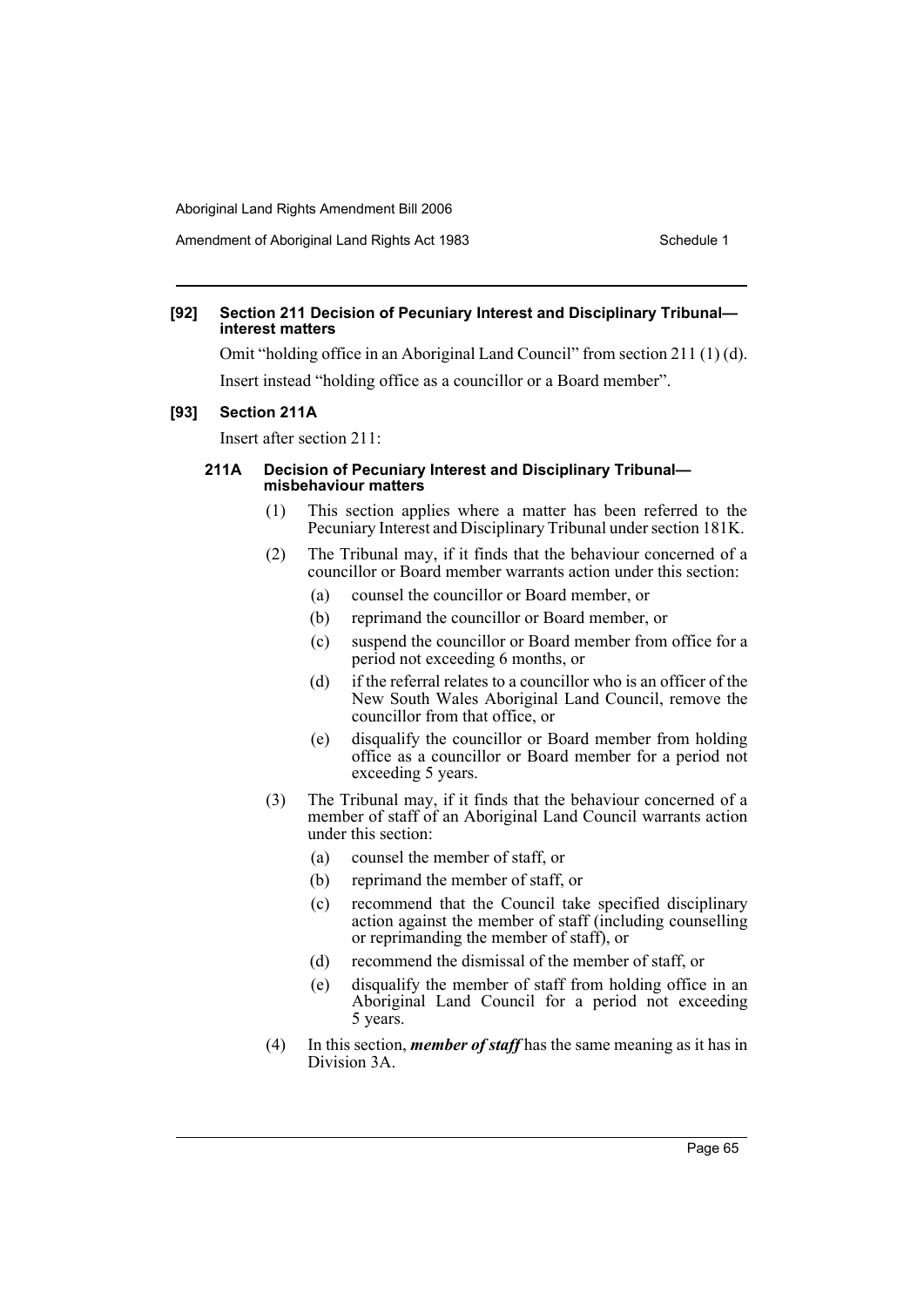Schedule 1 Amendment of Aboriginal Land Rights Act 1983

#### **[94] Section 213 Pecuniary Interest and Disciplinary Tribunal to provide details of its decisions**

Insert "(or to the relevant Aboriginal Land Council in the case of a matter that has been referred to the Tribunal under section 181K)" after "initial complaint" in section 213 (1).

### **[95] Section 214 Appeals to Supreme Court**

Insert ", other than a decision of the Tribunal determining an appeal to the Tribunal under section 181H," after "proceeding" where secondly occurring in section 214 (1).

### **[96] Section 216 Appointment of investigator into Aboriginal Land Councils**

Omit "or Regional" wherever occurring in section 216 (2) and (5).

### **[97] Section 216 (2)**

Insert "or on the recommendation of the Registrar with the approval of that Council" after "New South Wales Aboriginal Land Council".

#### **[98] Section 220 Minister may extend term of office of investigator**

Omit "or Regional" from section 220 (2).

#### **[99] Section 221 Minister may remove an investigator**

Omit "or Regional" from section 221 (2).

### **[100] Section 221A**

Insert after section 221:

#### **221A Provision of information to Registrar and New South Wales Aboriginal Land Council**

- (1) The Chairperson of an Aboriginal Land Council and any other person who has possession or control of any records of the Council must, if required to do so by the Registrar, provide the Registrar with:
	- (a) access to such of the records as relate to the operations of the Council requested by the Registrar, and
	- (b) information that the Chairperson or other person is able to give in relation to those records and operations, and
	- (c) authorities or orders on bankers and others that relate to those records or operations and that the Chairperson or other person is able to provide.

Maximum penalty (subsection (1)): 10 penalty units.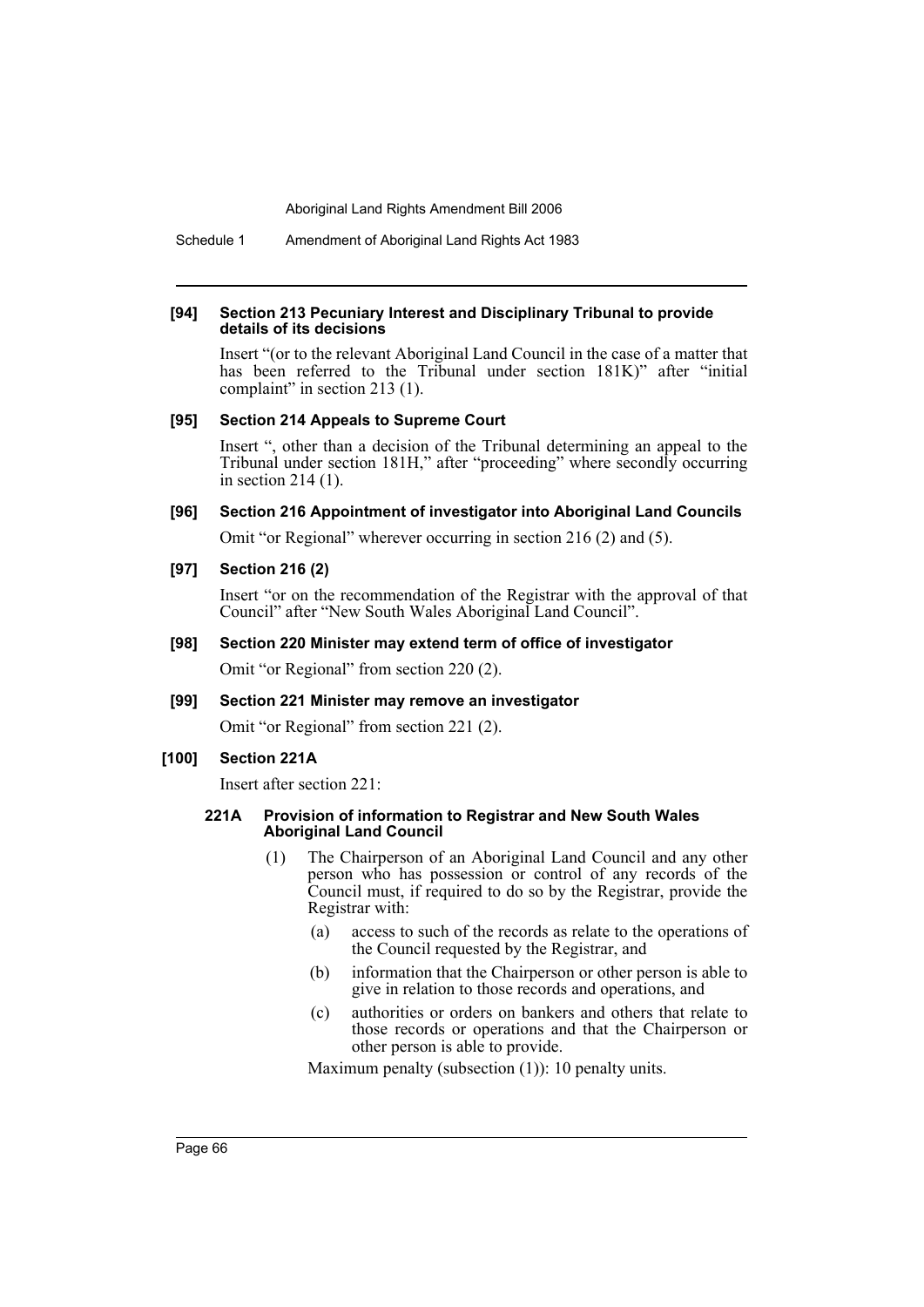Amendment of Aboriginal Land Rights Act 1983 Schedule 1

- (2) The Chairperson of a Local Aboriginal Land Council and any other person who has possession or control of any records of the Council of the Council must, if required to do so by the New South Wales Aboriginal Land Council, provide the Council with:
	- (a) access to such of the records as relate to the operations of the Local Aboriginal Land Council requested by the New South Wales Aboriginal Land Council, and
	- (b) information that the Chairperson or other person is able to give in relation to those records and operations, and
	- (c) authorities or orders on bankers and others that relate to those records or operations and that the Chairperson or other person is able to provide.

Maximum penalty (subsection (2)): 10 penalty units.

- (3) If a record:
	- (a) is not in writing, or
	- (b) is not written in the English language, or
	- (c) is not decipherable on sight,

a requirement to provide access to the record is not complied with unless access is provided to a statement, written in the English language and decipherable on sight, that contains all the information in the record.

# **[101] Section 222 Administrators—Local Aboriginal Land Councils**

Omit "or Regional" from section 222 (1).

# **[102] Section 222 (1) (d)**

Omit the paragraph. Insert instead:

(d) if the Minister is of the opinion, on the receipt of a report by an investigator appointed in accordance with Division 1, or otherwise, that the funds or other property of the Council have not been properly applied or managed, or

# **[103] Section 222 (4)**

Omit the subsection. Insert instead:

- (4) The administrator has, during the period of his or her appointment, to the exclusion of the Council:
	- (a) all, or such part as is specified in the administrator's instrument of appointment, of the functions of the Board of the Council conferred or imposed by or under this Act, and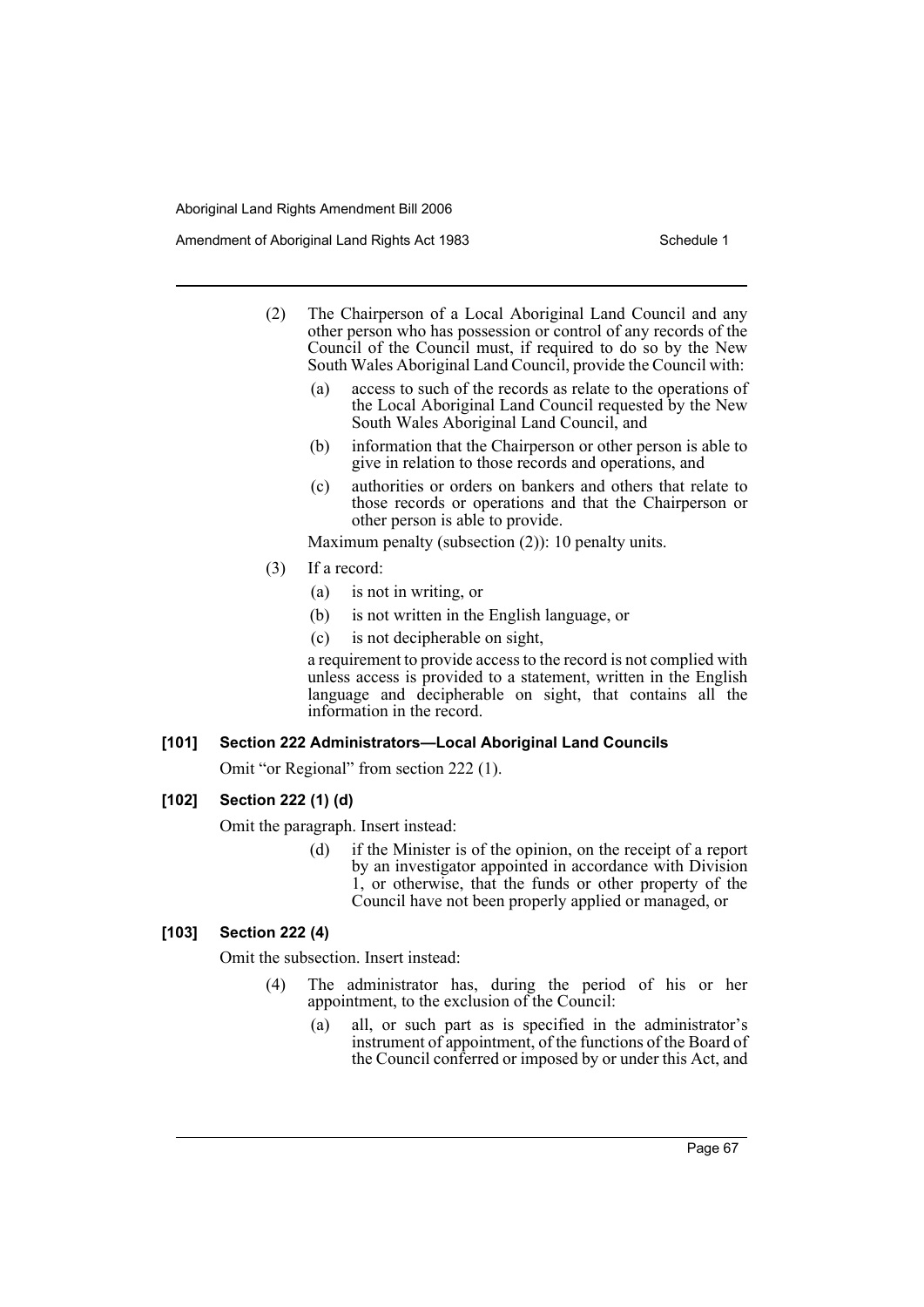Schedule 1 Amendment of Aboriginal Land Rights Act 1983

(b) the functions of the Council and the members of the Council exercised by resolution of the members of the Council that are prescribed by the regulations (except as provided by the administrator's instrument of appointment).

#### **[104] Section 222 (5)**

Omit "or Regional".

### **[105] Section 222 (7)**

Insert after section 222 (6):

- (7) Without limiting subsection (6), the regulations may:
	- (a) specify functions that the administrator must not exercise, except on a resolution of members of the Council, and
	- (b) specify functions of the Board of the Council that the administrator must not exercise, except on a resolution of members of the Council.

### **[106] Sections 223A and 223B**

Insert after section 223:

### **223A Notice of appointment of administrator**

- (1) The Minister may, before appointing an administrator of an Aboriginal Land Council under this Division, give not less than 14 days notice in writing of the appointment to:
	- (a) in the case of a Local Aboriginal Land Council—each Board member and the New South Wales Aboriginal Land Council, and
	- (b) in the case of the New South Wales Aboriginal Land Council—each councillor.
- (2) The Minister must, before appointing an administrator, take into account any written representations received from any person or body to whom notice was given under this section.

## **223B Interim actions pending appointment of administrator**

- (1) The Minister may, by notice in writing to an Aboriginal Land Council, take any of the following actions, pending the appointment of an administrator of the Council:
	- (a) prohibit the Council from exercising certain specified functions or taking specified actions, except with the approval of the Minister, for a specified period,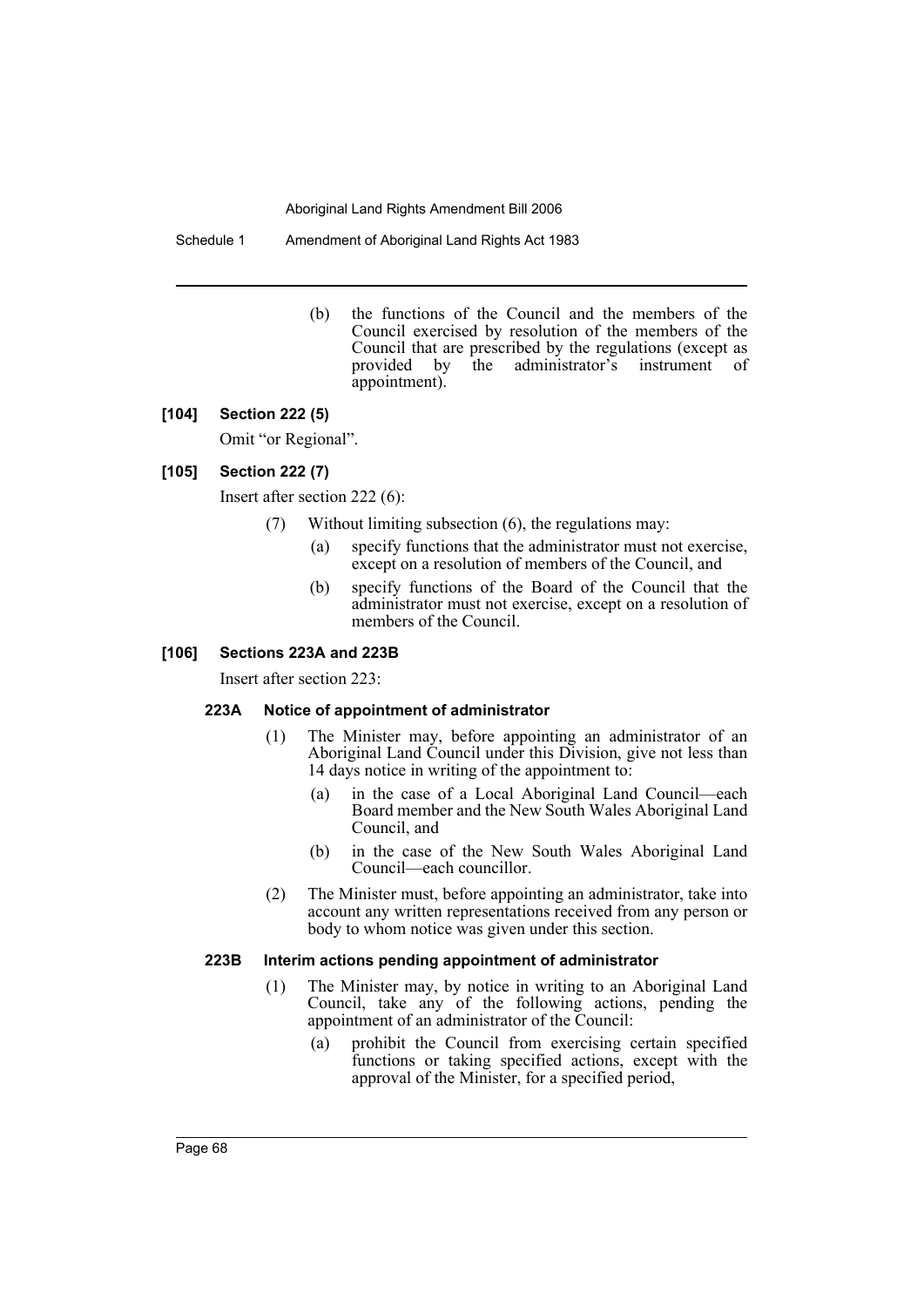- (b) appoint a person to act as an interim administrator of the Council, with specified functions, for a specified period (not exceeding  $\overline{3}$  months).
- (2) A notice under this section ceases to have effect if an administrator is appointed under this Division or if the Minister decides not to appoint an administrator under this Division.
- (3) The Minister must notify the Aboriginal Land Council in writing if the Minister decides not to appoint an administrator.
- (4) The Minister may revoke or vary a notice given under this section.
- (5) An Aboriginal Land Council must not fail to comply with a notice given under this section.

### **[107] Section 225 Certain persons ineligible to be administrators**

Omit section 225 (b). Insert instead:

(b) a Board member,

### **[108] Section 226 Removal of office holders on appointment of administrator**

Omit "or Regional Aboriginal Land Council, the officers of the Council" from section 226  $(1)$ .

Insert instead "Aboriginal Land Council, the Board members of the Council".

#### **[109] Section 226**

Omit "at the time and in the manner specified by the regulations" wherever occurring.

Insert instead ", in the manner specified by the regulations, so as to enable vacancies to be filled at the conclusion of the administrator's term of office".

#### **[110] Section 229 Administrator to report monthly**

Omit "or Regional" from section 229 (1) wherever occurring.

### **[111] Section 231 Minister may extend term of office of administrator**

Omit "or Regional" from section 231 (2).

# **[112] Section 231 (3)**

Insert after section 231 (2):

(3) The Minister may, by further instrument of appointment, vary the functions of the Council that may be exercised by an administrator during the extension of the administrator's term of appointment.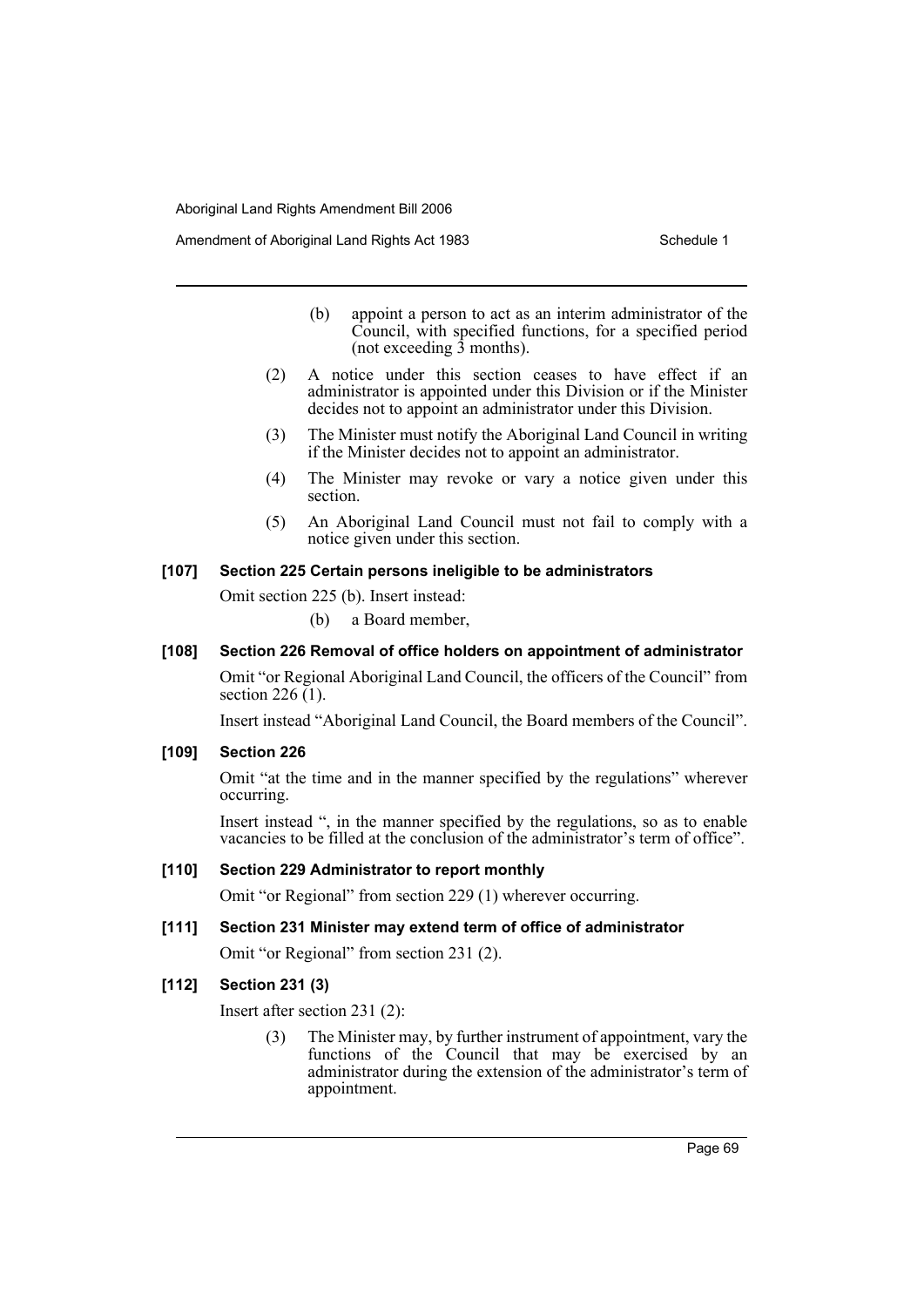Schedule 1 Amendment of Aboriginal Land Rights Act 1983

# **[113] Section 232 Minister may remove administrator**

Omit "or Regional" from section 232 (2).

# **[114] Part 11, Division 3, heading**

Omit "**dissolution of Aboriginal Land Councils**". Insert instead "**assistance to Local Aboriginal Land Councils**".

# **[115] Section 234**

Omit the section. Insert instead:

# **234 Appointment of advisors**

- (1) The Minister may, on the recommendation of the New South Wales Aboriginal Land Council or the Registrar, appoint an advisor to the Board of a Local Aboriginal Land Council, if the Minister is of the opinion that the Council is in danger of failing.
- (2) An advisor is to be appointed from a list of persons jointly prepared by the Director-General and the New South Wales Aboriginal Land Council.
- (3) Notice of the appointment of an advisor is to be published in the Gazette.
- (4) An advisor is to be appointed for a term specified by the Minister in the advisor's instrument of appointment.
- (5) An advisor has, subject to any limitations specified in the advisor's instrument of appointment, the following functions:
	- (a) to advise and assist the Board of the Local Aboriginal Land Council and the Council in the exercise of their functions,
	- (b) to report to the New South Wales Aboriginal Land Council and the Minister, when requested to do so by that Council or the Minister or at the advisor's discretion, as to the operations of the Local Aboriginal Land Council.
- (6) The appointment of an advisor ceases to have effect if an administrator is appointed for the Local Aboriginal Land Council.

# **[116] Section 238 Application of Part**

Omit "administration of an Aboriginal Land Council" from section 238 (1). Insert instead "operation of this Act or the regulations".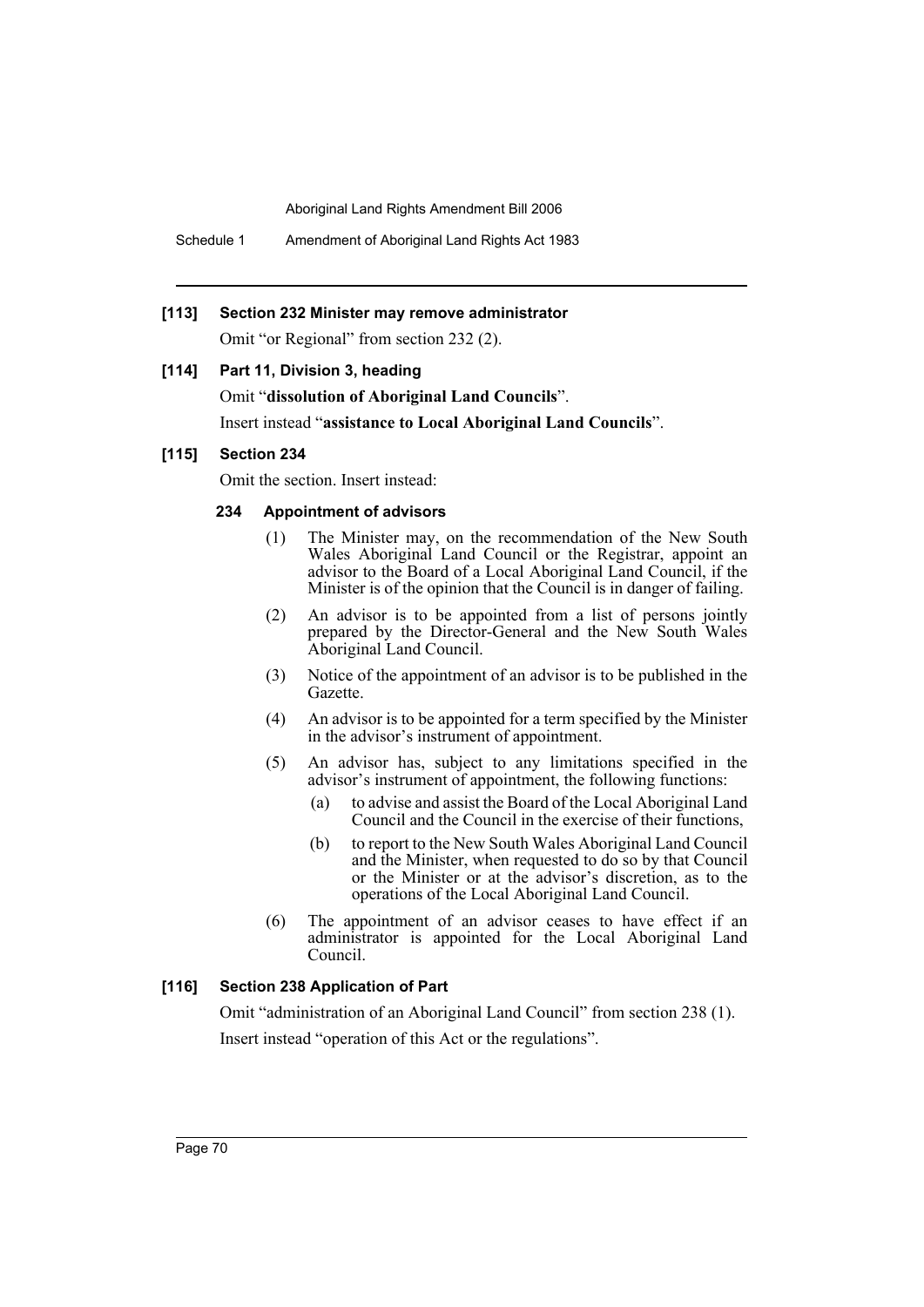Amendment of Aboriginal Land Rights Act 1983 Schedule 1

# **[117] Section 238 (2) (a)**

Insert "or the regulations" after "this Act".

# **[118] Section 238 (2) (b)**

Insert "or the regulations" after "Part 12)".

# **[119] Section 238, note**

Omit the note.

# **[120] Section 242 Exclusion of personal liability**

Omit "Local or Regional Aboriginal Land Council" from section 242 (1) (b). Insert instead "Local Aboriginal Land Council or Board member or chief executive officer of a Local Aboriginal Land Council".

# **[121] Section 242 (1) (b1) and (b2)**

Insert after section 242 (1) (b):

- (b1) a member of an advisory committee,
- (b2) an advisor to a Local Aboriginal Land Council,

# **[122] Section 242 (1)**

Insert "advisor," after "member,".

# **[123] Section 246 Proof of certain matters not required**

Omit "member of a Local or Regional Aboriginal Land Council" from section 246 (c).

Insert instead "Board member".

# **[124] Section 246 (d)**

Omit the paragraph. Insert instead:

(d) the holding of office by a person as an officer of the New South Wales Aboriginal Land Council or as the Chairperson or Deputy Chairperson of a Board, or

# **[125] Section 249A**

Insert after section 249:

# **249A Offences by corporations**

(1) If a corporation contravenes, whether by act or omission, any provision of this Act or the regulations, each person who is a director of the corporation or who is concerned in the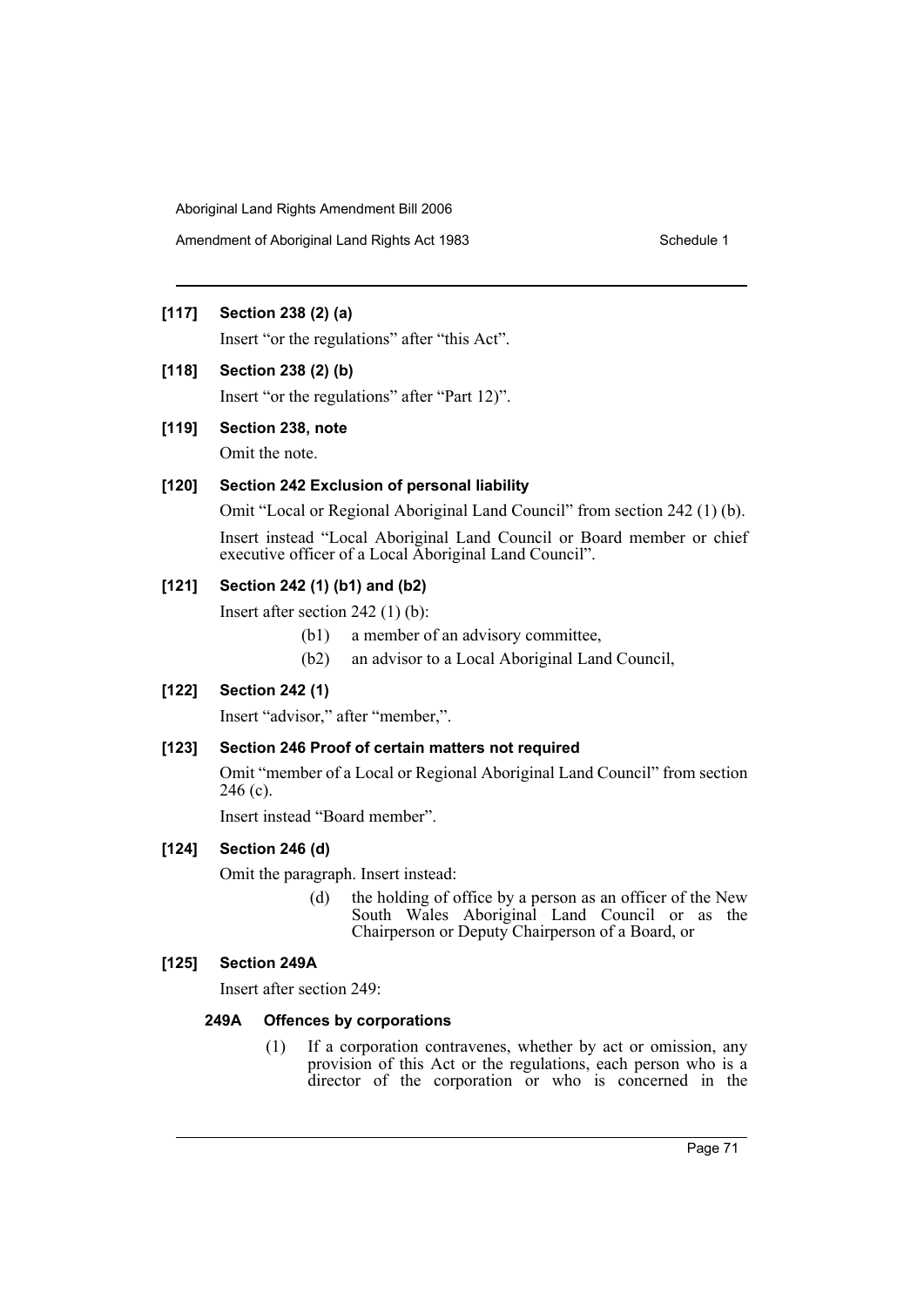Schedule 1 Amendment of Aboriginal Land Rights Act 1983

management of the corporation is taken to have contravened the same provision if the person knowingly authorised or permitted the contravention.

- (2) A person may be proceeded against and convicted under a provision pursuant to subsection (1) whether or not the corporation has been proceeded against or has been convicted under the provision.
- (3) Nothing in this section affects any liability imposed on a corporation for an offence committed by the corporation under this Act or the regulations.

# **[126] Section 250 Establishment of new Local Aboriginal Land Councils**

Omit "Council" from section 250 (1) (c). Insert instead "Board".

# **[127] Section 250 (1) (d)**

Omit the paragraph. Insert instead:

(d) at the first meeting of the Council, the members are to elect the Board of the Council.

# **[128] Section 250 (2) (a) (ii)**

Omit the subparagraph. Insert instead:

- (ii) have a sufficient association with that area or are Aboriginal owners of land in that area, and
- **[129] Section 251 Establishment of new Regional Aboriginal Land Councils** Omit the section.

# **[130] Section 252 Regulations**

Omit "and Regional Aboriginal Land Council areas" from section 252 (2) (a).

**[131] Section 252 (2) (b)–(e)**

Omit the paragraphs.

**[132] Section 252 (2) (g)**

Omit the paragraph.

# **[133] Section 252 (3)**

Omit "subsection (2) (a) or (b) may apply to the matters referred to in those paragraphs".

Insert instead "subsection (2) (a) may apply to the matters referred to in that paragraph".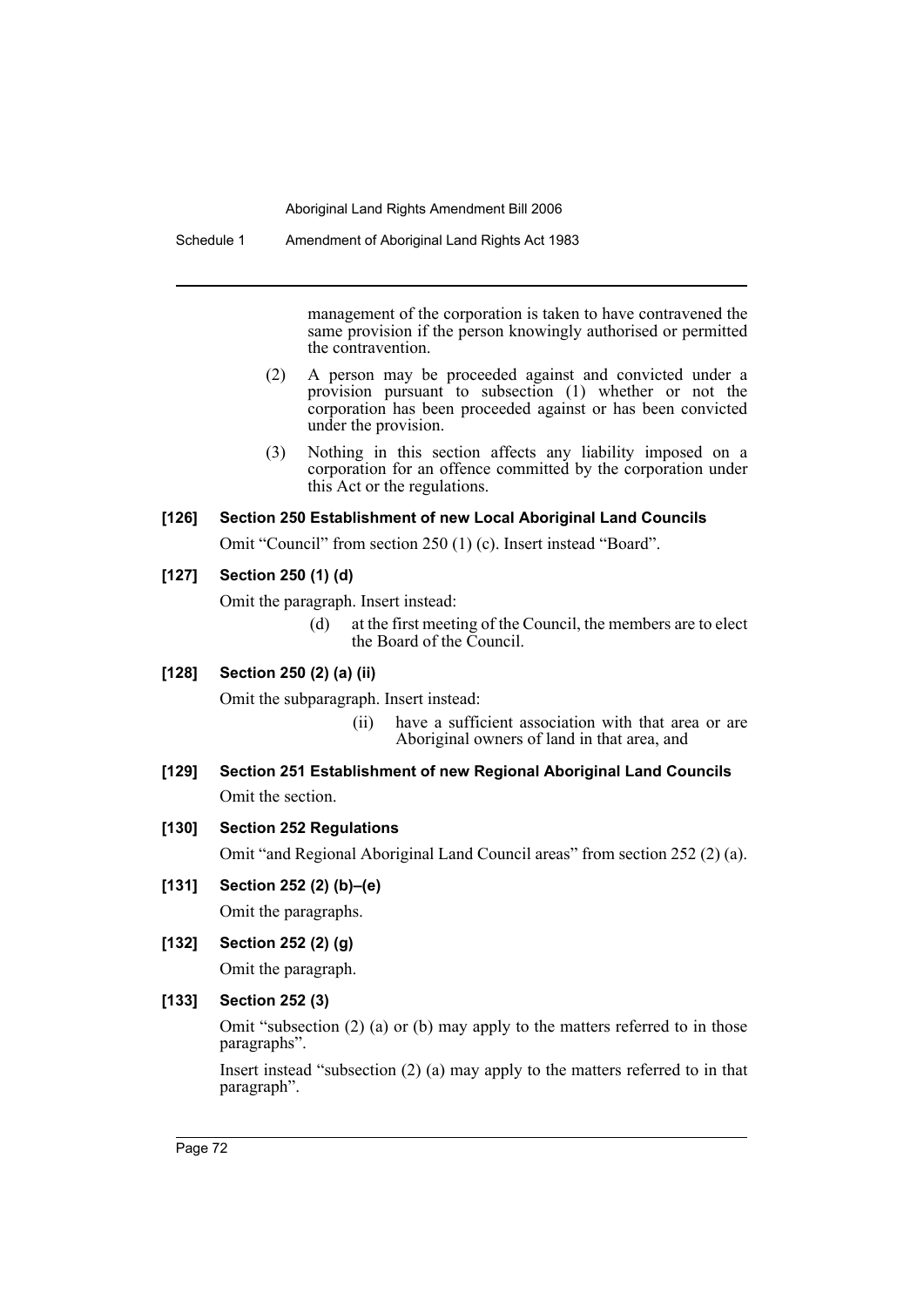Amendment of Aboriginal Land Rights Act 1983 Schedule 1

# **[134] Section 252 (3)**

Omit "or Regional Aboriginal Land Council areas".

## **[135] Section 252A**

Insert after section 252:

## **252A Review of Act**

- (1) The Minister is to review this Act to determine whether the policy objectives of the Act remain valid and whether the terms of the Act remain appropriate for securing those objectives.
- (2) The review is to be undertaken as soon as possible after the period of 5 years from the date of assent to the *Aboriginal Land Rights Amendment Act 2006* and as soon as possible after the end of every period of 5 years thereafter.
- (3) A report on the outcome of a review is to be tabled in each House of Parliament within 12 months after the end of the period of 5 years.

# **[136] Schedule 3**

Insert after Schedule 2:

# **Schedule 3 Procedure of Boards and Councils**

(Sections 52H, 61 (3) and 120 (7))

# **Part 1 Procedure of Local Aboriginal Land Councils**

# **1 Frequency of meetings**

- (1) Subject to subclause (2), a Local Aboriginal Land Council is to hold meetings at such time as the Board of the Council determines.
- (2) A Council must:
	- (a) hold not less than 3 ordinary meetings a year, at intervals of not more than 4 calendar months, and
	- (b) hold annual meetings at the times, or within the periods, prescribed by the regulations.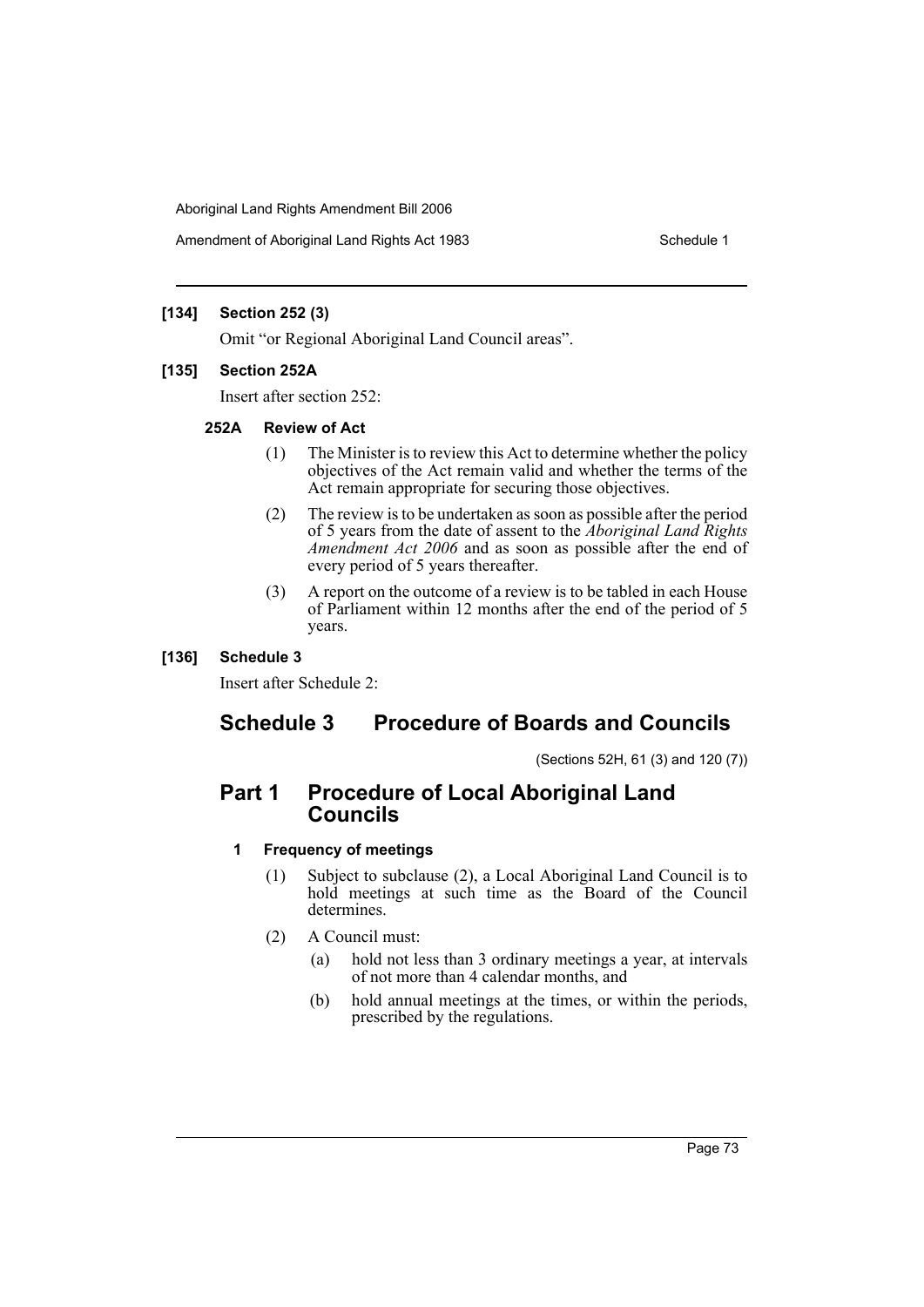Schedule 1 Amendment of Aboriginal Land Rights Act 1983

## **2 General procedure**

The procedure for the calling of meetings of a Local Aboriginal Land Council and for the conduct of business at those meetings is, subject to this Act and the regulations, to be as determined by the Council.

## **3 Quorum**

The quorum for a meeting of a Local Aboriginal Land Council is 10 per cent of the total number of voting members of the Council.

# **4 Presiding member**

- (1) The Chairperson of the Board (or, in the absence of the Chairperson, the Deputy Chairperson of the Board, or in the absence of both the Chairperson and the Deputy Chairperson, a person elected by the members of the Local Aboriginal Land Council who are present at a meeting of the Council) is to preside at a meeting of the Council.
- (2) The presiding member has a deliberative vote and, in the event of an equality of votes, has a second or casting vote.
- (3) If an administrator is appointed to the Council, the administrator is to preside at meetings of the Council.

# **5 Voting**

- (1) A decision supported by a majority of the votes cast at a meeting of a Local Aboriginal Land Council at which a quorum is present is the decision of the Council.
- (2) The attendance of each person who is a voting member at a meeting of the Council is to be recorded on the membership roll.

# **6 Minutes**

- (1) The Local Aboriginal Land Council must cause minutes to be kept of the proceedings of each meeting of the Council.
- (2) The minutes are to include a record of the following:
	- (a) motions put to the meeting,
	- (b) amendments to such motions,
	- (c) the names of the movers and seconders of those motions and amendments,
	- (d) the resolutions passed by the meeting.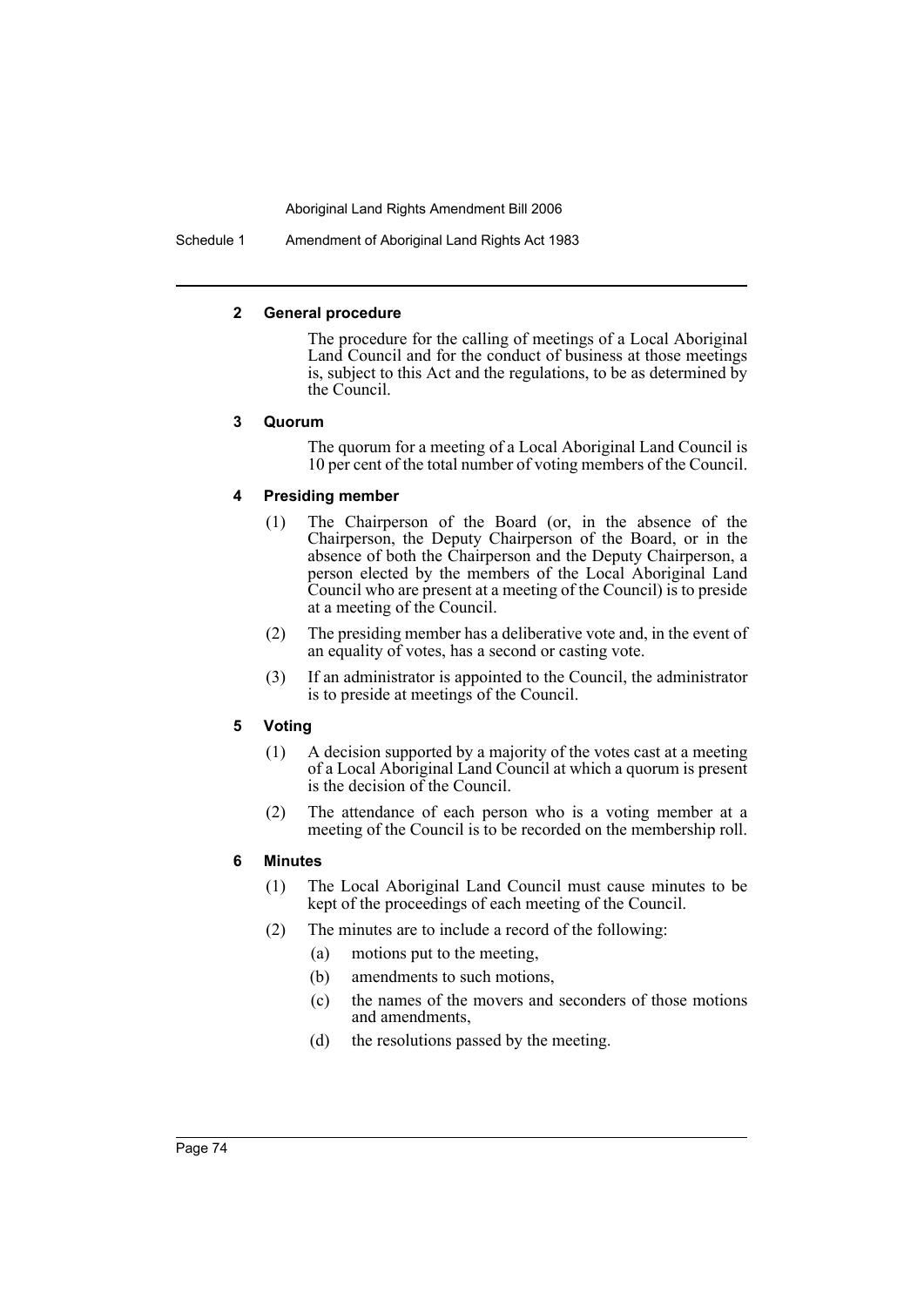Amendment of Aboriginal Land Rights Act 1983 Schedule 1

# **Part 2 Procedure of Boards of Local Aboriginal Land Councils**

# **1 Frequency of meetings**

- (1) A Board must meet at intervals not longer than every 2 calendar months.
- (2) The Chairperson may, at the request of a majority of the members of the Board, call a meeting of the Board at any time.

## **2 General procedure**

The procedure for the calling of meetings of the Board and for the conduct of business at those meetings is, subject to this Act and the regulations, to be as determined by the Board.

## **3 Quorum**

The quorum for a meeting of the Board is a majority of its members for the time being.

## **4 Presiding member**

- (1) The Chairperson (or, in the absence of the Chairperson, the Deputy Chairperson, or in the absence of both the Chairperson and the Deputy Chairperson, a person elected by the members of the Board who are present at a meeting of the Board) is to preside at a meeting of the Board.
- (2) The presiding member has a deliberative vote and, in the event of an equality of votes, has a second or casting vote.

# **5 Voting**

A decision supported by a majority of the votes cast at a meeting of the Board at which a quorum is present is the decision of the Board.

# **6 Transaction of business by telephone**

- (1) The Board may, if it thinks fit, transact any of its business at a meeting at which members (or some members) participate by telephone, closed-circuit television or other means, but only if any member who speaks on a matter before the meeting can be heard by the other members.
- (2) For the purposes of a meeting held in accordance with subclause  $(1)$ , the presiding member and each Board member have the same voting rights as they have at an ordinary meeting of the Board.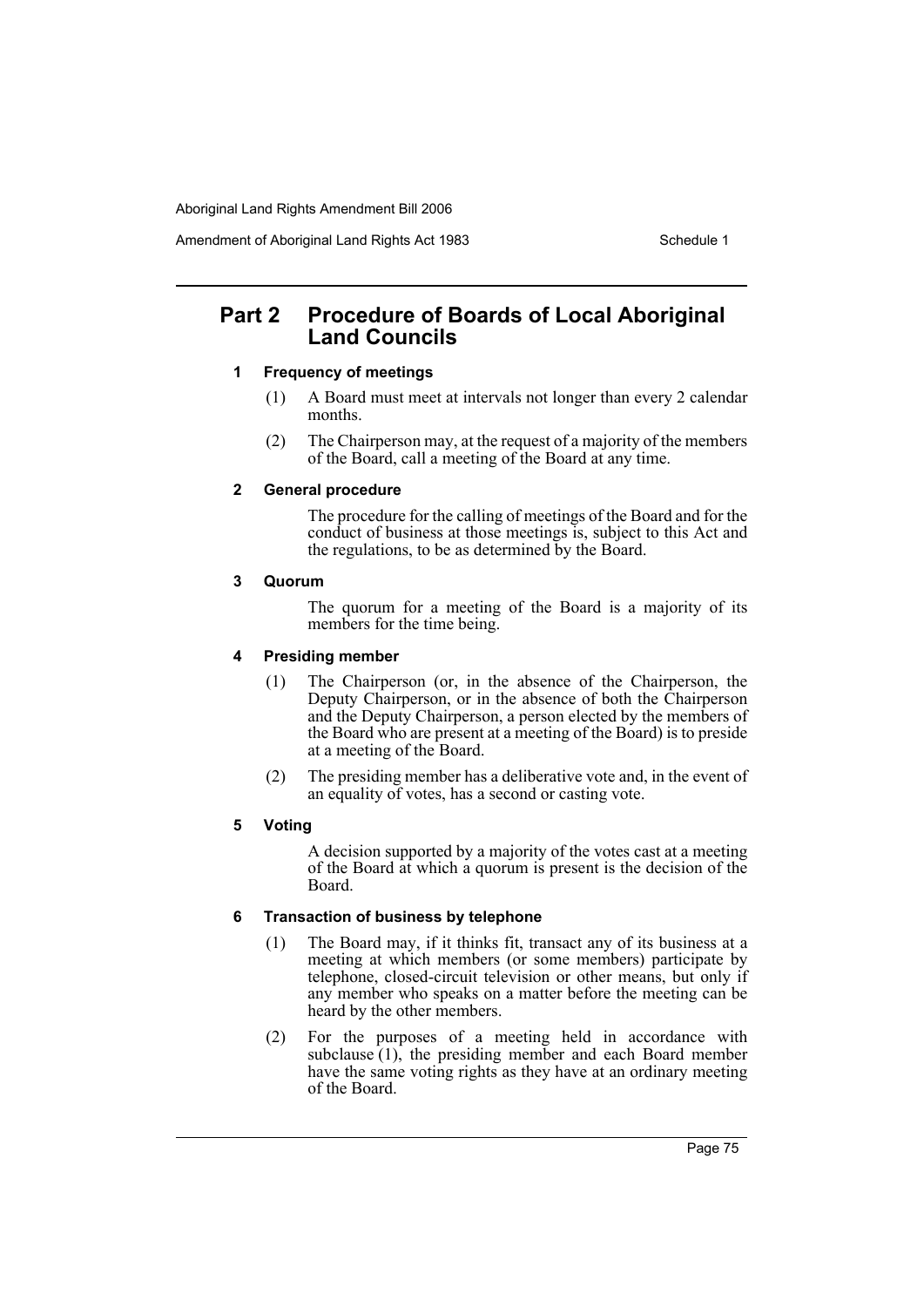- (3) A resolution approved under subclause (1) is, subject to the regulations, to be recorded in the minutes of the meetings of the Board.
- (4) Papers may be circulated among the Board members for the purposes of subclause (1) by facsimile or other transmission of the information in the papers concerned.

## **7 Authentication of documents**

Any document requiring authentication by the Board is sufficiently authenticated if it is signed by:

- (a) the Board member who presided at the meeting that dealt with the proceedings with respect to which the document was prepared, or
- (b) in the absence of that Board member, any other member who was present at that meeting.

# **8 First meeting**

The chief executive officer of the Council or, if there is no chief executive officer, the Registrar may call the first meeting of the Board in such manner as he or she thinks fit.

# **9 Minutes**

- (1) The Board must cause minutes to be kept of the proceedings of each meeting of the Board.
- (2) The minutes are to include a record of the following:
	- (a) motions put to the meeting,
	- (b) amendments to such motions,
	- (c) the names of the movers and seconders of those motions and amendments,
	- (d) the resolutions passed by the meeting.

# **Part 3 Procedure of New South Wales Aboriginal Land Council**

# **1 Frequency of meetings**

(1) The New South Wales Aboriginal Land Council is to hold its first meeting after each election of all councillors in accordance with the regulations at a time (being a time as soon as practicable after the election) and place arranged by the Registrar.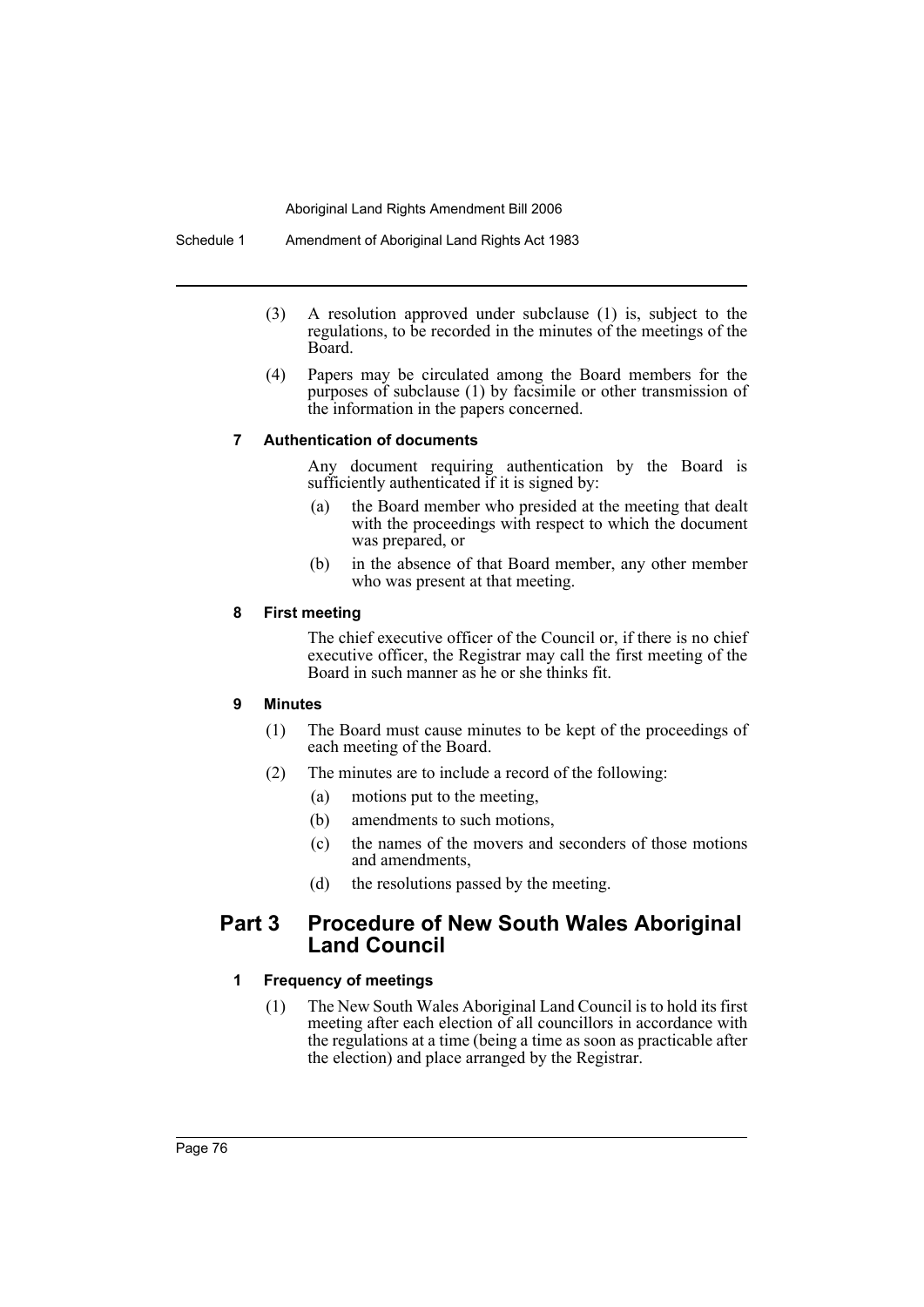- (2) The New South Wales Aboriginal Land Council must hold ordinary meetings at least once every 3 calendar months.
- (3) The Chairperson must call an extraordinary meeting of the Council if requested to do so by a majority of the councillors for the time being.
- (4) The Chairperson may call an extraordinary meeting of the Council at any time.

### **2 General procedure**

The procedure for the calling of meetings of the New South Wales Aboriginal Land Council and for the conduct of business at those meetings is, subject to this Act and the regulations, to be as determined by the Council.

### **3 Quorum**

The quorum for a meeting of the New South Wales Aboriginal Land Council is a majority of the councillors constituting the Council for the time being.

# **4 Presiding member**

- (1) The Chairperson of the New South Wales Aboriginal Land Council (or, in the absence of the Chairperson or Deputy Chairperson, a person elected by the members of the Council who are present at a meeting of the Council) is to preside at a meeting of the Council.
- (2) The presiding member has a deliberative vote and, in the event of an equality of votes, has a second or casting vote.
- (3) If an administrator is appointed to the Council, the administrator is to preside at meetings of the Council.

# **5 Voting**

A decision supported by a majority of the votes cast at a meeting of the New South Wales Aboriginal Land Council at which a quorum is present is the decision of the Council.

# **6 Minutes**

- (1) The New South Wales Aboriginal Land Council must cause minutes to be kept of the proceedings of each meeting of the Council.
- (2) The minutes are to include a record of the following:
	- (a) motions put to the meeting,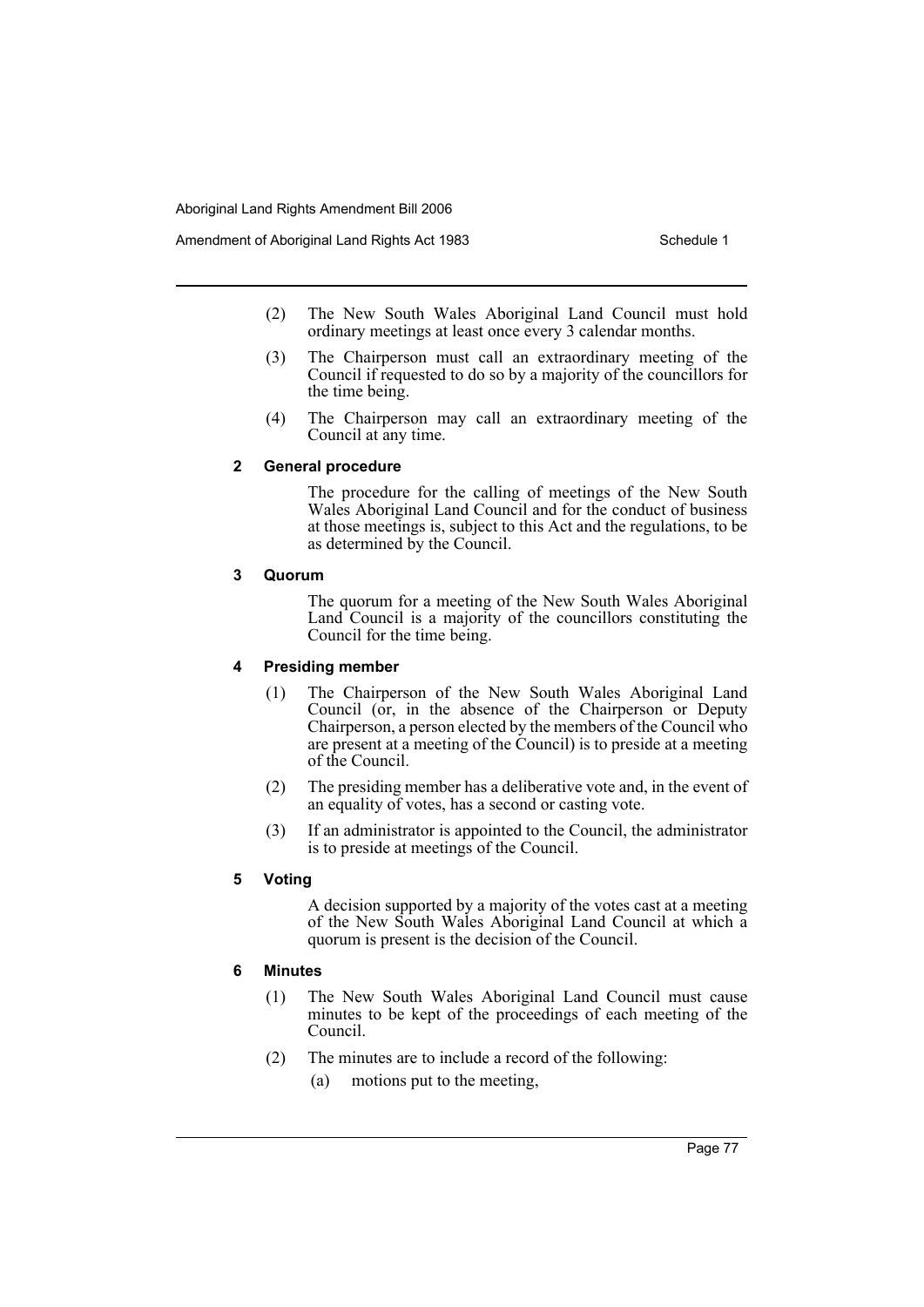Schedule 1 Amendment of Aboriginal Land Rights Act 1983

- (b) amendments to such motions,
- (c) the names of the movers and seconders of those motions and amendments,
- (d) the resolutions passed by the meeting.

#### **[137] Schedule 3A**

Insert before Schedule 4:

# **Schedule 3A Transfer of assets, rights and liabilities**

(Section 89 (6))

#### **1 Definitions**

In this Schedule:

*assets* means any legal or equitable estate or interest (whether present or future and whether vested or contingent) in real or personal property of any description (including money), and includes securities, choses in action and documents.

*instrument* means an instrument (other than this Act) that creates, modifies or extinguishes rights or liabilities (or would do so if lodged, filed or registered in accordance with any law), and includes any judgment, order or process of a court.

*liabilities* means any liabilities, debts or obligations (whether present or future and whether vested or contingent).

*transfer order* means an order made under section 89.

### **2 Vesting of undertaking in transferee**

When any assets, rights or liabilities are transferred by a transfer order, the following provisions have effect (subject to the order):

- (a) those assets of the transferor vest in the transferee by virtue of this Schedule and without the need for any conveyance, transfer, assignment or assurance,
- (b) those rights and liabilities of the transferor become by virtue of this Schedule the rights and liabilities of the transferee,
- (c) all proceedings relating to those assets, rights or liabilities commenced before the transfer by or against the transferor or a predecessor of the transferor and pending immediately before the transfer are taken to be proceedings pending by or against the transferee,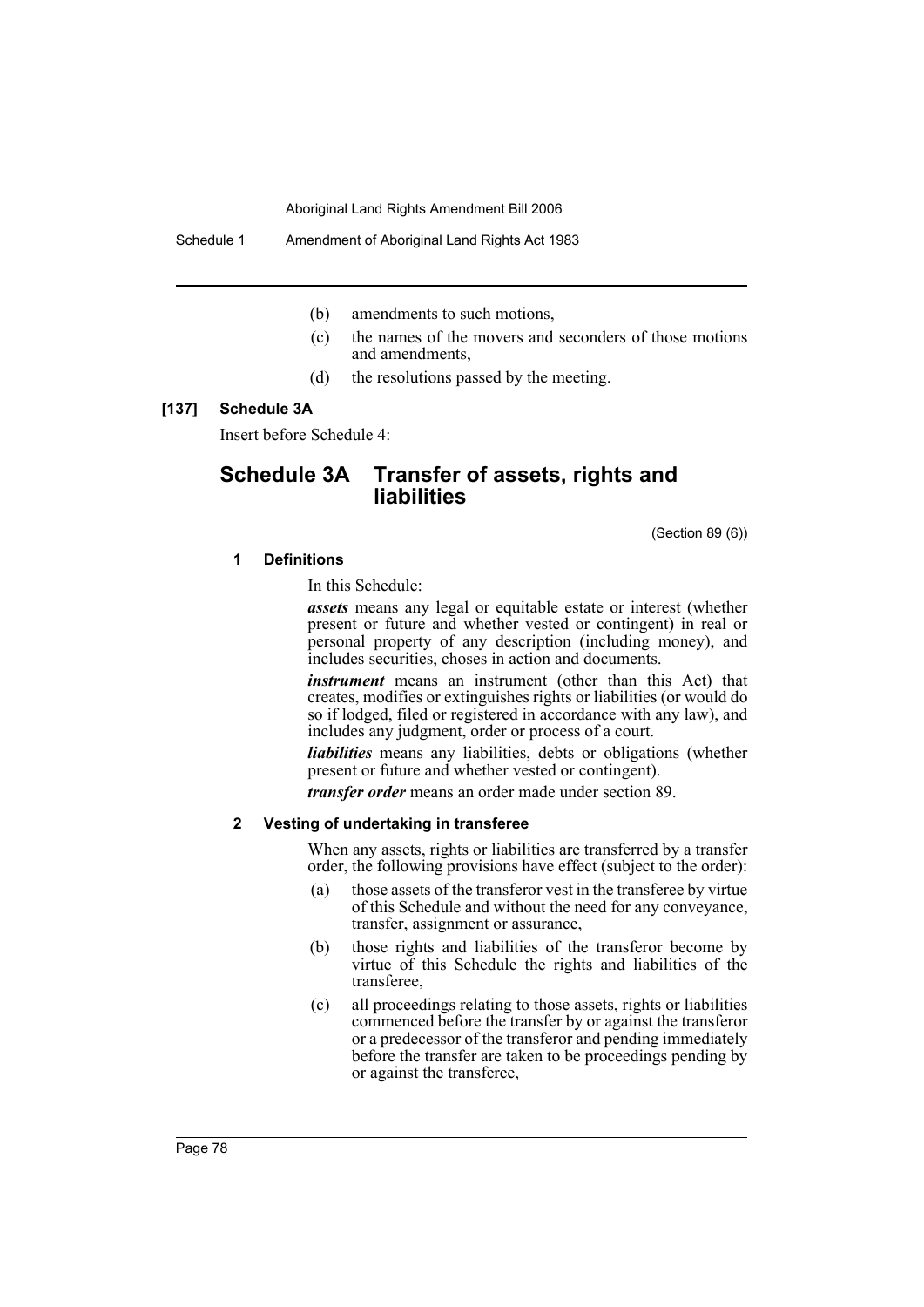Amendment of Aboriginal Land Rights Act 1983 Schedule 1

- (d) any act, matter or thing done or omitted to be done in relation to those assets, rights or liabilities before the transfer by, to or in respect of the transferor is (to the extent that that act, matter or thing has any force or effect) taken to have been done or omitted by, to or in respect of the transferee,
- (e) a reference in any Act, in any instrument made under any Act or in any document of any kind to the transferor or a predecessor of the transferor is (to the extent that it relates to those assets, rights or liabilities but subject to regulations or other provisions under Schedule 4), to be read as, or as including, a reference to the transferee.

## **3 Operation of Schedule**

- (1) The operation of this Schedule is not to be regarded:
	- (a) as a breach of contract or confidence or otherwise as a civil wrong, or
	- (b) as a breach of any contractual provision prohibiting, restricting or regulating the assignment or transfer of assets, rights or liabilities, or
	- (c) as giving rise to any remedy by a party to an instrument, or as causing or permitting the termination of any instrument, because of a change in the beneficial or legal ownership of any asset, right or liability.
- (2) The operation of this Schedule is not to be regarded as an event of default under any contract or other instrument.
- (3) No attornment to the transferee by a lessee from the transferor is required.
- (4) The operation of this Schedule includes the making of a transfer order.

# **4 Date of vesting**

A transfer order takes effect on the date specified in the order.

# **5 Consideration for vesting**

- (1) A transfer order may specify the consideration on which the order is made and the value or values at which the assets, rights or liabilities are transferred.
- (2) The consideration and value or values cannot exceed the optimised deprival value of those assets, rights or liabilities.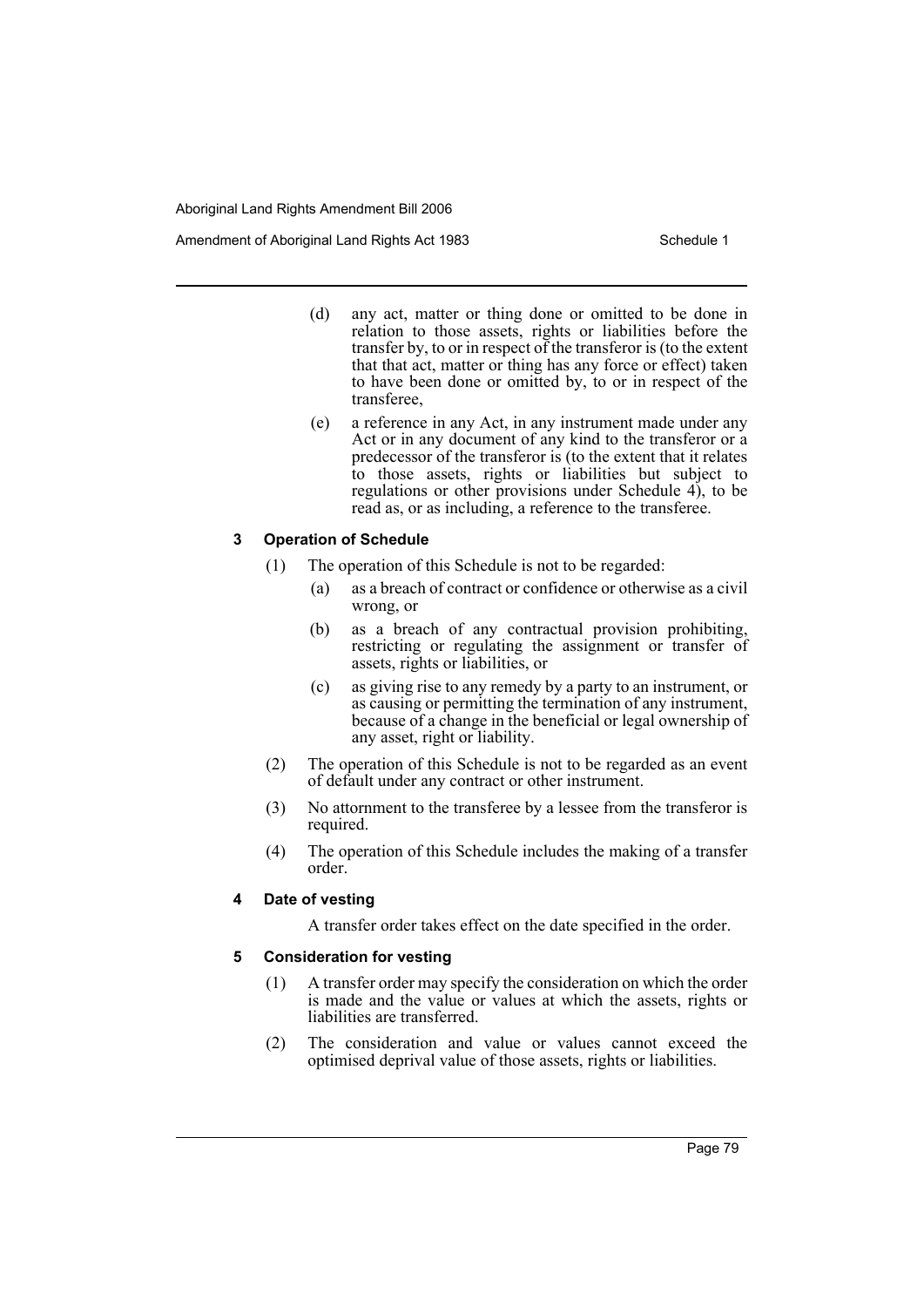Schedule 1 Amendment of Aboriginal Land Rights Act 1983

(3) In this clause, *optimised deprival value* means a value determined by the application of the Guidelines on Accounting Policy for Valuation of Government Trading Enterprises prepared by the Steering Committee on National Performance Monitoring of Government Trading Enterprises, agreed on by the Commonwealth and States and published in October 1994.

## **6 Duties**

Duty under the *Duties Act 1997* is not chargeable in respect of:

- (a) the transfer of assets, rights and liabilities to a person by a transfer order, or
- (b) anything certified by the Minister as having been done in consequence of such a transfer (for example, the transfer or registration of an interest in land).

# **7 Transfer of interest in land**

- (1) A transfer order may transfer an interest in respect of land vested in the transferor without transferring the whole of the interests of the transferor in that land.
- (2) If the interest transferred is not a separate interest, the order operates to create the interest transferred in such terms as are specified in the order.
- (3) This clause does not limit any other provision of this Schedule.

## **8 Determinations of Minister for purposes of orders**

For the purposes of any transfer order, a determination by the Minister as to which entity to which any assets, rights or liabilities relate is conclusive.

# **9 Confirmation of vesting**

- (1) The Minister may, by notice in writing, confirm a transfer of particular assets, rights and liabilities by operation of this Schedule.
- (2) Such a notice is conclusive evidence of that transfer.

# **[138] Schedule 4 Savings, transitional and other provisions**

Insert at the end of clause 1A (1):

*Aboriginal Land Rights Amendment Act 2006*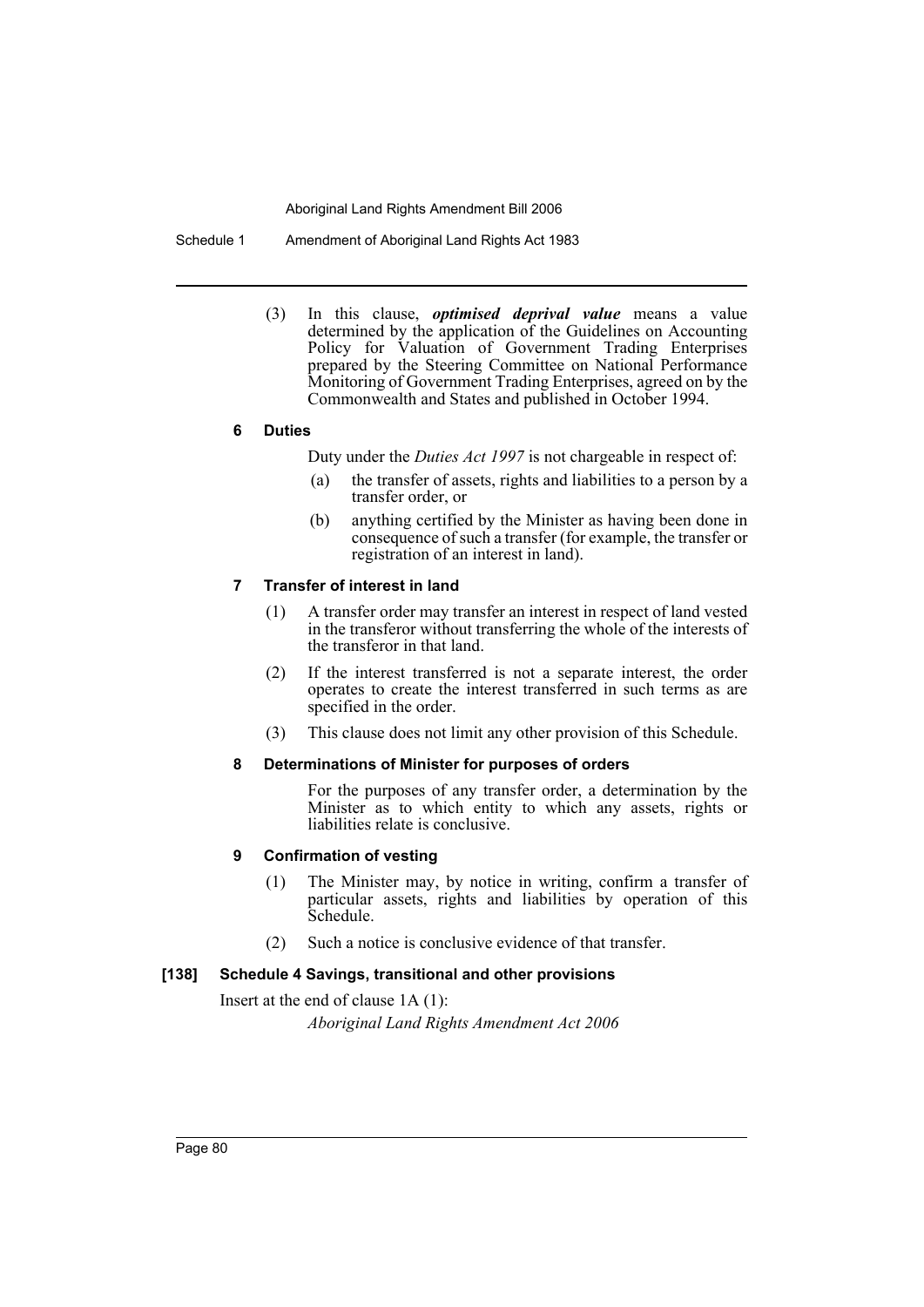Amendment of Aboriginal Land Rights Act 1983 Schedule 1

# **[139] Schedule 4, Part 7**

Insert after Part 6:

# **Part 7 Aboriginal Land Rights Amendment Act 2006**

# **40 Definition**

In this Part:

*amending Act* means the *Aboriginal Land Rights Amendment Act 2006*.

# **41 Existing officers of Local Aboriginal Land Councils**

- (1) A person who was an officer of a Local Aboriginal Land Council immediately before the commencement of Division 3 of Part 5 of the Act, as inserted by the amending Act, ceases to hold office on that commencement.
- (2) An officer of a Local Aboriginal Land Council is not entitled to any remuneration or compensation because of the loss of office.
- (3) Nothing in this clause prevents a former officer of a Local Aboriginal Land Council from seeking election as a Board member.

# **42 First elections of Boards of Local Aboriginal Land Councils**

- (1) For the purpose of enabling Boards of Local Aboriginal Land Councils to be constituted on or after the commencement of Division 3 of Part 5 of the Act, as inserted by the amending Act, regulations may be made, elections for Board members may be held and any other act, matter or thing may be done before that commencement as if the whole of the amending Act, and any regulations relating to the elections, commenced on the date of assent to that Act.
- (2) If elections for Board members are not held in accordance with this Act, as amended by the amending Act, before the term of office of the current officers of the Local Aboriginal Land Council, or of an administrator of the Council, expires, the term of office of the officers or administrator, as the case may be, is extended until the Board members are elected.
- (3) Nothing in this clause prevents the appointment of an administrator from being revoked in accordance with this Act or an administrator from being appointed for a Council.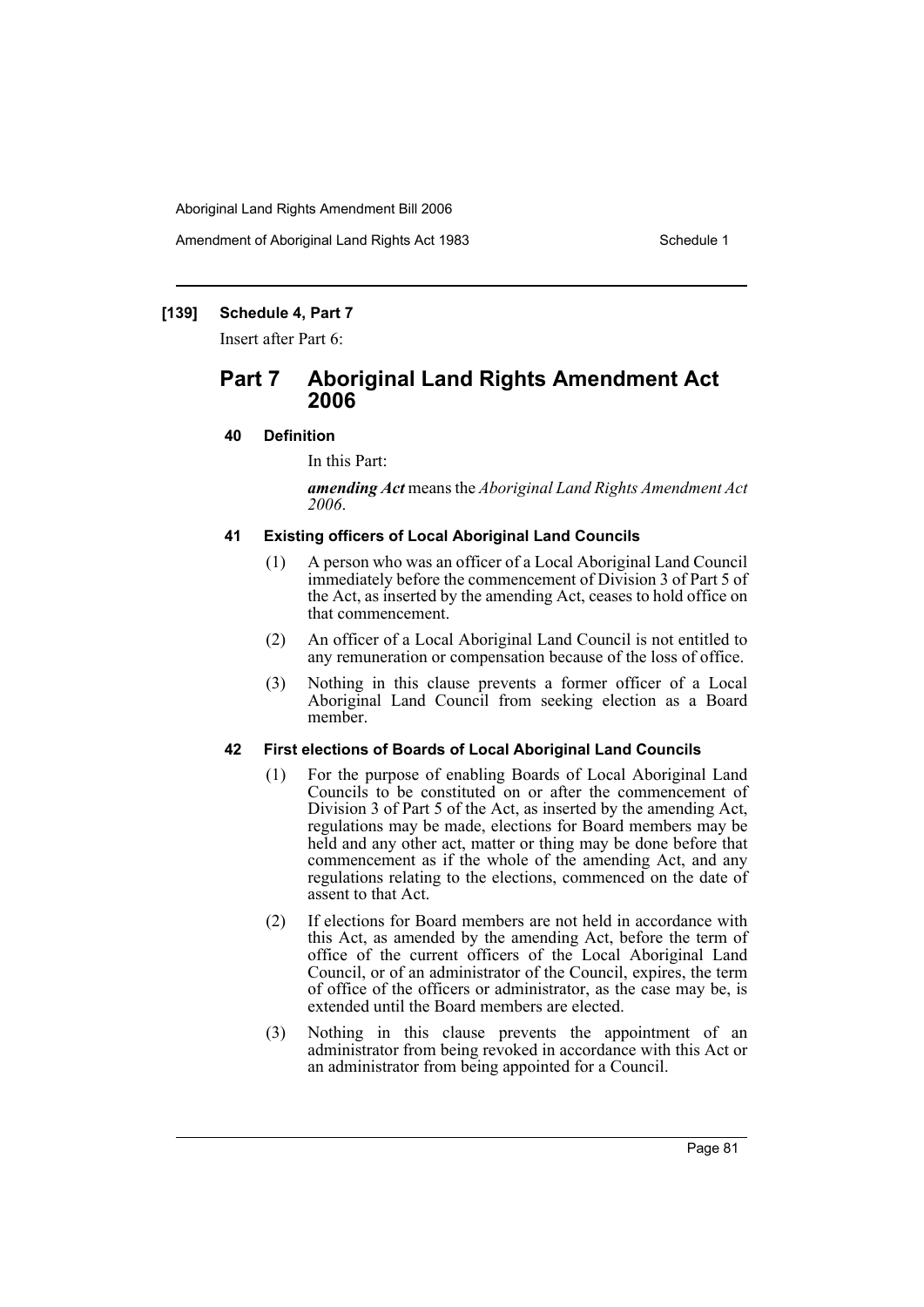Schedule 1 Amendment of Aboriginal Land Rights Act 1983

### **43 First meetings**

- (1) For the purpose of enabling councillors to be elected on or after the commencement of Part 6 of the Act, as inserted by the amending Act, regulations may be made, elections for councillors may be held and any other act, matter or thing may be done before that commencement as if the whole of the amending Act, and any regulations relating to the elections, commenced on the date of assent to that Act.
- (2) If elections for councillors are not held in accordance with this Act, as amended by the amending Act, before the term of office of the administrator of the New South Wales Aboriginal Land Council expires, the term of office of the administrator is extended until the councillors are elected.
- (3) Nothing in this clause prevents the appointment of the administrator from being revoked in accordance with this Act.

### **44 Regional Aboriginal Land Councils**

- (1) A Regional Aboriginal Land Council constituted under this Act immediately before the commencement of Part 6, as inserted by the amending Act, ceases to exist on that commencement and the officers of the Council cease to hold office.
- (2) An officer of the Council is not entitled to any remuneration or compensation because of the loss of the office.

### **45 Existing social housing**

- (1) This clause applies to residential accommodation provided by Local Aboriginal Land Councils to Aboriginal persons that was provided immediately before the commencement of this clause (an *existing social housing scheme*).
- (2) A Local Aboriginal Land Council must not operate an existing social housing scheme, after 18 months after the commencement of this clause, except in accordance with an approval of the New South Wales Aboriginal Land Council.
- (3) The New South Wales Aboriginal Land Council must not approve an existing social housing scheme unless it is satisfied that:
	- (a) the scheme complies with this Act and the regulations, and
	- (b) the scheme is consistent with any applicable policy of the New South Wales Aboriginal Land Council, and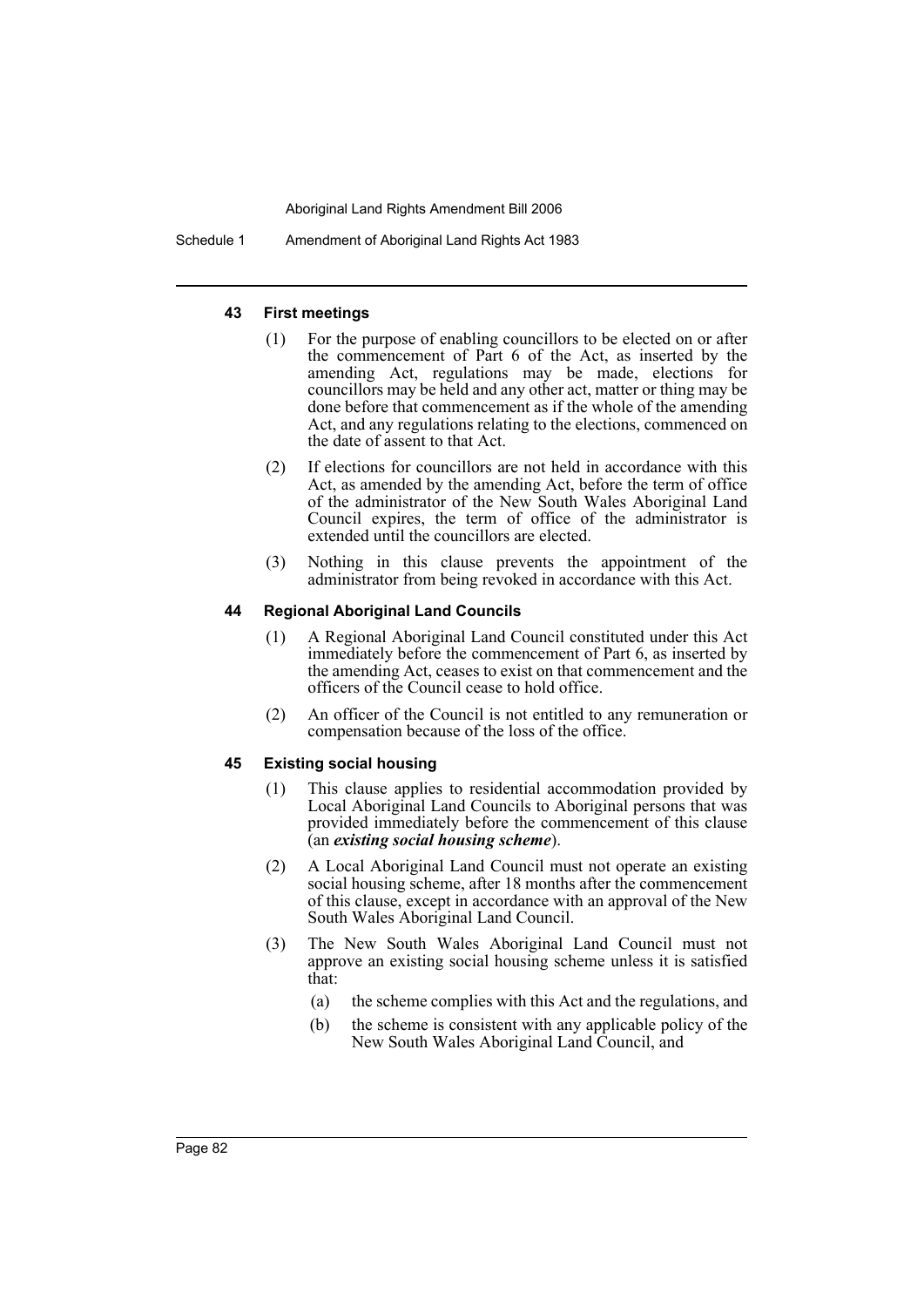Amendment of Aboriginal Land Rights Act 1983 Schedule 1

- (c) the scheme is consistent with the community, land and business plan (if any) of the Local Aboriginal Land Council, and
- (d) the scheme is fair and equitable and will be administered in a responsible and transparent way, and
- (e) the income (including any subsidies and grants) from the existing social housing scheme is or will be sufficient to meet all the expenses of the scheme, including long term maintenance requirements, and
- (f) it has considered the impact of the scheme on the overall financial position of the Local Aboriginal Land Council.
- (4) The New South Wales Aboriginal Land Council may impose conditions on an approval under this clause.
- (5) Without limiting subclause (4), the New South Wales Aboriginal Land Council may make it a condition of an approval under this clause that the Local Aboriginal Land Council operate the existing social housing scheme by using the services of another body or agency, or with the assistance of another body or agency, approved by the New South Wales Aboriginal Land Council.
- (6) A Local Aboriginal Land Council that fails to obtain the approval of the New South Wales Aboriginal Land Council to operate an existing social housing scheme under this clause may, with the approval of that Council, enter into an agreement or other arrangement with another body or agency for that body or agency to operate the existing social housing scheme.

#### **46 Other existing community benefits**

- (1) This section applies to a community benefits scheme (other than an existing social housing scheme) under which community benefits were provided by Local Aboriginal Land Councils to Aboriginal persons immediately before the commencement of this clause (an *existing community benefits scheme*).
- (2) A Local Aboriginal Land Council may continue to operate an existing community benefits scheme despite any other provision of this Act.
- (3) The New South Wales Aboriginal Land Council may review an existing community benefits scheme, to determine whether or not:
	- (a) it is fair and equitable and is administered in a responsible and transparent way, or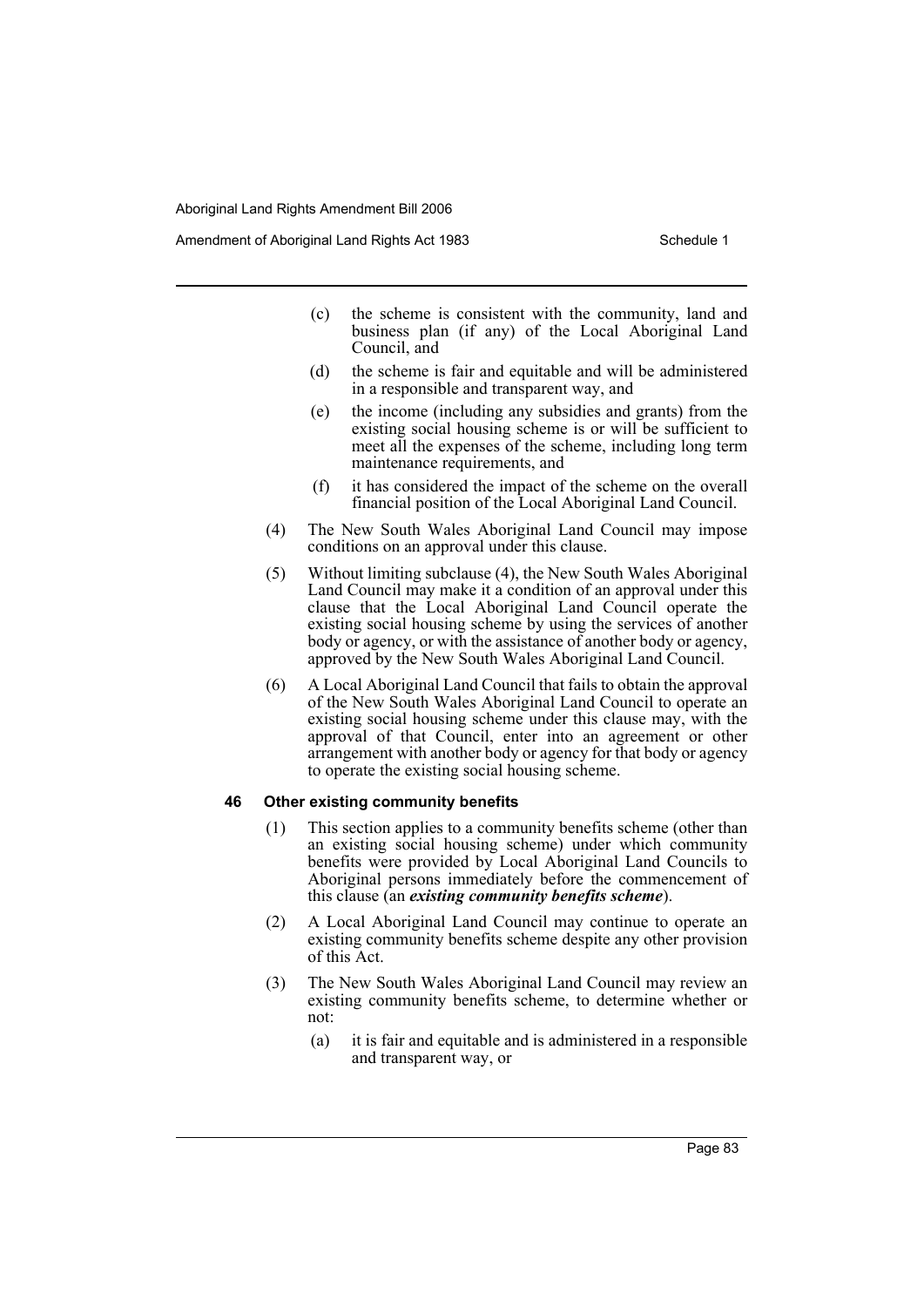- (b) it is likely to prevent the Local Aboriginal Land Council from being able to meet its debts as and when they fall due.
- (4) On a review, the New South Wales Aboriginal Land Council may impose conditions on the provision of an existing community benefits scheme by a Local Aboriginal Land Council.
- (5) Any such condition is to be consistent with any applicable policy of the New South Wales Aboriginal Land Council.
- (6) A Local Aboriginal Land Council must comply with any conditions imposed on it after a review under this clause.

#### **47 Preparation of community, land and business plans**

- (1) Despite any other provision of this Act, a Local Aboriginal Land Council is to prepare and adopt a community, land and business plan, in accordance with this Act, not later than 18 months after the commencement of Division 6 of Part 5.
- (2) The New South Wales Aboriginal Land Council may extend the period within which a Local Aboriginal Land Council is to prepare and adopt a plan, and may waive the requirement wholly or partially in an appropriate case.
- (3) Despite any other provision of this Act, the New South Wales Aboriginal Land Council is to prepare and adopt a community, land and business plan, in accordance with this Act, not later than 18 months after the commencement of Division 5 of Part 7.
- (4) The Minister may extend the period within which the New South Wales Aboriginal Land Council is to prepare and adopt a plan.

#### **48 References to Aboriginal Land Councils Pecuniary Interest Tribunal**

A reference in any Act, instrument or other document to the Aboriginal Land Councils Pecuniary Interest Tribunal is taken to be a reference to the Aboriginal Land Councils Pecuniary Interest and Disciplinary Tribunal.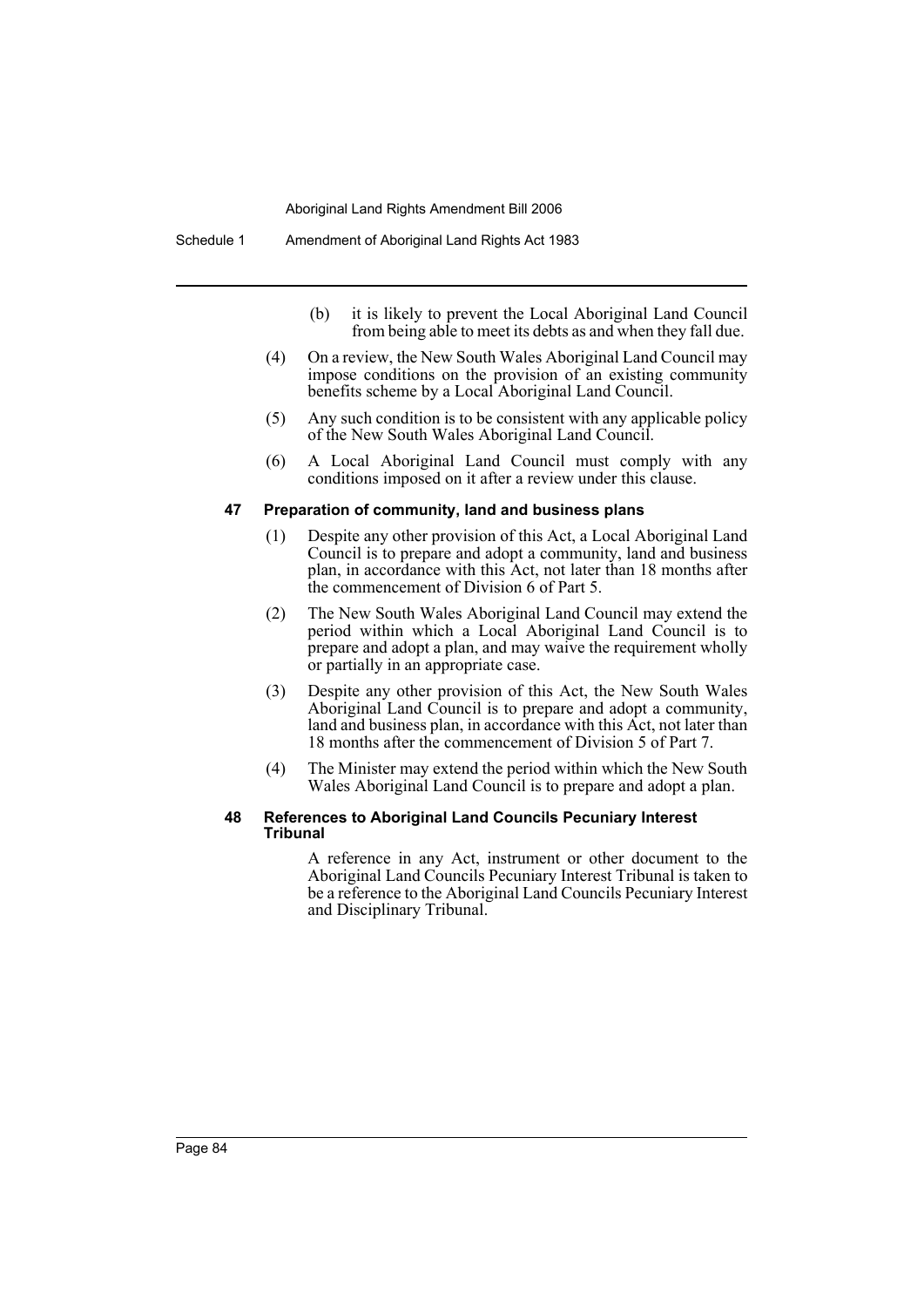Amendment of Aboriginal Land Rights Act 1983 Schedule 1

### **[140] Schedule 5**

Insert after Schedule 4:

# **Schedule 5 Regions**

(Section 93 (1))

#### **Central Region**

The Central Region consists of the following Local Aboriginal Land Council areas:

Dubbo, Gilgandra, Mudgee, Narromine, Nyngan, Quambone, Trangie, Warren Macquarie, Weilwan, Wellington.

#### **Central Coast Region**

The Central Coast Region consists of the following Local Aboriginal Land Council areas:

Birpai, Bowraville, Bunyah, Coffs Harbour, Forster, Karuah, Kempsey, Nambucca, Purfleet/Taree, Stuart Island Tribal Elders Descendants, Thunggutti, Unkya.

#### **Northern Region**

The Northern Region consists of the following Local Aboriginal Land Council areas:

Amaroo, Anaiwan, Armidale, Ashford, Coonabarabran, Dorrigo Plateau, Glen Innes, Guyra, Moombahlene, Nungaroo, Red Chief, Tamworth, Walhallow, Wanaruah.

#### **North Coast Region**

The North Coast Region consists of the following Local Aboriginal Land Council areas:

Baryugil, Birrigan Gargle, Bogal, Casino, Grafton-Ngerrie, Gugin Gudduba, Jali, Jana Ngalee, Jubullum, Muli Muli, Ngulingah, Tweed Byron, Yaegl.

#### **North Western Region**

The North Western Region consists of the following Local Aboriginal Land Council areas:

Baradine, Brewarrina, Collarenabri, Coonamble, Goodooga, Lightning Ridge, Moree, Mungindi, Murrawari, Narrabri, Nulla Nulla, Pilliga, Toomelah, Walgett, Wee Waa, Weilmoringle.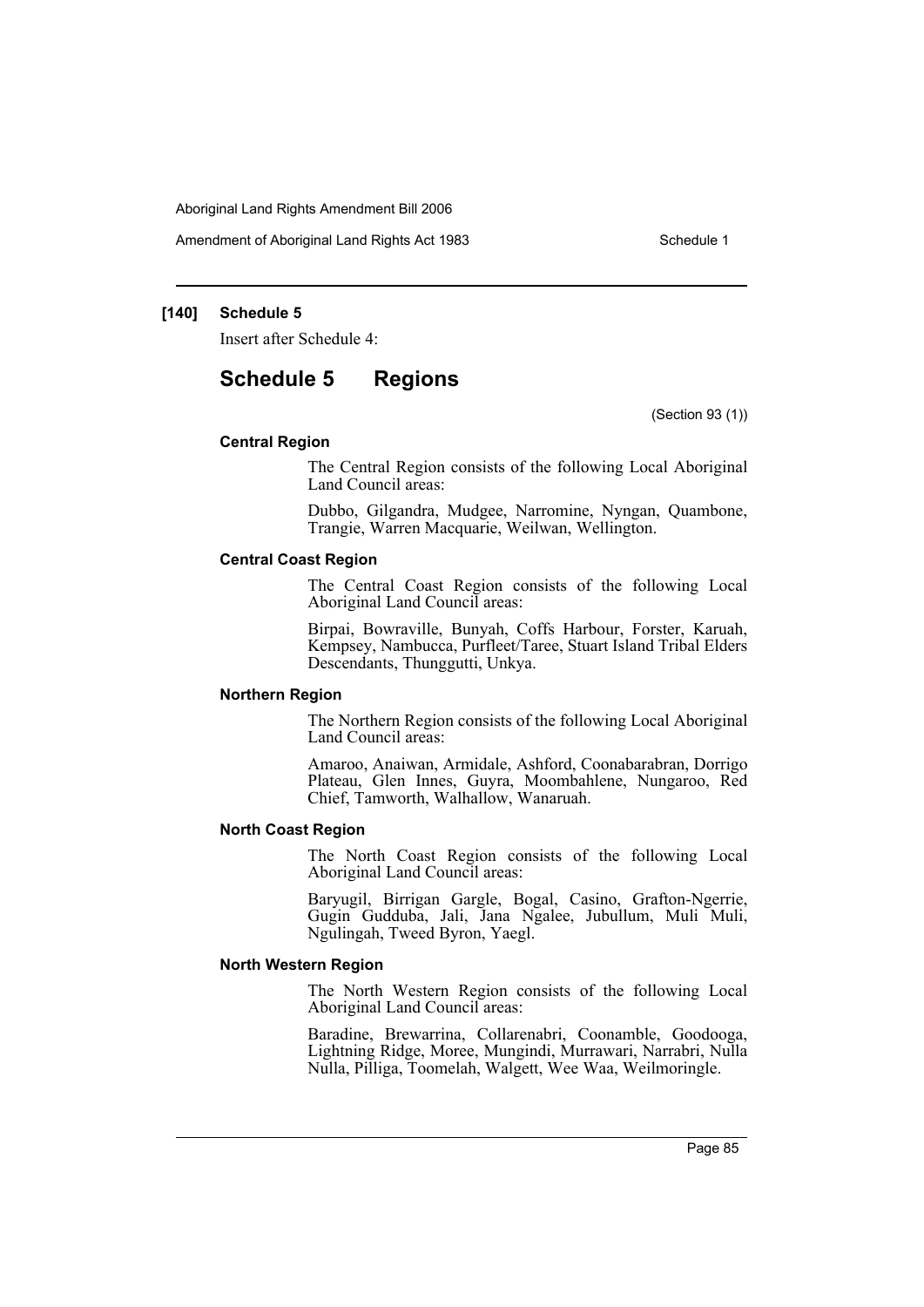Schedule 1 Amendment of Aboriginal Land Rights Act 1983

#### **South Coast Region**

The South Coast Region consists of the following Local Aboriginal Land Council areas:

Batemans Bay, Bega, Bodalla, Cobowra, Eden, Illawarra, Jerrinja, Merrimans, Mogo, Ngunnawal, Nowra, Ulladulla, Wagonga.

#### **Sydney and Newcastle Region**

The Sydney and Newcastle Region consists of the following Local Aboriginal Land Council areas:

Awabakal, Bahtaba, Darkingjung, Deerubbin, Gandangara, Koompahtoo, La Perouse, Metropolitan, Mindaribba, Tharawal, Worimi.

#### **Western Region**

The Western Region consists of the following Local Aboriginal Land Council areas:

Balranald, Broken Hill, Cobar, Dareton, Ivanhoe, Menindee, Mutawintji, Tibooburra, Wanaaring, Wilcannia, Winbar.

### **Wiradjuri Region**

The Wiradjuri Region consists of the following Local Aboriginal Land Council areas:

Albury and District, Bathurst, Brungle/Tumut, Condobolin, Cowra, Cummergunja, Deniliquin, Griffith, Hay, Leeton and District, Moama, Murrin Bridge, Narrandera, Onerwal, Orange, Peak Hill, Pejar, Wagga Wagga, Wamba Wamba, West Wyalong, Young.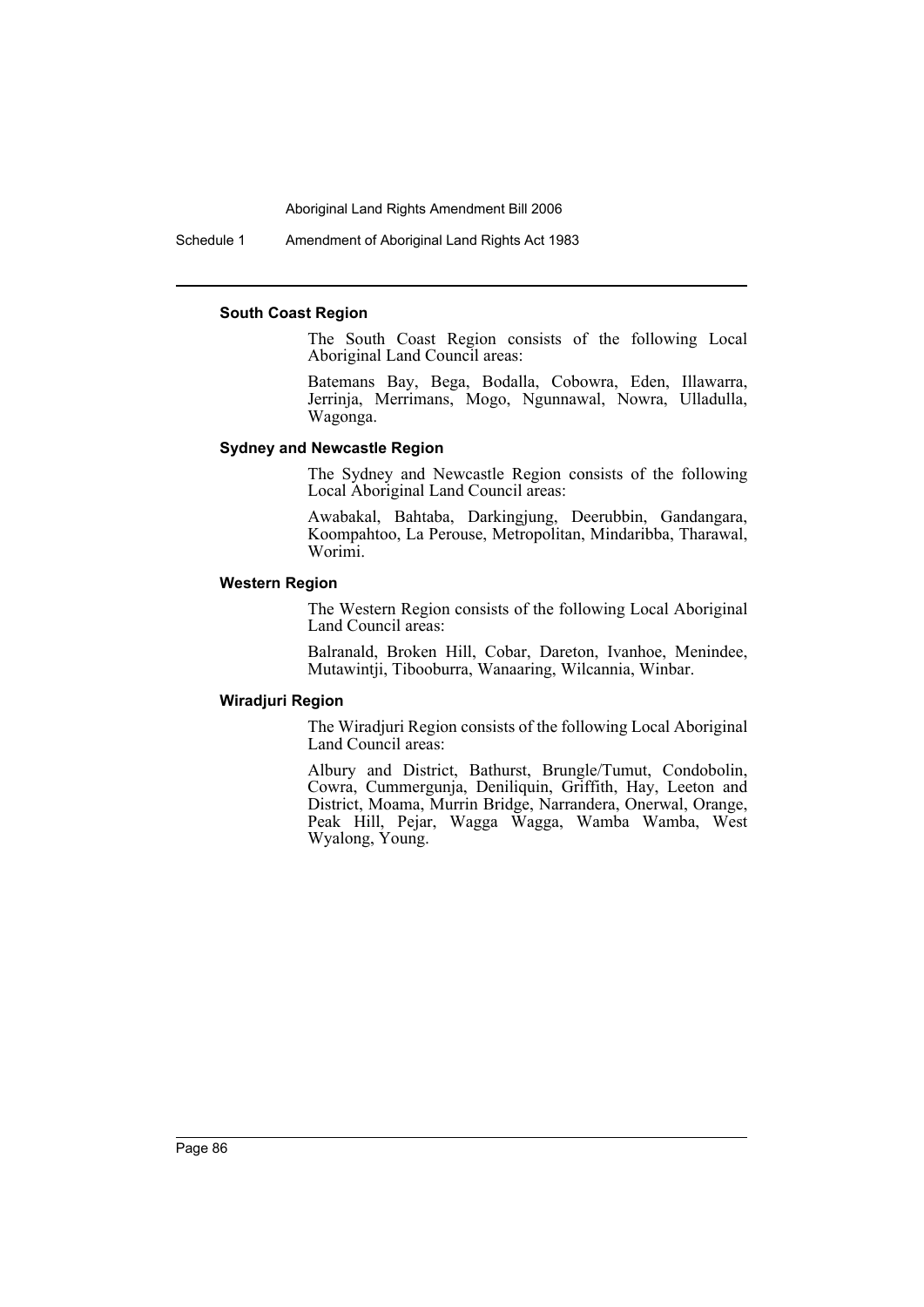Amendment of other Acts **Schedule 2** and the 2 and the 2 and 2 and 2 and 2 and 2 and 2 and 2 and 2 and 2 and 2 and 2 and 2 and 2 and 2 and 2 and 2 and 2 and 2 and 2 and 2 and 2 and 2 and 2 and 2 and 2 and 2 and 2 and 2 and

# **Schedule 2 Amendment of other Acts**

(Section 4)

# **2.1 Crimes Act 1900 No 40**

## **Section 249A Definitions**

Insert at the end of paragraph (e) of the definition of *agent*:

, and

- (f) a councillor within the meaning of the *Aboriginal Land Rights Act 1983* (and in this case a reference in this Part to the agent's principal is a reference to the New South Wales Aboriginal Land Council), and
- (g) a Board member of a Local Aboriginal Land Council within the meaning of the *Aboriginal Land Rights Act 1983* (and in this case a reference in this Part to the agent's principal is a reference to the Local Aboriginal Land Council).

# **2.2 Defamation Act 2005 No 77**

# **[1] Schedule 1 Additional publications to which absolute privilege applies**

Omit "Aboriginal Land Councils Pecuniary Interest Tribunal" wherever occurring in clause 31.

Insert instead "Aboriginal Land Councils Pecuniary Interest and Disciplinary Tribunal".

## **[2] Schedule 2 Additional kinds of public documents**

Omit "Aboriginal Land Councils Pecuniary Interest Tribunal" from clause 6.

Insert instead "Aboriginal Land Councils Pecuniary Interest and Disciplinary Tribunal".

### **[3] Schedule 3 Additional proceedings of public concern**

Omit "Aboriginal Land Councils Pecuniary Interest Tribunal" from clause 16. Insert instead "Aboriginal Land Councils Pecuniary Interest and Disciplinary Tribunal".